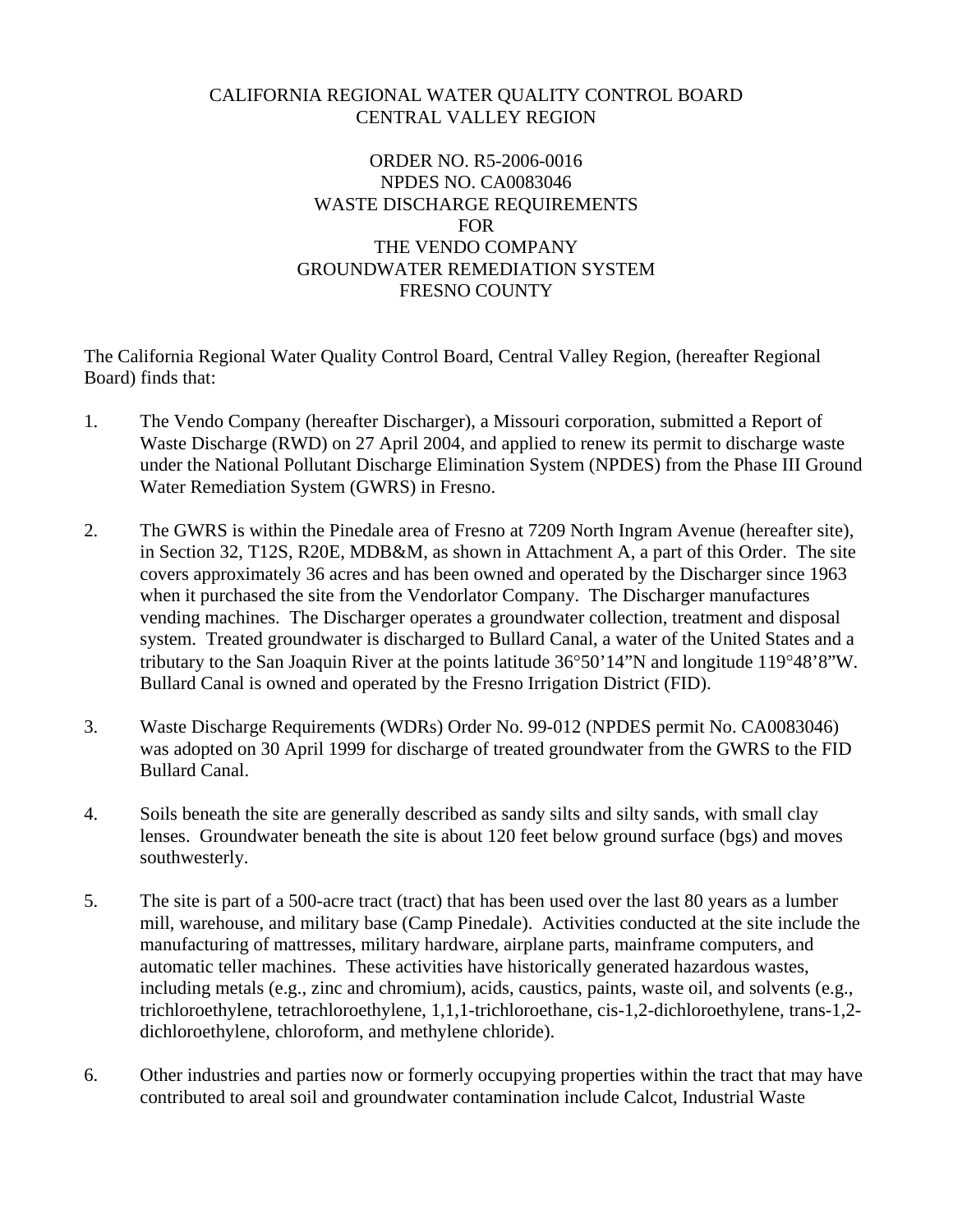Processing Corporation, the Pinedale Solid Waste Disposal Site, the Kepco Dry Dump solid waste disposal site, and the U.S. Army's Camp Pinedale.

- 7. The Pinedale Groundwater Site (PGS) is defined to encompass the area where constituents of concern, which primarily originated from the Pinedale Industrial Area (PIA), exist in groundwater. The PIA is defined within the PGS as the 375-acre parcel bounded by Ingram, Herndon, and Harrison Avenues and the San Joaquin River Bluffs.
- 8. The Discharger submitted reports entitled Implementation of A-Zone Groundwater Interim Remedial Measure System (27 May 1992) and Task Work Plan B-Zone Groundwater Interim Remedial Measure (9 July 1992). According to the reports, there are two dissimilar hydrogeologic water-bearing zones in the upper portion of the aquifer, which the reports refer to as the "A-Zone" and "B-Zone." The reports describe the A-Zone as more interbedded and finer grained than the underlying B-Zone. Groundwater in both zones has been polluted by metals and volatile organic compounds (VOCs).
- 9. On 19 November 1998, the California Environmental Protection Agency (Cal/EPA), Department of Toxic Substances Control (DTSC), approved the Final Remedial Action Plan (hereafter RAP) for PGS, Fresno, California dated 2 November 1998.
- 10. The RAP partitioned the remediation project into three phases Phase I, Phase II, and Phase III. The first two phases are complete and Phase III is currently being implemented. Phase III implements an expanded granular activated carbon (GAC) system capable of treating substantially higher flow of groundwater extracted from two extraction wells.
- 11. The Phase III system has been operational since 13 January 2004. The Phase III GWRS includes: (a) extraction of groundwater from wells E-1B and E-2B only, (b) two 20,000 pound GAC units, and (c) a maximum discharge flow of 2.88 mgd. The GAC units have a reported design flow capacity of 1,100 gpm (1.58 mgd) when operated in series and 2,200 gpm (3.17 mgd) when operated in parallel.
- 12. Extraction wells E-1B and E-2B are within the PIA and intended to intercept plume migration. Extraction well E-1B is at the intersection of Palm and Locust Avenues with a screened interval from 130 to 160 feet bgs. Well E-2B is at the northeast corner of Palm Bluffs and Beechwood Avenues with a screened interval from 150 to 265 feet bgs.
- 13. Presently, groundwater in the PIA is monitored semi-annually using a network of 31 monitoring wells. Fifteen monitoring wells are completed in the shallow zone, 125 to 140 feet bgs; fifteen monitoring wells are completed in the intermediate zone, 135 to 170 feet bgs; and one monitoring well is completed in the deep zone below 170 feet. Water levels in the PIA have dropped significantly since the installation of many of the shallow monitoring wells, allowing for samples to be collected intermittently. Metals and organics including the VOCs are continuously monitored in the groundwater through the monitoring and extraction wells.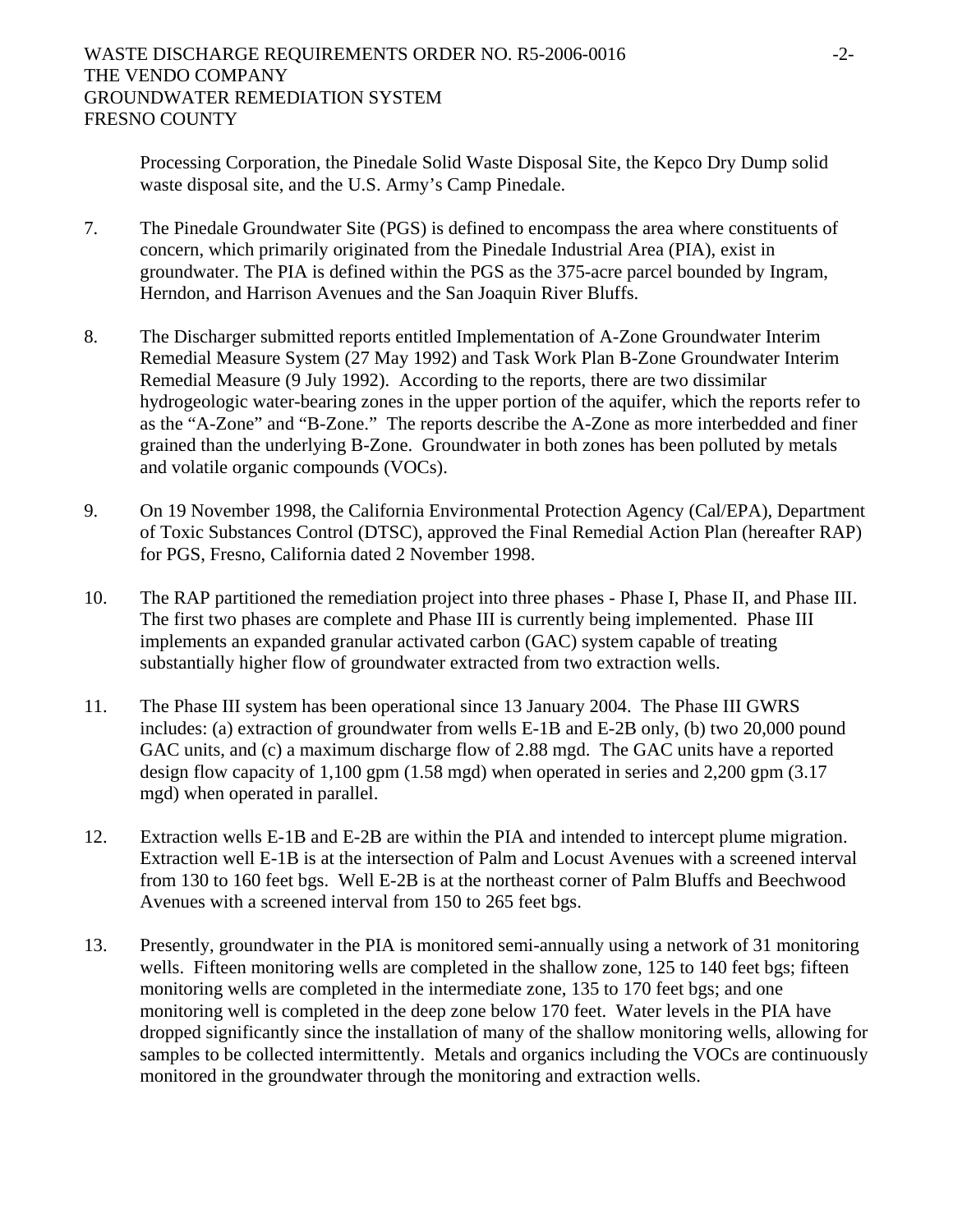- 14. Groundwater from extraction wells E-1B and E-2B is conveyed through two 10-inch pipelines to the two GAC vessels. Treated water from the GAC units is combined in a single iron pipe where it is metered before being discharged to the FID Bullard Canal via Outfall 001. Outfall 001 is near the northwest corner of Ingram and Herndon Avenues and locally is completely underground due to the development of the property. The Bullard Canal is a closed conduit for a good portion of its reach downstream of the discharge. Access to the canal water can only be gained through manholes and vents.
- 15. The RWD originally proposed to operate the GAC vessels in parallel as extraction rates increase up to 2,000 gpm or 2.88 mgd. A 22 August 2005 letter from the Discharger's consultant, BSK, Inc., stated that the vessels are currently operated in series due to low extraction rates. In the same letter, BSK, Inc. requested to modify the RWD application to reflect the revised flow scheme and reaffirmed its request for a maximum flow limit of 2.88 mgd.
- 16. Industry standard GAC treatment design provides for two GAC vessels: (a) the first operated in a lead position, and (b) the second operated in a polishing position. The role of the second vessel is to remove any pollutants that may break through the carbon in the first vessel; allowing full use of the first vessel and providing a factor of safety that ensures discharges reliably meet effluent limits.
- 17. The Discharger has not demonstrated how it will treat flows up to 2.88 mgd. As stated in Finding 11, the GAC vessels have a design flow capacity of 1,100 gpm (1.58 mgd) when operated in series. Operating the GAC vessels in parallel is not consistent with industry standards and is not the best practicable treatment or control (BPTC) as described in Findings 39 and 40. Parallel operation would not provide the safety factor necessary to ensure compliance with effluent limits. It is appropriate to prohibit parallel operation of the two GAC vessels without secondary polishing and to appropriately limit discharge flow until the system can be modified to reflect BPTC.
- 18. The RWD and monitoring data submitted by the Discharger for the period 1996 through 2005 describes the treated groundwater discharged to Bullard Canal as follows:

| Constituent                                  | Units     | Daily Maximum  |
|----------------------------------------------|-----------|----------------|
| $Flow (E-1B)$                                | mgd       | 0.58           |
| Flow $(E-2B)$                                | mgd       | 1.44           |
| Ammonia                                      | mg/L      | Not detected   |
| Benzene                                      | $\mu$ g/L | < 0.5          |
| Boron                                        | mg/L      | 0.2            |
| Calcium                                      | mg/L      | 26             |
| Chloride                                     | mg/L      | 10             |
| Chloroform <sup>1</sup>                      | $\mu$ g/L | < 0.5          |
| Total Chromium <sup>2</sup>                  | $\mu$ g/L | $\overline{4}$ |
| Copper <sup>1</sup>                          | $\mu$ g/L | < 50           |
| Dichlorodifluoromethane <sup>1</sup>         | $\mu$ g/L | < 1.0          |
| 1,1-Dichloroethane $(1,1$ -DCA) <sup>1</sup> | $\mu$ g/L | < 1.0          |
| 1,1-Dichloroethylene (1,1-DCE)               | $\mu$ g/L | < 0.5          |
| $cis-1,2-Dichloroethylene (cis-1,2-DCE)^T$   | $\mu$ g/L | 3.4            |
| 1,2-Dichloropropane $(1,2$ -DCP $)^1$        | $\mu g/L$ | < 0.5          |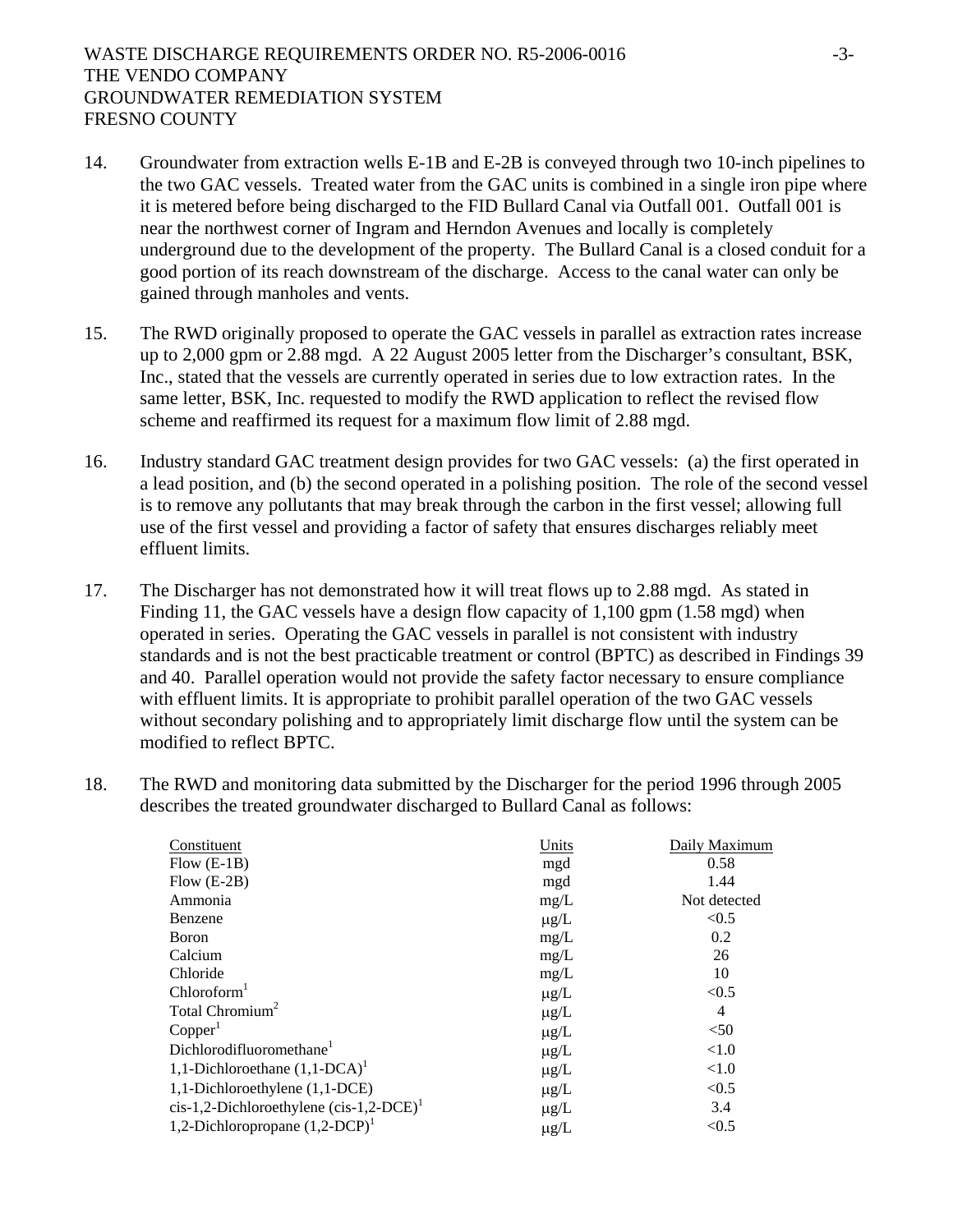## WASTE DISCHARGE REQUIREMENTS ORDER NO. R5-2006-0016 -4- THE VENDO COMPANY GROUNDWATER REMEDIATION SYSTEM FRESNO COUNTY

| Constituent                                       | Units         | Daily Maximum |
|---------------------------------------------------|---------------|---------------|
| <b>Hardness</b>                                   | mg/L          | $110^3$       |
| Magnesium                                         | mg/L          | 16            |
| Methylene Chloride <sup>1</sup>                   | $\mu$ g/L     | < 0.5         |
| Potassium                                         | mg/L          | 6             |
| Conductivity at 25°C                              | $\mu$ mho/cm  | 400           |
| Sodium                                            | mg/L          | 31            |
| Sulfate                                           | mg/L          | 14            |
| TDS                                               | mg/L          | 300           |
| Tetrachloroethene $(PCE)^1$                       | $\mu$ g/L     | < 0.5         |
| trans-1,2 Dichloroethene $(trans-1, 2-DCE)^T$     | $\mu$ g/L     | < 0.5         |
| 1,1,1-Trichloroethane $(1,1,1$ -TCA) <sup>1</sup> | $\mu$ g/L     | < 0.5         |
| Trichlorofluoromethane                            | $\mu$ g/L     | < 0.5         |
| Trichloroethylene $(TCE)^1$                       | $\mu$ g/L     | 0.74          |
| Toluene                                           | $\mu$ g/L     | 0.73          |
| $\rm Zinc^1$                                      | $\mu$ g/L     | $50$          |
| $pH -$ maximum                                    | standard unit | 8.8           |
| $pH - minimum$                                    | standard unit | 7.1           |

<sup>1</sup> Effluent Limitation established for this parameter in WDRs Order No. 99-012.<br><sup>2</sup> WDRs Order No. 00.012 contained effluent limitations for ehromium (III) and

<sup>2</sup> WDRs Order No. 99-012 contained effluent limitations for chromium (III) and chromium (VI). The Discharger only reported total chromium.

<sup>3</sup> Minimum hardness value reported.

19. The RWD and monitoring data submitted by the Discharger for the period 1996 through 2005 describe the maximum concentrations of constituents reported in untreated pumped groundwater as follows:

|                                      |              | <b>Maximum Concentration</b> |
|--------------------------------------|--------------|------------------------------|
|                                      |              | Reported Detected In         |
| Constituent                          | Units        | Groundwater                  |
| Benzene                              | $\mu$ g/L    | 0.66                         |
| Calcium                              | mg/L         | 36                           |
| Chloride                             | mg/L         | 12                           |
| Chloroform <sup>1</sup>              | $\mu$ g/L    | < 0.5                        |
| Total Chromium <sup>2</sup>          | $\mu$ g/L    | 660                          |
| Copper <sup>1</sup>                  | $\mu$ g/L    | 14                           |
| Dichlorodifluoromethane <sup>1</sup> | $\mu$ g/L    | 1.2                          |
| $1,1$ -DCA <sup>1</sup>              | $\mu$ g/L    | 32                           |
| $1,1$ -DCE                           | $\mu$ g/L    | 25                           |
| $cis-1,2-DCE1$                       | $\mu$ g/L    | 360                          |
| $1,2$ -DCP <sup>1</sup>              | $\mu$ g/L    | < 0.5                        |
| Hardness                             | mg/L         | $120^3$                      |
| Magnesium                            | mg/L         | 16                           |
| Methylene Chloride <sup>1</sup>      | $\mu g/L$    | $<$ 400                      |
| Potassium                            | mg/L         | 6                            |
| Conductivity at 25°C                 | $\mu$ mho/cm | 430                          |
| Sodium                               | mg/L         | 32                           |
| Sulfate                              | mg/L         | 14                           |
| <b>TDS</b>                           | mg/L         | 300                          |
| PCE <sup>1</sup>                     | $\mu$ g/L    | 540                          |
| trans-1,2- $DCE1$                    | $\mu$ g/L    | < 0.5                        |
| $1,1,1$ -TCA <sup>1</sup>            | $\mu g/L$    | 0.85                         |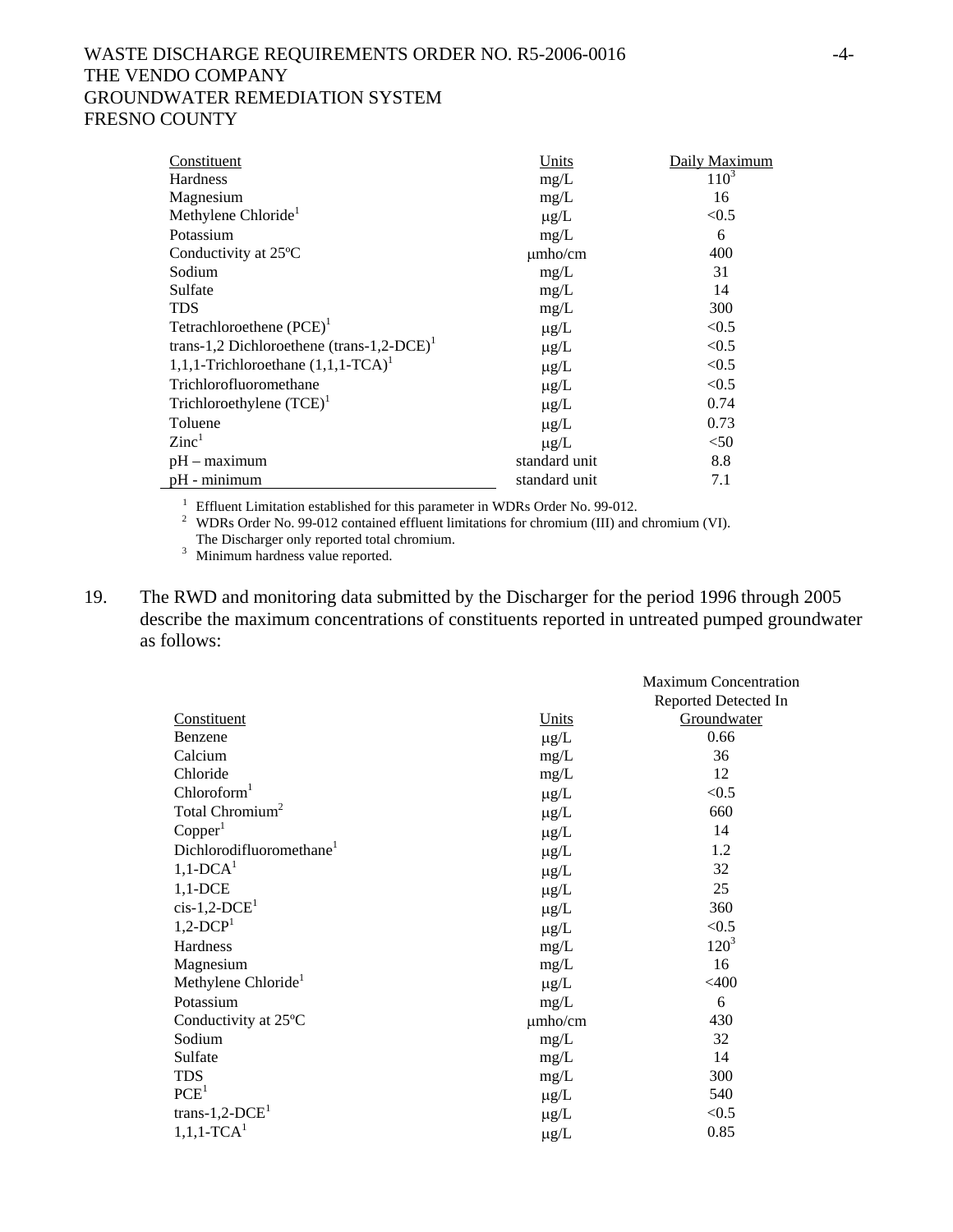|                        |              | <b>Maximum Concentration</b> |
|------------------------|--------------|------------------------------|
|                        |              | Reported Detected In         |
| Constituent            | <u>Units</u> | Groundwater                  |
| Trichlorofluoromethane | $\mu$ g/L    | 3.5                          |
| $\mathrm{TCE}^1$       | $\mu$ g/L    | 14,000                       |
| Toluene                | $\mu$ g/L    | 0.73                         |
| $\rm Zinc^1$           | $\mu$ g/L    | 130                          |
|                        |              |                              |

<sup>1</sup> Effluent Limitation established for this parameter in WDRs Order No. 99-012.<br><sup>2</sup> WDRs Order No. 99-012 contained effluent limitations for chromium (III) and chromium (VI). The Discharger only reported total chromium.<br><sup>3</sup> Minimum hardness value reported.

- 20. Bullard Canal at the point of discharge is within the Tulare Lake Basin and flows seasonally downstream of the discharge point. The Bullard Canal originates where the Enterprise Canal terminates and becomes the Enterprise-Helm Colony and the Bullard Canal. The Enterprise Canal receives surface water from either the Kings River, via the Gould Canal, and/or the San Joaquin River, via the Friant Kern Canal. The Friant Kern Canal originates at Millerton Lake on the San Joaquin River. The Bullard Canal joins the Herndon Canal some distance downstream of the discharge. The Herndon Canal drains excess stormwater to the San Joaquin River roughly nine miles downstream of the discharge point. The canals carry water for irrigation purposes and are owned and operated by the FID. They also carry urban storm runoff and surface waters from ephemeral streams that include Redbank Creek, Fancher Creek, Dog Creek, and Holland Creek. At times, primarily during the fall and winter non-irrigation season, the discharge is the only source of flow in the canals.
- 21. An agreement between Calcot and the Discharger allows for placement and operation of the pipeline on Calcot property (now Palm Bluffs Corporate Center) connecting the groundwater extraction wells, GAC system, and the discharge point (Outfall 001) to the Bullard Canal. The agreement also allows for continuous access to the monitoring lines for sampling.
- 22. An agreement exists between the Discharger and the FID to allow the discharge of up to 4.32 mgd of treated groundwater to the Bullard Canal.
- 23. The *Water Quality Control Plan, Second Edition, for the Tulare Lake Basin* (hereafter Tulare Lake Basin Plan) and the *Water Quality Control Plan, Fourth Edition, for the Sacramento and San Joaquin River Basins* (hereafter San Joaquin Basin Plan) (both collectively Basin Plans) designate beneficial uses, establish water quality objectives (WQOs), and contain implementation programs and policies to achieve WQOs for all waters of these basins. The Basin Plans include plans and policies of the State Water Resources Control Board (SWRCB) incorporated by reference, including SWRCB Resolution No. 68-16, "Statement of Policy with Respect to Maintaining High Quality of Waters in California" (hereafter Resolution No. 68-16). Pursuant to Section 13263(a) of the California Water Code (CWC), waste discharge requirements must implement the Basin Plans.
- 24. The San Joaquin Basin Plan on page II-1.00 states: "Protection and enhancement of existing and potential beneficial uses are primary goals of water quality planning…" and with respect to disposal of wastewaters states that "...disposal of wastewaters is [not] a prohibited use of waters of the State; it is merely a use which cannot be satisfied to the detriment of beneficial uses."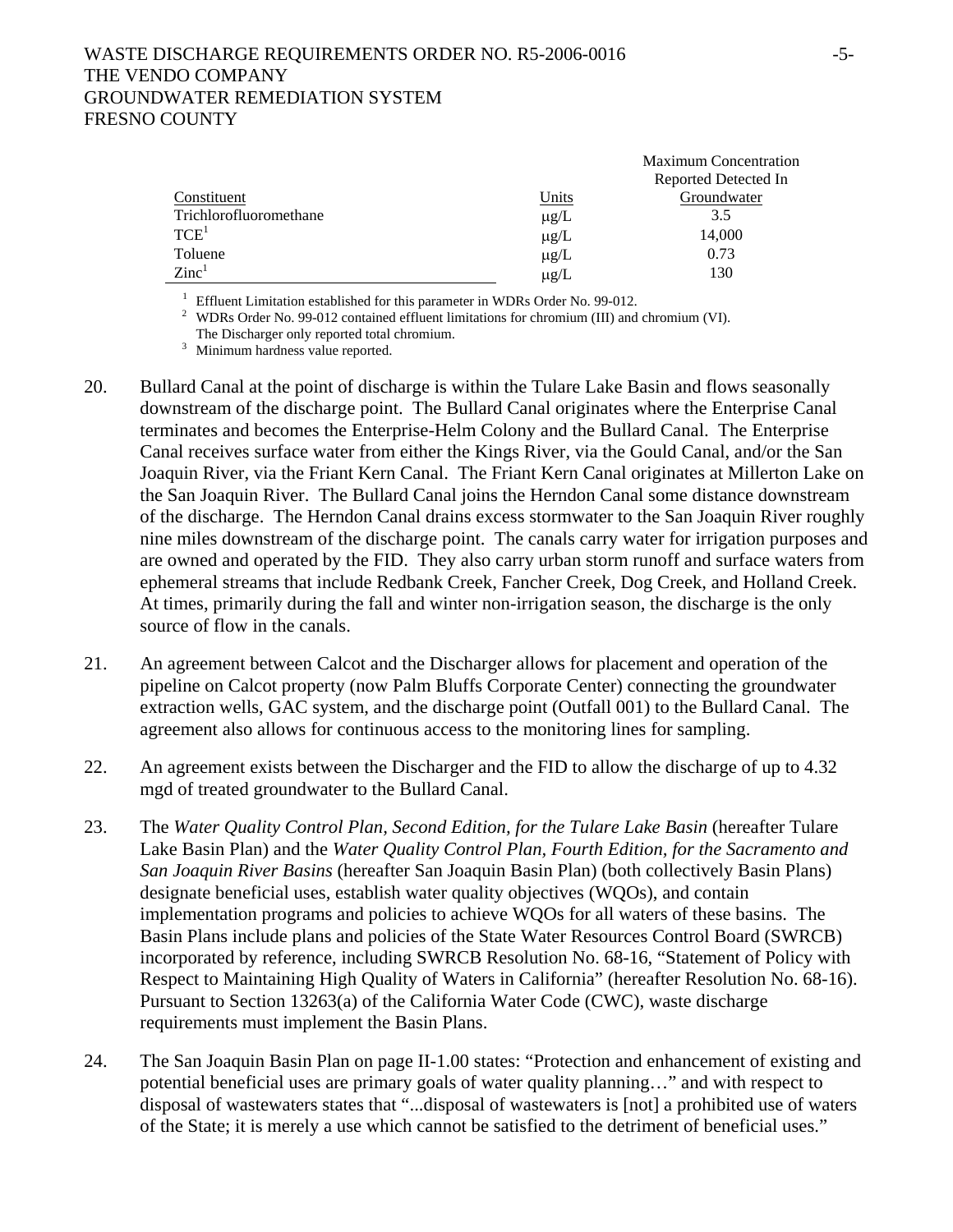- 25. As described above, Bullard Canal discharges to the Herndon Canal that drains to the San Joaquin River. The San Joaquin Basin Plan identifies the following beneficial uses for the San Joaquin River at the point the Herndon Canal drains to the river: municipal and domestic supply (MUN), agricultural supply (AGR), industrial process supply (PRO), water contact recreation (REC-1), non-contact water recreation (REC-2), warm freshwater habitat (WARM), cold freshwater habitat (COLD), warm and cold water fish migration habitat (MIGR), spawning, reproduction, and/or early development (SPWN), and wildlife habitat (WILD). Waters not specifically identified in the San Joaquin Basin Plan are designated as potential municipal and domestic supply; therefore, this designation applies to the Herndon and Bullard Canals. Further, discharges from the groundwater cleanup system to the Bullard Canal and Herndon Canal must be protective of the beneficial uses of the San Joaquin River. Therefore, for purposes of this Order the beneficial uses of the San Joaquin River are considered applicable to the Bullard Canal.
- 26. Bullard Canal, absent the discharge, may at times be dry. During these periods, the beneficial uses made possible by the discharge must be protected, and no credit for receiving water dilution is available. At other times, other flows within the canal help support beneficial uses. Both conditions may exist within a short time span, where Bullard Canal would be dry without the discharge and periods when sufficient background flows provide hydraulic continuity with the San Joaquin River. Dry conditions may occur throughout the year, particularly in low rainfall years. The lack of dilution results in more stringent effluent limitations to protect contact recreational uses, drinking water standards, agricultural water quality goals and aquatic life. Significant dilution may occur during and immediately following high rainfall events.
- 27. The designated beneficial uses of the underlying groundwater are MUN, AGR, PRO and industrial service supply (IND). The discharge of treated groundwater is not expected to degrade underlying groundwater.
- 28. Chapter 4 of the Basin Plans contain a policy for application of WQOs that specifies a method for evaluating the cumulative cancer risk from multiple chemicals found together in water. As of 4 March 2005, the following pollutants that may be present in untreated groundwater and treated groundwater and are considered to be carcinogens as defined by The Safe Drinking Water and Toxic Enforcement Act of 1986:
	- Benzene 1,2-DCP
- - Chloroform Methylene Chloride
- - Chromium (VI) PCE
		-
	- 1.1-DCE TCE

According to the Basin Plans, the additive toxicity of the sum of the carcinogenic constituents is determined by dividing the concentration of each carcinogen in the discharge by its toxicological limit. The Basin Plans assume an additive toxicity problem does not exist if the summation of the ratios is less than 1.0. If the summation of the ratios is equal to or greater than 1.0, the combination of constituents is assumed to present an unacceptable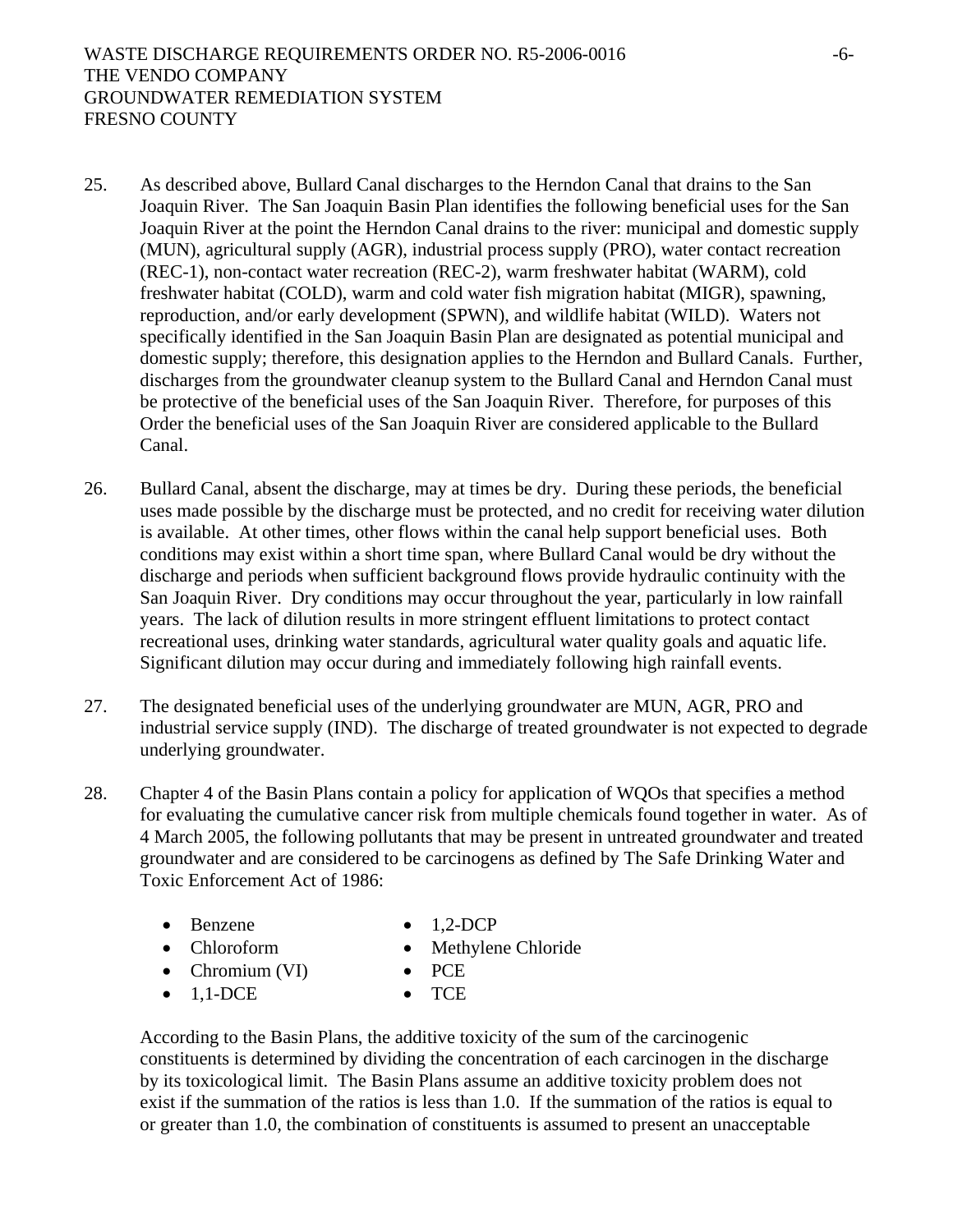## WASTE DISCHARGE REQUIREMENTS ORDER NO. R5-2006-0016 -7-THE VENDO COMPANY GROUNDWATER REMEDIATION SYSTEM FRESNO COUNTY

level of toxicologic risk. The Basin Plans describe additive toxicity by the following formula:

> 1.0 [Toxicological Limit for Substance in Water] [Concentration of Toxic Substance]  $\sum_{i=1}^{n} \frac{[\text{Concentration of Toxic Substance}]_i}{[\text{Toxicological Limit for Substance in Water}]_i}$  $_{i=1}$  [TOXICOIOgICal LIIIIII TOI SUOSIAIICE III WAIEI J<sub>i</sub> *i*

- 29. United States Environmental Protection Agency (USEPA) adopted the *National Toxics Rule* (NTR) on 22 December 1992, which was amended on 4 May 1995 and 9 November 1999, and the *California Toxics Rule* (CTR) on 18 May 2000, which was amended on 13 February 2001. These Rules contain water quality standards applicable to this discharge. The SWRCB adopted the *Policy for Implementation of Toxics Standards for Inland Surface Waters, Enclosed Bays, and Estuaries of California* (known as the State Implementation Policy or SIP) on 2 March 2000, which contains policies and procedures for implementation of the NTR and the CTR. The SIP was amended by the State Water Board on 24 February 2005.
- 30. Federal regulations require effluent limitations for all pollutants that are or may be discharged at a level that will cause or have the reasonable potential to cause, or contribute to an in-stream excursion above a narrative or numerical water quality standard or technology-based standard.
- 31. The SIP requires the Regional Board to use all available, valid, relevant, representative information to determine whether a discharge may: (a) cause, (b) have a reasonable potential to cause, or (c) contribute to an excursion above any applicable priority pollutant criterion or objective.
- 32. WQOs applicable to protecting MUN include the narrative WQOs for toxicity, which states, in part, "[a]ll waters shall be maintained free of toxic substances in concentrations that produce detrimental physiological responses in human, plant, animal or aquatic life." The narrative toxicity objective and the MUN beneficial use designation comprise a water quality standard applicable to pollutants in the receiving stream.
- 33. Chapter IV of the San Joaquin Basin Plan contains the *Policy for Application of Water Quality Objectives*, which provides that "[w]here compliance with narrative objectives is required (i.e., where the objectives are applicable to protect specified beneficial uses), the Regional Board will, on a case-by-case basis, adopt numerical limitations in orders which will implement the narrative objectives." The policy further provides that to evaluate compliance with narrative WQOs the Regional Board considers, among other things, "relevant numerical criteria and guidelines developed and/or published by other agencies and organizations (e.g.,… California Office of Environmental Health Hazard Assessment, …)."
- 34. Groundwater investigation reports provided as part of Order Nos. 93-018 and 99-012, and information provided by the Discharger for the period of 1996 to early 2005, as shown in Finding 19 of this Order and Table 1 of the Information Sheet, indicate total chromium, copper, dichlorodifluoromethane, 1,1-DCA, 1,1-DCE, cis-1,2-DCE, PCE, trichlorofluoromethane, TCE, and zinc were in concentrations that exceed or threaten to exceed applicable water quality criteria or objectives. The Discharger's groundwater treatment system and similar systems have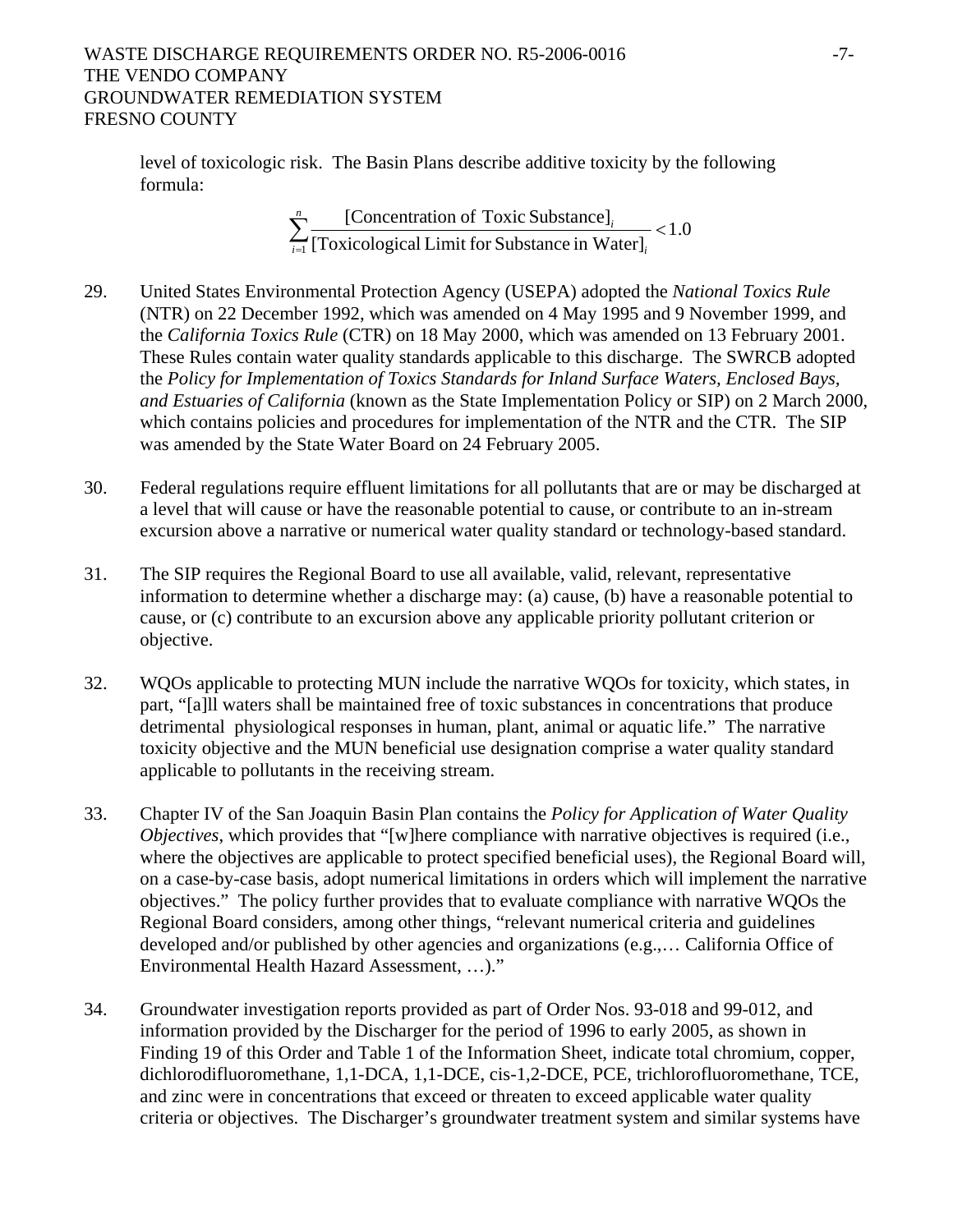experienced failures or operational errors that have resulted in pass through of untreated or partially treated effluent resulting in exceedances of permit limits. A failure of the groundwater treatment system or operational errors could result in a similar discharge of partially treated or untreated effluent exceeding applicable water quality criteria. Thus, each of these constituents has a reasonable potential to cause or contribute to an excursion above each respective applicable priority pollutant criterion or objective. Water quality-based effluent limitations were developed for each of these pollutants in accordance with the SIP and are shown in Table 4 of the Information Sheet.

- 35. The SIP Section 1.4 states, in part, "…*calculated water quality based effluent limitations shall be compared to the technology based effluent limitations for the pollutant, and the most protective of the two types of limitations shall be included in the permit*."
- 36. The SIP defines Minimum Level (ML) as the concentration at which the entire analytical system must give recognizable signal and calibration point. The ML is the concentration in a sample that is equivalent to the concentration of the lowest calibration standard analyzed by a specific analytical procedure, assuming that all method specified sample weights, volumes, and processing steps have been followed. MLs are synonymous to practical quantitation limits (PQLs).
- 37. The SIP defines Method Detection Limit (MDL) as the concentration of a substance that can be measured and reported with 99 percent confidence that the analyte concentration is greater than zero, as defined in 40 CFR 136, Appendix B, revised as of 14 May 1999. MDLs are synonymous to detection limits.
- 38. The SIP requires the Discharger to report with each sample result the corresponding applicable ML and the laboratory's current MDL.
- 39. Clean Water Act (CWA) section 301(b)(1) requires NPDES permits to include effluent limitations that achieve technology-based standards and any more stringent limitations necessary to meet water quality standards. Water quality standards include beneficial uses and narrative and numeric WQOs specific to the beneficial uses as set forth in the Basin Plans, SWRCB adopted standards, and federal standards including NTR and CTR. These standards include the toxicity objective of the Basin Plans and Resolution 68-16. Under the CWA, the applicable technology-based standard is best available control technology (BAT)/best conventional pollutant control technology (BCT). Because there are no promulgated effluent limitations for VOCs in groundwater extracted for cleanup, technology-based limitations are established based upon consideration of the Regional Board staff's best professional judgment (BPJ). This Regional Board has a long history of regulating cleanup of VOCs in groundwater and has consistently imposed effluent limits at less than the minimum levels (MLs) for VOCs in groundwater. With respect to the specific discharges permitted herein, the following have been considered:
	- a. Appropriate technology for category or class of discharges
	- b. Unique factors relating to the applicant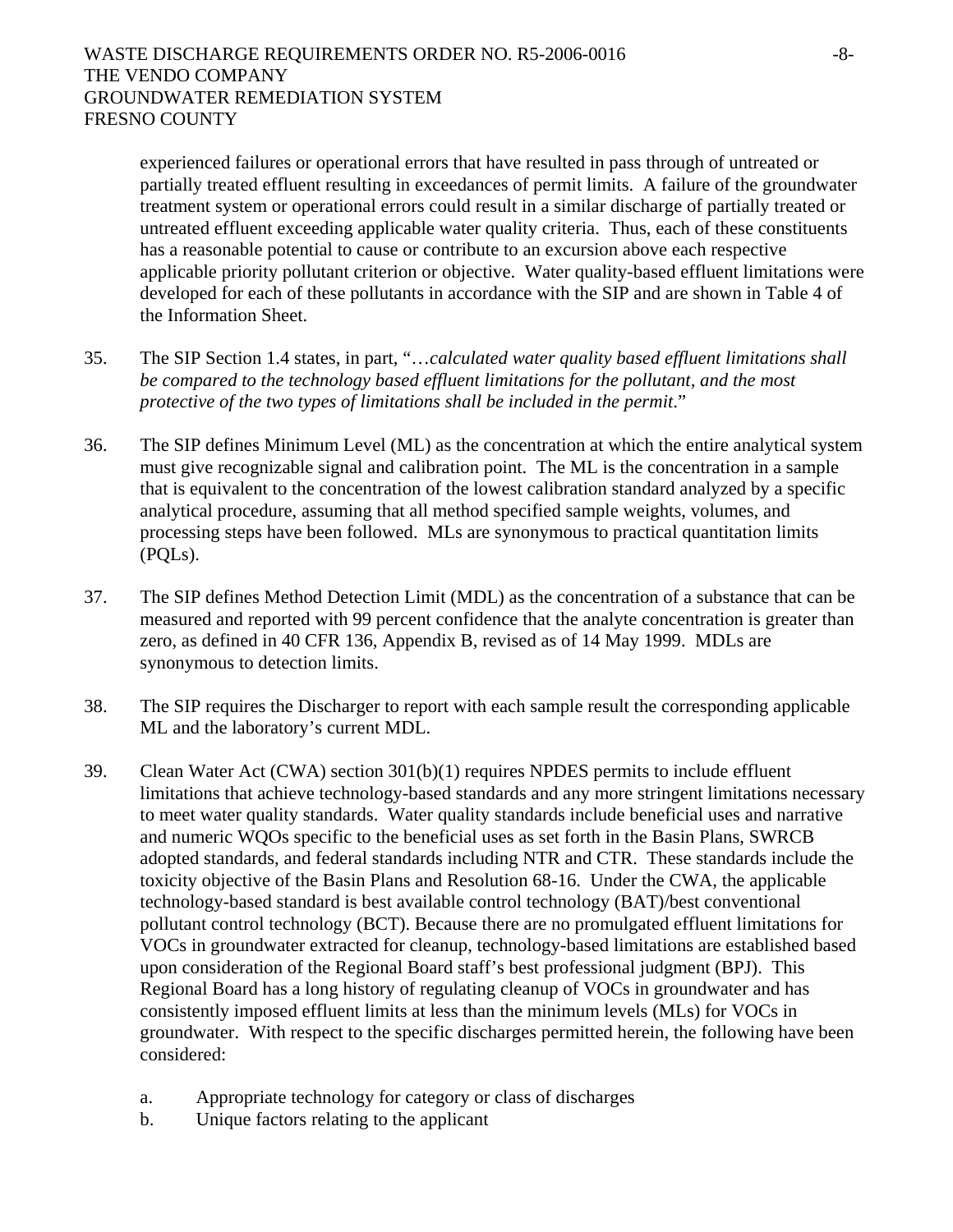- c. Age of equipment
- d. Processes employed
- e. Engineering aspects of various control techniques
- f. Non-water quality environmental impacts, including energy requirements
- g. Cost of achieving proposed effluent reduction
- h. Influent, effluent, and receiving water data

A GAC system is an appropriate technology for complete VOC removal from extracted groundwater, and this type of system is currently in place elsewhere in the State. Data submitted by the Discharger shows that the GAC system operated in series can meet the proposed effluent limits set at less than MLs, which supports a conclusion that the limits reflect Best Practicable Treatment and Control (BPTC)/BAT. Additionally, the Discharger must properly operate and maintain its treatment system. As the Discharger is already meeting the proposed effluent limitations with the technology currently employed, continued proper operation and maintenance of the existing treatment system will achieve these effluent limits and not impose additional costs on the Discharger.

- 40. In addition, CWA Section 301 requires implementation of effluent limitations that are as stringent as necessary to meet water quality standards established pursuant to state law. Applicable state water quality standards include Resolution No. 68-16.
- 41. Resolution No. 68-16 requires implementation of BPTC to ensure that the highest water quality is maintained consistent with the maximum benefit to the people of the State. BPTC is equivalent to BAT and for VOCs provides that the pollutants should be discharged at concentrations no higher than quantifiable levels for each pollutant. For VOCs this Order requires meeting effluent limits set at less than MLs. Several dischargers in the Central Valley Region, including The Vendo Company, have implemented BPTC groundwater treatment systems and have been able to consistently treat VOCs in the wastewater to concentrations below the MLs. The MLs for VOC constituents of concern are listed below:

| Constituent             | Units     | ML                      |
|-------------------------|-----------|-------------------------|
| Chloroform              | $\mu$ g/L | $0.5^{1}$               |
| Dichlorodifluoromethane | $\mu$ g/L | $\overline{\mathbf{3}}$ |
| $1,1$ -DCA              | $\mu$ g/L | $0.5^1$                 |
| $1,1$ -DCE              | $\mu$ g/L | $0.5^{1}$               |
| $cis-1,2-DCE$           | $\mu$ g/L | $0.5^2$                 |
| $1,2-DCP$               | $\mu$ g/L | $0.5^{1}$               |
| Methylene Chloride      | $\mu$ g/L | $0.5^{1}$               |
| <b>PCE</b>              | $\mu$ g/L | $0.5^{1}$               |
| trans-1,2-DCE           | $\mu$ g/L | $0.5^{1}$               |
| $1,1,1$ -TCA            | $\mu$ g/L | $0.5^{1}$               |
| Trichlorofluoromethane  | $\mu g/L$ | $5^2$                   |
| TCE                     | $\mu$ g/L | $0.5^1$                 |

<sup>1</sup> SIP, Appendix 4, "SWRCB Minimum Levels in ppb ( $\mu$ g/L)."

<sup>2</sup> Title 22, CCR, Section 64445.1, California Department of Health Services Detection Limits for Purposes of Reporting (DLRs).

No ML or DLR is published for this constituent.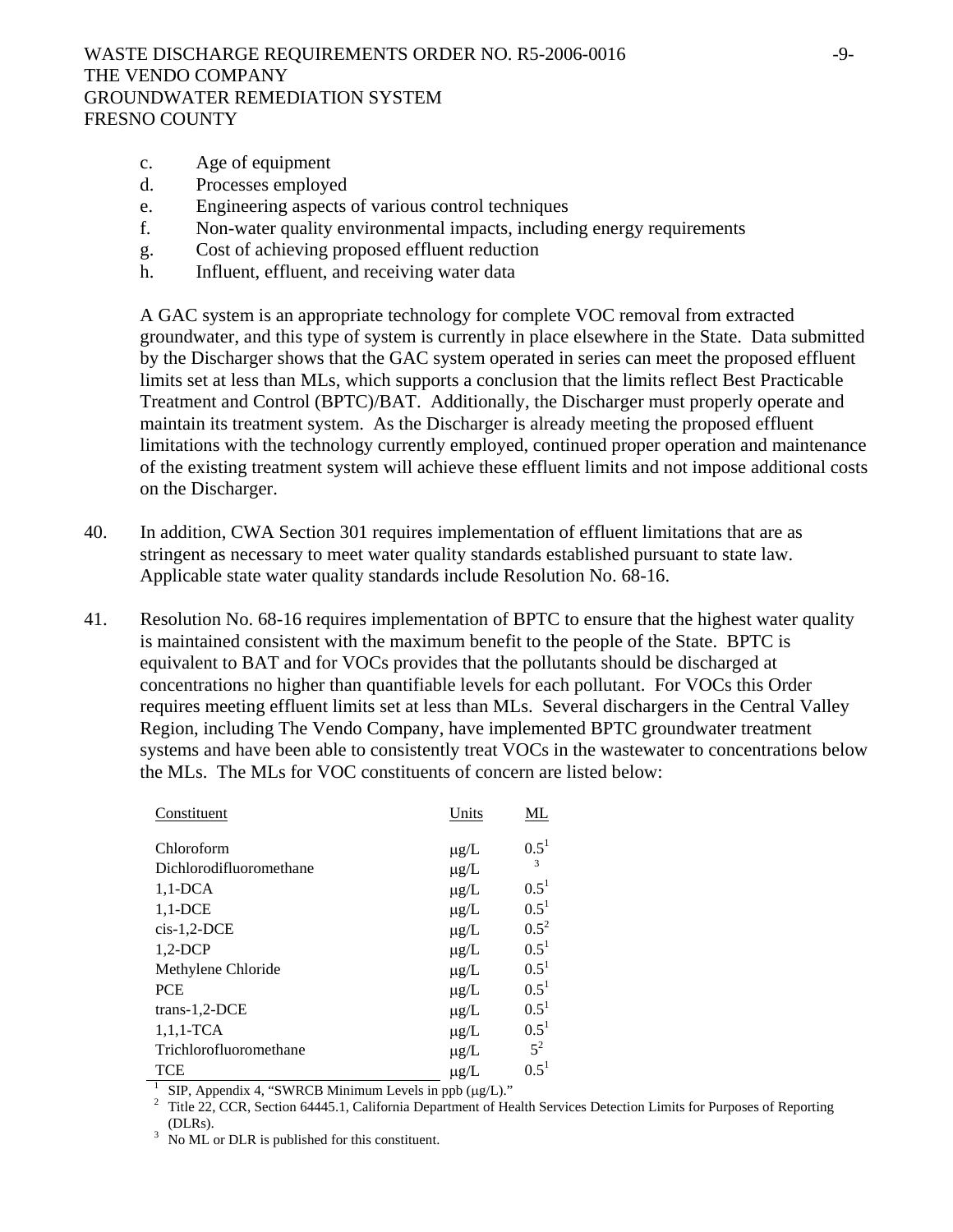- 42. To implement the applicable WQOs, the most stringent numerical criteria available should be used to determine water quality based effluent limits (WQBELs) for each pollutant. The criteria used for each pollutant are summarized in Table 3 of the Information Sheet, a part of this Order.
- 43. The most stringent effluent limits authorized by this Order are:

|                         |           |                          |         |                         | MOST STHILE MIDS      |                  |
|-------------------------|-----------|--------------------------|---------|-------------------------|-----------------------|------------------|
| Constituent             | Units     | WQBEL Limit <sup>1</sup> |         | TBEL Limit <sup>2</sup> | <b>Effluent Limit</b> |                  |
|                         |           | Daily                    | Monthly | Daily                   | Daily                 | Monthly          |
|                         |           | Maximum                  | Average | Maximum                 | Maximum               | Average          |
| Chloroform              | $\mu$ g/L | 2.2                      | 1.1     | < 0.5                   | < 0.5                 | $n/a^3$          |
| Chromium (III)          | $\mu$ g/L | 46                       | 23      |                         | 46                    | 23               |
| Chromium (VI)           | $\mu$ g/L | 16                       | 8       |                         | 16                    | $8\,$            |
| Copper                  | $\mu$ g/L | 1.4                      | 0.7     |                         | 1.4                   | 0.7              |
| Dichlorodifluoromethane | $\mu$ g/L | 0.38                     | 0.19    |                         | 0.38                  | 0.19             |
| $1,1$ -DCA              | $\mu g/L$ | 10                       | 5       | < 0.5                   | < 0.5                 | n/a <sup>3</sup> |
| $1,1$ -DCE              | $\mu$ g/L | 0.11                     | 0.06    | < 0.5                   | 0.11                  | 0.06             |
| $cis-1,2-DCE$           | $\mu$ g/L | 12                       | 6       | < 0.5                   | < 0.5                 | n/a <sup>3</sup> |
| $1,2-DCP$               | $\mu$ g/L | 1.1                      | 0.52    | < 0.5                   | < 0.5                 | $n/a^3$          |
| Methylene Chloride      | $\mu$ g/L | 5.0                      | 2.5     | < 0.5                   | < 0.5                 | n/a <sup>3</sup> |
| <b>PCE</b>              | $\mu$ g/L | 1.6                      | 0.8     | < 0.5                   | < 0.5                 | $n/a^3$          |
| $trans-1,2-DCE$         | $\mu$ g/L | 20                       | 10      | < 0.5                   | < 0.5                 | n/a <sup>3</sup> |
| $1,1,1$ -TCA            | $\mu$ g/L | 402                      | 200     | < 0.5                   | < 0.5                 | n/a <sup>3</sup> |
| Trichlorofluoromethane  | $\mu$ g/L | 0.38                     | 0.19    | < 0.5                   | 0.38                  | 0.19             |
| <b>TCE</b>              | $\mu$ g/L | 5.4                      | 2.7     | < 0.5                   | < 0.5                 | n/a <sup>3</sup> |
| Zinc                    | $\mu g/L$ | 15                       | 7.6     |                         | 15                    | 7.6              |

<sup>1</sup> Water Quality Based Effluent Limit.

 $2^2$  Technology-based Effluent Limit.

 $3$  n/a=not applicable.

- 44. Over the past several years GAC units have consistently removed the pollutants and achieved the proposed effluent limits. The proposed effluent limitations consider the BPJ factors in Finding 39 above, historical performance of the on-site BAT/BPTC systems, receiving water conditions, and USEPA method detection limits, and they are less than or equal to California Primary Maximum Contaminant Levels, CTR and NTR criteria, and limits which implement applicable WQOs.
- 45. Application of BAT/BCT to achieve the effluent limits will also result in compliance with WQBELs and that is consistent with the requirement of Resolution No. 68-16 that discharges meet BPTC. A possible exception is the WQBEL limits for dichlorodifluoromethane; 1,1-DCE; and trichlorofluoromethane. However, given that the limits for these constituents are below the applicable ML, it is appropriate to assume that a result of less than  $0.5 \mu g/L$  also represents compliance with the WQBEL and BPTC.The permitted discharge is consistent with the antidegradation provisions of 40 CFR 131.12 and Resolution No. 68-16. BPTC for cleanup of

Most Stringent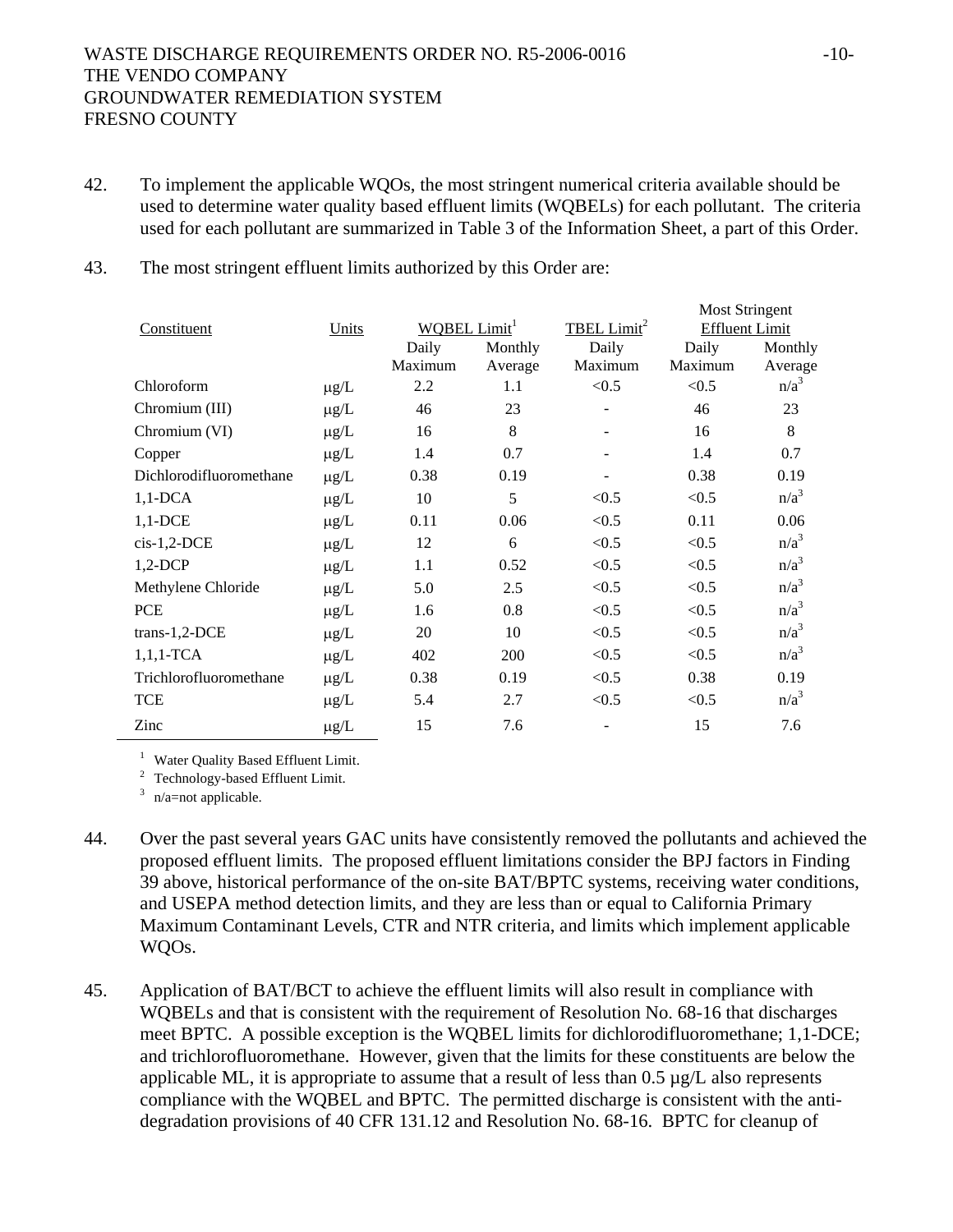groundwater polluted by volatile organic constituents is removal of VOCs to a level at or below corresponding analytical quantitation limits. Some resulting degradation of the receiving water could occur if VOCs were present at concentrations below the quantitation limit, but such degradation would not be quantifiable. The Discharger has not submitted an analysis to the Regional Board demonstrating that degradation resulting from discharges of VOCs at concentrations in excess of quantifiable levels would be consistent with the maximum benefit of the people of the state and Resolution No. 68-16. Due to the relatively low conductivity and TDS values of the receiving water, during periods of limited or no dilution, some degradation of the receiving water may occur from these pollutants, however, the discharge will not cause an exceedance of WQOs or cause a significant impact on the beneficial uses of groundwater and surface water. The continued remediation of polluted groundwater and the use of the treated groundwater for irrigation via the Bullard Canal both benefit the people of the state.

- 46. According to the SIP, if no ML value is below the effluent limitation, the applicable ML value shall be the lowest ML value listed in Appendix 4 of the SIP. VOC concentrations below the MLs are generally considered unquantifiable. Therefore, application of WQBELs for these constituents requires effluent to meet MLs.
- 47. Order No. 99-012 established a technology-based effluent limit monthly median limit of less than 0.5 μg/L and a daily maximum limit of 5 μg/L for volatile organics 1,1-DCA, cis-1,2-DCE, PCE, 1,1,1-TCA, and TCE. Based on monitoring data submitted by the Discharger between 1996 and 2005, these constituents have been either reported in detectable concentrations in the groundwater or effluent that exceeded water quality criteria, or were analyzed by methodologies with MDLs that exceed MLs. Because these constituents were either in detectable concentrations or maximum concentrations that could not be adequately evaluated due to high MDLs, technology-based effluent limitations are established in this Order.
- 48. Order No. 99-012 established a technology-based effluent limit monthly median limit of less than 0.5 μg/L and a daily maximum limit of 5 μg/L for volatile organics chloroform; 1,2-DCP; methylene chloride; and trans-1,2-DCE that were either not reported in detectable concentrations in the groundwater or effluent, or were analyzed by methodologies with MDLs that exceed MLs. Because these constituents could be present in groundwater or in the effluent, this Order includes technology-based effluent limits for these constituents.
- 49. **Flow**Order No. 99-012 limited effluent flow to 1.44 mgd but included a provision that allowed a maximum flow of 2.5 mgd when the new GWRS system in Phase III was operational with the approval of the Executive Officer. Phase III was implemented on January 2004; however, the Discharger has not demonstrated how it will implement BPTC to treat flows up to 2.88 mgd. Therefore, this Order establishes a maximum flow of 1.44 mgd until such time as the GWRS GAC units are modified to reflect BPTC. Following satisfaction of Provision F.6, the discharge flow may be increased to 2.88 mgd.
- 50. **Chromium (III)** Order No. 99-012 established a variable WQBEL for chromium (III) based on the hardness values of either the effluent or receiving water, whichever is less, but no less than 25 mg/L as  $CaCO<sub>3</sub>$ . During the term of Order No. 99-012, the Discharger failed to monitor and provide effluent and receiving water data for chromium (III). This Order carries forward the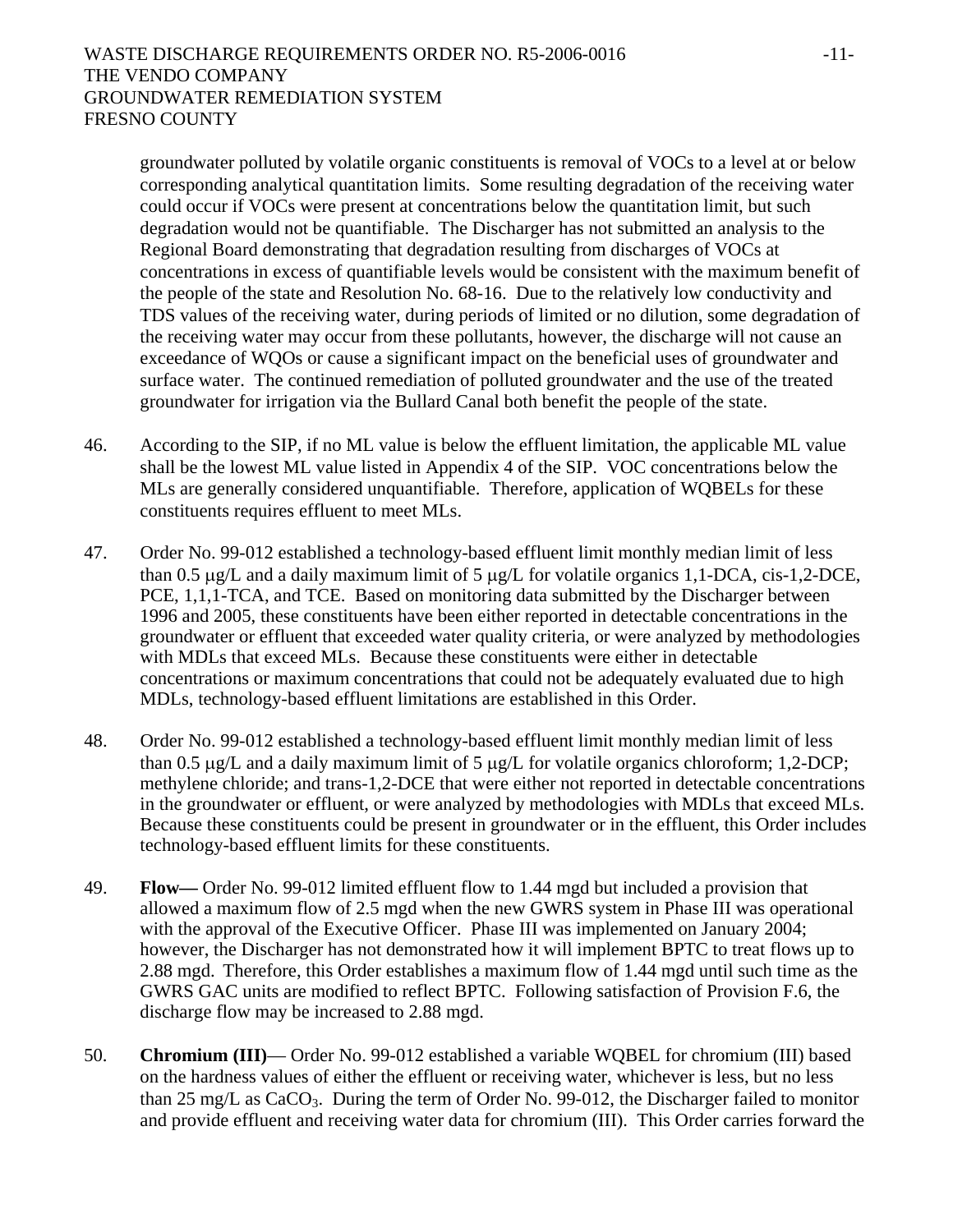WQBEL for chromium (III) as a fixed limitation. The Discharger reported hardness concentrations for the effluent and receiving water. The most stringent hardness concentration was 8.8 mg/L as  $CaCO<sub>3</sub>$  in the receiving water; therefore, based on the SIP, a hardness of 8.8 mg/L was used to calculate the effluent limitations for chromium (III) in this Order. The CTR includes acute and chronic water quality criteria for chromium (III) for the protection of freshwater aquatic life. Using a hardness of 8.8 mg/L, the acute and chronic criteria for total chromium (III) are 237 μg/L and 28 μg/L, respectively. Based on information provided by the Discharger, the maximum reported concentration of total dissolved chromium was 660 μg/L. The presence of chromium in the groundwater presents a reasonable potential to cause or contribute to an in-stream excursion above the CTR criteria for chromium (III). WQBELs for chromium (III) for the protection of aquatic life have been established in this Order.

- 51. **Chromium (VI)** Order No. 99-012 established effluent limitations for chromium (VI) that were expressed as 1-hour average concentration, and 4-day average concentration. These limits were developed by setting them equal to the proposed CTR water quality criteria. These limits were developed prior to the final promulgation of the CTR criteria and the adoption and implementation of the SIP. According to the SIP, effluent limits for CTR pollutants are to be expressed as a monthly average and as a maximum and may be calculated using the CTR criteria. During the term of Order No. 99-012 the Discharger failed to monitor and provide effluent and receiving water data for chromium (VI). CTR includes acute and chronic water quality criteria for chromium (VI) of 16 μg/L and 11 μg/L, respectively, for the protection of freshwater aquatic life. Based on information provided by the Discharger, the maximum reported concentration of total dissolved chromium was 660 μg/L. The presence of chromium in the groundwater presents a reasonable potential to cause or contribute to an in-stream excursion above the CTR criteria for chromium (VI). This Order carries forward the WQBELs for chromium (VI) expressed in accordance with the methodology and terminology established in the in SIP for developing WQBELs. WQBELs for chromium (VI) for the protection of aquatic life have been established in this Order.
- 52. **Copper** Order No. 99-012 established a variable WQBEL for copper based on the hardness values of either the effluent or receiving water, whichever was less, but no less than 25 mg/L as CaCO3. This Order carries forward the WQBEL for copper as a fixed limitation. The Discharger reported hardness concentrations for the effluent and receiving water. The most stringent hardness concentration was  $8.8 \text{ mg/L}$  as  $CaCO<sub>3</sub>$  in the receiving water; therefore, based on the SIP, a hardness of 8.8 mg/L was used to calculate the effluent limitations for copper in this Order. CTR includes acute and chronic water quality criteria for copper for the protection of freshwater aquatic life. Using a hardness of 8.8 mg/L, the acute and chronic criteria for copper are 1.4 μg/L and 1.2 μg/L, respectively. Based on information provided by the Discharger, the maximum reported concentration of copper was 14 μg/L in the groundwater, a concentration that presents a reasonable potential to cause or contribute to an in-stream excursion above the CTR criteria for copper. WQBELs for copper for the protection of aquatic life have been established in this Order.
- 53. **Dichlorodifluoromethane***—* Order No. 99-012 established a technology-based effluent limit monthly median limit of less than  $0.5 \mu g/L$  and a daily maximum limit of 5  $\mu g/L$  for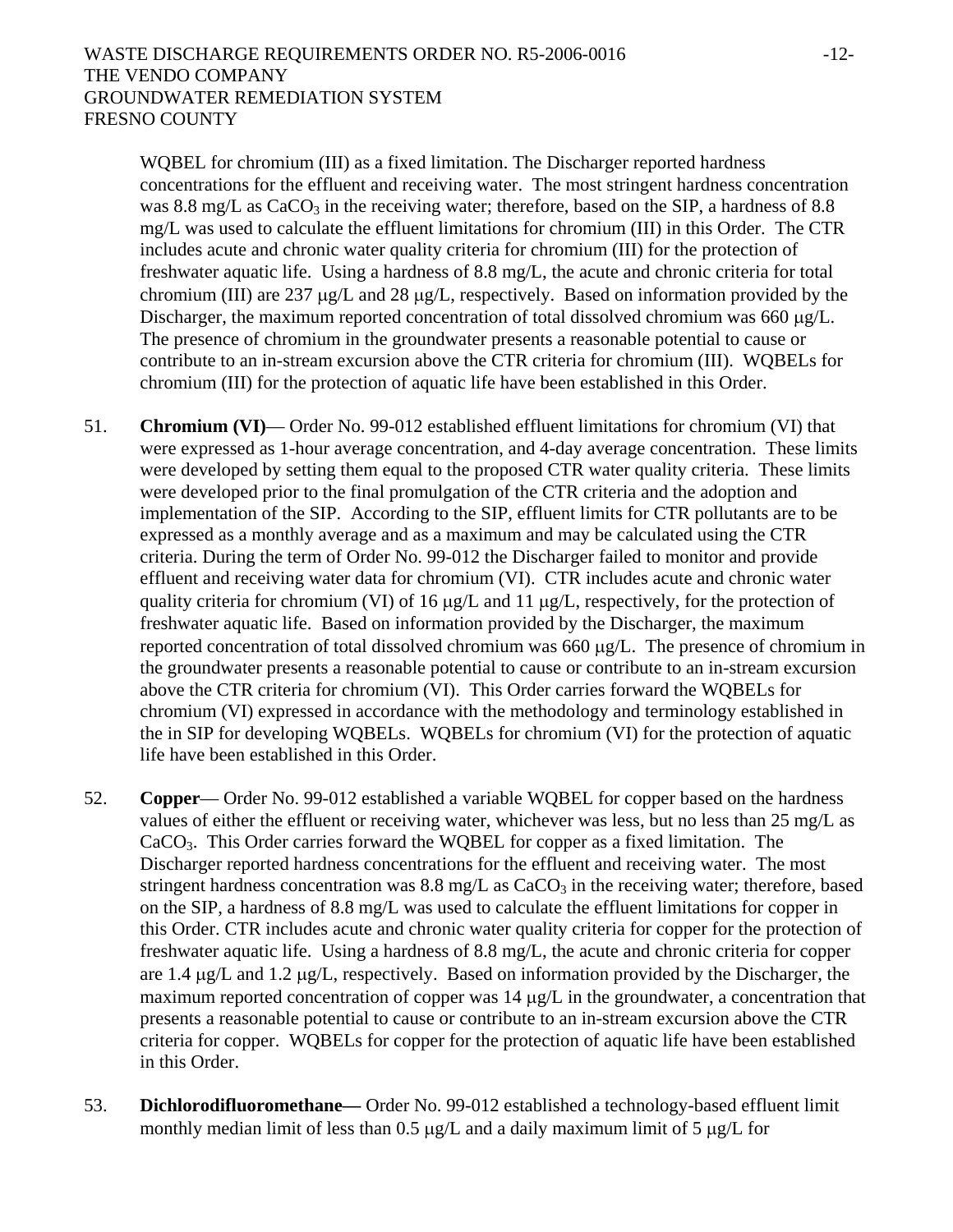dichlorodifluoromethane. USEPA established a national recommended ambient water quality criterion for human health and welfare based on a one-in-a-million cancer risk for sources of drinking water for the ingestion of water and organisms of 0.19 μg/L. Based on information provided by the Discharger the maximum detected concentration of dichlorodifluoromethane was 1.2 μg/L. The discharge has reasonable potential to cause or threaten to cause an exceedance of water quality criteria based on the protection of human health. Using the methodology in the SIP, WQBELs for dichlorodifluoromethane have been established in this Order.

- 54. **1,1-DCE***—* Based on monitoring data submitted by the Discharger, 1,1-DCE was reported in detectable concentrations with a maximum treated groundwater effluent concentration reported as  $1.3 \mu g/L$ . The maximum reported concentration for  $1.1$ -DCE in untreated groundwater reported by the Discharger is 25 μg/L. The CTR establishes criteria for the protection of human health based on a one-in-a-million cancer risk for 1,1-DCE. MUN is a beneficial use of the receiving stream. The CTR criteria for consumption for water and organisms and organisms only are 0.057 μg/L and 3.2 μg/L, respectively. The discharge has reasonable potential to cause or threaten to cause an exceedance of water quality criteria based on the protection of human health. In accordance with the SIP, WQBELs for 1,1-DCE have been established in this Order.
- 55. **Trichlorofluoromethane***—* Based on monitoring data submitted by the Discharger, trichlorofluoromethane was reported in detectable concentrations with a maximum untreated groundwater concentration reported as 3.5 μg/L. USEPA established a national recommended ambient water quality criterion for human health and welfare based on a one-in-a-million cancer risk for sources of drinking water for the ingestion of water and organisms of 0.19 μg/L. The discharge has reasonable potential to cause or threaten to cause an exceedance of water quality criteria based on the protection of human health. Using the methodology in the SIP, WQBELs for trichlorofluoromethane have been established in this Order.
- 56. **Zinc** Order No. 99-012 established a variable WQBEL for zinc based on the hardness values of either the effluent or receiving water, whichever is less, but no less than 25 mg/L as CaCO<sub>3</sub>. This Order carries forward the WQBEL for zinc as a fixed limitation. The Discharger reported hardness concentrations for the effluent and receiving water. The most stringent hardness concentration was  $8.8 \text{ mg/L}$  as  $CaCO<sub>3</sub>$  in the receiving water; therefore, based on the SIP, a hardness of 8.8 mg/L was used to calculate the effluent limitations for zinc in this Order. CTR includes acute and chronic water quality criteria for zinc for the protection of freshwater aquatic life. Using a hardness of 8.8 mg/L, the acute and chronic criteria for zinc are 15.3 μg/L and 15.3 μg/L, respectively. Based on information provided by the Discharger, the maximum reported concentration of zinc was 130 μg/L in the groundwater, a concentration that presents a reasonable potential to cause or contribute to an in-stream excursion above the CTR criteria for copper. WQBELs for zinc for the protection of aquatic life have been established in this Order.
- 57. **Other VOCs—** Order No. 99-012 established a technology-based maximum daily effluent limitation for other VOCs that have not been specifically identified in this Order. As described in Finding 39, this Regional Board has historically established technology-based limits of VOCs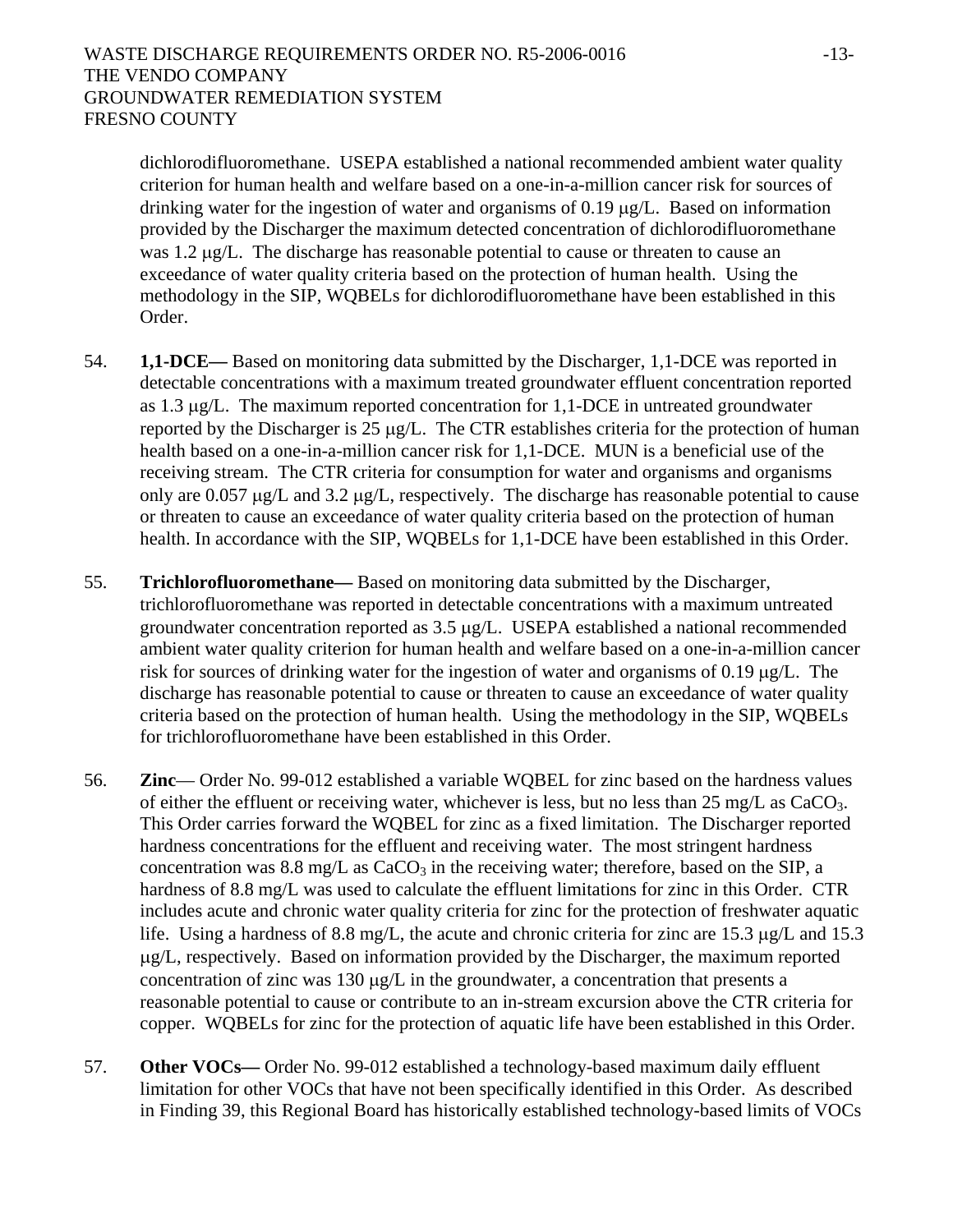for GWRS at less than MLs for the VOC. Therefore, this Order carries forward the technologybased limitations for other VOCs.

- 58. **Total VOCs—** Order No. 99-012 established a technology-based maximum daily effluent limitation for total VOCs of not to exceed 5 μg/L. As described in Finding 39, this Regional Board has historically established technology-based limits of VOCs for GWRS at less than MLs for VOCs. The Basin Plans include a narrative WQO that states that "[a]ll waters shall be maintained free of toxic substances in concentrations that produce detrimental physiological responses in human, plant, animal, or aquatic life.*"* Allowing a discharge of VOCs up to 5 μg/L may result in the discharge exceeding applicable water quality criteria. To protect the beneficial use of the receiving water from the cumulative effect of multiple VOCs the maximum daily effluent limitation for total VOCs not to exceed 5  $\mu$ g/L has been revised to less than 0.5  $\mu$ g/L.
- 59. Section 303(a-c) of the CWA, required states to adopt numeric criteria where necessary to protect designated uses. This Regional Board adopted numeric criteria in the Basin Plans. The Basin Plans are a regulatory reference for meeting the state and federal requirements for water quality control (40 CFR 131.20). Resolution No. 68-16 does not allow changes in water quality less than that prescribed in Basin Plans. The San Joaquin Basin Plan states: *"The numerical and narrative water quality objectives define the least stringent standards that the Regional Board will apply to regional waters in order to protect the beneficial uses."* This Order contains Receiving Water Limitations for Biostimulatory Substances, Chemical Constituents, Color, Dissolved Oxygen, Floating Material, Oil and Grease, pH, Pesticides, Radioactivity, Salinity, Sediment, Settleable Material, Suspended Material, Tastes and Odors, Temperature, Toxicity and Turbidity based on numerical and narrative WQOs in the Basin Plans.
- 60. The Discharger was issued a letter on 27 February 2001, pursuant to CWC Section 13267, requiring effluent and receiving water monitoring meeting the requirements of the SIP. These data were required to perform reasonable potential analyses (RPAs). The Discharger did not submit effluent and receiving water monitoring data as required by the 27 February 2001 letter, and a RPA for CTR constituents is not possible.
- 61. To gather the information necessary to conduct an RPA for CTR constituents, it is appropriate to require the Discharger to:
	- a. Provide information regarding the levels of NTR and CTR constituents in the discharge.
	- b. Conduct an RPA for detected constituents, and
	- c. Calculate effluent limitations for constituents showing reasonable potential to cause or contribute to an in-stream excursion above a water quality standard, including Basin Plan numeric and narrative objectives and NTR and CTR criteria.

The Regional Board may then need to reopen this Order and include effluent limitations for constituents showing reasonable potential.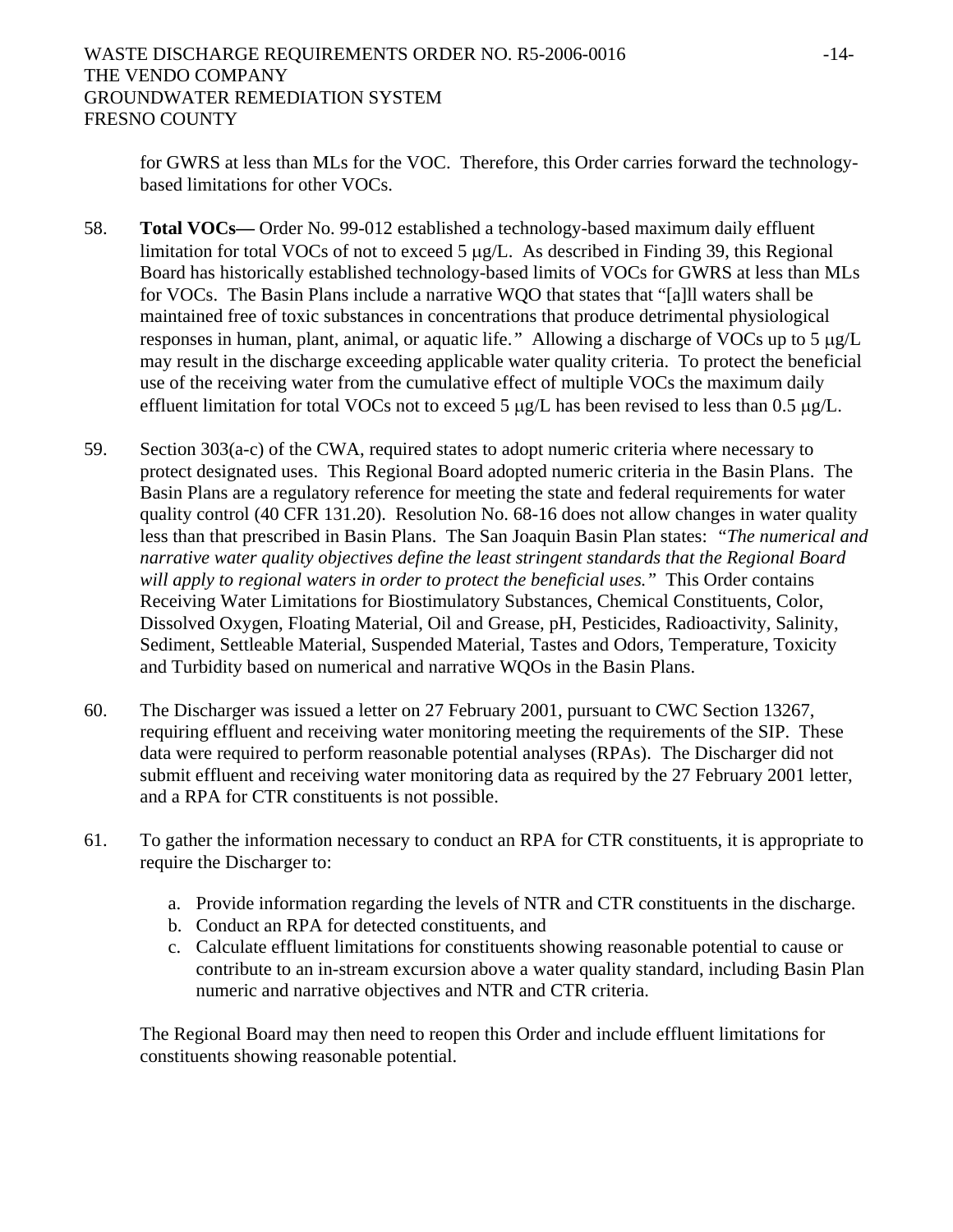- 62. The Discharger has not provided sufficient data for non-priority pollutants for the Regional Board to determine reasonable potential for these constituents to cause or threaten to cause an exceedance of water quality standards. This Order requires the Discharger to monitor for these constituents.
- 63. The additional data points for CTR and non-CTR pollutants will be used to perform an RPA. Upon completion of the analysis, if it is found that a pollutant has a reasonable potential to cause or contribute to an excursion of applicable water quality standards, then this Order may be reopened and specific effluent and/or receiving water limitations may be added.
- 64. Section 13267 of the CWC states, in part, "*(a) A regional board, in establishing…waste discharge requirements… may investigate the quality of any waters of the state within its region"* and *"(b) (1) In conducting an investigation…, the regional board may require that any person who… discharges… waste…that could affect the quality of waters within its region shall furnish, under penalty of perjury, technical or monitoring program reports which the regional board requires. The burden, including costs, of these reports shall bear a reasonable relationship to the need for the report and the benefits to be obtained from the reports. In requiring those reports, the regional board shall provide the person with a written explanation with regard to the need for the reports, and shall identify the evidence that supports requiring that person to provide the reports."* The attached Monitoring and Reporting Program is issued pursuant to CWC Sections 13267 and 13383. The attached Monitoring and Reporting Program in this Order is necessary to assure compliance with these waste discharge requirements. The Vendo Company is responsible for the discharges of waste at the facility subject to this Order.
- 65. If other constituents of concern are identified as being present or potentially being present in groundwater discharged under this Order, then this Order may be reopened and effluent limits and receiving water limitations may be established for those constituents.
- 66. All of the above and the supplemented data and information and details in the attached Information Sheet and attachments, which are incorporated by reference herein, were considered in establishing conditions of discharge.
- 67. USEPA and the Regional Board have classified this discharge as a minor discharge.
- 68. Effluent limitations, and toxic and pretreatment effluent standards established pursuant to Sections 301 (Effluent Limitations), 302 (Water Quality Related Effluent Limitations), 304 (Information and Guidelines), 306 (National Standards of Performance), and 307 (Toxic and Pretreatment Effluent Standards) of the CWA and amendments thereto are applicable to the discharge.
- 69. The action to renew an NPDES permit is exempt from the provisions of Chapter 3 of the California Environmental Quality Act (CEQA) (Public Resources Code Section 21000, et seq.), in accordance with Section 13389 of the CWC.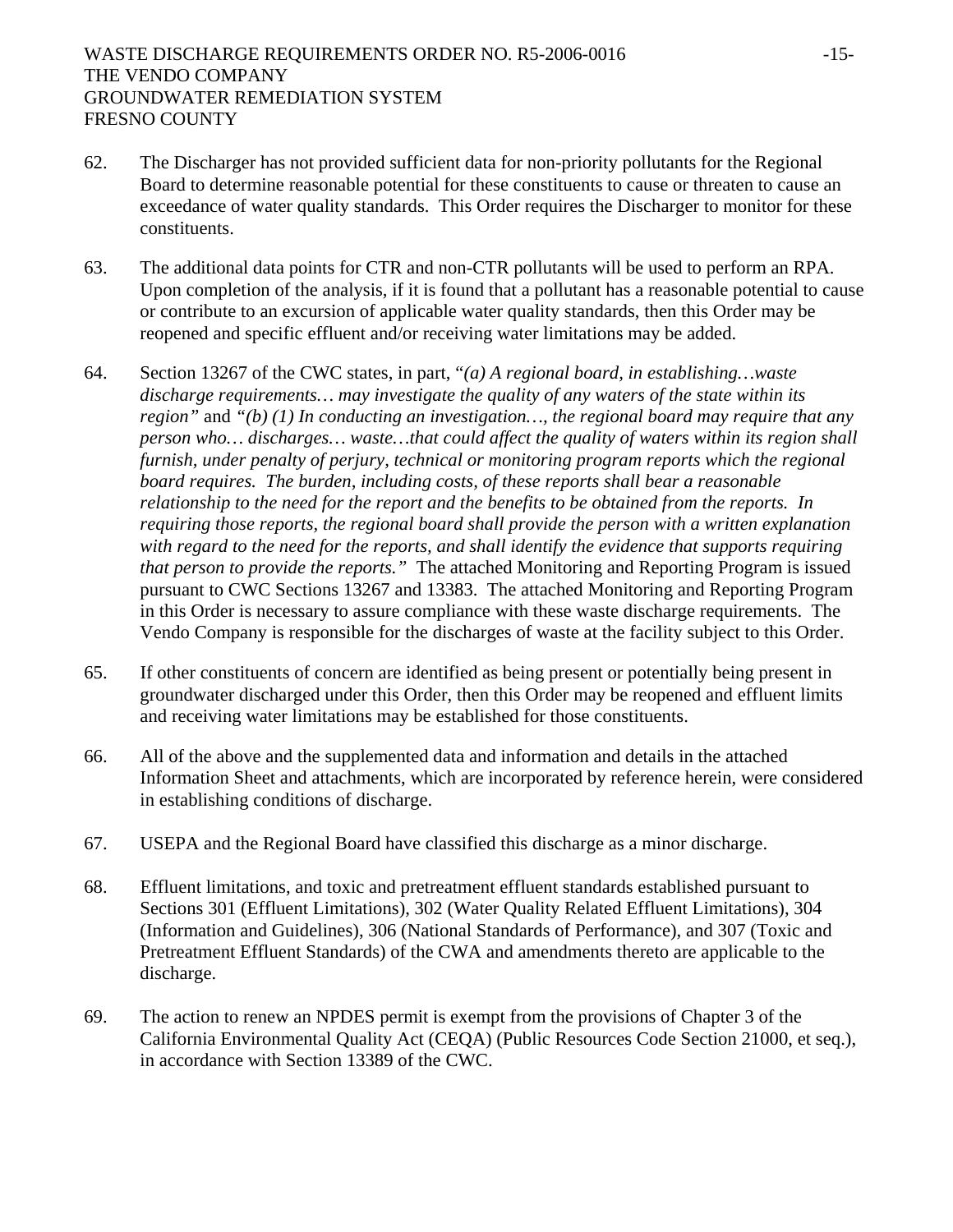- 70. The Discharger and interested agencies and persons were notified of the intent to prescribe waste discharge requirements for this discharge and provided with an opportunity for a public hearing and an opportunity to submit their written views and recommendations.
- 71. In a public meeting, all comments pertaining to the discharge were heard and considered.
- 72. This Order shall serve as an NPDES permit pursuant to Section 402 of the CWA, and amendments thereto, and shall take effect upon the date of hearing, provided USEPA has no objections.

**IT IS HEREBY ORDERED** pursuant to CWC Sections 13263, 13267, 13377, and 13383 that Order No. 99-012 is rescinded and The Vendo Company, its agents, successors and assigns, in order to meet the provisions contained in Division 7 of the California Water Code and regulations adopted thereunder, and the provisions of the CWA and regulations and guidelines adopted there under, shall comply with the following:

#### **A. Discharge Prohibitions:**

- 1. Discharge of material other than treated groundwater from the investigation and cleanup of groundwater pollution, or discharge of treated groundwater from the investigation of groundwater where other pollutants exist in the groundwater, or in a manner different from that described in the Findings, is prohibited.
- 2. The bypass or overflow of untreated or partially treated groundwater, including polluted purge water, is prohibited.
- 3. Discharge of waste classified as 'hazardous' as defined in Section 2521(a) of Title 23, CCR, Section 2510, et seq., or 'designated', as defined in Section 13173 of the CWC, is prohibited.
- 4. Discharge of wastewater or pollutants not passing through at least two GAC vessels operated in series is prohibited.

#### **B. Effluent Limitations: Outfall 001**

- 1. The maximum daily discharge to Outfall 001 shall not exceed 1.44 mgd. If Provision F.6 is satisfied, the discharge shall not exceed 2.88 mgd.
- 2. Effluent discharged from Outfall 001 shall not exceed the following limits:

|                                    |                      | Monthly |               |
|------------------------------------|----------------------|---------|---------------|
| Constituent                        | Units                | Average | Daily Maximum |
| <b>Chloroform</b>                  | $\mu$ g/L            |         | < 0.5         |
| Chromium (III) (total recoverable) | $\mu$ <sup>[</sup> ] | 23      | 46            |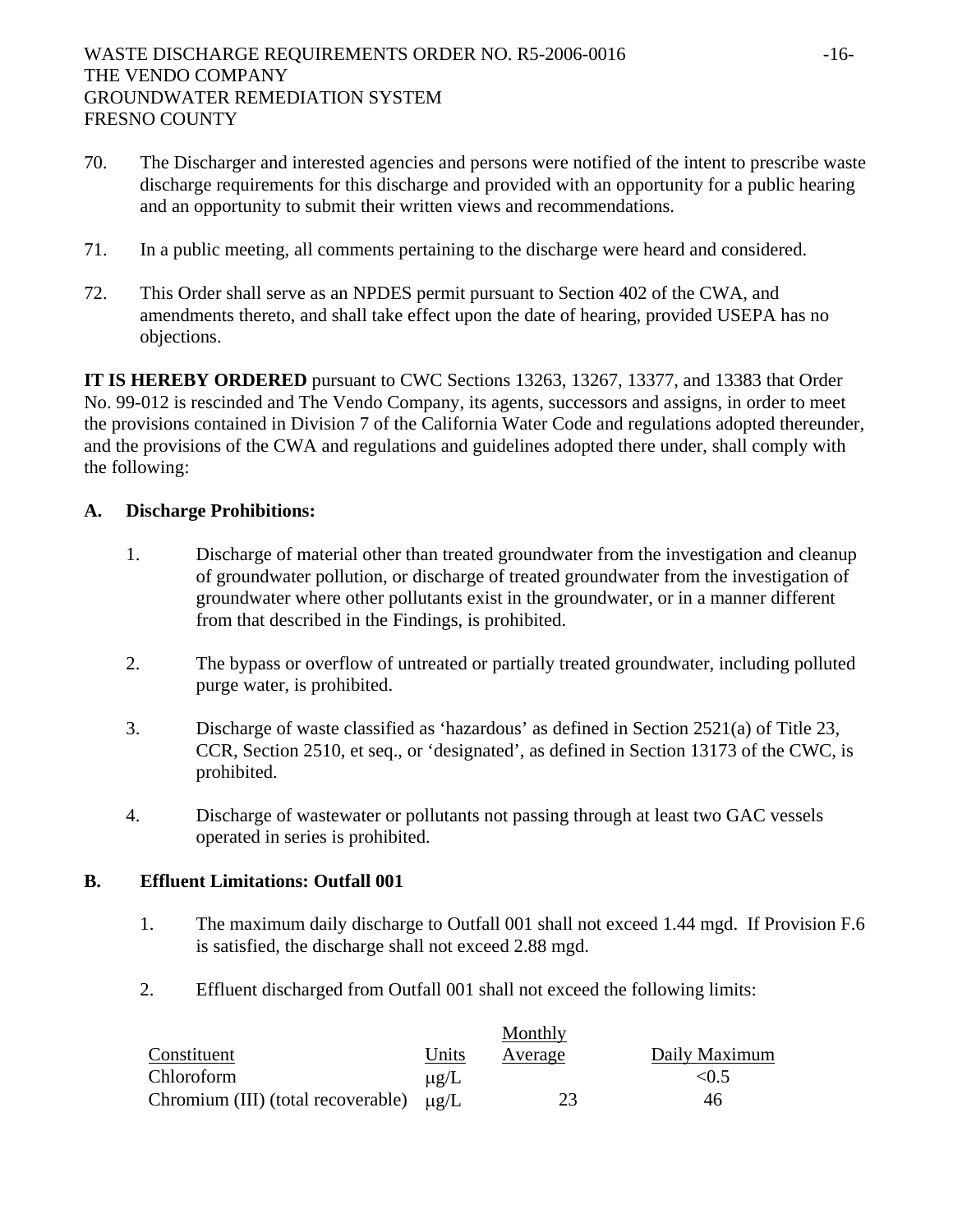#### WASTE DISCHARGE REQUIREMENTS ORDER NO. R5-2006-0016 -17-THE VENDO COMPANY GROUNDWATER REMEDIATION SYSTEM FRESNO COUNTY

|                                                       |                           | Monthly    |               |
|-------------------------------------------------------|---------------------------|------------|---------------|
| Constituent                                           | Units                     | Average    | Daily Maximum |
|                                                       | lbs/day                   | 0.28       | 0.55          |
|                                                       | lbs/day                   | 0.55       | 1.11          |
| Chromium (VI) (total<br>recoverable)                  | $\mu$ g/L                 | 8          | 16            |
|                                                       | lbs/day                   | 0.1        | 0.19          |
|                                                       | lbs/day                   | 0.19       | 0.38          |
| Copper (total recoverable)                            | $\mu$ g/L                 | 0.7        | 1.4           |
|                                                       | lbs/day                   | 0.01       | 0.02          |
|                                                       | lbs/day<br>$\overline{2}$ | 0.02       | 0.03          |
| Dichlorodifluoromethane                               | $\mu g/L$                 | $0.19^{3}$ | $0.38^{3}$    |
| $1,1$ -DCA                                            | $\mu$ g/L                 |            | < 0.5         |
| $1,1$ -DCE                                            | $\mu$ g/L                 | $0.06^3$   | $0.11^{3}$    |
| $Cis-1,2-DCE$                                         | $\mu g/L$                 |            | < 0.5         |
| $1,2$ -DCP                                            | $\mu g/L$                 |            | < 0.5         |
| Methylene Chloride                                    | $\mu g/L$                 |            | < 0.5         |
| <b>PCE</b>                                            | $\mu$ g/L                 |            | < 0.5         |
| Trans-1,2-DCE                                         | $\mu$ g/L                 |            | < 0.5         |
| $1,1,1$ -TCA                                          | $\mu$ g/L                 |            | < 0.5         |
| Trichlorofluoromethane                                | $\mu$ g/L                 | $0.19^{3}$ | $0.38^{3}$    |
| <b>TCE</b>                                            | $\mu$ g/L                 |            | < 0.5         |
| Zinc (total recoverable)                              | $\mu$ g/L                 | 7.6        | 15            |
|                                                       | lbs/day                   | 0.09       | 0.18          |
|                                                       | lbs/day                   | 0.18       | 0.36          |
| Other $VOCs4$<br>Based on a maximum flow of 1.44 mgd. | $\mu g/L$                 |            | < 0.5         |
|                                                       |                           |            |               |

 $2^2$  Based on a maximum flow of 2.88 mgd.

 $3$  If approved ML is greater than Effluent Limit, then compliance is met if concentration is below the ML.<br> $4$  Other volatile arganic compounds

<sup>4</sup> Other volatile organic compounds.

3. The sum of the concentrations of the VOC constituents listed in Effluent Limitation B.2, above, in any single sample of the discharge shall be less than 0.5 μg/L.

4. The discharge shall not have a pH less than 6.5 nor greater than 8.5.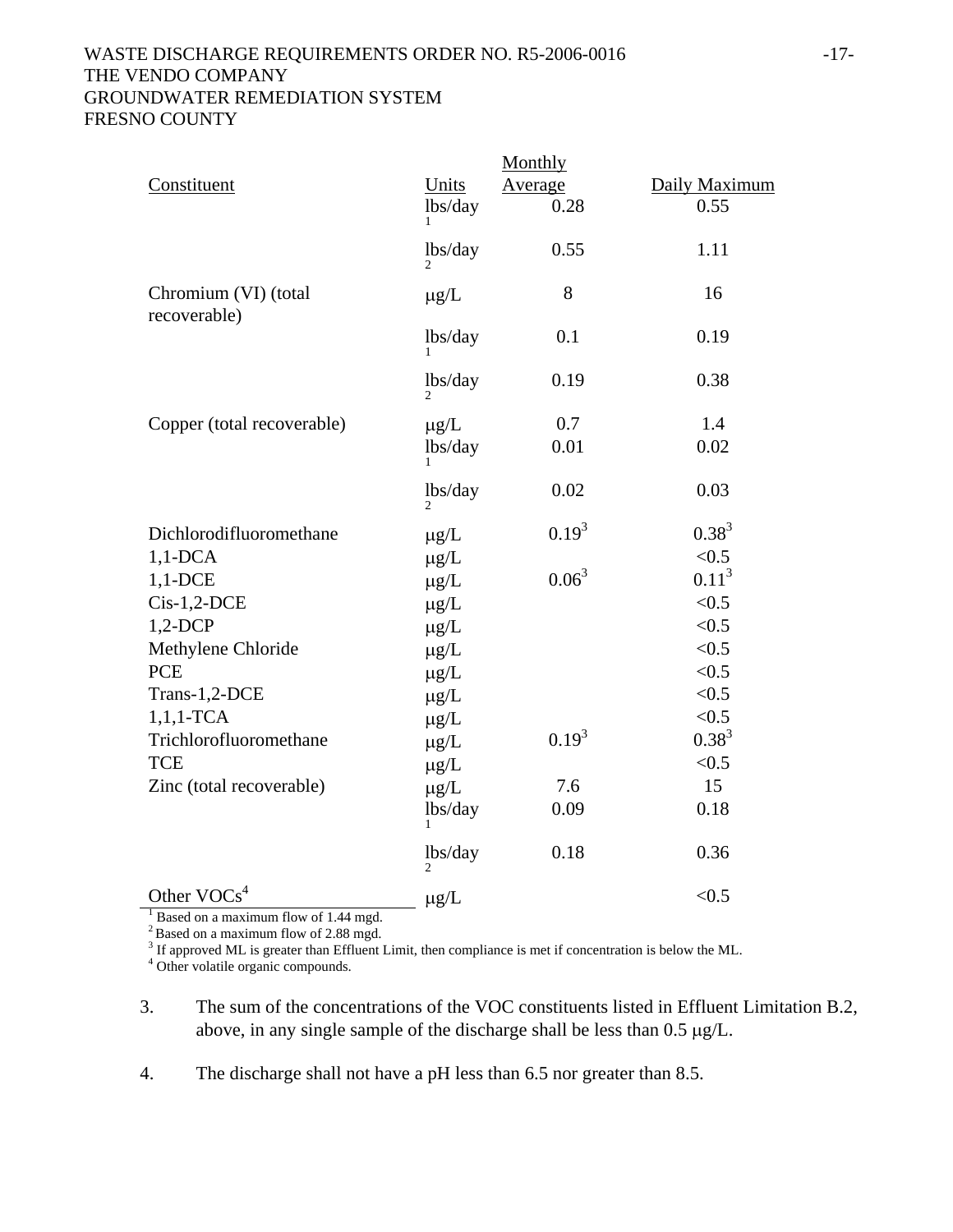5. Survival of aquatic organisms in 96-hour bioassays of undiluted waste shall be no less than:

Minimum for any one bioassay ------------------------------- 70% Median for any three or more consecutive bioassays--------90%

#### **C. Waste and Solids Disposal:**

- 1. Spent carbon and other residual solids removed from liquid wastes or used to treat liquid wastes shall either be recycled or disposed of in a manner that is consistent with CCR Title 27, Division 3; Title 23, Division 3, Chapter 15; and Title 22, Division 4.5, and as approved by the Executive Officer.
- 2. Any proposed change in filter waste use or solids disposal practice from a previously approved practice shall be reported to the Executive Officer and USEPA Regional Administrator at least 90 days in advance of the change.

#### **D. Receiving Water Limitations:**

Receiving water limitations for the Bullard Canal are based on maintaining WQOs contained in the Basin Plans for Bullard Canal and the San Joaquin River. As such, they are a required part of this permit.

The discharge, alone or in combination with other sources, shall not cause the following in the Bullard Canal:

- 1. Bacteria: The fecal coliform concentration based on a minimum of not less than five samples for any 30-day period shall not exceed a geometric mean of 200/100 ml, nor shall more than ten percent of the total number of samples taken during any 30-day period exceed 400/100 ml.
- 2. Dissolved Oxygen: Discharge shall not cause the concentrations of dissolved oxygen to fall below 7.0 mg/L.
- 3. Oil and Grease: Oils, greases, waxes, or other materials in concentrations that cause nuisance, result in a visible film or coating on the water surface or on objects in the water, or otherwise adversely affect beneficial uses.
- 4. Color: Discoloration that causes nuisance or adversely affects beneficial uses.
- 5. pH: The ambient pH to be depressed below 6.5, nor raised above 8.5, nor changes in normal ambient pH levels to be exceeded by more than 0.5 units.
- 6. Temperature: The natural receiving water temperature to increase more than  $5^{\circ}$ .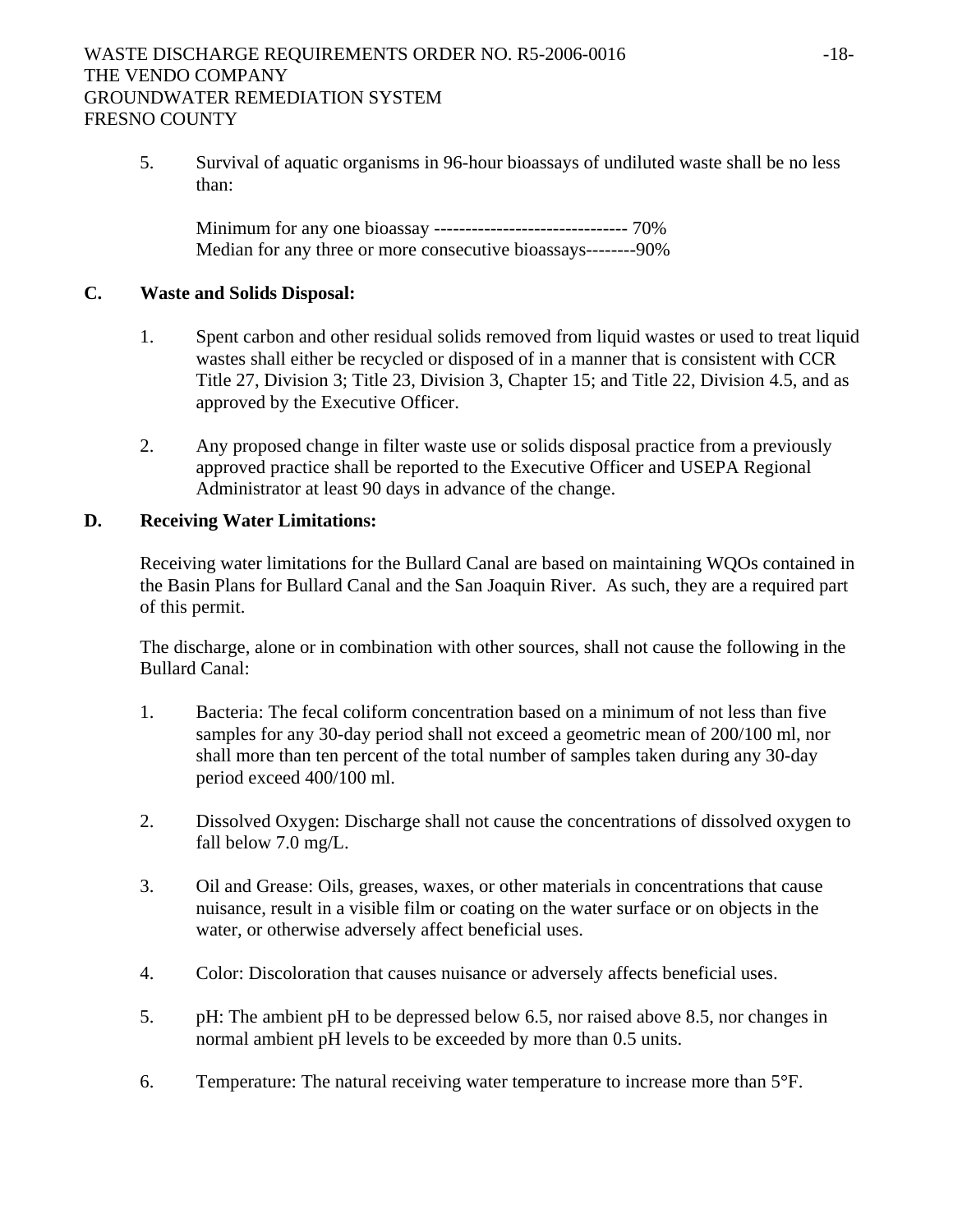# WASTE DISCHARGE REQUIREMENTS ORDER NO. R5-2006-0016 -19-THE VENDO COMPANY GROUNDWATER REMEDIATION SYSTEM FRESNO COUNTY

- 7. Setteable Matter: Substances in concentrations that result in the deposition of material that causes nuisance or adversely affects beneficial uses.
- 8. Radioactivity: Radionuclides to be present in concentrations that are harmful to human, plant, animal or aquatic life nor that result in the accumulation of radionuclides in the food web to an extent that presents a hazard to human, plant, animal or aquatic life.

Concentrations of radionuclides in excess of the maximum contaminant levels (MCLs) specified in Table 4 (MCL Radioactivity) of Section 64443 of Title 22 of the California Code of Regulations.

- 9. Toxicity: Toxic substances in concentrations that produce detrimental physiological responses in human, plant, animal, or aquatic life. This applies regardless of whether the toxicity is caused by a single substance or the interactive effect of multiple substances.
- 10. Biostimulatory Substances: Biostimulatory substances which promote aquatic growths in concentrations that cause nuisance or adversely affect beneficial uses.
- 11. Floating Material: Floating material in amounts that cause nuisance or adversely affect beneficial uses.
- 12. Sediment: Suspended sediment load and suspended sediment discharge rate altered in such a manner to cause nuisance or adversely affect beneficial uses.
- 13. Suspended Material: Suspended material concentrations that cause nuisance or adversely affect beneficial uses.
- 14. Taste and Odor: Taste or odor-producing substances to impart undesirable tastes or odors to fish flesh or other edible products of aquatic origin or to cause nuisance or adversely affect beneficial uses.
- 15. Chemical constituents: Chemical constituents in concentrations that adversely affect beneficial uses.
- 16. Turbidity: Changes in turbidity that cause nuisance or adversely affect beneficial uses. Turbidity attributable to controllable water quality factors to exceed the following:
	- a. More than 1 Nephelometric Turbidity Units (NTUs) where natural turbidity is between 0 and 5 NTUs.
	- b. More than 20 percent where natural turbidity is between 5 and 50 NTUs.
	- c. More than 10 NTUs where natural turbidity is between 50 and 100 NTUs.
	- d. More than 10 percent where natural turbidity is greater than 100 NTUs.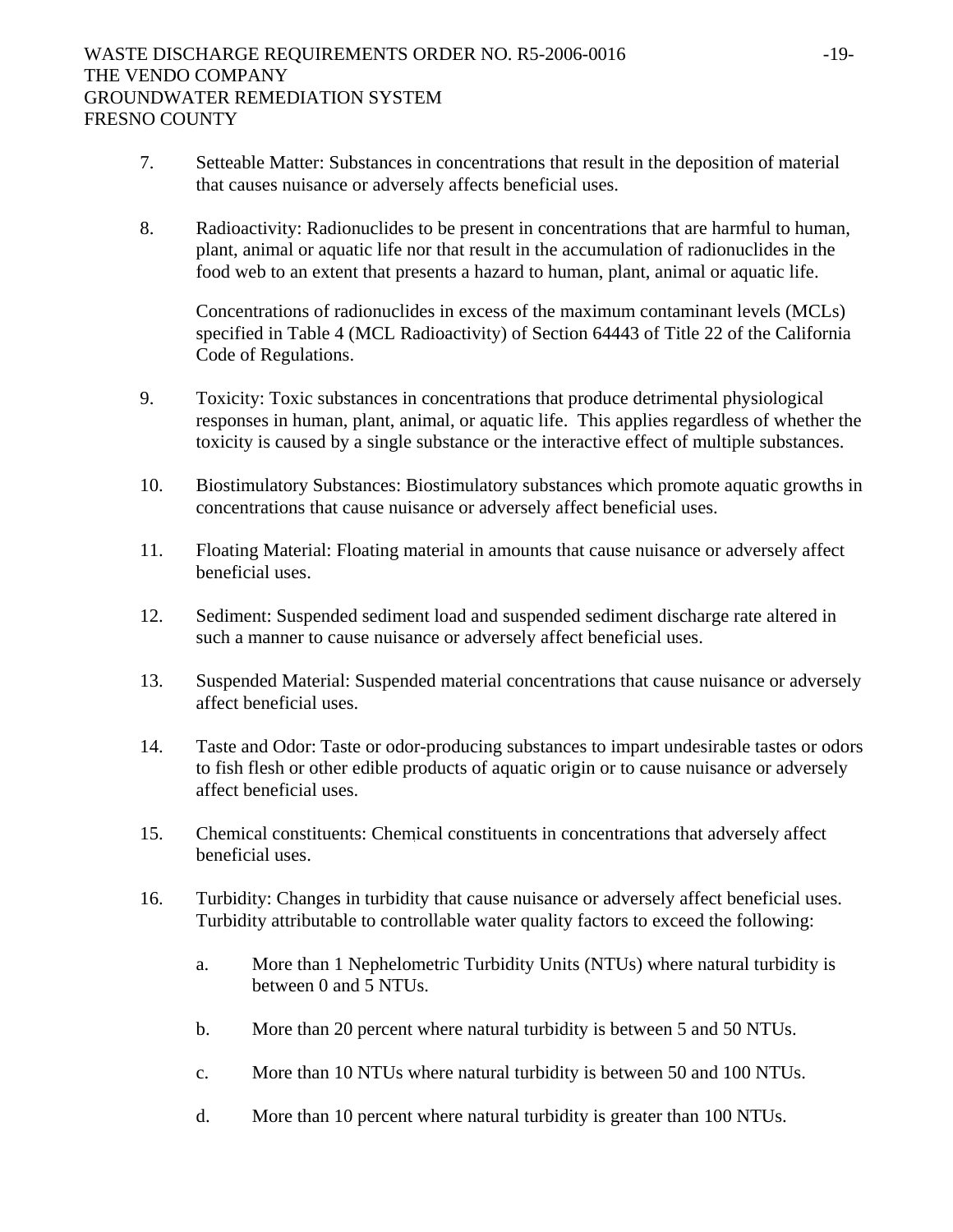- 17. Pesticides<sup>1</sup>:
	- a. Pesticides in individual or combined concentrations that adversely affect beneficial uses.
	- b. Pesticide concentrations in bottom sediments or aquatic life that adversely affect beneficial uses.
	- c. Total identifiable persistent chlorinated hydrocarbon pesticides in concentrations detectable within the accuracy of analytical methods approved by the USEPA or the Executive Officer.
	- d. Concentrations exceeding those allowable by applicable antidegradation policies (see Resolution No. 68-16 and 40 CFR Section 131.12.)
	- e. Concentrations exceeding the lowest levels technically and economically achievable.
	- f. Concentrations exceeding the MCLs set forth in CCR Title 22, Division 4, Chapter 15.
	- g. Concentrations of thiobencarb in excess of 1.0 mg/L.
- 18. Violation of any applicable water quality standard for receiving waters adopted by the Regional Board or the SWRCB to implement the CWA and regulations adopted there under.

#### **E. Groundwater Limitations:**

The discharge shall not adversely alter the physical properties of or the concentration of any constituent in underlying groundwater, as determined by comparison to the quality of groundwater in an area unaffected by any past or present discharge of pollutants, and shall not cause or contribute to the violation of any Basin Plan narrative or numeric water quality objective.

#### **F. Provisions:**

 $\overline{\phantom{a}}$ 

1. The Discharger shall comply with all the items of the "Standard Provisions and Reporting Requirements for Waste Discharge Requirements (NPDES)", dated 1 February 2004, which is part of this Order.

<sup>&</sup>lt;sup>1</sup> The term pesticide shall include: (1) any substance, or mixture of substances which is intended to be used for defoliating plants, regulating plant growth, or for preventing, destroying, repelling, or mitigating any pest, which may infest or be detrimental to vegetation, man, animals, or households, or be present in any agricultural or nonagricultural environment whatsoever, or (2) any spray adjuvant, or (3) any breakdown products of these materials that threaten beneficial uses. Note that discharges of "inert" ingredients included in pesticide formulations must comply with all applicable water quality objectives.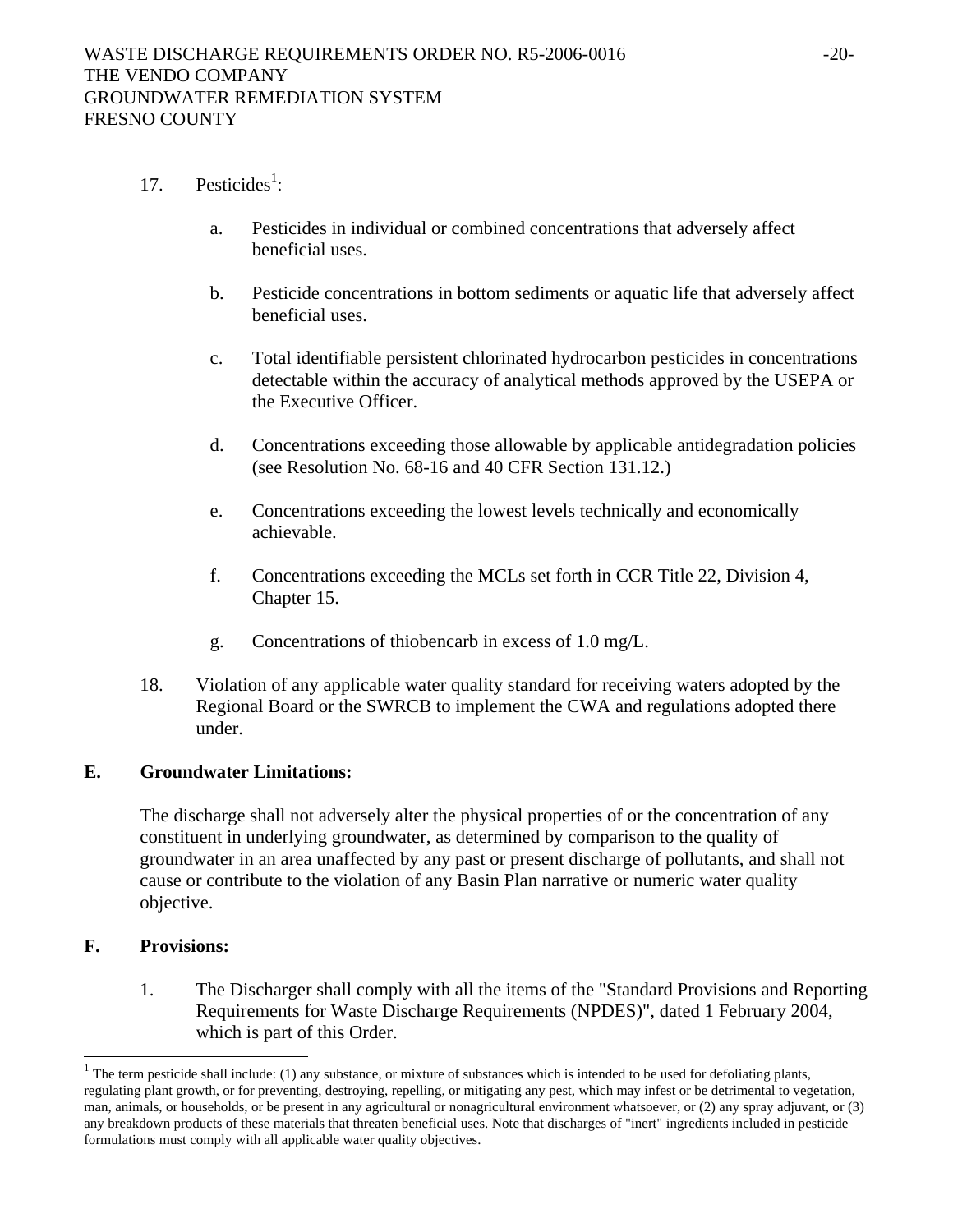2. The Discharger shall comply with Monitoring and Reporting Program No. R5-2006- 0016, which is part of this Order, and any revisions thereto as ordered by the Executive Officer.

When requested by USEPA, the Discharger shall complete and submit Discharge Monitoring Reports. The submittal date shall be no later than the submittal date specified in the Monitoring and Reporting Program for Discharger Self Monitoring Reports.

- 3. This Order merely sets conditions for discharge to the Bullard Canal. This Order does not grant privilege to use the subject canal.
- 4. The Discharger shall conduct the chronic toxicity testing specified in the Monitoring and Reporting Program. If the testing indicates that the discharge causes, contributes to, or has the reasonable potential to cause or contribute to an in-stream excursion above the WQO for toxicity, the Discharger shall initiate a Toxicity Identification Evaluation (TIE) to identify the causes of toxicity. Upon implementation of the TIE, the Discharger shall submit a workplan to conduct a Toxicity Reduction Evaluation (TRE) and upon Executive Officer approval conduct the TRE. If necessary, this Order will be reopened and a chronic toxicity limitation included and/or a limitation for the specific toxicant identified in the TRE included. The results shall conform to Provision F.14. Additionally, if the SWRCB adopts a chronic toxicity WQO, this Order may be reopened to include an effluent limitation based on that objective.
- 5. The Discharger shall provide a technical report describing the methods it will use to: provide the priority pollutant and non-CTR constituent monitoring required by CWC Section 13267 Order dated 27 February 2001 described in Finding No. 60; conduct an RPA consistent with the methodology in the SIP for all detected pollutants; and calculate proposed effluent limits for all constituents showing the reasonable potential to cause or contribute to an exceedance of a WQO in Bullard Canal. The technical report shall include a work plan and implementation schedule. The work plan and implementation schedule are subject to EO approval. Provision F.14 requirements apply to this technical report.

|    | Task                                                                                                                                               | Compliance Date                                       |
|----|----------------------------------------------------------------------------------------------------------------------------------------------------|-------------------------------------------------------|
| a. | Submit the technical report including a work plan and<br>implementation schedule to complete the Priority Pollutant<br>Evaluation described above. | <b>13 March 2006</b>                                  |
| b. | Begin to implement approved work plan                                                                                                              | 30 days following EO written<br>approval of task 5.a. |
| c. | Submit written status report.                                                                                                                      | 7 months following completion of<br>task 5.b          |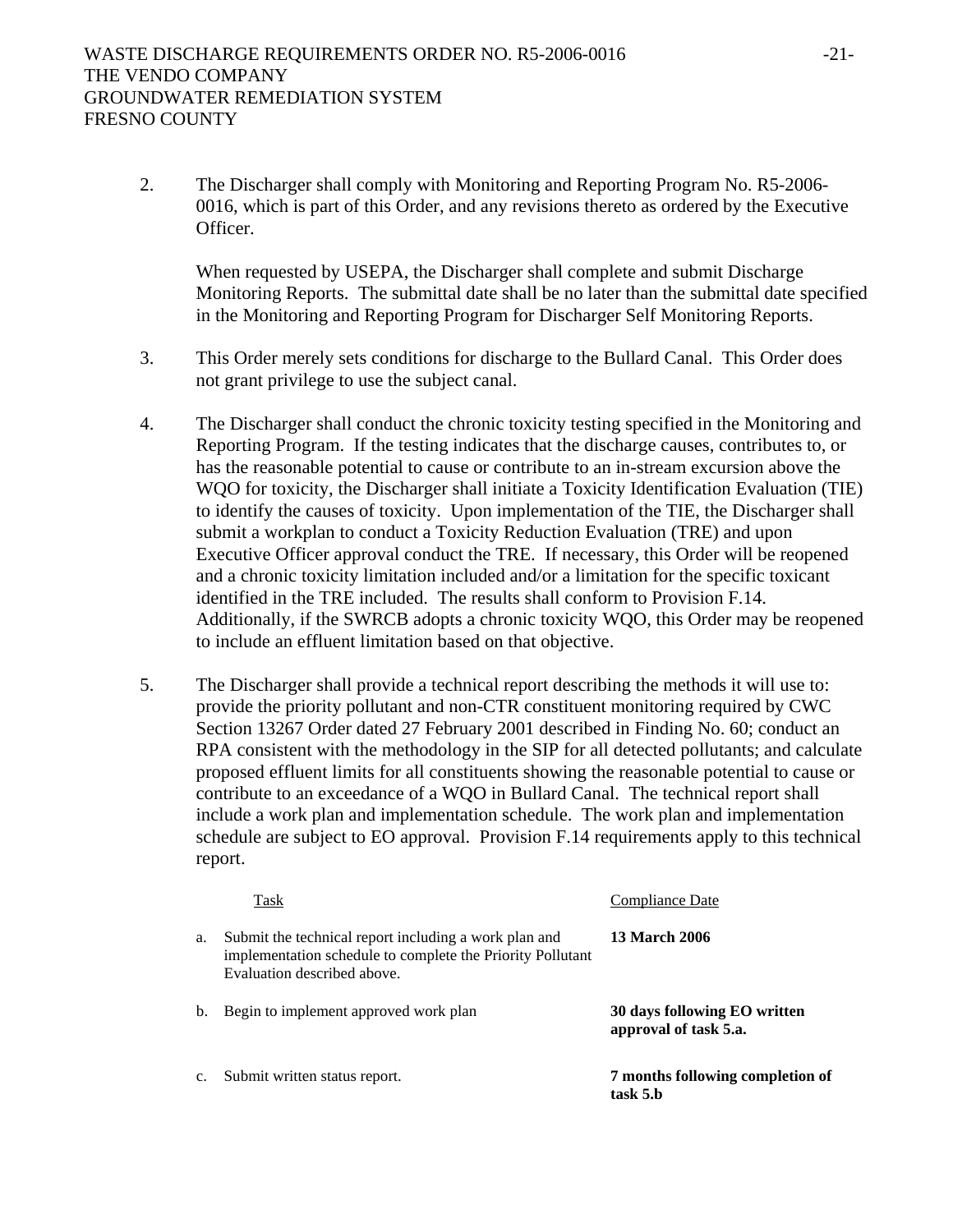# WASTE DISCHARGE REQUIREMENTS ORDER NO. R5-2006-0016  $-22$ -THE VENDO COMPANY GROUNDWATER REMEDIATION SYSTEM FRESNO COUNTY

| Task                                                                                                                                           | Compliance Date      |
|------------------------------------------------------------------------------------------------------------------------------------------------|----------------------|
| d. Complete implementation of approved work plan and<br>submit in a written technical report proposed effluent<br>limits for CTR constituents. | <b>27 March 2007</b> |

The above compliance schedule does not supersede that in the 13267 Order for the purpose of calculating potential administrative civil liability, should assessment become necessary.

- 6. At least **90 days** prior to the proposed increase in discharge from the GWRS from 1.44 mgd to 2.88 mgd, the Discharger shall submit a technical report describing in detail the additional equipment to be installed to provide redundant treatment units to meet industry standards, to effect BPTC, and to ensure the GWRS will have a reliable treatment capacity at 2.88 mgd. The technical report and time schedule are subject to Executive Officer approval. The technical report shall conform to Provision F.14.
- 7. The Discharger must utilize USEPA test methods and detection limits to achieve detection levels below applicable water quality criteria. At a minimum the Discharger shall comply with the Monitoring Requirements for these constituents as outlined in Section 2.3 and 2.4 of the SIP, adopted 2 March 2000 by the SWRCB, and report all peaks identified by the USEPA test methods.
- 8. **By 27 February 2006**, the Discharger shall develop or review and revise the existing operation and maintenance plan (O&M Plan) to ensure full compliance with the conditions and requirements set forth in this Order. The O&M Plan shall instruct operating personnel on how to manage the day-to-day discharge operation to comply with the terms and conditions of this order. The O&M Plan shall also detail how frequently each GAC unit is serviced and also describe how valves and plumbing are clearly labeled to ensure proper operation of the GWRS by operating personnel. The O&M Plan shall also include details for the following aspects of the proposed sampling process for monitoring influent, effluent, mid-treatment, and groundwater:
	- a. Method Summary (must be USEPA approved method and capable of quantifying analytes to levels at or below those specified in Effluent Limitations and Receiving Water Limitations, above);
	- b. Proposed list of analytes;
	- c. Sample preservation, containers, handling, and storage;
	- d. Interferences and potential problems;
	- e. Sampling and analysis equipment/apparatus;
	- f. Reagents;
	- g. Preparation and sample collection procedures;
	- h. Quality assurance and quality control;
	- i. Well purging;
	- j. Filtering; and
	- k. Health and Safety.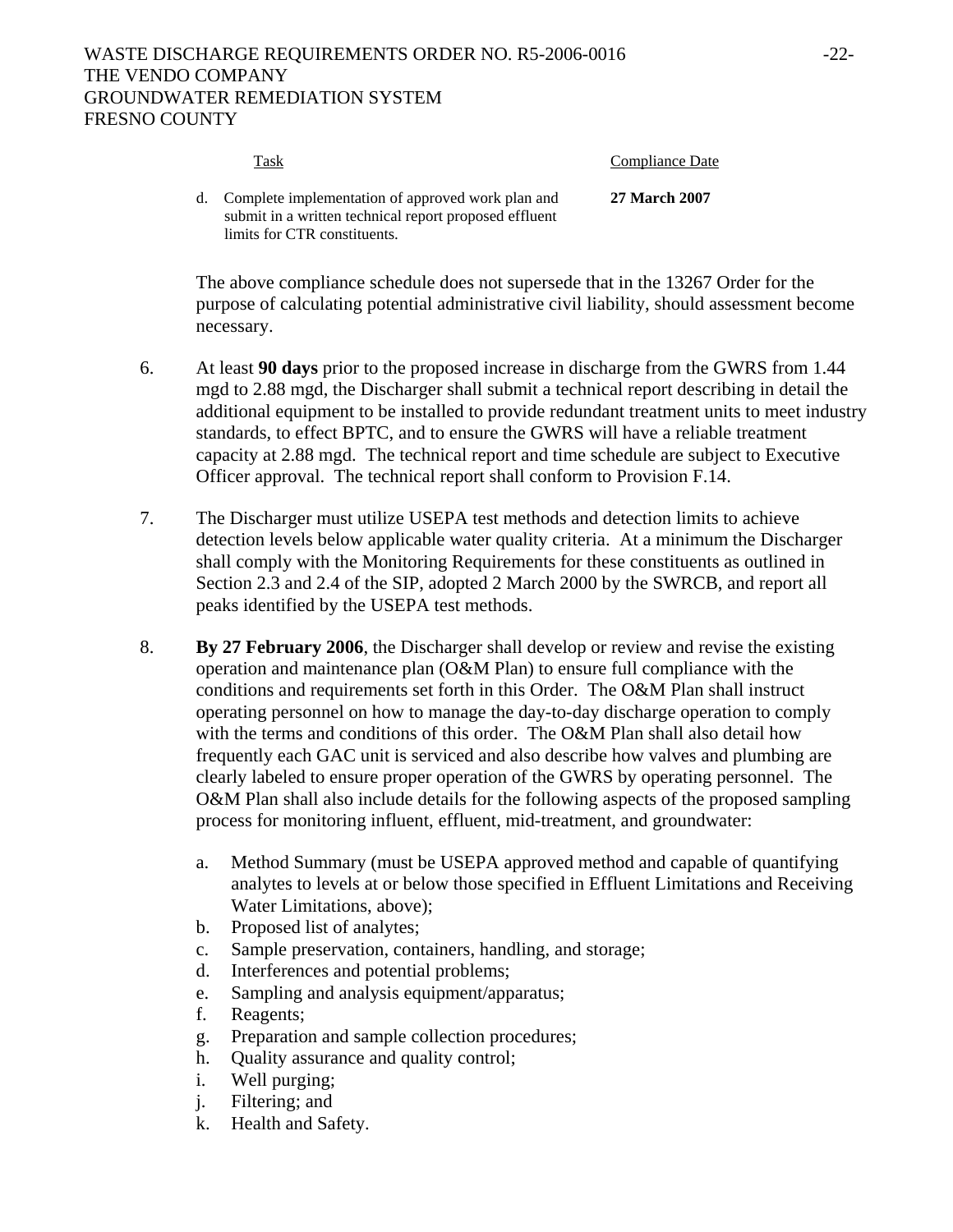The O&M Plan must be submitted to the Regional Board, **by 13 March 2006**, for Executive Officer approval. A copy of the O&M Plan shall be kept at the GWRS office for reference by operating personnel. Key operating personnel shall be familiar with its contents. The O&M Plan shall conform to Provision F.14.

- 9. If it is determined that specific pollutants in the discharge have a reasonable potential to cause or contribute to an exceedance of a WQO or promulgated water quality criterion, this Order will be reopened for consideration of additional or revision of appropriate numerical effluent or receiving water limitations for the problem constituents.
- 10. This Order may be reopened and modified to make it consistent with any Basin Plans amendments that are adopted regarding the Regional Board's policy on Effluent Dominated Water Bodies (EDWs).
- 11. The Discharger shall employ BPTC of the discharge, including proper operation and maintenance, to comply with this Order.
- 12. The Board may modify or reopen this Order prior to its expiration date in any of the following circumstances:
	- a. If present or future investigations demonstrate that the discharge governed by this Order has a reasonable potential to cause or contribute to adverse impacts on water quality and/or beneficial uses of the receiving waters;
	- b. New or revised WQOs come into effect for the receiving water. In such cases, effluent limitations in this Order will be modified as necessary to reflect updated WQOs. Adoption of effluent limitations contained in this Order is not intended to restrict in any way future modifications based on legally adopted WQOs or as otherwise permitted under federal regulations governing NPDES permit modifications;
	- c. If translator or other water quality studies provide a basis for determining that a permit condition(s) should be modified. The Discharger may request permit modification on this basis. The Discharger shall include in any such request an antidegradation and antibacksliding analysis.
	- d. If new regulations or information becomes available. The Regional Board may consider inclusion of a compliance time schedule within the bounds of the applicable regulation if the Discharger is not able to meet a new more stringent discharge requirement immediately.
- 13. This Order does not pre-empt or supersede the authority of local agencies to prohibit, restrict, or control the discharge of groundwater cleanup wastewater subject to their control. Discharges allowed by this order to local irrigation or storm water collection and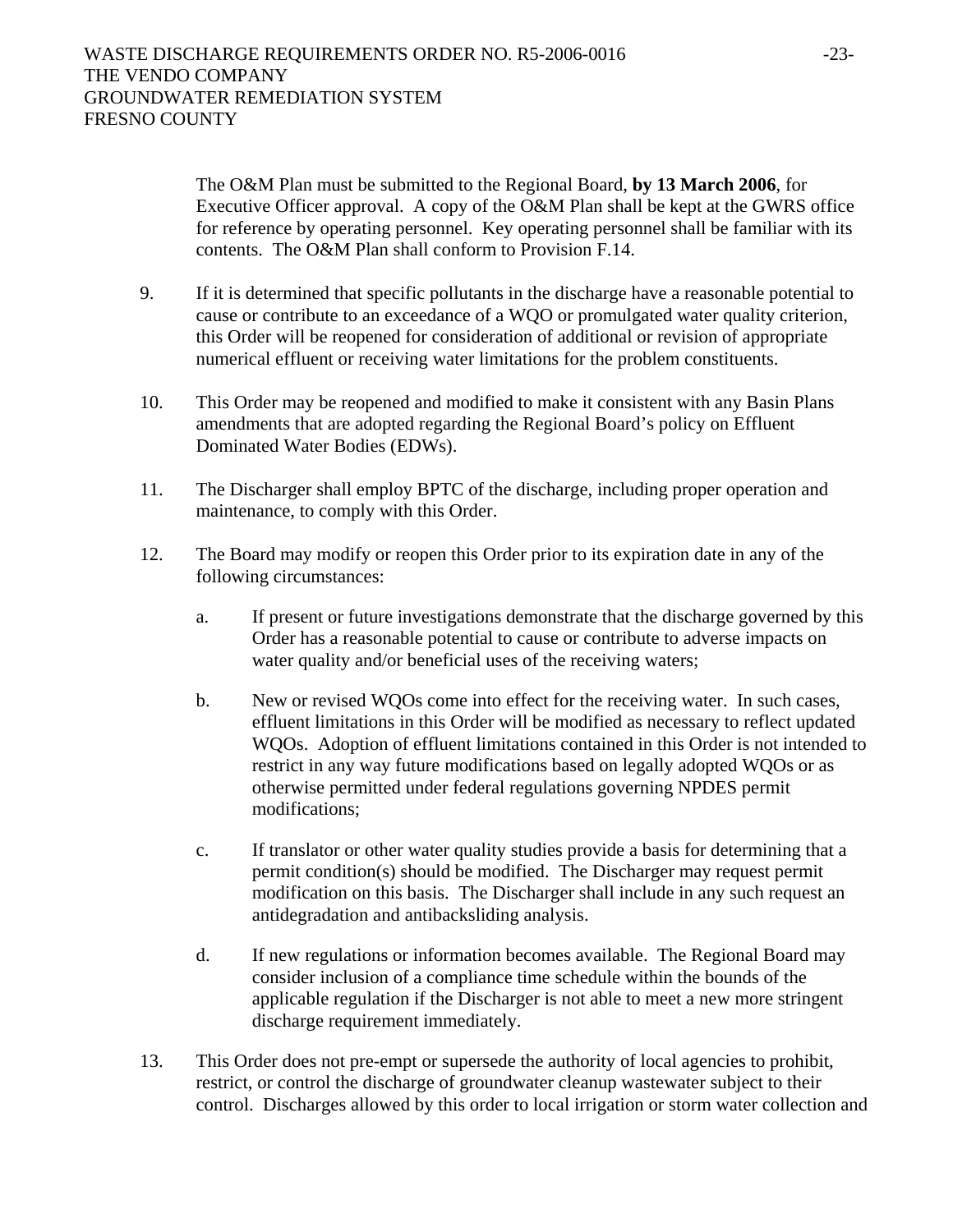conveyance facilities must obtain approval from the agency responsible for operation and maintenance of the facilities.

- 14. All technical reports required herein that involve planning, investigation, evaluation, or design, or other work requiring interpretation and proper application of engineering or geologic sciences, shall be prepared by or under the direction of persons registered to practice in California pursuant to California Business and Professions Code sections 6735, 7835, and 7835.1. To demonstrate compliance with sections 415 and 3065 of Title 16, CCR, all technical reports must contain a statement of the qualifications of the responsible registered professional(s). As required by these laws, completed technical reports must bear the signature(s) and seal(s) of the registered professional(s) in a manner such that all work can be clearly attributed to the professional(s) responsible for the work.
- 15. The Discharger must comply with all conditions of this Order, including timely submittal of technical and monitoring reports as directed by the Executive Officer. Violations may result in enforcement action, including Regional Board or court orders requiring corrective action or imposing civil monetary liability, or in revision or rescission of this Order.
- 16. A copy of this Order shall be kept at the site for reference by personnel operating the ground water treatment system. Key operating personnel shall be familiar with its contents.
- 17. Exceedances of monthly average and daily maximum effluent limitations based on results of a single sampling event may be considered violations of the requirements of this Order. The Discharger may sample more frequently than required by the attached Monitoring and Reporting Program to provide a more representative database and possibly lower reported average constituent values to demonstrate compliance with effluent limitations.
- 18. Prior to making any change in the discharge point, place of use, or purpose of use of the wastewater, the Discharger shall obtain approval of, or clearance from, the SWRCB (Division of Water Rights).
- 19. In the event of any change in control or ownership of land or waste discharge facilities presently owned or controlled by the Discharger, the Discharger shall notify the succeeding owner or operator of the existence of this Order by letter, a copy of which shall be immediately forwarded to this office.

To assume operation under this Order, the succeeding owner or operator must apply in writing to the Executive Officer requesting transfer of the Order. The request must contain the requesting entity's full legal name, the State of incorporation if a corporation, address and telephone number of the persons responsible for contact with the Regional Board and a statement. The statement shall comply with the signatory paragraph of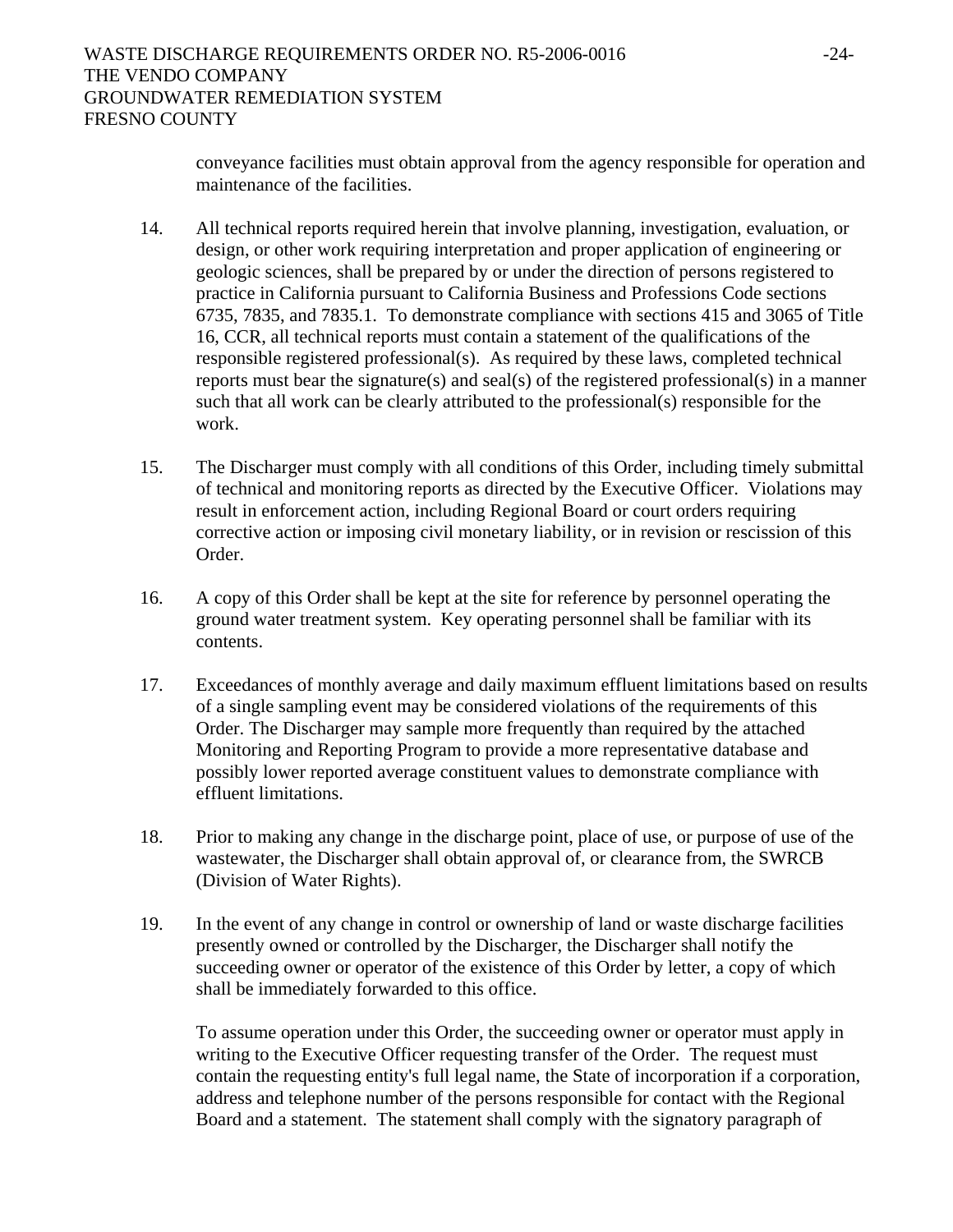Standard Provision D.6 and state that the new owner or operator assumes full responsibility for compliance with this Order. Failure to submit the request shall be considered a discharge without requirements, a violation of the CWC. Transfer shall be approved or disapproved in writing by the Executive Officer.

20. This Order expires on **27 January 2011** and the Discharger must file a RWD in accordance with 23 CCR, not later than 180 days in advance of such date in application for renewal of waste discharge requirements if it wishes to continue the discharge.

I, KENNETH D. LANDAU, Acting Executive Officer, do hereby certify the foregoing is a full, true, and correct copy of an Order adopted by the California Regional Water Quality Control Board, Central Valley Region, on 26 January 2006.

 $\overline{\phantom{a}}$  , which is a set of the set of the set of the set of the set of the set of the set of the set of the set of the set of the set of the set of the set of the set of the set of the set of the set of the set of th

KENNETH D. LANDAU, Acting Executive

**Officer** 

MSS: 1/26/06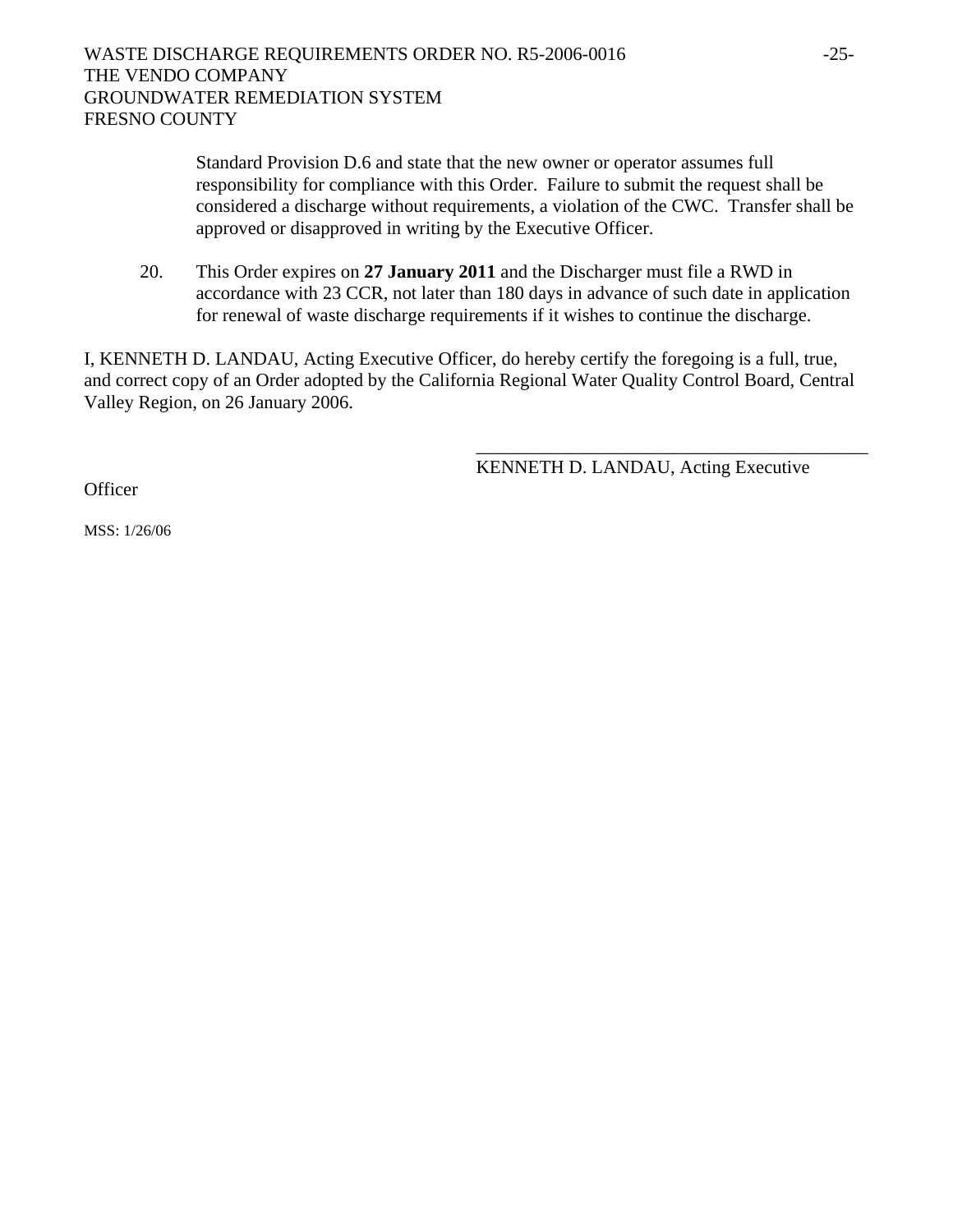#### CALIFORNIA REGIONAL WATER QUALITY CONTROL BOARD CENTRAL VALLEY REGION

#### MONITORING AND REPORTING PROGRAM NO. R5-2006-0016

# NPDES NO. CA0083046 FOR THE VENDO COMPANY GROUNDWATER REMEDIATION SYSTEM FRESNO COUNTY

Specific sample station locations shall be established with concurrence of the Regional Board's staff, and the Discharger shall attach a description of the stations to its copy of this Monitoring and Reporting Program. All analyses shall be performed using methods approved by USEPA and the Regional Board. In reporting data, the Discharger shall indicate whether any analysis was performed using a method not in conformance with USEPA's Guidelines.

If the discharge is intermittent rather than continuous, then on the first day of each such intermittent discharge the Discharger shall monitor and record influent, mid-treatment, and effluent data for all of the constituents listed below, after which the frequencies of analysis given in the schedule shall apply for the duration of each such intermittent discharge. For this Order, the Regional Board considers an intermittent discharge, any period of no discharge prolonged more than seven days. In no event shall the Discharger be required to monitor and record the data more often than twice the frequencies listed in the schedule.

#### **INFLUENT MONITORING**

Samples shall be collected for each extraction well (E-1B and E-2B) prior to groundwater entering the GWRS. Influent samples shall be representative of the volume and quality of extracted groundwater. The time of collection of samples shall be recorded. Influent monitoring shall include at least the following:

| Constituent                            | Units     | <b>Type of Sample</b> | <b>Sampling Frequency</b> |
|----------------------------------------|-----------|-----------------------|---------------------------|
| Flow                                   | mgd       | Metered               | Daily                     |
| Chloroform                             | $\mu$ g/L | Grab                  | Monthly                   |
| Chromium (III) (total recoverable)     | $\mu$ g/L | Grab                  | Monthly                   |
| Chromium (VI) (total recoverable)      | $\mu$ g/L | Grab                  | Monthly                   |
| Copper (total recoverable)             | $\mu$ g/L | Grab                  | Monthly                   |
| Dichlorodifluoromethane                | $\mu$ g/L | Grab                  | Monthly                   |
| 1,1-Dichloroethane (1,1-DCA)           | $\mu$ g/L | Grab                  | Monthly                   |
| 1,1-Dichloroethylene (1,1-DCE)         | $\mu$ g/L | Grab                  | Monthly                   |
| cis-1,2-Dichloroethylene (cis-1,2-DCE) | $\mu$ g/L | Grab                  | Monthly                   |
| 1,2-Dichloropropane (1,2-DCP)          | $\mu$ g/L | Grab                  | Monthly                   |
| Methylene Chloride                     | $\mu$ g/L | Grab                  | Monthly                   |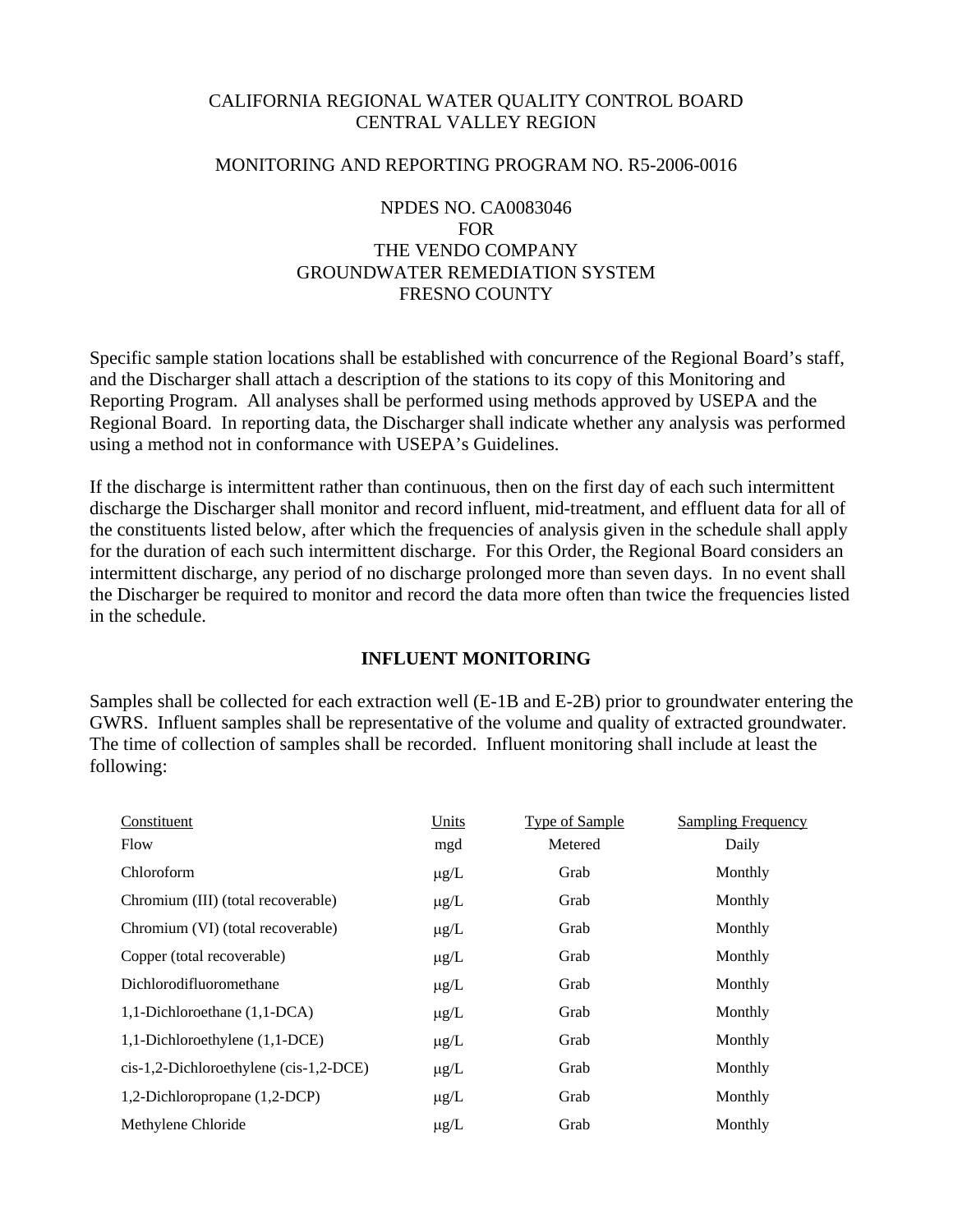# MONITORING AND REPORTING PROGRAM ORDER NO. R5-2006-0016 -2- THE VENDO COMPANY GROUNDWATER REMEDIATION SYSTEM. FRESNO COUNTY

| Constituent                              | Units         | <b>Type of Sample</b> | <b>Sampling Frequency</b> |
|------------------------------------------|---------------|-----------------------|---------------------------|
| Conductivity at $25^{\circ}$ C           | $\mu$ mhos/cm | Grab                  | Monthly                   |
| Tetrachloroethene (PCE)                  | $\mu$ g/L     | Grab                  | Monthly                   |
| trans-1,2 Dichloroethene (trans-1,2-DCE) | $\mu$ g/L     | Grab                  | Monthly                   |
| $1,1,1$ -Trichloroethane $(1,1,1$ -TCA)  | $\mu$ g/L     | Grab                  | Monthly                   |
| Trichlorofluoromethane                   | $\mu$ g/L     | Grab                  | Monthly                   |
| Trichloroethylene (TCE)                  | $\mu$ g/L     | Grab                  | Monthly                   |
| Zinc (total recoverable)                 | $\mu$ g/L     | Grab                  | Monthly                   |
| Other $VOCs1$                            | $\mu$ g/L     | Grab                  | Monthly                   |

 $\frac{1}{1}$  All typical VOCs listed in Appendix 4 of the SIP.

## **EFFLUENT MONITORING – OUTFALL 001**

Effluent samples shall be collected at Outfall 001 downstream from the last connection through which wastes can be admitted into the outfall. Effluent samples shall be representative of the volume and quality of the discharge. Time of collection of samples shall be recorded. Effluent monitoring shall include at least the following:

| Constituent                         | Units        | <b>Type of Sample</b> | <b>Sampling</b><br><b>Frequency</b> |  |
|-------------------------------------|--------------|-----------------------|-------------------------------------|--|
| Flow                                | mgd          | Metered               | Daily                               |  |
| Chloroform                          | $\mu$ g/L    | Grab                  | Monthly                             |  |
| Chromium (III) (total recoverable)  | $\mu$ g/L    | Grab                  | Monthly                             |  |
| Chromium (VI) (total recoverable)   | $\mu$ g/L    | Grab                  | Monthly                             |  |
| Copper (total recoverable)          | $\mu$ g/L    | Grab                  | Monthly                             |  |
| Dichlorodifluoromethane             | $\mu$ g/L    | Grab                  | Monthly                             |  |
| $1,1$ -DCA                          | $\mu$ g/L    | Grab                  | Monthly                             |  |
| $1,1$ -DCE                          | $\mu$ g/L    | Grab                  | Monthly                             |  |
| $cis-1,2-DCE$                       | $\mu$ g/L    | Grab                  | Monthly                             |  |
| $1,2$ -DCP                          | $\mu$ g/L    | Grab                  | Monthly                             |  |
| Hardness (as $CaCO3$ ) <sup>1</sup> | mg/L         | Grab                  | Monthly                             |  |
| Methylene Chloride                  | $\mu$ g/L    | Grab                  | Monthly                             |  |
| Conductivity at 25°C                | $\mu$ mho/cm | Grab                  | Monthly                             |  |
| PCE                                 | $\mu$ g/L    | Grab                  | Monthly                             |  |
| trans-1,2-DCE                       | $\mu$ g/L    | Grab                  | Monthly                             |  |
| $1,1,1$ -TCA                        | $\mu$ g/L    | Grab                  | Monthly                             |  |
| Trichlorofluoromethane              | $\mu g/L$    | Grab                  | Monthly                             |  |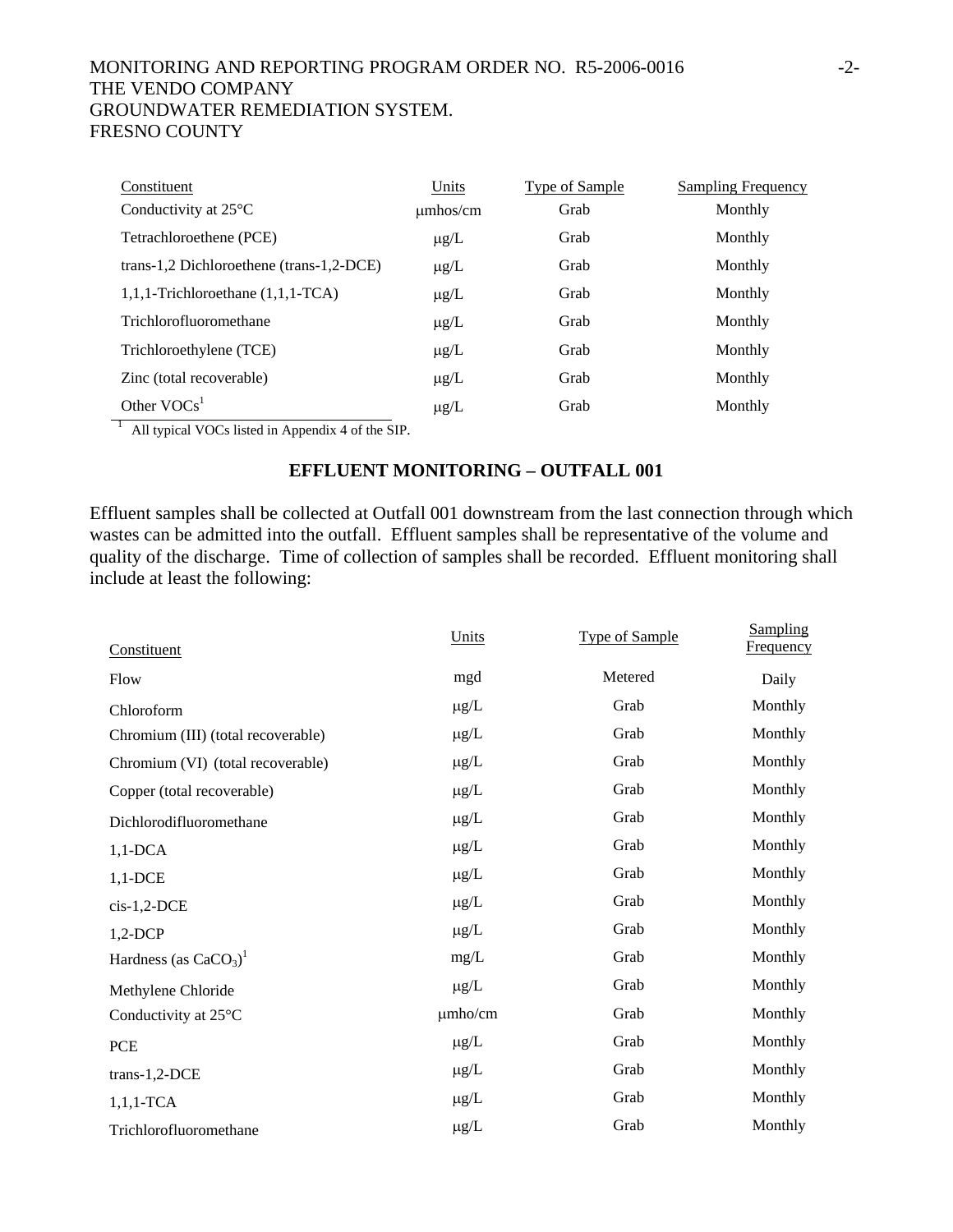# MONITORING AND REPORTING PROGRAM ORDER NO. R5-2006-0016 -3- THE VENDO COMPANY GROUNDWATER REMEDIATION SYSTEM. FRESNO COUNTY

| Constituent                                                                                      | Units           | <b>Type of Sample</b> | <b>Sampling</b><br>Frequency |
|--------------------------------------------------------------------------------------------------|-----------------|-----------------------|------------------------------|
| <b>TCE</b>                                                                                       | $\mu$ g/L       | Grab                  | Monthly                      |
| Zinc (total recoverable)                                                                         | $\mu$ g/L       | Grab                  | Monthly                      |
| Other $VOCs^2$                                                                                   | $\mu$ g/L       | Grab                  | Monthly                      |
| General Minerals <sup>3</sup>                                                                    | mg/L            | Grab                  | Annually                     |
| Acute Toxicity <sup>4</sup>                                                                      | % Survival      | Grab                  | Quarterly                    |
| Temperature                                                                                      | $\rm ^{\circ}F$ | Grab                  | Monthly                      |
| pH                                                                                               | standard units  | Grab                  | Monthly                      |
| Hardness of the effluent shall be recorded at the time of sample collection for metals analyses. |                 |                       |                              |

<sup>2</sup> All typical VOCs listed in Appendix 4 of the SIP.

<sup>3</sup> General Minerals as referred to in this program shall include total dissolved solids and other cations and anions present in the discharge. The cations and anions include iron, magnesium, manganese, potassium, sulfate, chloride and all other major cations and anions. Analyses shall be accompanied by charge balance (anion and cation balance). 4

<sup>4</sup> Acute toxicity bioassays shall be performed according to EPA-821-R-02-012 *Methods for Measuring the Acute Toxicity of Effluents and Receiving Waters to Freshwater and Marine Organisms, Fifth Edition,* October 2002 (or latest edition) using *Pimephales promelas* with no pH adjustment, with exceptions granted to the Discharger by the Executive Officer and the Environmental Laboratory Accreditation Program (ELAP). Temperature and pH shall be recorded at the time of bioassay sample collection.

If other constituents of concern are identified as being present or potentially being present in groundwater discharged under this Order, then this Order may be revised or a new monitoring and reporting program issued to include monitoring requirements for those constituents.

If effluent monitoring detects a pollutant at concentrations greater than the daily maximum effluent limitation established in Order No. R5-2006-0016, the Discharger shall resample and reanalyze the discharge immediately after knowledge of the exceedance and the frequency of sampling should be increased to daily until compliance is verified.

The Discharger shall report the Minimum Level (ML) and the laboratory's (Method Detection Limit) MDL for each sample result. Results greater than or equal to the ML shall be reported as measured. Sample results less than the ML but greater than or equal to the laboratory's MDL, shall be reported as "Detected but Not Quantified" (DNQ). The estimated chemical concentration of the sample shall also be reported. The laboratory may include numerical estimates of the data quality. Results less than the laboratory's MDL shall be reported as "Not Detected" (ND).

#### **PRIORITY POLLUTANT MONITORING**

The Discharger shall monitor the effluent and receiving water (at R-1) **once between 27 January 2010 and 27 July 2010** for priority pollutants. Priority pollutants are defined as USEPA priority toxic pollutants, and consist of the constituents listed in the most recent NTR and CTR. Volatile organic priority pollutants are listed in Tables 2a and 2b in Appendix 4 of the SIP. Results of sampling shall be submitted by the **first day of the second month** following sampling. Reporting shall conform with SIP Reporting Requirements, Section 2.4 et seq. In particular, the reported MLs shall be at least as low as the lowest ML for each priority pollutant specified in Appendix 4 of the SIP. **Effluent and**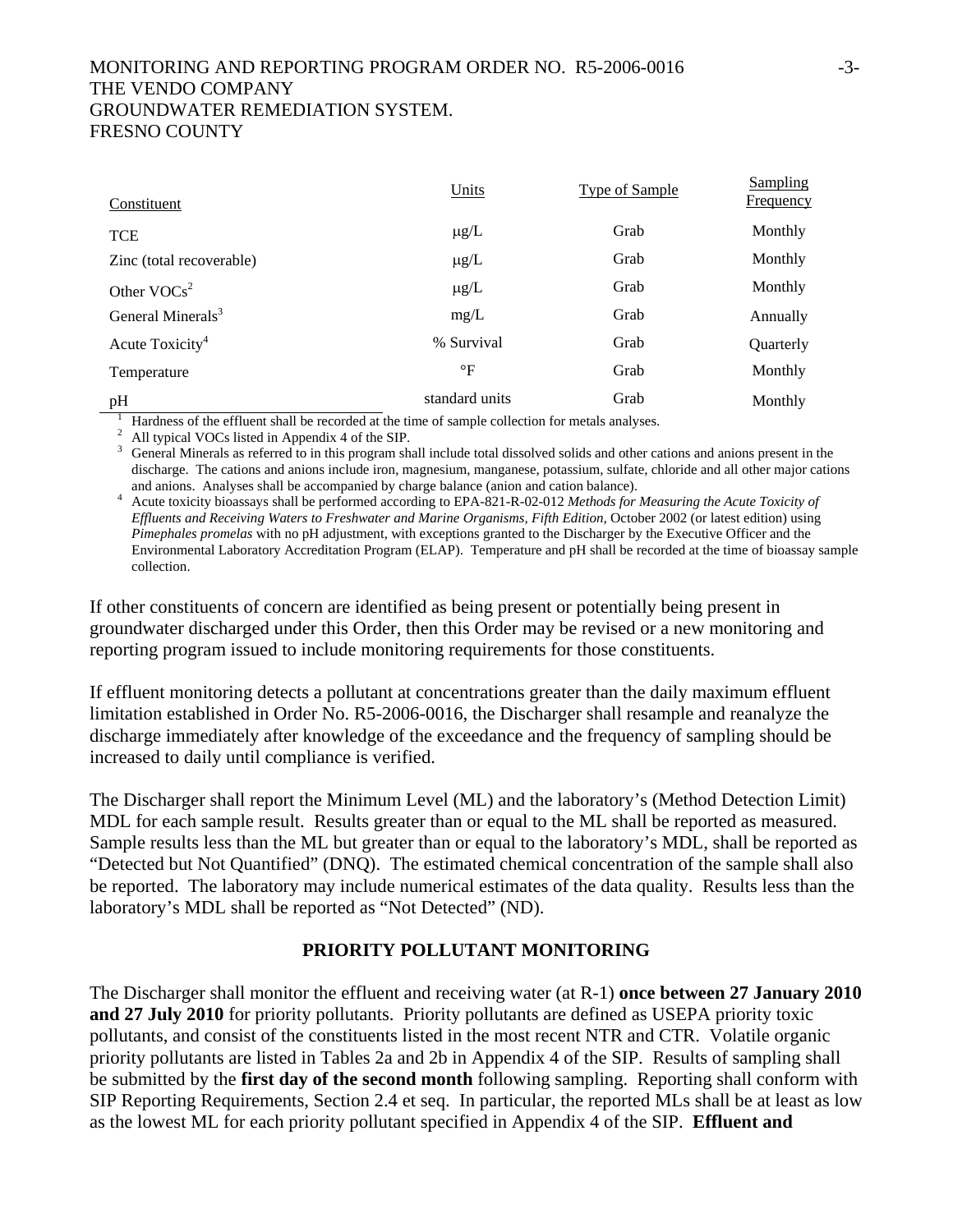**receiving water samples must be** analyzed for pH and hardness in order to calculate translators, which are needed for pollutants that are hardness and/or pH dependent. All analyses shall be performed at a laboratory certified by the California Department of Health Services.

| $Construct1,2$         | Units     | <b>Type of Sample</b> |
|------------------------|-----------|-----------------------|
| Arsenic                | $\mu$ g/L | Grab                  |
| Chromium (VI)          | $\mu$ g/L | Grab                  |
| Mercury                | $\mu$ g/L | Grab                  |
| Metals                 | $\mu$ g/L | Grab                  |
| Pesticides             | $\mu$ g/L | Grab                  |
| Semi-Volatile Organics | $\mu$ g/L | Grab                  |
| VOCs                   | $\mu$ g/L | Grab                  |

VOCs  $\mu$ g/L Grab<br><sup>1</sup> Constituents shall be analyzed using a method approved in 40 CFR 136.3. The chosen analytical method must be able to achieve the required quantitation limit for the given constituent, as specified by the MLs listed in Appendix 4 of the SIP.

<sup>2</sup> Report all detected peaks.

# **CARBON FILTER BREAKTHROUGH CURVES**

The previous Order No. 99-012 required the Discharger to provide to the Regional Board a proposed program for determining the break-through point of the carbon filters and a means of providing compliance with Order No. 99-012 during the period when the break-through point is approached. This study was to be conducted upon startup of the Phase III GWRS. The Discharger failed to implement this study.

**By 28 March 2006**, the Discharger shall provide to the Regional Board a proposed program for determining the breakthrough point of the carbon filters and a means of providing compliance with requirements of this Order during the period when the breakthrough point is approached. The program shall include the following:

- a. A proposed monitoring program, including frequency of monitoring, for determining the breakthrough point.
- b. The rationale for "a" above that incorporates system design, constituent concentrations, loading rates, and estimated breakthrough period.

Within two weeks from the first regeneration or replacement of the carbon filtration units the Discharger shall submit an engineering report that includes the breakthrough curve showing organic constituents and regulated metals concentrations as a function of throughput volume, any proposed revisions in monitoring frequencies based on the constructed curve, and the rationale for the proposed revisions.

After presentation of appropriate breakthrough curves and/or performance data of the GWRS system by the Discharger, monthly monitoring may be decreased to quarterly upon the written approval of the Executive Officer.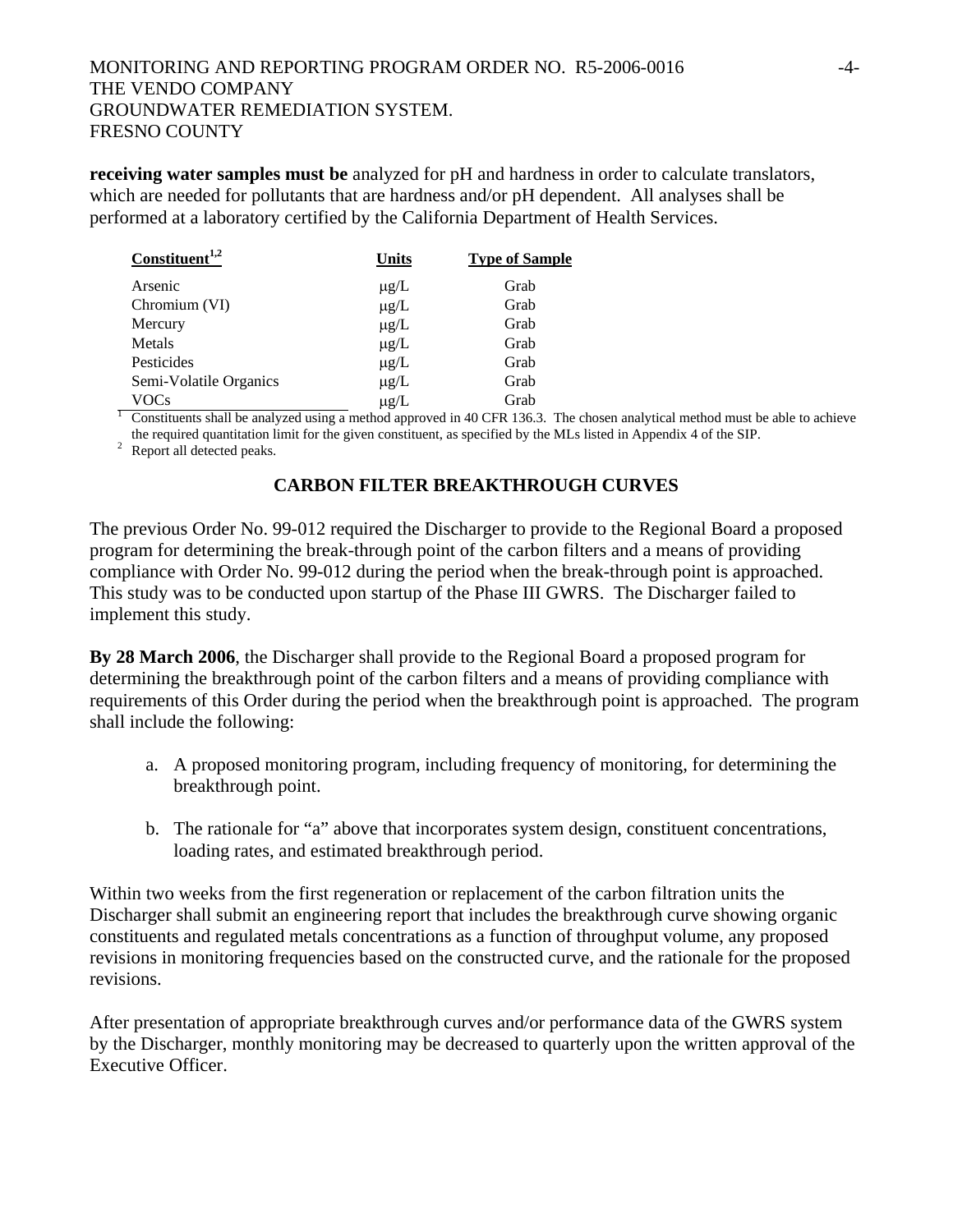## **GROUNDWATER TREATMENT PLANT STARTUP MONITORING**

If the GWRS has a scheduled or unscheduled shutdown that lasts longer than 72 hours or which could result in noncompliance on startup regardless of the downtime, the Discharger shall conduct the influent and effluent monitoring requirements upon startup of the treatment system using the following monitoring schedule:

- Immediately upon startup
- Daily for the first five days of operation
- Monthly thereafter in accordance with the influent and effluent monitoring schedules.

#### **RECEIVING WATER MONITORING**

All receiving water samples shall be grab samples except for flow, which shall be an estimate. Samples shall be collected at approximately the same time as the collection of effluent samples. Receiving water monitoring is not required when the discharge represents the entire flow in the receiving waters. Receiving water monitoring shall include at least the following and be performed at the sample stations associated with the approved discharge point in use:

#### Station Description

R-1 100 ft or more upstream from the point of discharge (Outfall 001) to the Bullard Canal<sup>1</sup>

R-2  $500$  ft or more downstream from the point of discharge (Outfall 001) to the Bullard Canal<sup>1</sup>

1 If necessary, stations may be located more or less distant from the point of discharge to obtain valid sample results because of backwater conditions, access limitations to the closed conduit portions of the canals, or other conditions. Alternate locations are subject to approval of the Executive Officer.

| Constituent                        | Units     | <b>Station</b> | Sampling<br><b>Frequency</b> |
|------------------------------------|-----------|----------------|------------------------------|
| Flow                               | mgd       | $R-1, R-2$     | Monthly                      |
| Chloroform                         | $\mu$ g/L | $R-1, R-2$     | Quarterly                    |
| Chromium (III) (total recoverable) | $\mu$ g/L | $R-1, R-2$     | Quarterly                    |
| Chromium (VI) (total recoverable)  | $\mu$ g/L | $R-1, R-2$     | Quarterly                    |
| Copper (total recoverable)         | $\mu$ g/L | $R-1, R-2$     | Quarterly                    |
| Dichlorodifluoromethane            | $\mu$ g/L | $R-1, R-2$     | Quarterly                    |
| $1,1$ -DCA                         | $\mu$ g/L | $R-1, R-2$     | Quarterly                    |
| $1,1$ -DCE                         | $\mu$ g/L | $R-1, R-2$     | Quarterly                    |
| $cis-1,2-DCE$                      | $\mu$ g/L | $R-1, R-2$     | Quarterly                    |
| $1,2$ -DCP                         | $\mu$ g/L | $R-1, R-2$     | Quarterly                    |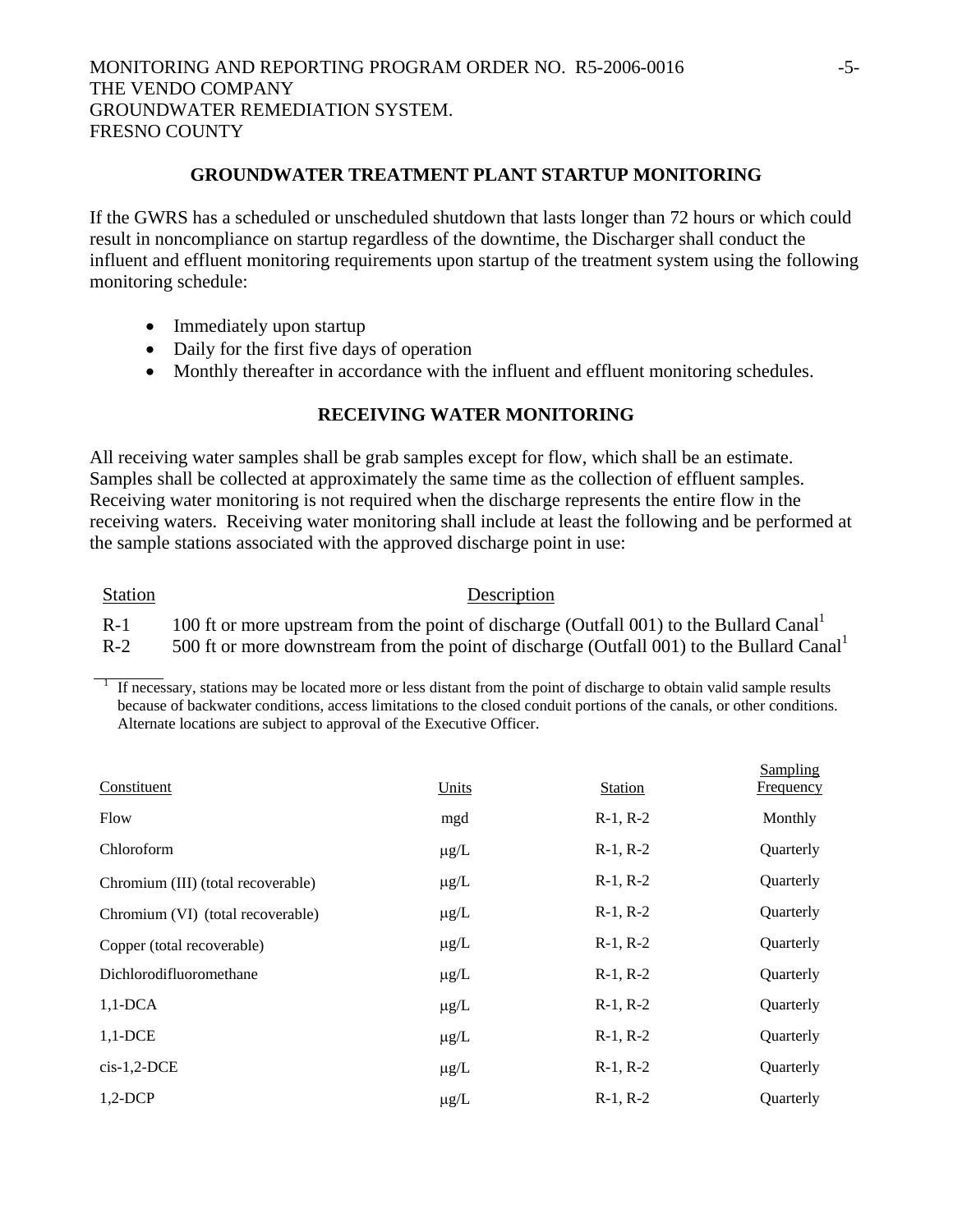# MONITORING AND REPORTING PROGRAM ORDER NO. R5-2006-0016 -6- THE VENDO COMPANY GROUNDWATER REMEDIATION SYSTEM. FRESNO COUNTY

| Constituent                         | Units           | <b>Station</b> | Sampling<br><b>Frequency</b> |
|-------------------------------------|-----------------|----------------|------------------------------|
| Hardness (as $CaCO3$ ) <sup>1</sup> | mg/L            | $R-1, R-2$     | Monthly                      |
| Methylene Chloride                  | $\mu$ g/L       | $R-1, R-2$     | Quarterly                    |
| Conductivity at 25°C                | $\mu$ mho/cm    | $R-1, R-2$     | Monthly                      |
| <b>PCE</b>                          | $\mu$ g/L       | $R-1, R-2$     | Quarterly                    |
| $trans-1,2-DCE$                     | $\mu g/L$       | $R-1, R-2$     | Quarterly                    |
| $1,1,1$ -TCA                        | $\mu$ g/L       | $R-1, R-2$     | Quarterly                    |
| Trichlorofluoromethane              | $\mu$ g/L       | $R-1, R-2$     | Quarterly                    |
| <b>TCE</b>                          | $\mu$ g/L       | $R-1, R-2$     | Quarterly                    |
| Zinc (total recoverable)            | $\mu$ g/L       | $R-1, R-2$     | Quarterly                    |
| Other $VOCs2$                       | $\mu$ g/L       | $R-1, R-2$     | Quarterly                    |
| General Minerals <sup>3</sup>       | mg/L            | $R-1, R-2$     | Annually                     |
| Dissolved Oxygen                    | mg/L            | $R-1, R-2$     | Monthly                      |
| Temperature                         | $\rm ^{\circ}F$ | $R-1, R-2$     | Monthly                      |
| pH                                  | standard units  | $R-1, R-2$     | Monthly                      |

<sup>1</sup> Hardness of the effluent shall be recorded at the time of sample collection for metals analyses.<br><sup>2</sup> All typical VOCs listed in Appendix 4 of the SIP.<br><sup>3</sup> General Minerals as referred to in this program shall include discharge. The cations and anions include iron, magnesium, manganese, potassium, sulfate, chloride and all other major cations and anions. Analyses shall be accompanied by charge balance (anion and cation balance).

In conducting the receiving water sampling, a log shall be kept of the receiving water conditions, in the sampling locations. Attention shall be given to the presence or absence of:

- a. Floating or suspended matter
- b. Discoloration
- c. Bottom deposits
- d. Aquatic life
- e. Visible films, sheens or coatings
- f. Fungi, slimes, or objectionable growths
- g. Potential nuisance conditions

Notes on receiving water conditions shall be summarized in the monitoring report.

## **THREE SPECIES CHRONIC TOXICITY MONITORING**

Chronic toxicity monitoring shall be conducted to determine whether the effluent is contributing toxicity in the receiving water. The testing shall be conducted as specified in EPA/821/R-02/013, or later amendment. Chronic toxicity samples shall be collected at the last point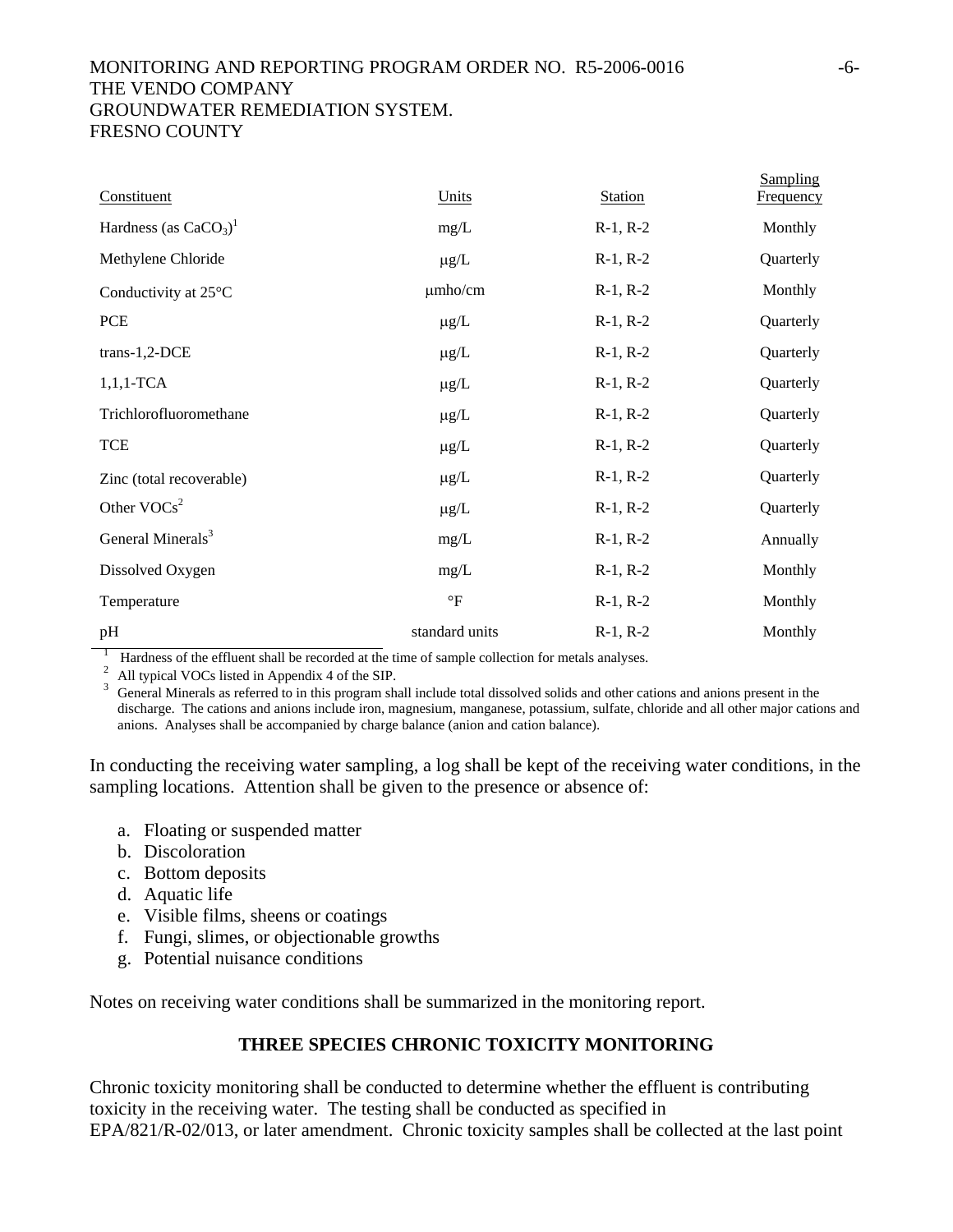## MONITORING AND REPORTING PROGRAM ORDER NO. R5-2006-0016 -7- THE VENDO COMPANY GROUNDWATER REMEDIATION SYSTEM. FRESNO COUNTY

of discharge prior to its entering the receiving water. Time of samples collection shall be recorded. The effluent tests must be conducted with concurrent reference toxicant tests. Monthly laboratory reference toxicant tests may be substituted upon approval. Both the reference toxicant and effluent tests must meet all test acceptability criteria as specified in the chronic manual. If the test acceptability criteria are not achieved, then the Discharger must re-sample and re-test within 14 days. Chronic toxicity monitoring shall include the following:

## Species: Pimephales promelas, Ceriodaphnia dubia, and Selenastrum capricornutum

Frequency:  $Quarterly<sup>1</sup>$ 

Dilution Series:

|                               | Dilution $(\%)$ |    |    |    | controls. |             |           |
|-------------------------------|-----------------|----|----|----|-----------|-------------|-----------|
| Sample                        | 100             | 75 | 50 | 25 | 12.5      | Canal Water | Lab Water |
| % GWRS Effluent               | 100             | 75 | 50 | 25 |           |             |           |
| % Dilution Water <sup>2</sup> |                 | 25 | 50 | 75 | 87.5      | 100         |           |
| % Lab Water                   |                 |    |    |    |           |             | 100       |

<sup>1</sup> If after four consecutive sampling events the Discharger can demonstrate that the discharge does not cause or have reasonable potential to cause, or contribute to chronic toxicity in the receiving waters the Discharger may discontinue chronic toxicity testing for the remainder of the term of this Order subject to the approval of the Executive Officer. 2 Dilution water shall be receiving water.

#### **REPORTING**

At any time during the term of this permit, the State or Regional Water Board may notify the Discharger to electronically submit self-monitoring reports. Until such notification is given, the Discharger shall submit self-monitoring reports in accordance with the requirements described below.

Monitoring results shall be submitted to the Regional Board by the **1st day of the second month following sample collection**. Quarterly monitoring results shall be submitted by the **1st day of the second month following the end of each calendar quarter (i.e., by 1 February, 1 May, 1 August, and 1 November) following each calendar quarter**. Annual monitoring results shall be submitted by **1 February of each year**. Reports shall be submitted whether or not there was a discharge during the reporting period. Failure to submit a report will result in an assessment of a Minimum Mandatory Penalty pursuant to CWC Section 13385.

In reporting the monitoring data, the Discharger shall arrange the data in tabular form so that the date, the constituents, and the concentrations are readily discernible. The data shall be summarized in such a manner to illustrate clearly the compliance with waste discharge requirements. The highest daily maximum for the month and monthly averages shall be determined and recorded. The report shall also include an evaluation of the groundwater cleanup progress, trends, monitoring well analyses and plume containment. If this evaluation is already submitted to the Regional Board in a separate report, then the Discharger may reference the date and title of the most recent report in lieu of including it with the NPDES monitoring report.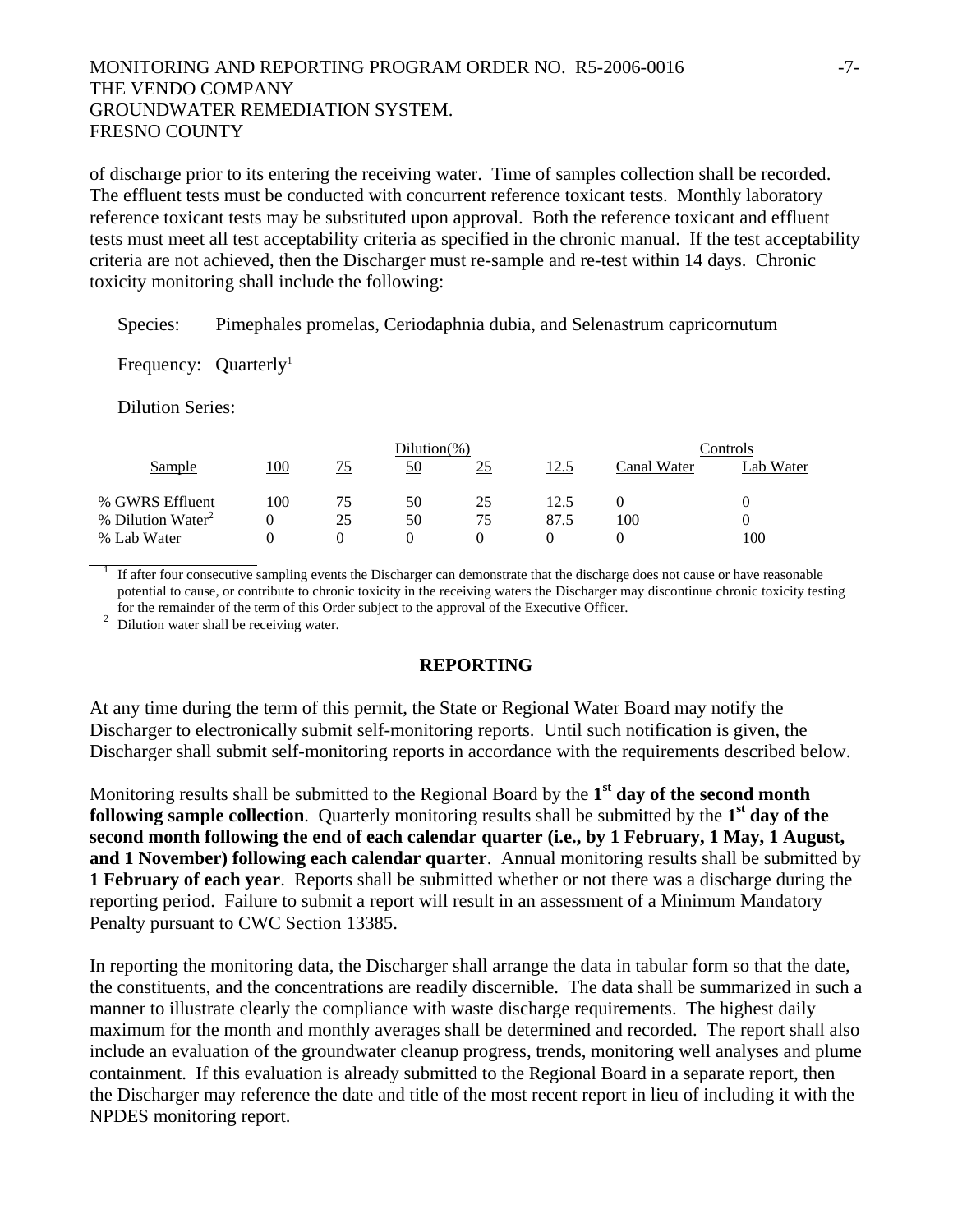If the Discharger monitors any pollutant at the locations designated herein more frequently than is required by this Order, the results of such monitoring shall be included in the calculation and reporting of the values required in the discharge monitoring report form. Such increased frequency shall be indicated on the discharge monitoring form.

By **1 February** of each year, the Discharger shall submit an annual written report to the Executive Officer containing the following:

- a. The names and telephone numbers of persons to contact regarding the Facility for emergency and routine situations.
- b. A statement certifying when monitoring instruments and devices were last calibrated (for purposes of assuring compliance with this Order), including identification of who performed the calibration (Standard Provision C.6).
- c. A statement certifying whether the current operation and maintenance manual and contingency plan reflect the Facility as currently constructed and operated, and the dates when these documents were last revised and last reviewed for adequacy.
- d. Tabular and graphical summaries of the monitoring data obtained during the previous year. Monitoring data shall also be submitted in electronic format acceptable to the Executive Officer (e.g. Microsoft Excel).
- e. A discussion of the compliance record. If violations have occurred, the report shall also discuss the corrective actions taken and planned to bring the discharge into full compliance with the waste discharge requirements.

All reports submitted in response to this Order shall comply with the signatory requirements of Standard Provision D.6.

The Discharger shall implement the above monitoring program on the first day of the month following adoption of this Order.

Ordered by: KENNETH D. LANDAU, Acting Executive Officer

January 26, 2006

(Date)

MSS: 1/26/06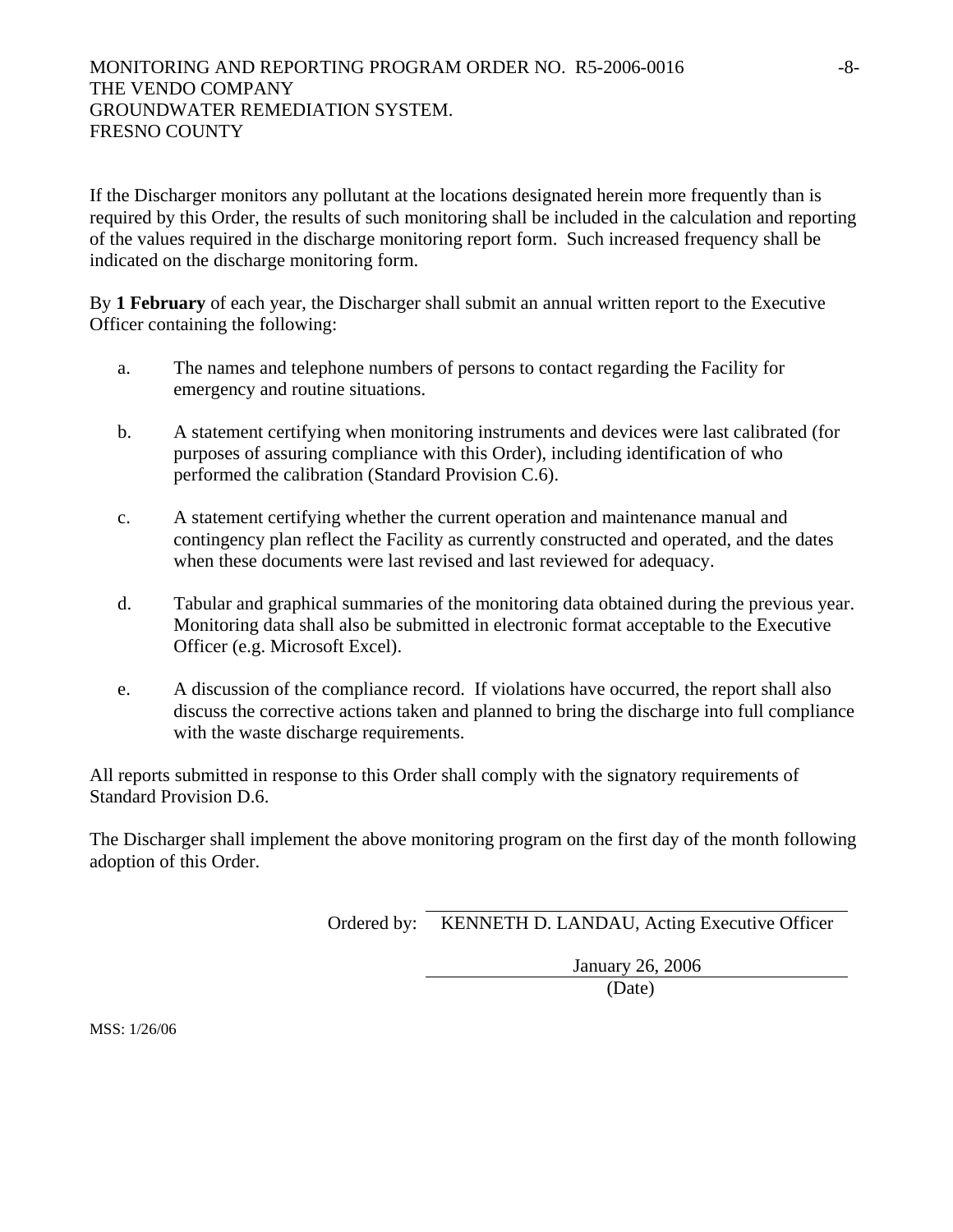# INFORMATION SHEET

# WDRs ORDER NO. R5-2006-0016 THE VENDO COMPANY GROUNDWATER REMEDIATION SYSTEM FRESNO COUNTY

#### **Background Information**

The Vendo Company (hereafter Discharger) proposes to continue to discharge treated groundwater from the Phase III Ground Water Remediation System (GWRS) located within the Pinedale area of Fresno at 7209 North Ingram Avenue (hereafter site). The site covers about 36 acres and has been owned and operated by the Discharger since 1963 when it purchased the site from its predecessor, the Vendorlator Company. The Discharger manufactures vending machines at its site. The site is part of a 500-acre tract that has been used for the last 80 years as a lumber mill, warehouse, and Camp Pinedale military base; and for the manufacturing of mattresses, military hardware, airplane parts, mainframe computers, and automatic teller machines. These activities have historically generated hazardous wastes, including metals, acids, caustics, paints, waste oil, and solvents that are detected in groundwaters below and in the vicinity of the site. Industries and parties now or formerly occupying properties within the tract that may have contributed to areal soil and groundwater contamination include Calcot, Industrial Waste Processing Corporation, Pinedale Solid Waste Disposal Site, Kepco Dry Dump solid waste disposal site, and the U.S. Army's Camp Pinedale. The Pinedale Groundwater Site (PGS) is defined to encompass the area where constituents of concern, which primarily originated from the Pinedale Industrial Area (PIA), exist in groundwater. The PIA is defined within the PGS as the 375-acre parcel bounded by Ingram, Herndon, and Harrison Avenues and the San Joaquin River Bluffs.

Soils beneath the site are generally described as sandy silts and silty sands, with small clay lenses. Groundwater beneath the site is about 120 feet below ground surface (bgs) and moves southwesterly. Hydrogeologic evaluations and remedial activities indicate that areal soils and groundwater have been polluted, in part, by metals, hydrocarbons, and volatile organic compounds (VOCs) discharged at the site. In 1992, the Discharger implemented soil vapor extraction (SVE) to remove VOCs from impacted soils as part of an interim remedial measure (IRM). On

19 November 1998, the California Environmental Protection Agency (Cal/EPA), Department of Toxic Substances Control (DTSC), approved the 2 November 1998 Final Remedial Action Plan for PGS, Fresno, California, hereafter "RAP."

The RAP partitioned the remediation project into three phases - Phase I, Phase II, and Phase III. Phase III was implemented in January 2004. The three phases include investigation and treatment of groundwater. The treatment involved pumping and treating the contaminated groundwater using granular activated carbon (GAC) units. During Phase II, groundwater was extracted from six extraction wells (MW-13S, W-01, E-1A, E-2A, E-3A, and E-1B) and treated through two GAC units. Under Phase III, the interim treatment system was replaced with an expanded GAC system capable of treating substantially higher flow of groundwater extracted from two extraction wells only. Construction of Phase III on-site treatment system began in 1999 and was operational by January 2004. The salient features in Phase III GWRS include: (a) addition of extraction well E-2B, (b) extraction of groundwater from wells E-1B and E-2B only, (c) installation of two 20,000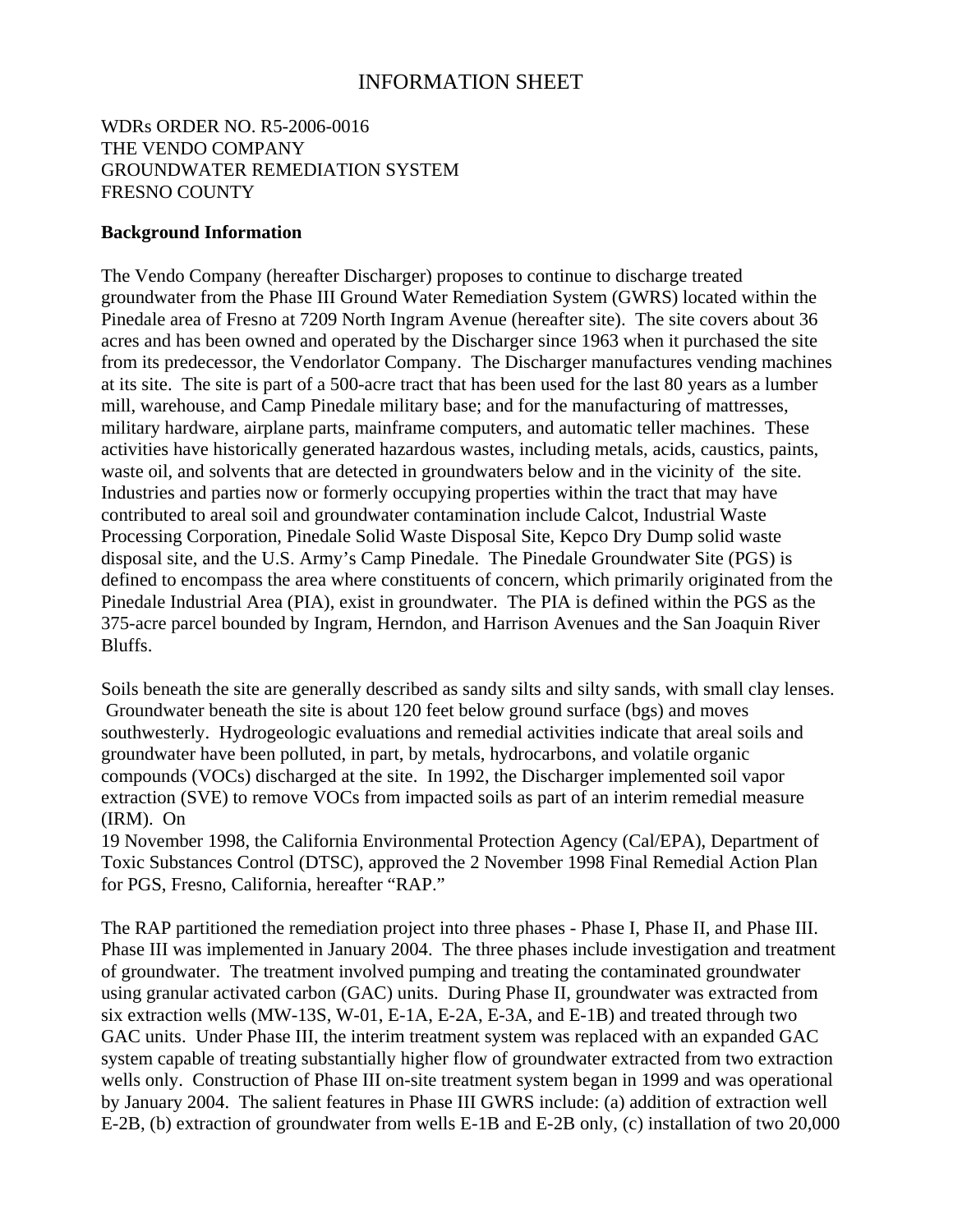## INFORMATION SHEET- ORDER NO. R5-2006-0016 THE VENDO COMPANY GROUNDWATER REMEDIATION SYSTEM FRESNO COUNTY

pound GAC units, and (d) increasing the maximum discharge flow from 1.44 million gallons per day (mgd) to 2.88 mgd. As part of the Phase III system implementation, groundwater is extracted from wells E1-B and E2-B to intercept plume migration. The impacted groundwater is conveyed by pipeline to the two GAC units. Treated water from the GAC units is conveyed through the dual effluent lines into a single iron pipe, through a flow meter and to the PVC effluent/outfall piping to the FID Bullard Canal via Outfall 001. Outfall 001 is near the northwest corner of Ingram and Herndon Avenues in the South Valley Floor Hydrologic Unit, Fresno Hydrologic Area (No.551.30). Bullard Canal is completely underground in the vicinity of the PIA due to the development of the property. Access to the canal water can only be gained through manholes and vents.

Bullard Canal at the point of discharge is within the Tulare Lake Basin and flows seasonally downstream of the discharge point. The Bullard Canal originates where the Enterprise Canal terminates and becomes the Enterprise-Helm Colony and the Bullard Canal. The Enterprise Canal receives surface water from either the Kings River, via the Gould Canal, and/or the San Joaquin River, via the Friant Kern Canal. The Friant Kern Canal originates at Millerton Lake on the San Joaquin River. The Bullard Canal joins the Herndon Canal some distance downstream of the discharge. The Herndon Canal drains excess storm water to the San Joaquin River roughly nine miles downstream of the discharge point. The canals carry water for irrigation purposes and are owned and operated by the FID. They also carry urban storm runoff and surface waters from ephemeral streams that include Redbank Creek, Fancher Creek, Dog Creek, and Holland Creek. At times, primarily during the fall and winter non-irrigation season, the discharge is the only source of flow in the canals.

#### **Granular Activated Carbon (GAC) Vessel Design Considerations**

The Report of Waste Discharge (RWD) originally proposed to operate the two GAC vessels in parallel as extraction rates increase up to 2,000 gpm or 2.88 mgd. The reported design flow capacity is 1,100 gpm (1.58 mgd) when the GAC vessels are operated in series and 2,200 gpm (3.17 mgd) when operated in parallel. A 22 August 2005 letter from the Discharger's consultant, BSK, Inc., stated that the vessels are currently operated in series, due to low extraction rates; and it reaffirmed its request for a maximum permitted flow of 2,000 gpm (2.88 mgd). Industry standard GAC treatment system design provides for two GAC vessels: (a) the first operated in a lead position, and (b) the second operated in a polishing position. The role of the second vessel is to remove any pollutants that may break through the carbon in the first vessel; thus providing a factor of safety to ensure that discharges reliably meet effluent limits. The Discharger has not demonstrated how it will treat flows up to 2.88 mgd while maintaining industry standard design. Operating the GAC in parallel is not best practicable treatment or control (BPTC). Parallel operation would not provide the safety factor necessary to ensure compliance with effluent limits. This Order prohibits parallel operation of primary GAC vessels without secondary polishing and limits discharge flow to 1,000 gpm (1.44 mgd) until the system can be modified to reflect BPTC.

#### **History of Compliance with Effluent Limitations**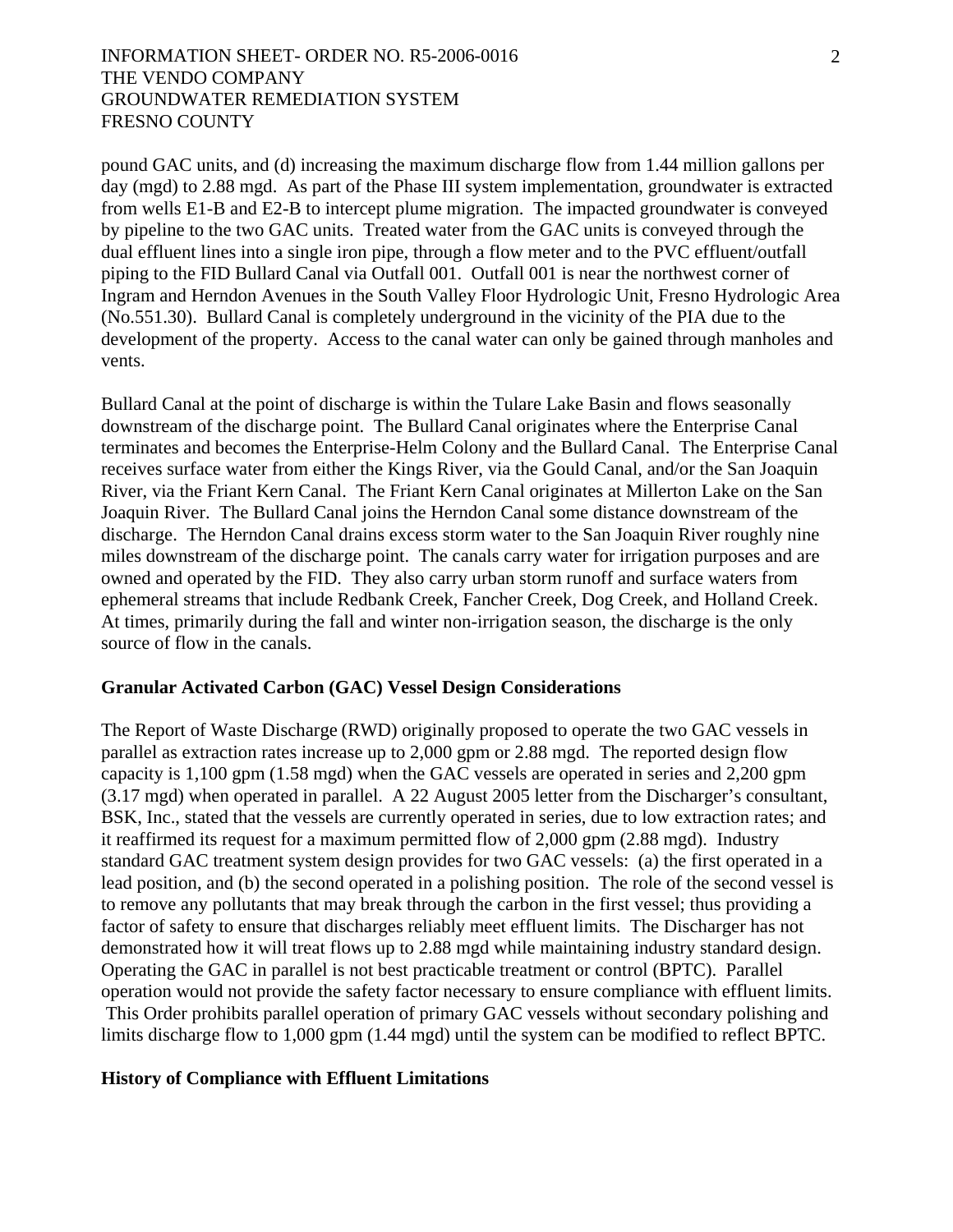Effluent monitoring data submitted by the Discharger for the period December 2003 through February 2005 was evaluated for compliance with effluent limitations required through WDRs Order No. 99-012. The Discharge exceeded the effluent limitations on the following occasions:

- The Discharger reported a analytical results for samples collected on 1 July 2004. The concentration for cis-1,2-Dichloroethylene (cis-1,2-DCE) was reported as 1.6 μg/L. This was the only sample reported for cis-1,2-DCE for the month of July. The monthly median of the sampling events equals 1.6 μg/L exceeding the monthly median effluent limitation of less than 0.5 μg/L.
- The Discharger reported analytical results for samples collected on 9 August 2004 and 23 August 2004 for cis-1,2-DCE of 2.9 μg/L and 3.4 μg/L, respectively. Using these data the monthly median for the reported data was 3.15 μg/L exceeding the monthly median effluent limitation of less than 0.5 μg/L.
- The Discharger reported concentrations of Trichloroethylene (TCE) for samples collected on 23 August 2004 as 0.74 μg/L. This was the only sample reported for TCE for the month of August. The monthly median of the sampling events equals 0.74 μg/L exceeding the monthly median effluent limitation of less than 0.5 μg/L.

In addition, the Discharger did not report analytical results for total and dissolved concentrations of chromium (III) and chromium (VI) in accordance with WDRs Order No. 99-012.

# **Beneficial Uses of the Receiving Water**

Bullard Canal is the receiving water for discharges from the GWRS. Bullard Canal discharges to the Herndon Canal that drains to the San Joaquin River. The San Joaquin Basin Plan identifies the following beneficial uses for the San Joaquin River at the point the Herndon Canal drains to the river:

- municipal and domestic supply (MUN),
- agricultural supply (AGR),
- industrial process supply (PRO),
- water contact recreation (REC-1),
- non-contact water recreation (REC-2),
- warm freshwater habitat (WARM),
- cold freshwater habitat (COLD),
- migration of aquatic organisms (MIGR),
- spawning, reproduction, and/or early development (SPWN), and
- wildlife habitat (WILD).

The beneficial uses of the underlying groundwater are MUN, AGR, industrial service supply (IND), and PRO.

# **Dilution Considerations**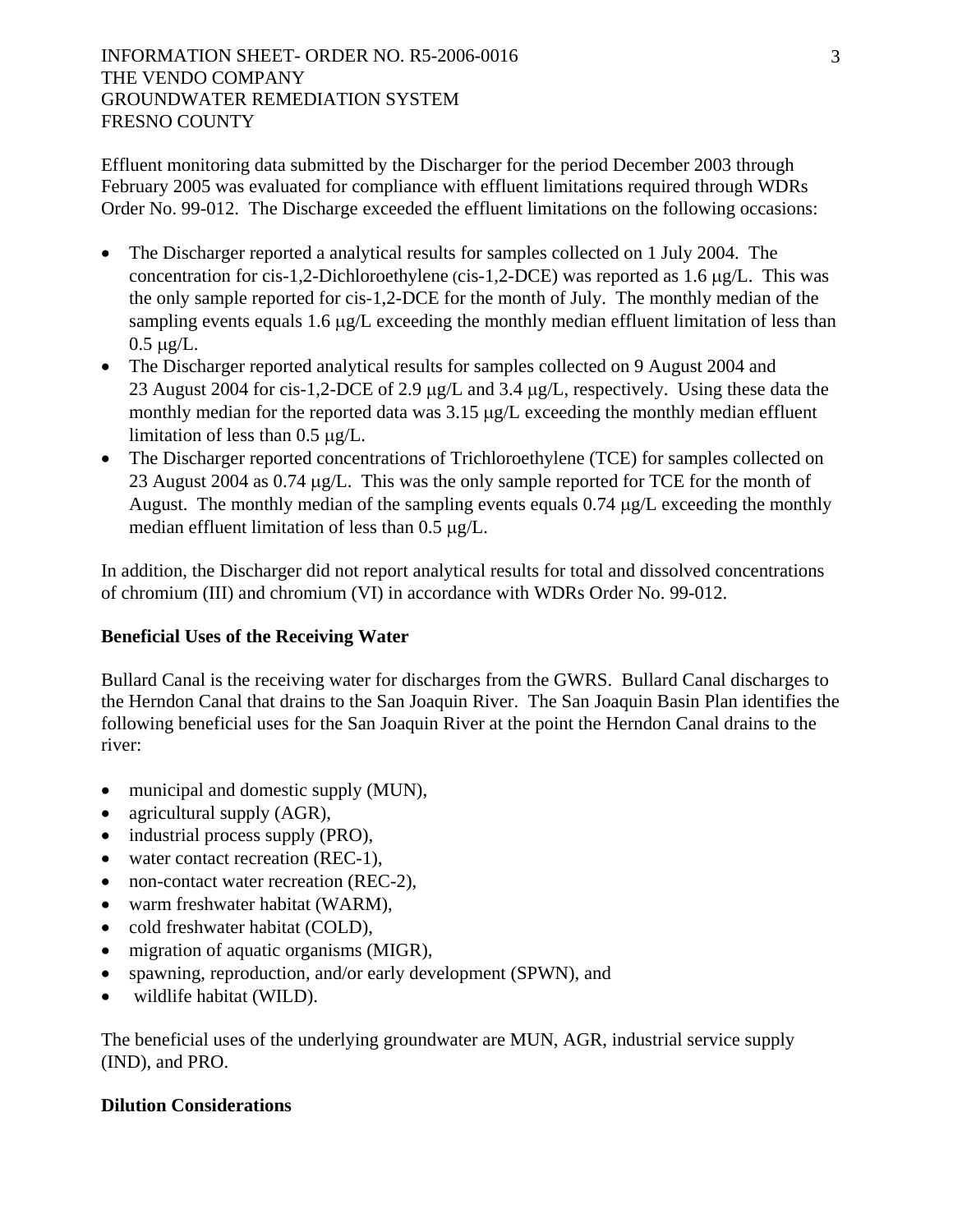The Bullard Canal, absent the discharge, may at times be dry and therefore, no credit for receiving water dilution is available for this discharge.

### **Effluent Limitations and Monitoring**

Federal regulations, 40 CFR Part 122.44 (d)(1)(i), require that NPDES permit effluent limitations must control all pollutants which are or may be discharged at a level which will cause or have the reasonable potential to cause or contribute to an in-stream excursion above any State water quality standard, including any narrative criteria for water quality. Beneficial uses, together with their corresponding water quality objectives or federally promulgated water quality criteria, are defined per federal regulations as water quality standards.

State Water Resources Control Board Resolution No. 68-16 requires implementation of Best Practicable Treatment and Control (BPTC) to ensure that the highest water quality is maintained consistent with the maximum benefit to the people of the State. Federal Regulations require effluent limits representing best available technology economically feasible (BAT) for all toxic pollutants. For treatment of VOCs associated with groundwater cleanups, BAT is consistent with BPTC. As no federal effluent limit guidelines exist for discharges from groundwater cleanup systems, limits are based on Regional Board staff's best professional judgment. BPTC for groundwater cleanup of VOCs provides that the pollutants should be discharged at concentrations less than quantifiable levels for each pollutant.

The effluent limitations consider BPTC for VOC removal, the historical performance of the onsite treatment system, receiving water conditions, USEPA Method quantitation limits, and are less than California Primary Maximum Contaminant Levels.

The following major revisions to WDRs Order No. 99-012 have been made to this Order:

- Technology-based daily maximum limits for chloroform, 1,1-Dichloroethane (1,1-DCA), cis-1,2 DCE, 1,2-Dichloropropane (1,2-DCP), methylene chloride, Tetrachloroethylene (PCE), trans-1,2 Dichloroethene (trans-1,2-DCE), 1,1,1-Trichloroethane (1,1,1-TCA), and TCE were made more stringent based on Best Practicable Treatment and Control (BPTC). Effluent limits of less than  $0.5 \mu g/L$  are included as opposed to  $5 \mu g/L$ . Technology-based monthly median effluent limits for these constituents were removed from this Order based on BPTC.
- The technology-based effluent limitation for total VOCs was made more stringent based on BPTC. The limitation for the sum of the VOC constituent concentrations was revised from  $5 \mu g/L$  to  $0.5 \mu g/L$ .
- Water quality based average monthly and daily maximum effluent limits were established for dichlorodifluoromethane, 1,1-DCE, and trichlorofluoromethane.
- Variable effluent limits for chromium (III), copper, and zinc have been revised to maximum limitations based on a receiving water hardness of 8.8 mg/L as CaCO<sub>3</sub>.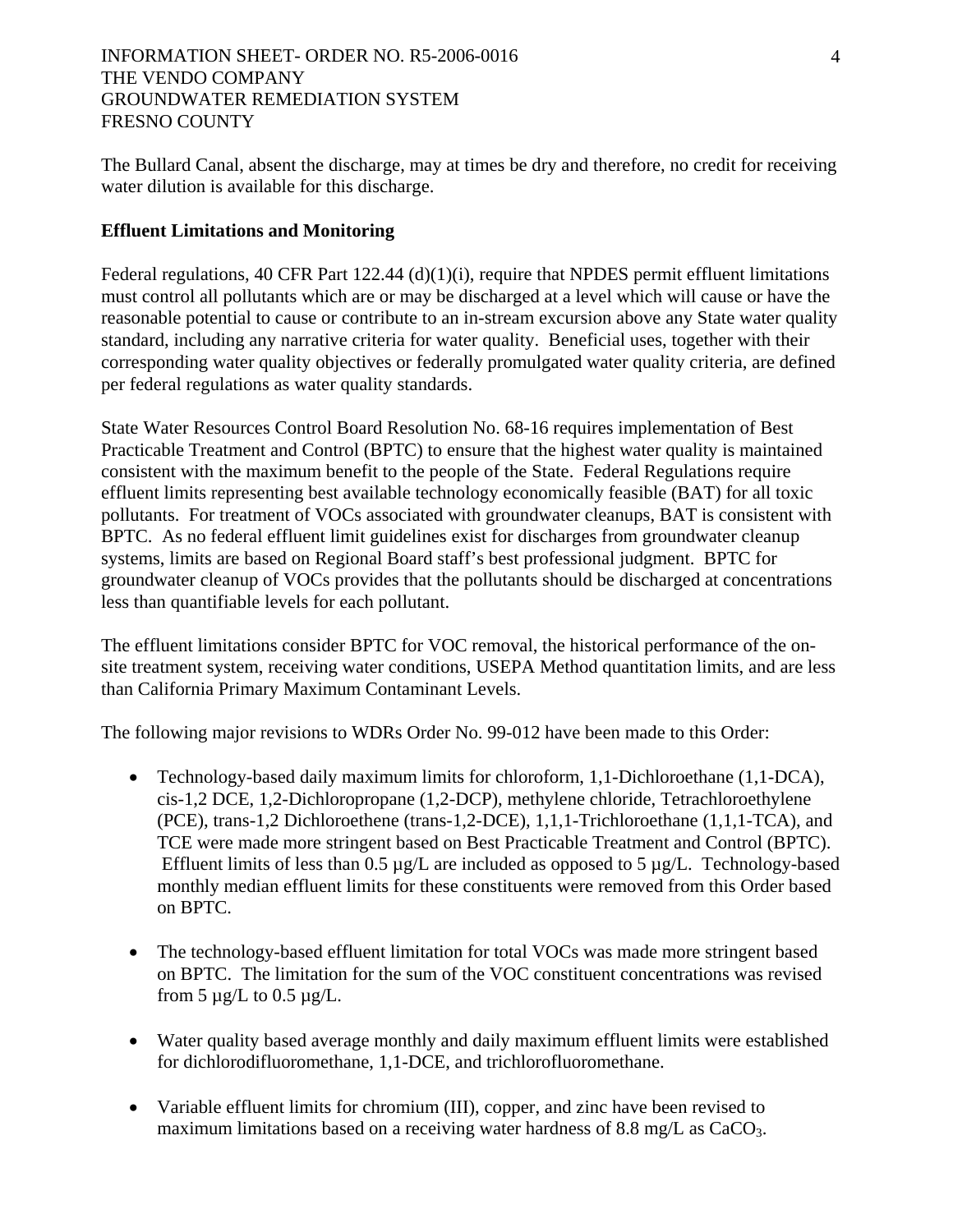- Monitoring requirements for all priority pollutants at least once during the term of this Order and at least 180 days prior to the expiration of this Order have been added, as set forth in the *Policy for Implementation of Toxics Standards for Inland Surface Waters, Enclosed Bays, and Estuaries of California* (known as the State Implementation Policy or SIP).
- Influent monitoring requirements have been established under this Order.

# **Reasonable Potential Analysis (RPA) and Water Quality-based Effluent Limitations (WQBELs)**

Section 1.3 of the SIP requires that the Regional Board impose water quality-based effluent limitations for a priority pollutant if (1) the maximum effluent concentration (MEC) is greater than the most stringent CTR or NTR criterion or applicable site-specific Basin Plan objective, or (2) the ambient background concentration is greater than the CTR or NTR criterion or applicable site-specific Basin Plan objective and the pollutant is detected in the effluent, or (3) other information is available to determine that a water quality-based effluent limitation is necessary to protect beneficial uses.

The Discharger was issued an Order on 27 February 2001 pursuant to CWC Section 13267, requiring effluent and receiving water monitoring meeting the requirements of the SIP. These data were requested in order to assist the Regional Board in conducting RPAs.

The Discharger submitted some but not all of the required monitoring data for the effluent and no receiving water data, as required by the 27 February 2001 letter, and therefore the Regional Board is unable to conduct an RPA for all required CTR and non-CTR constituents. Provision F.5 of this Order directs the Discharger to conduct a Priority Pollutant evaluation study within a time schedule. This Order also includes a reopener to allow the Regional Board to reopen this Order and establish effluent limitations or other requirements if necessary based on the results of the study.

The dates in the compliance schedule do not extend or supersede those in the 27 February 2001 13267 Order. Should the Discharger fail to comply with the compliance schedule, it would be appropriate to assess administrative civil liabilities based on the due dates in the 13267 Order.

Monitoring data used to conduct the reasonable potential analysis consisted of influent and effluent data (including data provided in the special monitoring study required by the SIP), and data provided in the RWD. The maximum detectable concentrations reported by these data sets are summarized as follows:

| Parameter | Units     | M&RP Influent          | M&RP Effluent          | <b>RWD</b> Data | Maximum       |
|-----------|-----------|------------------------|------------------------|-----------------|---------------|
|           |           | <b>Monitoring Data</b> | <b>Monitoring Data</b> |                 | Concentration |
|           |           |                        |                        |                 | used in RPA   |
| Benzene   | $\mu$ g/L | 0.66                   | <0.5                   | n/a             | 0.66          |
| Chromium  | $\mu$ g/L | 660                    | <50                    | 522             | 660           |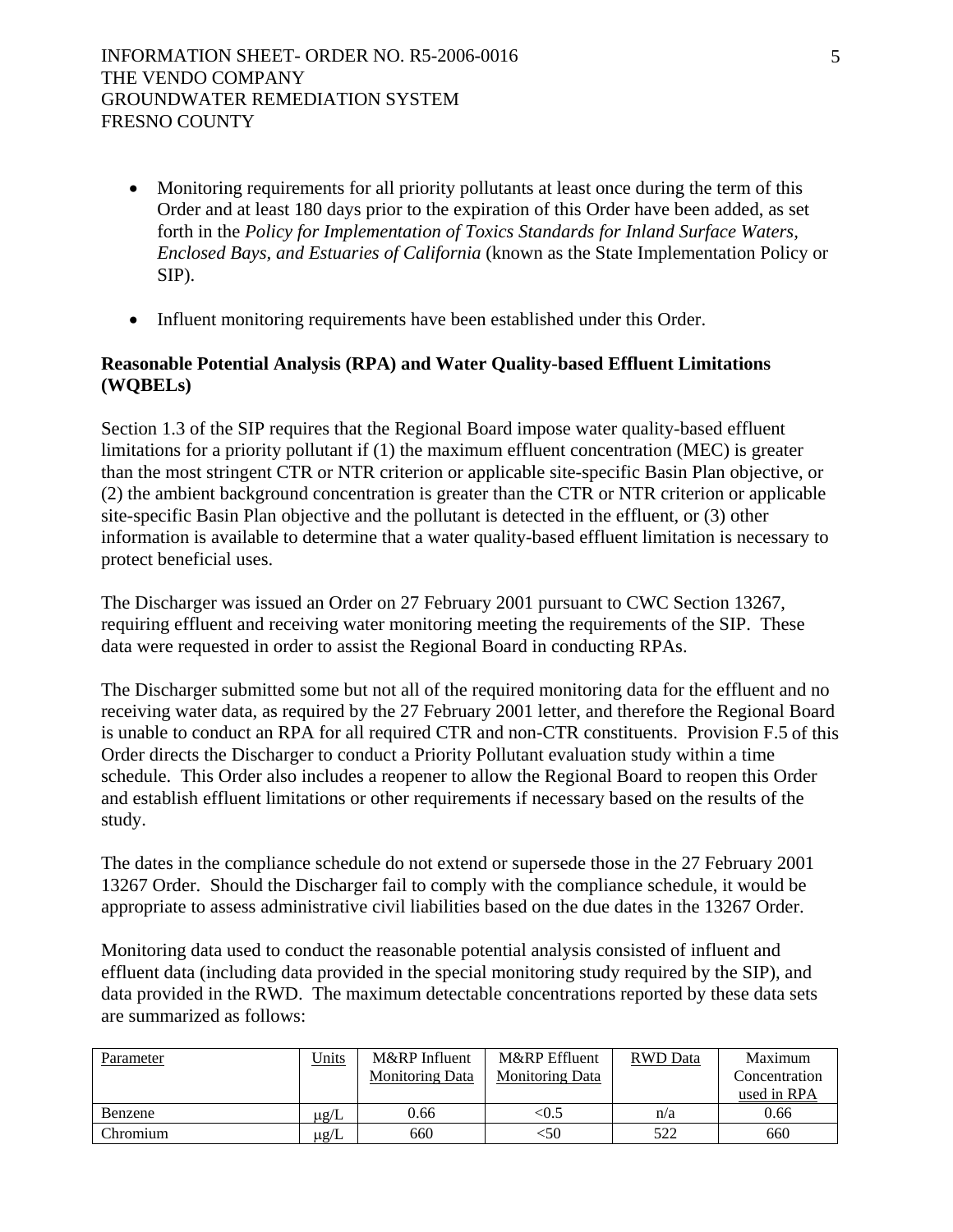| Parameter               | Units     | M&RP Influent<br><b>Monitoring Data</b> | M&RP Effluent<br><b>Monitoring Data</b> | <b>RWD</b> Data | Maximum<br>Concentration<br>used in RPA |
|-------------------------|-----------|-----------------------------------------|-----------------------------------------|-----------------|-----------------------------------------|
| Copper                  | $\mu$ g/L | 14                                      | < 50                                    | n/a             | 14                                      |
| Dichlorodifluoromethane | $\mu$ g/L | n/a                                     | < 0.5                                   | 1.2             | 1.2                                     |
| $1,1$ -DCA              | $\mu$ g/L | 32                                      | $<$ 1                                   | 1.8             | 32                                      |
| $1,1$ -DCE              | $\mu$ g/L | 25                                      | < 0.5                                   | 13              | 25                                      |
| $cis-1,2-DCE$           | $\mu$ g/L | 360                                     | 3.4                                     | 38              | 360                                     |
| <b>PCE</b>              | $\mu$ g/L | 540                                     | < 0.5                                   | 4.2             | 540                                     |
| $1,1,1$ -TCA            | $\mu$ g/L | 0.85                                    | < 0.5                                   | n/a             | 0.85                                    |
| Trichlorofluoromethane  | $\mu$ g/L | 1.6                                     | $\leq$ 2                                | 3.5             | 3.5                                     |
| <b>TCE</b>              | $\mu$ g/L | 14,000                                  | 0.74                                    | 2300            | 14000                                   |
| Toluene                 | $\mu$ g/L | 0.73                                    | < 0.5                                   | n/a             | 0.73                                    |
| Zinc                    | $\mu$ g/L | 130                                     | < 50                                    | n/a             | 130                                     |

Based on information submitted as part of the application, in studies, and as directed by monitoring and reporting programs, the discharge does have a reasonable potential to cause or contribute to an in-stream excursion above a water quality standard for the following constituents: chromium, copper, dichlorodifluoromethane, 1,1-DCA, 1,1-DCE, cis-1,2-DCE, PCE, trichlorofluoromethane, TCE, and zinc.

A summary of all the monitoring data used to conduct the RPA is provided in Tables 1 and 2 attached to this Information Sheet. A summary of the RPA analysis for all constituents reported in detectable concentrations is in Table 3 (attached).

Water quality based effluent limitations (WQBELs) calculated for these constituents, based on the most restrictive water quality objectives and the methodology presented in the SIP, are summarized below:

|                         | <b>Most Stringent WQBEL</b> |           |         |
|-------------------------|-----------------------------|-----------|---------|
| Constituent             | Units                       | Daily Max | Monthly |
|                         |                             |           | Average |
| Chloroform              | $\mu$ g/L                   | 2.2       | 1.1     |
| Chromium (III)          | $\mu$ g/L                   | 46        | 23      |
| Chromium (VI)           | $\mu$ g/L                   | 16        | 8       |
| Copper                  | $\mu$ g/L                   | 1.4       | 0.7     |
| Dichlorodifluoromethane | $\mu$ g/L                   | 0.38      | 0.19    |
| $1,1$ -DCA              | $\mu$ g/L                   | 10        | 5       |
| $1,1$ -DCE              | $\mu$ g/L                   | 0.11      | 0.06    |
| $Cis-1,2-DCE$           | $\mu$ g/L                   | 12        | 6       |
| $1,2$ -DCP              | $\mu$ g/L                   | 1.1       | 0.52    |
| Methylene Chloride      | $\mu$ g/L                   | 5         | 2.5     |
| <b>PCE</b>              | $\mu$ g/L                   | 1.6       | 0.8     |
| Trans-1,2-DCE           | $\mu$ g/L                   | 20        | 10      |
| $1,1,1$ -TCA            | $\mu$ g/L                   | 402       | 200     |
| <b>TCE</b>              | $\mu$ g/L                   | 5.4       | 2.7     |
| Trichlorofluoromethane  | $\mu$ g/L                   | 0.38      | 0.19    |
| Zinc                    | $\mu$ g/L                   | 15        | 7.6     |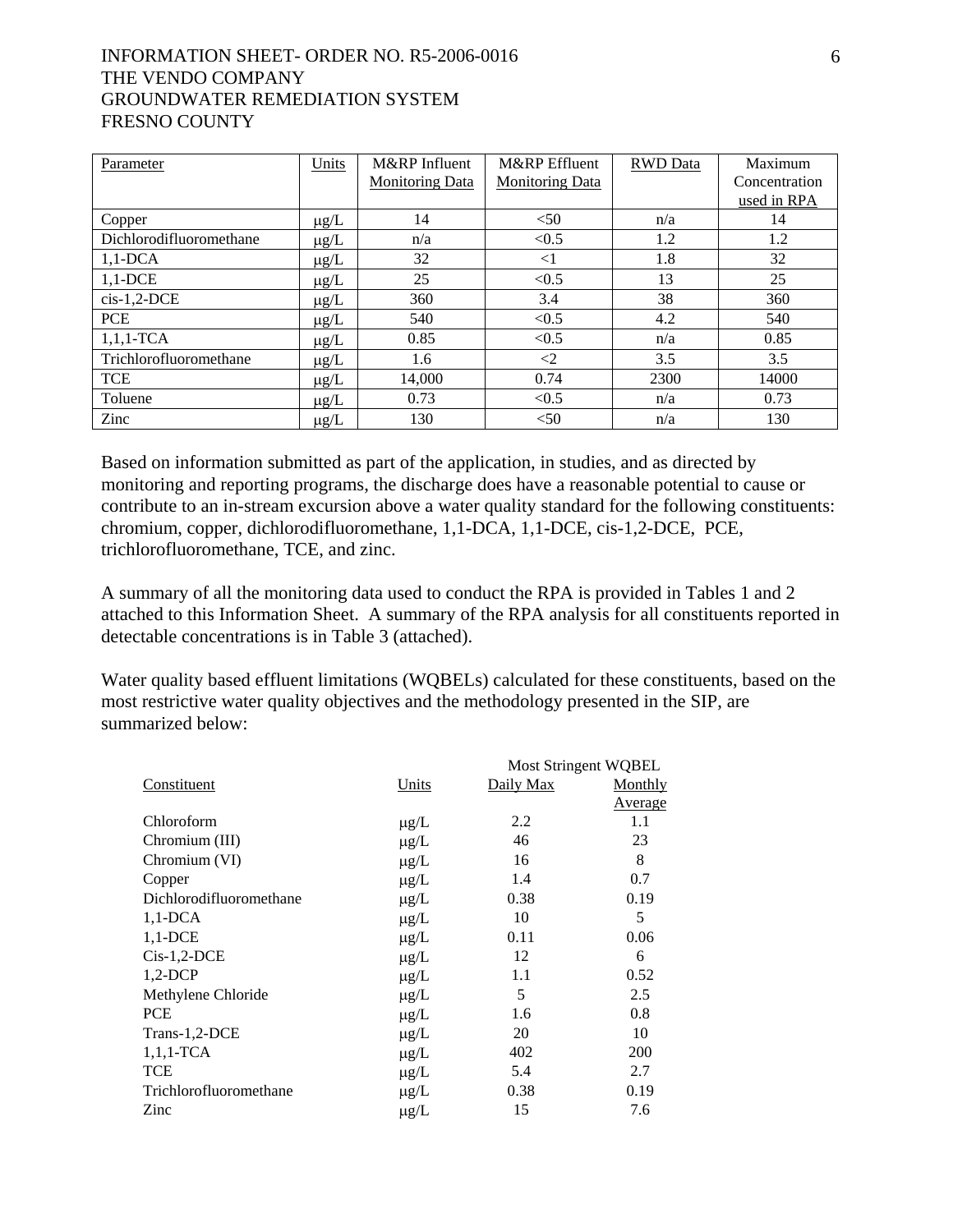Table 4 (attached) provides a summary of the final effluent limitations for each constituent and provides a summary of how each limit was calculated.

### **Technology Based Effluent Limits (TBEL)**

Section 1.4 of the SIP requires that WQBELs be compared to TBELs and that the more protective limit is applied in the permit. Therefore, TBELs must be developed for each constituent. For establishing BAT based upon BPJ, 40 CFR 125 requires consideration of several specific factors. The following factors were considered:

Appropriate Technology for Category or Class of Discharges, Processes Employment, Engineering Aspects of Various Control Techniques: GAC treatment is commonly used to remove VOCs from extracted groundwater at cleanup sites to non-detectable concentrations. Properly operated and maintained systems perform reliably and ensure essentially complete removal of VOCs. The Discharger employs a GAC system to treat impacted groundwater.

Age of Equipment Portions of the Phase III on-site treatment system were installed in 1999 and the remainder of the system is currently under construction and is substantially complete. The GAC system installation was completed in 2003.

Influent and Effluent Data: The groundwater investigation reports and the information provided by the Discharger show that the groundwater is contaminated with VOCs. Effluent data submitted by the Discharger show that the effluent VOC concentrations are below the detection limit of 0.5 μg/L, and thus will meet the proposed effluent limits. The Regional Board assumes that the exceedances of the detection limits are likely attributable to lack of timely maintenance.

Unique Factors Relating To The Applicant: The Discharger has not identified any unique factors that would justify discharges equaling or exceeding quantifiable concentrations of VOCs.

Non-Water Quality Environmental Impacts, Including Energy Requirements; Cost of Achieving Proposed Effluent Reduction: The system currently in place reliably removes VOCs to nondetectable concentrations of less than 0.5  $\mu$ g/L, therefore, implementation of the proposed limits would not create additional non-water quality impacts, or financial costs for The Vendo Company.

The technology-based standard for cleanup of VOCs in groundwater with an airstripper, GAC, or combination treatment system is that all effluent should be discharged with unquantifiable levels of VOCs in the effluent. For VOCs of concern, the MLs listed in Appendix 4 of the SIP or the Title 22, CCR, Section 64445.1, California Department of Health Services Detection Limits for Purposes of Reporting (DLRs) represent the minimum quantifiable levels of these constituents and serve as the technology-based effluent limits. A summary of the TBELs is listed below: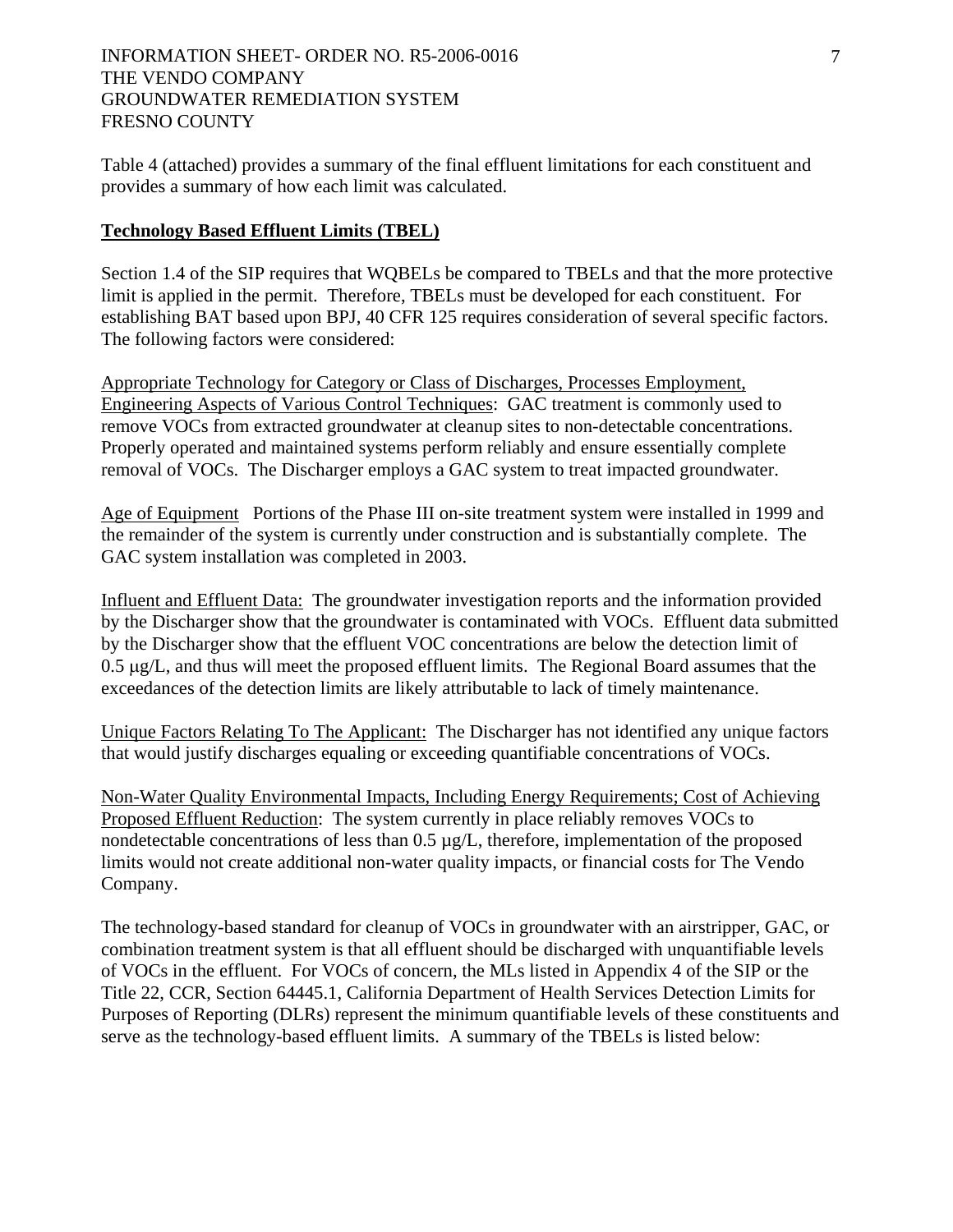| Constituent             | Units     | TBEI               |
|-------------------------|-----------|--------------------|
| Chloroform              | $\mu$ g/L | ${<}0.51$          |
| Dichlorodifluoromethane | $\mu$ g/L |                    |
| $1,1$ -DCA              | $\mu$ g/L | ${<}0.51$          |
| $1,1$ -DCE              | $\mu$ g/L | ${<}0.51$          |
| $Cis-1,2-DCE$           | $\mu$ g/L | ${<}0.5^2$         |
| $1,2-DCP$               | $\mu$ g/L | ${<}0.51$          |
| Methylene Chloride      | $\mu$ g/L | ${<}0.51$          |
| <b>PCE</b>              | $\mu$ g/L | ${<}0.51$          |
| Trans-1,2-DCE           | $\mu$ g/L | ${<}0.51$          |
| $1,1,1$ -TCA            | $\mu$ g/L | ${<}0.51$          |
| Trichlorofluoromethane  | $\mu$ g/L | $<$ 5 <sup>2</sup> |
| <b>TCE</b>              | $\mu$ g/L | ${<}0.5^1$         |
| $1$ ML                  |           |                    |
| $2 \times r$            |           |                    |

<sup>2</sup> DLR

# **Final Effluent Limits**

The more stringent of the TBEL or WQBEL has been implemented as the effluent limit in this Order for each constituent. A comparison of the TBEL and WQBEL for each constituent is provided below:

|                         |                 |                          |         |                         | <b>Most Stringent</b> |         |
|-------------------------|-----------------|--------------------------|---------|-------------------------|-----------------------|---------|
| Constituent             | Units           | WQBEL Limit <sup>1</sup> |         | TBEL Limit <sup>2</sup> | <b>Effluent Limit</b> |         |
|                         |                 | Daily                    | Monthly | Daily Maximum           | Daily                 | Monthly |
|                         |                 | Maximum                  | Average |                         | Maximum               | Average |
| Chloroform              | $\mu$ g/L       | 2.2                      | 1.1     | < 0.5                   | < 0.5                 | n/a     |
| Chromium (III)          | $\mu\text{g}/L$ | 46                       | 23      |                         | 46                    | 23      |
| Chromium (VI)           | $\mu g/L$       | 16                       | 8       |                         | 16                    | 8       |
| Copper                  | $\mu g/L$       | 1.4                      | 0.7     |                         | 1.4                   | 0.7     |
| Dichlorodifluoromethane | $\mu\text{g}/L$ | 0.38                     | 0.19    | < 0.5                   | 0.38                  | 0.19    |
| $1,1$ -DCA              | $\mu\text{g}/L$ | 10                       | 5       | < 0.5                   | < 0.5                 | n/a     |
| $1,1$ -DCE              | $\mu\text{g}/L$ | 0.11                     | 0.06    | < 0.5                   | 0.11                  | 0.06    |
| $Cis-1,2-DCE$           | $\mu g/L$       | 12                       | 6       | < 0.5                   | < 0.5                 | n/a     |
| $1,2$ -DCP              | $\mu\text{g}/L$ | 1.1                      | 0.52    | < 0.5                   | < 0.5                 | n/a     |
| Methylene Chloride      | $\mu\text{g}/L$ | 5.0                      | 2.5     | < 0.5                   | < 0.5                 | n/a     |
| <b>PCE</b>              | $\mu\text{g}/L$ | 1.6                      | 0.8     | < 0.5                   | < 0.5                 | n/a     |
| Trans-1,2-DCE           | $\mu g/L$       | 20                       | 10      | < 0.5                   | < 0.5                 | n/a     |
| $1,1,1$ -TCA            | $\mu\text{g}/L$ | 402                      | 200     | < 0.5                   | < 0.5                 | n/a     |
| Trichlorofluoromethane  | $\mu\text{g}/L$ | 0.38                     | 0.19    | < 0.5                   | 0.38                  | 0.19    |
| <b>TCE</b>              | $\mu g/L$       | 5.4                      | 2.7     | < 0.5                   | < 0.5                 | n/a     |
| Zinc                    | $\mu g/L$       | 15                       | 7.6     |                         | 15                    | 7.6     |

<sup>1</sup> Water Quality Based Effluent Limit.

2 Technology-based Effluent Limit.

 $3$  n/a – not applicable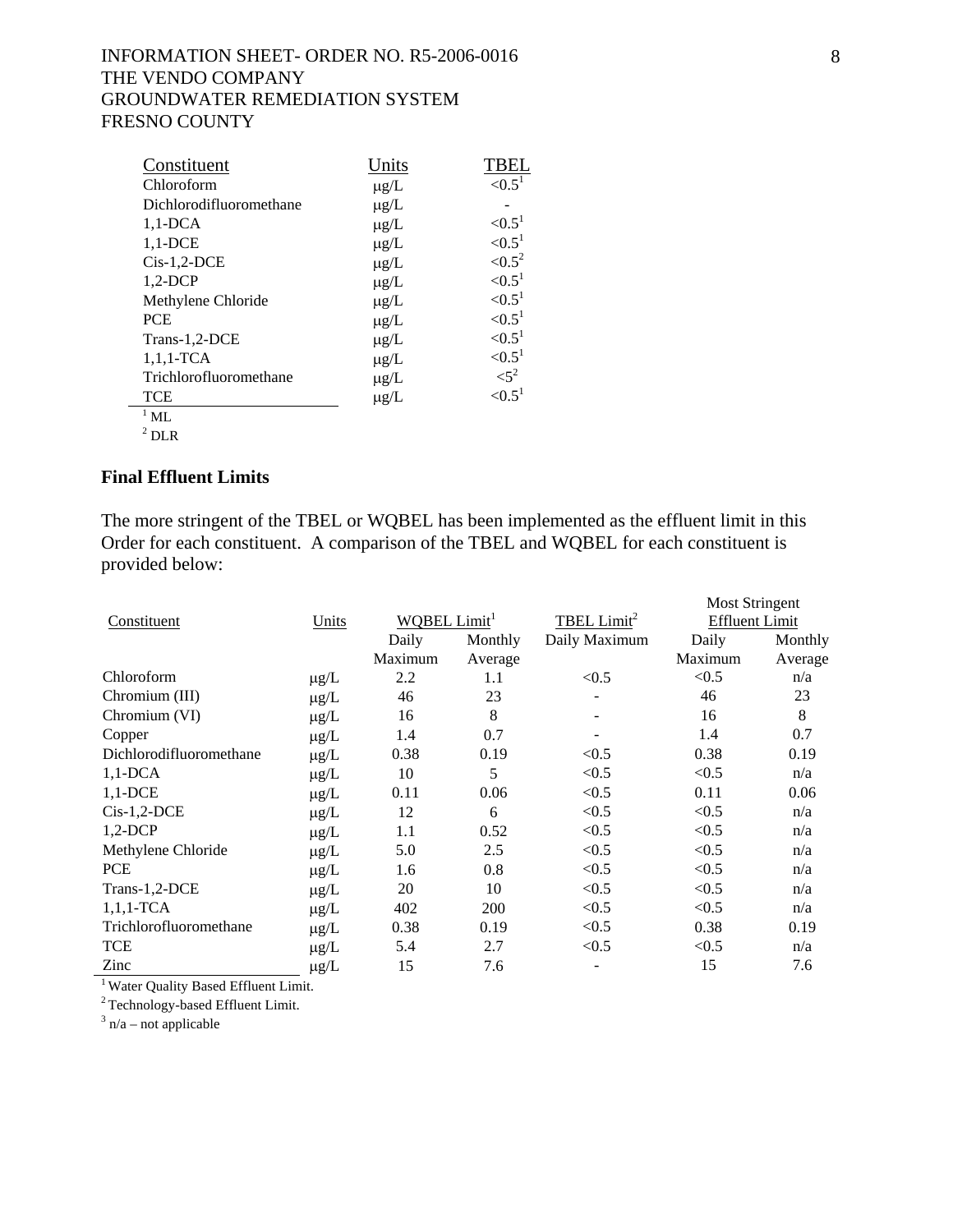### **Filter Waste Disposal Limitations**

Spent carbon, and other residual solids removed from liquid wastes or used to treat liquid wastes, except that approved by the Executive Officer, shall be recycled or disposed of in a manner that is consistent with California Code of Regulations (CCR) Title 27, Division 3; Title 23, Division 3 Chapter 15; and Title 22, Division 4.5, and approved by the Executive Officer. Any proposed change in filter waste use or solids disposal practice from a previously approved practice shall be reported to the Executive Officer and USEPA Regional Administrator at least 90 days in advance of the change.

### **Receiving Water Limitations**

Receiving water limitations are based on water quality objectives from the Basin Plan and are a required part of this Order. They are included to protect beneficial uses of receiving waters. A receiving water condition not in conformance with a limitation is not necessarily a violation of the Order. The Regional Board may require an investigation to determine cause and culpability prior to asserting that a violation has occurred.

### **Groundwater Limitations**

The beneficial uses of the underlying groundwater, as identified in the Tulare Lake Basin Plan, are municipal and domestic, industrial service, industrial process, and agricultural supply. Tulare Lake Basin Plan water quality objectives to protect the beneficial uses of groundwater include numeric objectives and narrative objectives, including objectives for chemical constituents, toxicity of groundwater, pesticides, salinity, and taste and odor. The toxicity objective requires that groundwater be maintained free of toxic substances in concentrations that produce detrimental physiological responses in humans, plants, or animals. This Order contains groundwater limitations that prohibit groundwater degradation caused by the treatment and disposal of treated groundwater at the facility.

#### **Anti-degradation and CEQA Considerations**

The permitted discharge is consistent with the anti-degradation provisions of 40 CFR 131.12 and State Water Resources Control Board Resolution No. 68-16. BPTC for discharges of treated groundwater polluted by volatile organic compounds is to remove all pollutants to below applicable detection limits. All VOCs are required to be removed to a level below corresponding analytical quantitation limits. Some resulting degradation of the receiving water could occur if constituents were present below the quantitation limit, but such degradation would not be quantifiable. Due to the relatively low EC and TDS values of the receiving water, during periods of unusually limited dilution, some degradation of the receiving water may occur from these pollutants, however, the discharge will not cause an exceedance of water quality objectives or cause a significant impact on the beneficial uses of groundwater and surface water. The continued remediation of polluted groundwater and the use of the treated groundwater for irrigation benefit the people of the state.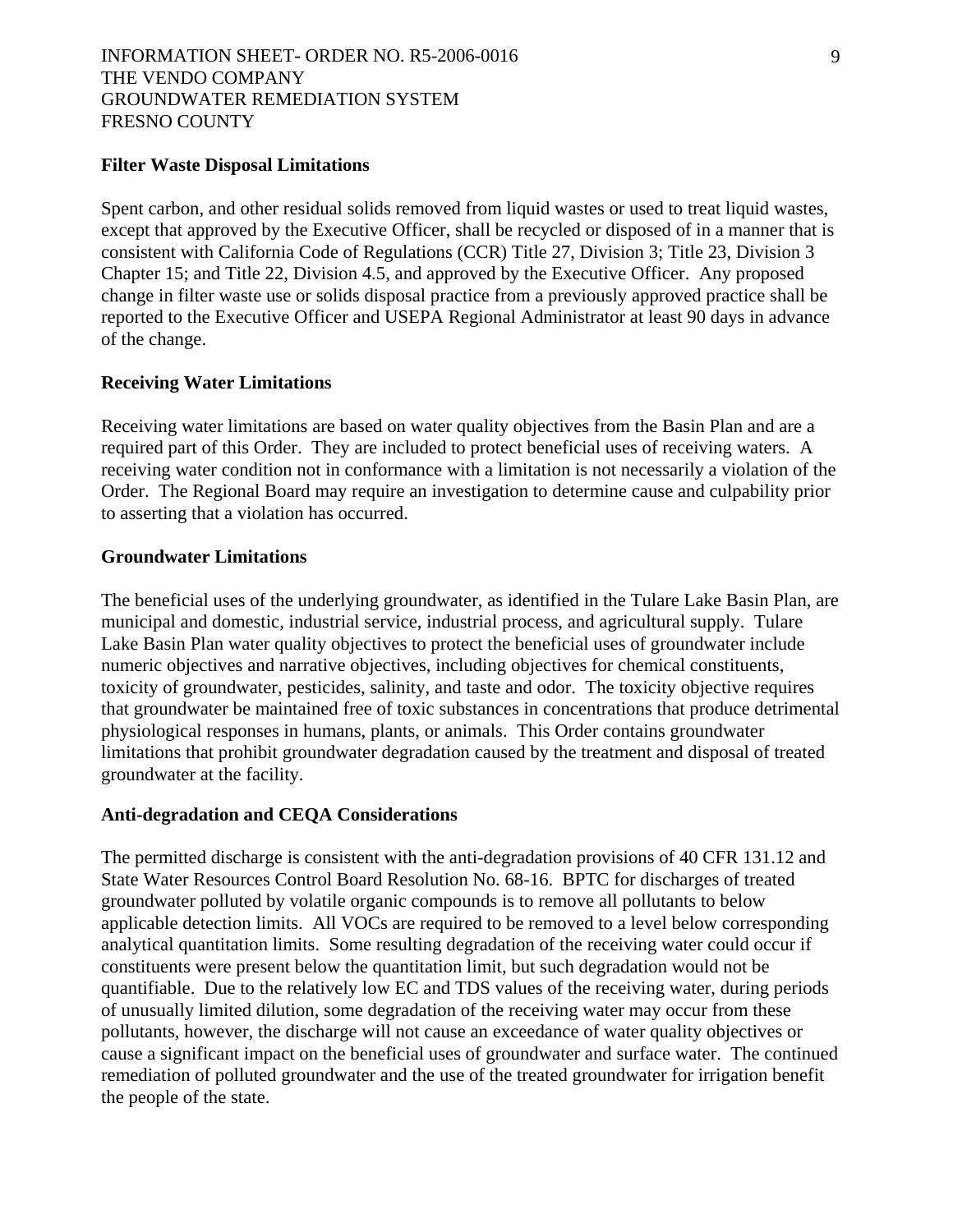The action to adopt an NPDES permit is exempt from the provisions of California Environmental Quality Act (CEQA) (Public Resources Code Section 21000, et seq.), in accordance with Section 13389 of the California Water Code.

MSS: 1/26/06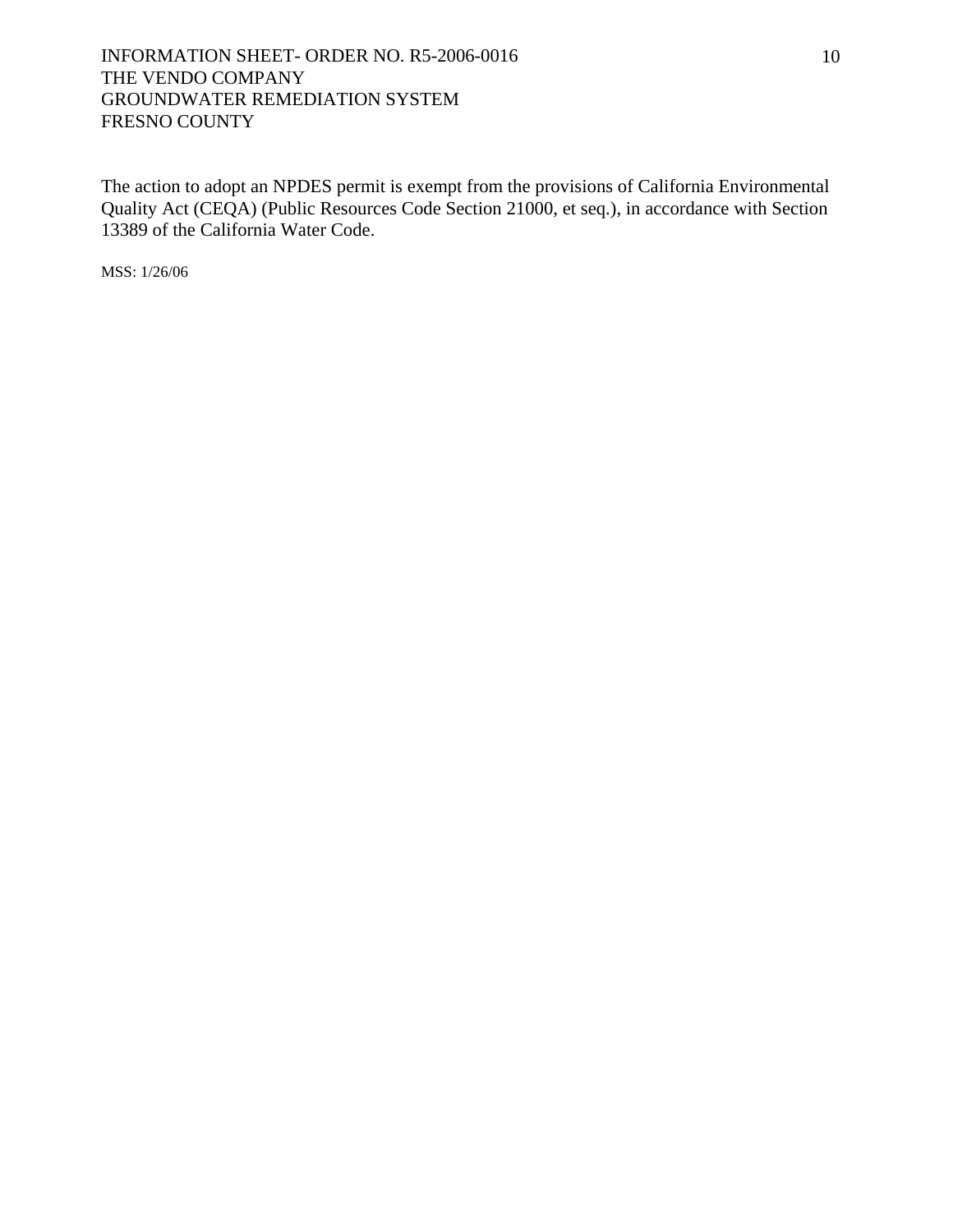|                              | шцисні ю о пар        |                |                                  |              |               |  |  |
|------------------------------|-----------------------|----------------|----------------------------------|--------------|---------------|--|--|
| <b>SAMPLE</b><br><b>DATE</b> | <b>PARAMETER</b>      | <b>RESULT</b>  | <b>DETECTION</b><br><b>LIMIT</b> | <b>UNITS</b> | <b>SOURCE</b> |  |  |
| 3/20/97                      | 1,1,1-Trichloroethane | 0.85           | not avail                        | $\mu$ g/L    | <b>SMR</b>    |  |  |
| 3/21/97                      | 1,1-Dichloroethane    | 16             | not avail                        | µg/L         | <b>SMR</b>    |  |  |
| 9/30/97                      | 1,1-Dichloroethane    | 1.8            | not avail                        | $\mu$ g/L    | <b>SMR</b>    |  |  |
| 3/10/98                      | 1,1-Dichloroethane    | 1.7            | not avail                        | µg/L         | <b>SMR</b>    |  |  |
| 3/13/98                      | 1,1-Dichloroethane    | 1              | not avail                        | $\mu$ g/L    | <b>SMR</b>    |  |  |
| 3/16/98                      | 1,1-Dichloroethane    | 32             | not avail                        | $\mu$ g/L    | <b>SMR</b>    |  |  |
| 3/26/98                      | 1,1-Dichloroethane    | 3.7            | not avail                        | $\mu$ g/L    | <b>SMR</b>    |  |  |
| 9/9/98                       | 1,1-Dichloroethane    | 2.2            | not avail                        | $\mu$ g/L    | <b>SMR</b>    |  |  |
| 4/24/02                      | 1,1-Dichloroethane    | 0.26           | not avail                        | $\mu$ g/L    | <b>RWD</b>    |  |  |
| 4/25/02                      | 1,1-Dichloroethane    | 1.4            | not avail                        | µg/L         | <b>RWD</b>    |  |  |
| 4/30/02                      | 1,1-Dichloroethane    | 0.97           | not avail                        | $\mu$ g/L    | <b>RWD</b>    |  |  |
| 4/30/02                      | 1,1-Dichloroethane    | 0.65           | not avail                        | $\mu$ g/L    | <b>RWD</b>    |  |  |
| 5/6/02                       | 1,1-Dichloroethane    | 0.79           | not avail                        | $\mu$ g/L    | <b>RWD</b>    |  |  |
| 5/6/02                       | 1,1-Dichloroethane    | 0.87           | not avail                        | $\mu$ g/L    | <b>RWD</b>    |  |  |
| 5/6/02                       | 1,1-Dichloroethane    | 1.7            | not avail                        | µg/L         | <b>RWD</b>    |  |  |
| 5/6/02                       | 1,1-Dichloroethane    | 0.31           | not avail                        | $\mu$ g/L    | <b>RWD</b>    |  |  |
| 5/6/02                       | 1,1-Dichloroethane    | 0.27           | not avail                        | $\mu$ g/L    | <b>RWD</b>    |  |  |
| 5/6/02                       | 1,1-Dichloroethane    | 0.62           | not avail                        | $\mu$ g/L    | <b>RWD</b>    |  |  |
| 5/6/02                       | 1,1-Dichloroethane    | 0.41           | not avail                        | $\mu$ g/L    | <b>RWD</b>    |  |  |
| 9/11/02                      | 1,1-Dichloroethane    | 1.5            | not avail                        | $\mu$ g/L    | <b>RWD</b>    |  |  |
| 9/12/02                      | 1,1-Dichloroethane    | 1.2            | not avail                        | $\mu$ g/L    | <b>RWD</b>    |  |  |
| 9/20/02                      | 1,1-Dichloroethane    | 0.58           | not avail                        | $\mu$ g/L    | <b>RWD</b>    |  |  |
| 9/20/02                      | 1,1-Dichloroethane    | 0.93           | not avail                        | $\mu$ g/L    | <b>RWD</b>    |  |  |
| 9/20/02                      | 1,1-Dichloroethane    | 1.4            | not avail                        | $\mu$ g/L    | <b>RWD</b>    |  |  |
| 9/24/02                      | 1,1-Dichloroethane    | $\overline{2}$ | not avail                        | $\mu$ g/L    | <b>RWD</b>    |  |  |
| 4/3/03                       | 1,1-Dichloroethane    | 1.39           | not avail                        | µg/L         | <b>RWD</b>    |  |  |
| 4/4/03                       | 1,1-Dichloroethane    | 0.64           | not avail                        | $\mu$ g/L    | <b>RWD</b>    |  |  |
| 4/4/03                       | 1,1-Dichloroethane    | 1.32           | not avail                        | $\mu$ g/L    | <b>RWD</b>    |  |  |
| 4/18/03                      | 1,1-Dichloroethane    | 0.81           | not avail                        | $\mu$ g/L    | <b>RWD</b>    |  |  |
| 5/14/03                      | 1,1-Dichloroethane    | 1.72           | not avail                        | $\mu$ g/L    | <b>RWD</b>    |  |  |
| 9/25/03                      | 1,1-Dichloroethane    | 1.8            | not avail                        | µg/L         | <b>RWD</b>    |  |  |
| 9/26/03                      | 1,1-Dichloroethane    | 0.73           | not avail                        | $\mu$ g/L    | <b>RWD</b>    |  |  |
| 3/18/97                      | 1,1-Dichloroethene    | 0.65           | not avail                        | $\mu$ g/L    | <b>SMR</b>    |  |  |
| 3/19/97                      | 1,1-Dichloroethene    | 13             | not avail                        | µg/L         | <b>SMR</b>    |  |  |
| 3/20/97                      | 1,1-Dichloroethene    | 0.99           | not avail                        | $\mu$ g/L    | <b>SMR</b>    |  |  |
| 9/30/97                      | 1,1-Dichloroethene    | 6.3            | not avail                        | $\mu$ g/L    | <b>SMR</b>    |  |  |
| 10/2/97                      | 1,1-Dichloroethene    | 0.55           | not avail                        | $\mu$ g/L    | <b>SMR</b>    |  |  |
| 10/2/97                      | 1,1-Dichloroethene    | 0.96           | not avail                        | $\mu$ g/L    | <b>SMR</b>    |  |  |
| 10/9/97                      | 1,1-Dichloroethene    | 25             | not avail                        | $\mu$ g/L    | <b>SMR</b>    |  |  |
| 3/10/98                      | 1,1-Dichloroethene    | 22             | not avail                        | $\mu$ g/L    | <b>SMR</b>    |  |  |

# **Table 1 Summary of Detected Constituents Monitoring Results Influent to GWRS**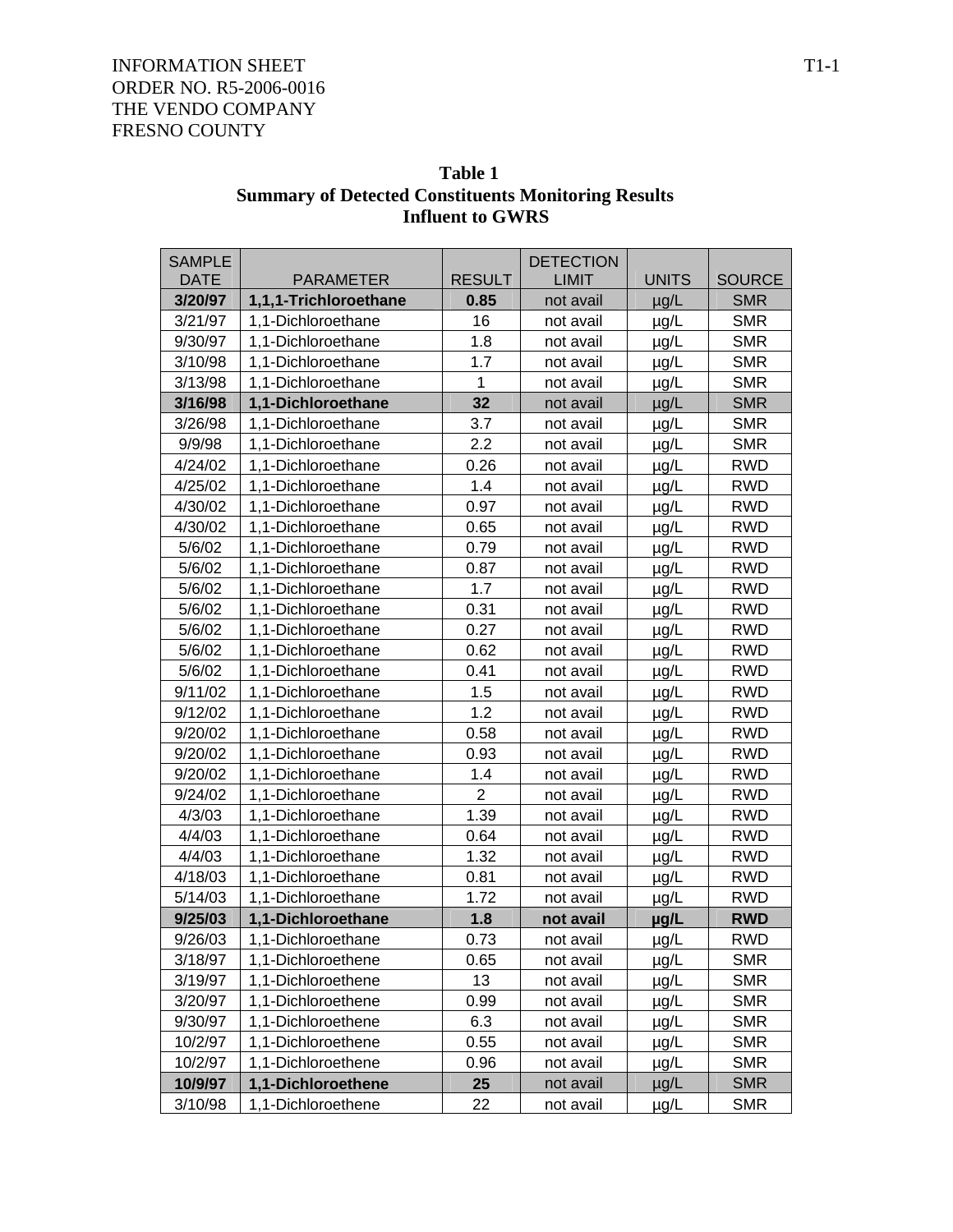| Table 1                                                    |
|------------------------------------------------------------|
| <b>Summary of Detected Constituents Monitoring Results</b> |
| <b>Influent to GWRS</b>                                    |

| <b>SAMPLE</b> |                       |                | <b>DETECTION</b> |              |               |
|---------------|-----------------------|----------------|------------------|--------------|---------------|
| <b>DATE</b>   | <b>PARAMETER</b>      | <b>RESULT</b>  | <b>LIMIT</b>     | <b>UNITS</b> | <b>SOURCE</b> |
| 3/11/98       | 1,1-Dichloroethene    | 3.5            | not avail        | $\mu$ g/L    | <b>SMR</b>    |
| 3/13/98       | 1,1-Dichloroethene    | 1.2            | not avail        | $\mu$ g/L    | <b>SMR</b>    |
| 3/16/98       | 1,1-Dichloroethene    | 4.3            | not avail        | µg/L         | <b>SMR</b>    |
| 3/17/98       | 1,1-Dichloroethene    | 1.5            | not avail        | µg/L         | <b>SMR</b>    |
| 3/26/98       | 1,1-Dichloroethene    | 2.3            | not avail        | $\mu$ g/L    | <b>SMR</b>    |
| 9/9/98        | 1,1-Dichloroethene    | $\overline{2}$ | not avail        | $\mu$ g/L    | <b>SMR</b>    |
| 9/9/98        | 1,1-Dichloroethene    | 2.6            | not avail        | $\mu$ g/L    | <b>SMR</b>    |
| 4/25/02       | 1,1-Dichloroethene    | 2.3            | not avail        | $\mu$ g/L    | <b>RWD</b>    |
| 4/30/02       | 1,1-Dichloroethene    | 3.6            | not avail        | $\mu$ g/L    | <b>RWD</b>    |
| 5/6/02        | 1,1-Dichloroethene    | 1.5            | not avail        | $\mu$ g/L    | <b>RWD</b>    |
| 5/6/02        | 1,1-Dichloroethene    | 1.8            | not avail        | $\mu$ g/L    | <b>RWD</b>    |
| 5/6/02        | 1,1-Dichloroethene    | 3.1            | not avail        | $\mu$ g/L    | <b>RWD</b>    |
| 5/6/02        | 1,1-Dichloroethene    | 0.66           | not avail        | $\mu$ g/L    | <b>RWD</b>    |
| 5/6/02        | 1,1-Dichloroethene    | 0.47           | not avail        | $\mu$ g/L    | <b>RWD</b>    |
| 5/6/02        | 1,1-Dichloroethene    | 0.38           | not avail        | µg/L         | <b>RWD</b>    |
| 5/7/02        | 1,1-Dichloroethene    | 0.47           | not avail        | µg/L         | <b>RWD</b>    |
| 5/7/02        | 1,1-Dichloroethene    | 0.67           | not avail        | $\mu$ g/L    | <b>RWD</b>    |
| 9/11/02       | 1,1-Dichloroethene    | 2.7            | not avail        | $\mu$ g/L    | <b>RWD</b>    |
| 9/12/02       | 1,1-Dichloroethene    | 3.2            | not avail        | $\mu$ g/L    | <b>RWD</b>    |
| 9/20/02       | 1,1-Dichloroethene    | 1.9            | not avail        | µg/L         | <b>RWD</b>    |
| 9/20/02       | 1,1-Dichloroethene    | 1.9            | not avail        | µg/L         | <b>RWD</b>    |
| 9/20/02       | 1,1-Dichloroethene    | 0.75           | not avail        | $\mu$ g/L    | <b>RWD</b>    |
| 9/20/02       | 1,1-Dichloroethene    | 13             | not avail        | µg/L         | <b>RWD</b>    |
| 9/24/02       | 1,1-Dichloroethene    | 4.2            | not avail        | $\mu$ g/L    | <b>RWD</b>    |
| 10/15/02      | 1,1-Dichloroethene    | 1.7            | not avail        | µg/L         | <b>RWD</b>    |
| 4/3/03        | 1,1-Dichloroethene    | 2.76           | not avail        | µg/L         | <b>RWD</b>    |
| 4/3/03        | 1,1-Dichloroethene    | 0.61           | not avail        | $\mu$ g/L    | <b>RWD</b>    |
| 4/4/03        | 1,1-Dichloroethene    | 1.15           | not avail        | µg/L         | <b>RWD</b>    |
| 4/4/03        | 1,1-Dichloroethene    | 1.83           | not avail        | $\mu$ g/L    | <b>RWD</b>    |
| 5/14/03       | 1,1-Dichloroethene    | 3.8            | not avail        | $\mu$ g/L    | <b>RWD</b>    |
| 5/14/03       | 1,1-Dichloroethene    | 0.61           | not avail        | µg/L         | <b>RWD</b>    |
| 9/25/03       | 1,1-Dichloroethene    | 7.6            | not avail        | $\mu$ g/L    | <b>RWD</b>    |
| 9/25/03       | 1,1-Dichloroethene    | 0.9            | not avail        | $\mu$ g/L    | <b>RWD</b>    |
| 9/26/03       | 1,1-Dichloroethene    | 1.2            | not avail        | $\mu$ g/L    | <b>RWD</b>    |
| 2/23/05       | 1,1-Dichloroethene    | 1.3            | 0.5              | µg/L         | <b>SMR</b>    |
| 2/23/04       | Alkalinity (as CaCO3) | 200            | 1                | mg/L         | <b>SMR</b>    |
| 4/7/04        | <b>Benzene</b>        | 0.66           | 0.5              | $\mu$ g/L    | <b>SMR</b>    |
| 12/6/96       | Chromium              | 69             | unfiltered       | µg/L         | <b>SMR</b>    |
| 12/6/96       | Chromium              | 65             | unfiltered       | µg/L         | <b>SMR</b>    |
| 12/6/96       | Chromium              | 98             | unfiltered       | $\mu$ g/L    | <b>SMR</b>    |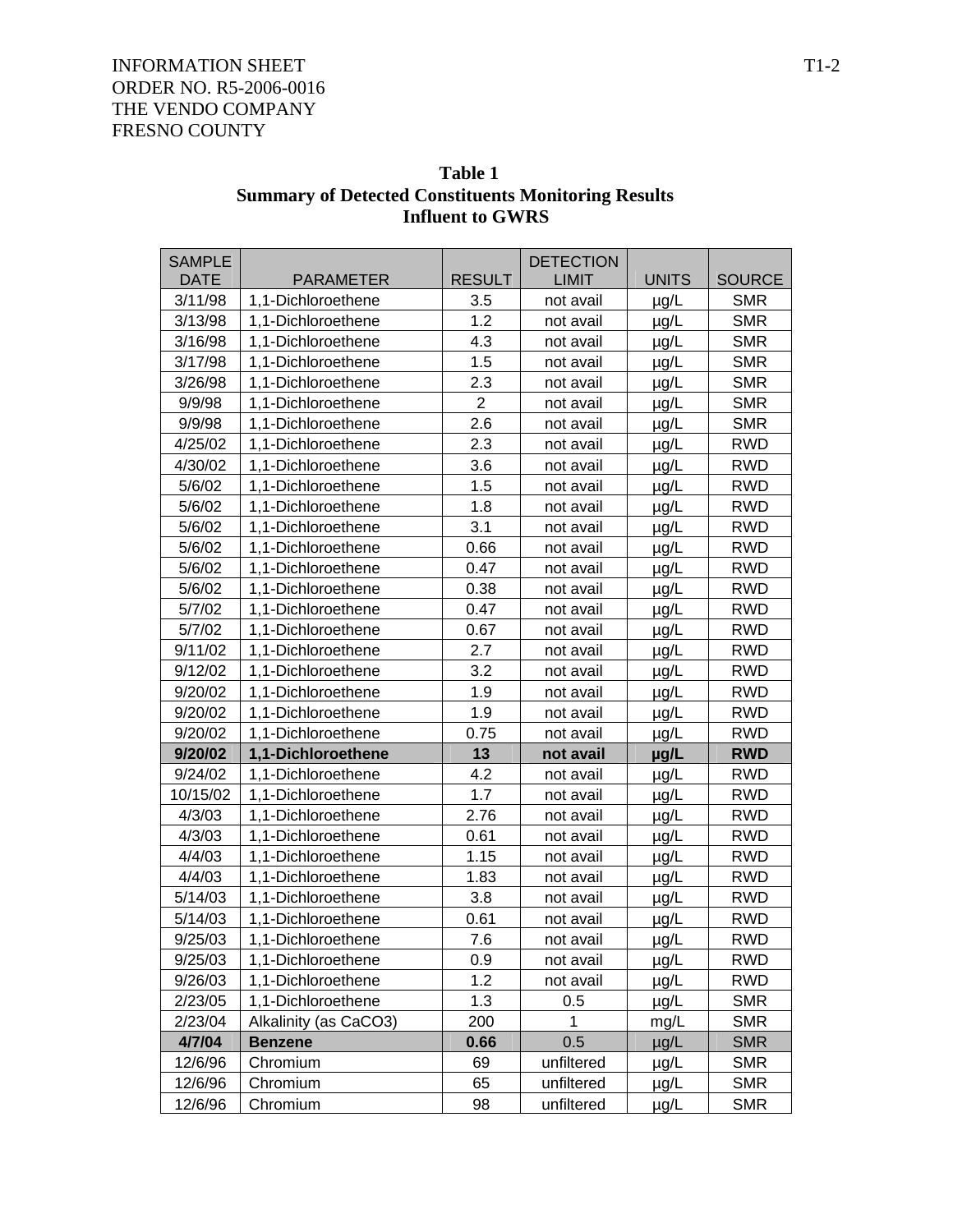| <b>SAMPLE</b><br><b>DATE</b> | <b>PARAMETER</b> | <b>RESULT</b> | <b>DETECTION</b><br><b>LIMIT</b> | <b>UNITS</b> | <b>SOURCE</b> |
|------------------------------|------------------|---------------|----------------------------------|--------------|---------------|
| 12/6/96                      | Chromium         | 77            | unfiltered                       | $\mu$ g/L    | <b>SMR</b>    |
| 12/6/96                      | Chromium         | 240           | unfiltered                       | µg/L         | <b>SMR</b>    |
| 12/17/96                     | Chromium         | 140           | unfiltered                       | µg/L         | <b>SMR</b>    |
| 3/4/97                       | Chromium         | 35            | unfiltered                       | $\mu$ g/L    | <b>SMR</b>    |
| 3/4/97                       | Chromium         | 43            | unfiltered                       | $\mu$ g/L    | <b>SMR</b>    |
| 3/4/97                       | Chromium         | 73            | unfiltered                       | $\mu$ g/L    | <b>SMR</b>    |
| 3/4/97                       | Chromium         | 200           | unfiltered                       | $\mu$ g/L    | <b>SMR</b>    |
| 3/17/97                      | Chromium         | 30            | filtered                         | µg/L         | <b>SMR</b>    |
| 3/19/97                      | Chromium         | 70            | unfiltered                       | $\mu$ g/L    | <b>SMR</b>    |
| 3/19/97                      | Chromium         | 110           | unfiltered                       | $\mu$ g/L    | <b>SMR</b>    |
| 3/19/97                      | Chromium         | 13            | unfiltered                       | $\mu$ g/L    | <b>SMR</b>    |
| 3/21/97                      | Chromium         | 150           | filtered                         | $\mu$ g/L    | <b>SMR</b>    |
| 7/16/97                      | Chromium         | 120           | unfiltered                       | µg/L         | <b>SMR</b>    |
| 7/16/97                      | Chromium         | 44            | unfiltered                       | $\mu$ g/L    | <b>SMR</b>    |
| 7/16/97                      | Chromium         | 110           | unfiltered                       | $\mu$ g/L    | <b>SMR</b>    |
| 7/16/97                      | Chromium         | 120           | unfiltered                       | $\mu$ g/L    | <b>SMR</b>    |
| 7/21/97                      | Chromium         | 24            | unfiltered                       | $\mu$ g/L    | <b>SMR</b>    |
| 9/3/97                       | Chromium         | 120           | unfiltered                       | $\mu$ g/L    | <b>SMR</b>    |
| 9/3/97                       | Chromium         | 49            | unfiltered                       | $\mu$ g/L    | <b>SMR</b>    |
| 9/3/97                       | Chromium         | 28            | unfiltered                       | $\mu$ g/L    | <b>SMR</b>    |
| 9/3/97                       | Chromium         | 130           | unfiltered                       | $\mu$ g/L    | <b>SMR</b>    |
| 9/3/97                       | Chromium         | 300           | unfiltered                       | µg/L         | <b>SMR</b>    |
| 10/1/97                      | Chromium         | 99            | unfiltered                       | $\mu$ g/L    | <b>SMR</b>    |
| 10/1/97                      | Chromium         | 150           | unfiltered                       | $\mu$ g/L    | <b>SMR</b>    |
| 10/1/97                      | Chromium         | 12            | unfiltered                       | $\mu$ g/L    | <b>SMR</b>    |
| 10/2/97                      | Chromium         | 83            | filtered                         | $\mu$ g/L    | <b>SMR</b>    |
| 10/9/97                      | <b>Chromium</b>  | 660           | unfiltered                       | $\mu$ g/L    | <b>SMR</b>    |
| 10/9/97                      | Chromium         | 46            | unfiltered                       | $\mu$ g/L    | <b>SMR</b>    |
| 12/8/97                      | Chromium         | 110           | unfiltered                       | $\mu$ g/L    | <b>SMR</b>    |
| 12/8/97                      | Chromium         | 43            | unfiltered                       | $\mu$ g/L    | <b>SMR</b>    |
| 12/8/97                      | Chromium         | 53            | unfiltered                       | $\mu$ g/L    | <b>SMR</b>    |
| 12/8/97                      | Chromium         | 130           | unfiltered                       | $\mu$ g/L    | SMR           |
| 12/8/97                      | Chromium         | 240           | unfiltered                       | $\mu$ g/L    | <b>SMR</b>    |
| 12/8/97                      | Chromium         | 14            | unfiltered                       | $\mu$ g/L    | <b>SMR</b>    |
| 3/11/98                      | Chromium         | 420           | filtered                         | µg/L         | <b>SMR</b>    |
| 3/12/98                      | Chromium         | 95            | filtered                         | $\mu$ g/L    | <b>SMR</b>    |
| 3/12/98                      | Chromium         | 45            | filtered                         | $\mu$ g/L    | <b>SMR</b>    |
| 3/12/98                      | Chromium         | 45            | filtered                         | µg/L         | <b>SMR</b>    |
| 3/12/98                      | Chromium         | 190           | filtered                         | µg/L         | <b>SMR</b>    |
| 3/13/98                      | Chromium         | 120           | filtered                         | $\mu$ g/L    | <b>SMR</b>    |

 **Table 1 Summary of Detected Constituents Monitoring Results Influent to GWRS**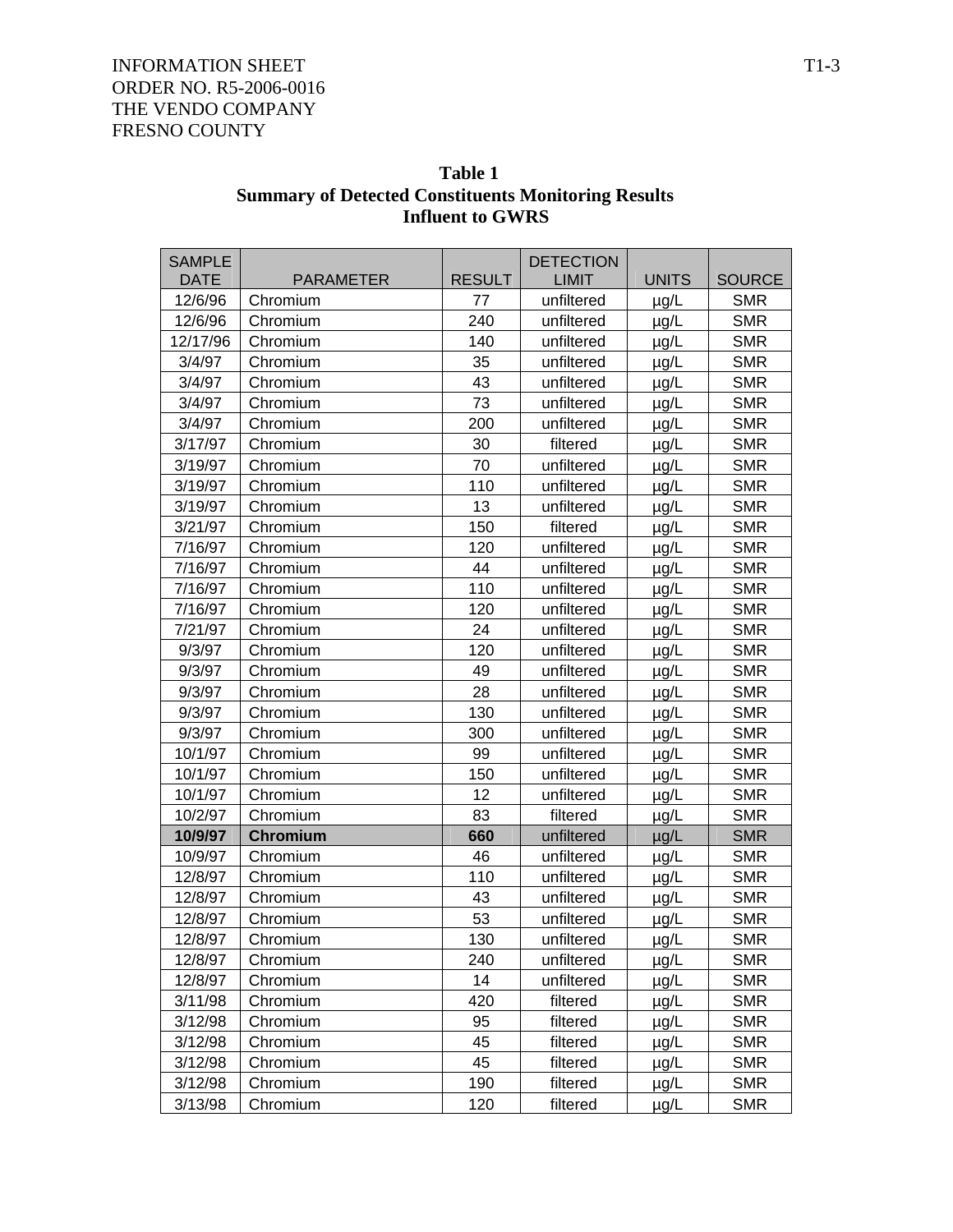| <b>SAMPLE</b><br><b>DATE</b> |                              |                      | <b>DETECTION</b>         | <b>UNITS</b>           |                             |
|------------------------------|------------------------------|----------------------|--------------------------|------------------------|-----------------------------|
| 3/13/98                      | <b>PARAMETER</b><br>Chromium | <b>RESULT</b><br>210 | <b>LIMIT</b><br>filtered |                        | <b>SOURCE</b><br><b>SMR</b> |
| 3/17/98                      | Chromium                     | 130                  | filtered                 | $\mu$ g/L<br>$\mu$ g/L | <b>SMR</b>                  |
| 3/17/98                      | Chromium                     | 460                  | filtered                 | $\mu$ g/L              | <b>SMR</b>                  |
| 3/18/98                      | Chromium                     | 140                  | filtered                 | $\mu$ g/L              | <b>SMR</b>                  |
| 3/18/98                      | Chromium                     | 56                   | filtered                 | $\mu$ g/L              | <b>SMR</b>                  |
| 3/18/98                      | Chromium                     | 38                   | filtered                 | $\mu$ g/L              | <b>SMR</b>                  |
| 3/26/98                      | Chromium                     | 170                  | filtered                 |                        | <b>SMR</b>                  |
| 3/26/98                      | Chromium                     | 120                  | filtered                 | $\mu$ g/L              | <b>SMR</b>                  |
| 3/26/98                      | Chromium                     | 81                   | filtered                 | µg/L                   | <b>SMR</b>                  |
| 3/26/98                      | Chromium                     | 110                  | filtered                 | $\mu$ g/L              | <b>SMR</b>                  |
| 3/26/98                      |                              | 150                  |                          | $\mu$ g/L              | <b>SMR</b>                  |
|                              | Chromium                     |                      | filtered                 | $\mu$ g/L              |                             |
| 6/24/98                      | Chromium                     | 58                   | filtered                 | $\mu$ g/L              | <b>SMR</b><br><b>SMR</b>    |
| 6/24/98                      | Chromium                     | 31                   | filtered                 | µg/L                   |                             |
| 6/24/98                      | Chromium                     | 67                   | filtered                 | $\mu$ g/L              | <b>SMR</b>                  |
| 6/24/98                      | Chromium                     | 130                  | filtered                 | $\mu$ g/L              | <b>SMR</b>                  |
| 6/24/98                      | Chromium                     | 210                  | filtered                 | $\mu$ g/L              | <b>SMR</b>                  |
| 8/14/98                      | Chromium                     | 150                  | filtered                 | $\mu$ g/L              | <b>SMR</b>                  |
| 8/18/98                      | Chromium                     | 82                   | filtered                 | $\mu$ g/L              | <b>SMR</b>                  |
| 8/19/98                      | Chromium                     | 240                  | filtered                 | $\mu$ g/L              | <b>SMR</b>                  |
| 8/20/98                      | Chromium                     | 320                  | filtered                 | $\mu$ g/L              | <b>SMR</b>                  |
| 9/8/98                       | Chromium                     | 290                  | filtered                 | $\mu$ g/L              | <b>SMR</b>                  |
| 9/9/98                       | Chromium                     | 12                   | filtered                 | $\mu$ g/L              | <b>SMR</b>                  |
| 9/23/98                      | Chromium                     | 83                   | filtered                 | $\mu$ g/L              | <b>SMR</b>                  |
| 9/23/98                      | Chromium                     | 33                   | filtered                 | $\mu$ g/L              | <b>SMR</b>                  |
| 9/23/98                      | Chromium                     | 38                   | filtered                 | µg/L                   | <b>SMR</b>                  |
| 9/23/98                      | Chromium                     | 130                  | filtered                 | $\mu$ g/L              | <b>SMR</b>                  |
| 9/23/98                      | Chromium                     | 270                  | filtered                 | $\mu$ g/L              | <b>SMR</b>                  |
| 12/16/99                     | Chromium                     | 42                   | unfiltered               | $\mu$ g/L              | <b>SMR</b>                  |
| 12/16/99                     | Chromium                     | 20                   | unfiltered               | $\mu$ g/L              | <b>SMR</b>                  |
| 4/25/02                      | Chromium                     | 29.5                 | not avail                | $\mu$ g/L              | <b>RWD</b>                  |
| 4/30/02                      | Chromium                     | 522                  | not avail                | µg/L                   | <b>RWD</b>                  |
| 9/11/02                      | Chromium                     | 32.9                 | not avail                | $\mu$ g/L              | <b>RWD</b>                  |
| 9/24/02                      | Chromium                     | $\overline{5}$       | not avail                | $\mu$ g/L              | <b>RWD</b>                  |
| 4/3/03                       | Chromium                     | 5                    | not avail                | $\mu$ g/L              | <b>RWD</b>                  |
| 4/4/03                       | Chromium                     | 20                   | not avail                | $\mu$ g/L              | <b>RWD</b>                  |
| 4/4/03                       | Chromium                     | 4                    | not avail                | $\mu$ g/L              | <b>RWD</b>                  |
| 5/14/03                      | Chromium                     | 8                    | not avail                | $\mu$ g/L              | RWD                         |
| 5/14/03                      | Chromium                     | 5                    | not avail                | $\mu$ g/L              | <b>RWD</b>                  |
| 5/14/03                      | Chromium                     | 6                    | not avail                | $\mu$ g/L              | <b>RWD</b>                  |
| 5/14/03                      | Chromium                     | 9                    | not avail                | $\mu$ g/L              | <b>RWD</b>                  |

 **Table 1 Summary of Detected Constituents Monitoring Results Influent to GWRS**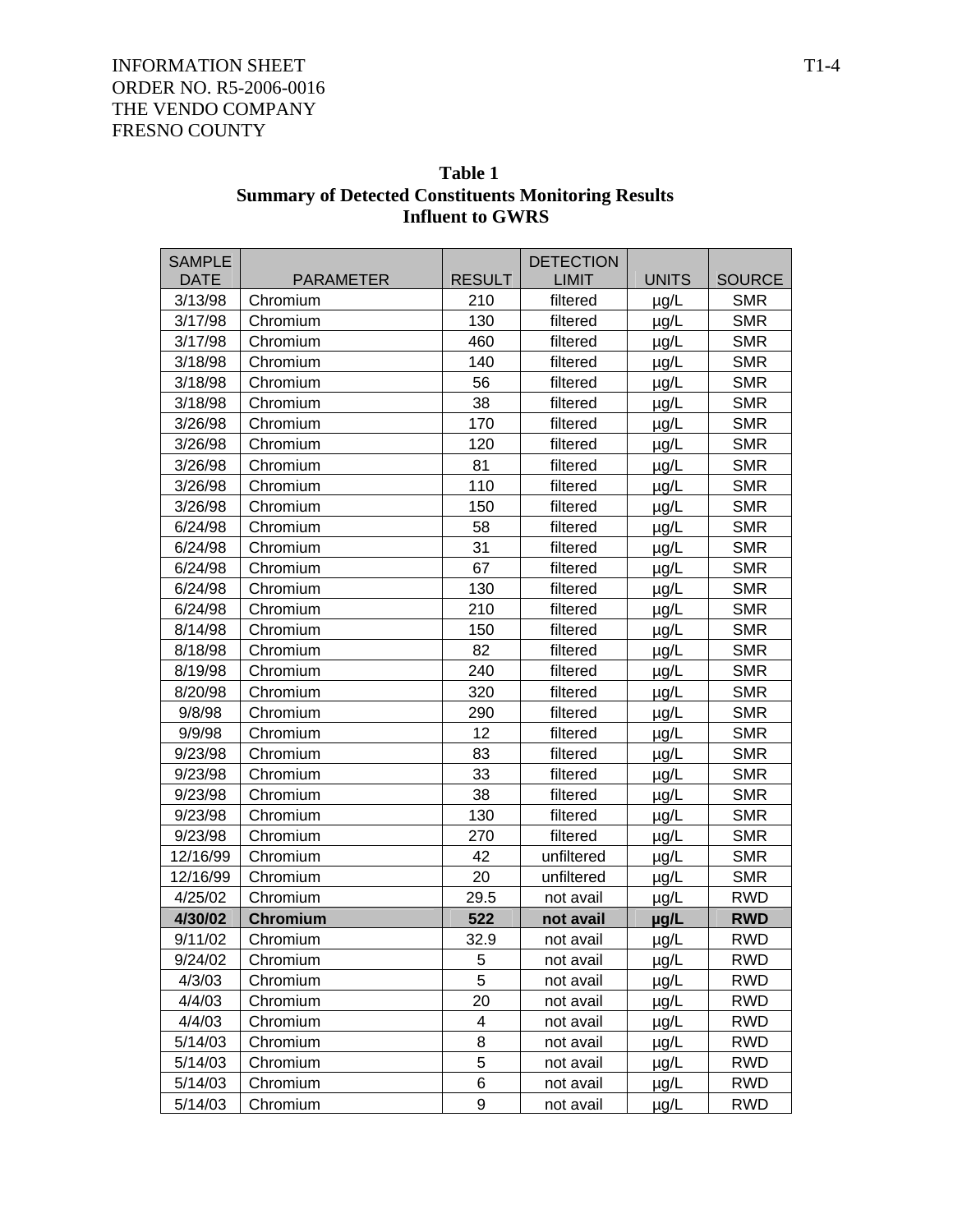| Table 1                                                    |  |  |  |
|------------------------------------------------------------|--|--|--|
| <b>Summary of Detected Constituents Monitoring Results</b> |  |  |  |
| <b>Influent to GWRS</b>                                    |  |  |  |

| <b>SAMPLE</b> |                        |                         | <b>DETECTION</b> |              |               |
|---------------|------------------------|-------------------------|------------------|--------------|---------------|
| <b>DATE</b>   | <b>PARAMETER</b>       | <b>RESULT</b>           | <b>LIMIT</b>     | <b>UNITS</b> | <b>SOURCE</b> |
| 5/14/03       | Chromium               | 4                       | not avail        | $\mu$ g/L    | <b>RWD</b>    |
| 5/14/03       | Chromium               | $\overline{\mathbf{4}}$ | not avail        | $\mu$ g/L    | <b>RWD</b>    |
| 9/24/03       | Chromium               | 1                       | not avail        | $\mu$ g/L    | <b>RWD</b>    |
| 9/25/03       | Chromium               | $\overline{2}$          | not avail        | $\mu$ g/L    | <b>RWD</b>    |
| 9/25/03       | Chromium               | 11                      | not avail        | µg/L         | <b>RWD</b>    |
| 9/25/03       | Chromium               | $\boldsymbol{9}$        | not avail        | $\mu$ g/L    | <b>RWD</b>    |
| 9/25/03       | Chromium               | 19                      | not avail        | µg/L         | <b>RWD</b>    |
| 9/25/03       | Chromium               | 4                       | not avail        | $\mu$ g/L    | <b>RWD</b>    |
| 9/26/03       | Chromium               | 6                       | not avail        | $\mu$ g/L    | <b>RWD</b>    |
| 9/26/03       | Chromium               | 110                     | not avail        | µg/L         | <b>RWD</b>    |
| 9/26/03       | Chromium               | 6                       | not avail        | $\mu$ g/L    | <b>RWD</b>    |
| 1/15/04       | Chromium               | 5                       | 1                | ug/L         | <b>SMR</b>    |
| 2/23/04       | Chromium               | $\overline{5}$          | 1                | µg/L         | <b>SMR</b>    |
| 3/9/04        | Chromium               | $\overline{\mathbf{4}}$ | 1                | $\mu$ g/L    | <b>SMR</b>    |
| 3/9/04        | Chromium               | 6                       | 1                | µg/L         | <b>SMR</b>    |
| 4/7/04        | Chromium               | $\overline{\mathbf{4}}$ | 1                | µg/L         | <b>SMR</b>    |
| 5/5/04        | Chromium               | 4                       | 1                | ug/L         | <b>SMR</b>    |
| 12/17/96      | cis-1,2-Dichloroethene | 18                      | not avail        | µg/L         | <b>SMR</b>    |
| 3/18/97       | cis-1,2-Dichloroethene | 1.1                     | not avail        | µg/L         | <b>SMR</b>    |
| 3/18/97       | cis-1,2-Dichloroethene | 4.5                     | not avail        | $\mu$ g/L    | <b>SMR</b>    |
| 3/18/97       | cis-1,2-Dichloroethene | 4.2                     | not avail        | µg/L         | <b>SMR</b>    |
| 3/18/97       | cis-1,2-Dichloroethene | 110                     | not avail        | $\mu$ g/L    | <b>SMR</b>    |
| 3/19/97       | cis-1,2-Dichloroethene | 6.5                     | not avail        | µg/L         | <b>SMR</b>    |
| 3/20/97       | cis-1,2-Dichloroethene | 8.1                     | not avail        | $\mu$ g/L    | <b>SMR</b>    |
| 3/21/97       | cis-1,2-Dichloroethene | 300                     | not avail        | $\mu$ g/L    | <b>SMR</b>    |
| 9/30/97       | cis-1,2-Dichloroethene | 17                      | not avail        | $\mu$ g/L    | <b>SMR</b>    |
| 10/1/97       | cis-1,2-Dichloroethene | 2.6                     | not avail        | µg/L         | <b>SMR</b>    |
| 10/1/97       | cis-1,2-Dichloroethene | 1.2                     | not avail        | $\mu$ g/L    | <b>SMR</b>    |
| 10/2/97       | cis-1,2-Dichloroethene | 6.8                     | not avail        | µg/L         | <b>SMR</b>    |
| 10/2/97       | cis-1,2-Dichloroethene | 5.6                     | not avail        | $\mu$ g/L    | <b>SMR</b>    |
| 10/9/97       | cis-1,2-Dichloroethene | 52                      | not avail        | µg/L         | <b>SMR</b>    |
| 10/9/97       | cis-1,2-Dichloroethene | 11                      | not avail        | $\mu$ g/L    | <b>SMR</b>    |
| 3/10/98       | cis-1,2-Dichloroethene | 19                      | not avail        | $\mu$ g/L    | <b>SMR</b>    |
| 3/11/98       | cis-1,2-Dichloroethene | 3.5                     | not avail        | $\mu$ g/L    | <b>SMR</b>    |
| 3/11/98       | cis-1,2-Dichloroethene | 3.8                     | not avail        | $\mu$ g/L    | <b>SMR</b>    |
| 3/12/98       | cis-1,2-Dichloroethene | 14                      | not avail        | $\mu$ g/L    | <b>SMR</b>    |
| 3/12/98       | cis-1,2-Dichloroethene | 3.7                     | not avail        | $\mu$ g/L    | <b>SMR</b>    |
| 3/13/98       | cis-1,2-Dichloroethene | 0.61                    | not avail        | $\mu$ g/L    | <b>SMR</b>    |
| 3/16/98       | cis-1,2-Dichloroethene | 360                     | not avail        | $\mu$ g/L    | <b>SMR</b>    |
| 3/17/98       | cis-1,2-Dichloroethene | 2.1                     | not avail        | $\mu$ g/L    | <b>SMR</b>    |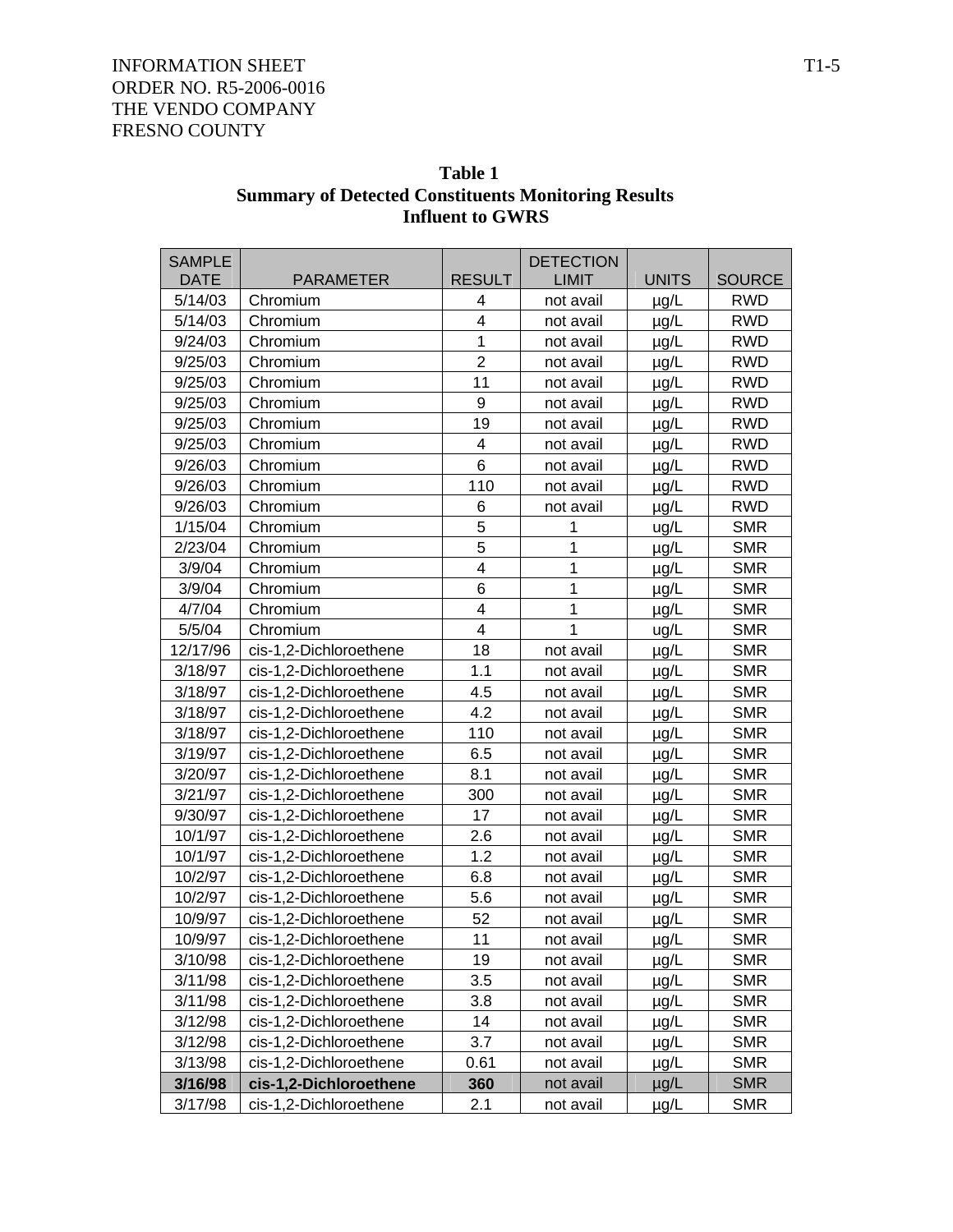| Table 1                                                    |
|------------------------------------------------------------|
| <b>Summary of Detected Constituents Monitoring Results</b> |
| <b>Influent to GWRS</b>                                    |

| <b>SAMPLE</b> |                        |               | <b>DETECTION</b> |              |               |
|---------------|------------------------|---------------|------------------|--------------|---------------|
| <b>DATE</b>   | <b>PARAMETER</b>       | <b>RESULT</b> | <b>LIMIT</b>     | <b>UNITS</b> | <b>SOURCE</b> |
| 3/26/98       | cis-1,2-Dichloroethene | 61            | not avail        | $\mu$ g/L    | <b>SMR</b>    |
| 9/9/98        | cis-1,2-Dichloroethene | 2.7           | not avail        | $\mu$ g/L    | <b>SMR</b>    |
| 9/9/98        | cis-1,2-Dichloroethene | 5.7           | not avail        | $\mu$ g/L    | <b>SMR</b>    |
| 9/9/98        | cis-1,2-Dichloroethene | 33            | not avail        | µg/L         | <b>SMR</b>    |
| 4/24/02       | cis-1,2-Dichloroethene | 0.99          | not avail        | $\mu$ g/L    | <b>RWD</b>    |
| 4/24/02       | cis-1,2-Dichloroethene | 0.86          | not avail        | $\mu$ g/L    | <b>RWD</b>    |
| 4/25/02       | cis-1,2-Dichloroethene | 9.5           | not avail        | $\mu$ g/L    | <b>RWD</b>    |
| 4/30/02       | cis-1,2-Dichloroethene | 10            | not avail        | $\mu$ g/L    | <b>RWD</b>    |
| 5/6/02        | cis-1,2-Dichloroethene | 7.4           | not avail        | $\mu$ g/L    | <b>RWD</b>    |
| 5/6/02        | cis-1,2-Dichloroethene | 8.4           | not avail        | $\mu$ g/L    | <b>RWD</b>    |
| 5/6/02        | cis-1,2-Dichloroethene | 18            | not avail        | $\mu$ g/L    | <b>RWD</b>    |
| 5/6/02        | cis-1,2-Dichloroethene | 1.3           | not avail        | $\mu$ g/L    | <b>RWD</b>    |
| 5/6/02        | cis-1,2-Dichloroethene | 2.4           | not avail        | $\mu$ g/L    | <b>RWD</b>    |
| 5/6/02        | cis-1,2-Dichloroethene | 7.8           | not avail        | $\mu$ g/L    | <b>RWD</b>    |
| 5/6/02        | cis-1,2-Dichloroethene | 0.29          | not avail        | $\mu$ g/L    | <b>RWD</b>    |
| 5/7/02        | cis-1,2-Dichloroethene | 0.34          | not avail        | µg/L         | <b>RWD</b>    |
| 5/7/02        | cis-1,2-Dichloroethene | 1.3           | not avail        | $\mu$ g/L    | <b>RWD</b>    |
| 9/11/02       | cis-1,2-Dichloroethene | 0.6           | not avail        | $\mu$ g/L    | <b>RWD</b>    |
| 9/11/02       | cis-1,2-Dichloroethene | 21            | not avail        | $\mu$ g/L    | <b>RWD</b>    |
| 9/12/02       | cis-1,2-Dichloroethene | 17            | not avail        | µg/L         | <b>RWD</b>    |
| 9/20/02       | cis-1,2-Dichloroethene | 9.9           | not avail        | $\mu$ g/L    | <b>RWD</b>    |
| 9/20/02       | cis-1,2-Dichloroethene | 5.9           | not avail        | µg/L         | <b>RWD</b>    |
| 9/20/02       | cis-1,2-Dichloroethene | 8.7           | not avail        | $\mu$ g/L    | <b>RWD</b>    |
| 9/20/02       | cis-1,2-Dichloroethene | 14            | not avail        | $\mu$ g/L    | <b>RWD</b>    |
| 9/20/02       | cis-1,2-Dichloroethene | 4.2           | not avail        | $\mu$ g/L    | <b>RWD</b>    |
| 9/24/02       | cis-1,2-Dichloroethene | 21            | not avail        | $\mu$ g/L    | <b>RWD</b>    |
| 10/15/02      | cis-1,2-Dichloroethene | 12            | not avail        | $\mu$ g/L    | <b>RWD</b>    |
| 4/3/03        | cis-1,2-Dichloroethene | 1             | not avail        | $\mu$ g/L    | <b>RWD</b>    |
| 4/3/03        | cis-1,2-Dichloroethene | 9             | not avail        | $\mu$ g/L    | <b>RWD</b>    |
| 4/3/03        | cis-1,2-Dichloroethene | 2.9           | not avail        | $\mu$ g/L    | <b>RWD</b>    |
| 4/4/03        | cis-1,2-Dichloroethene | 5.3           | not avail        | $\mu$ g/L    | <b>RWD</b>    |
| 4/4/03        | cis-1,2-Dichloroethene | 12            | not avail        | $\mu$ g/L    | <b>RWD</b>    |
| 4/18/03       | cis-1,2-Dichloroethene | 6.6           | not avail        | $\mu$ g/L    | <b>RWD</b>    |
| 5/14/03       | cis-1,2-Dichloroethene | 1.65          | not avail        | µg/L         | <b>RWD</b>    |
| 5/14/03       | cis-1,2-Dichloroethene | 12            | not avail        | $\mu$ g/L    | <b>RWD</b>    |
| 5/14/03       | cis-1,2-Dichloroethene | 3.74          | not avail        | $\mu$ g/L    | <b>RWD</b>    |
| 9/25/03       | cis-1,2-Dichloroethene | 38            | not avail        | µg/L         | <b>RWD</b>    |
| 9/25/03       | cis-1,2-Dichloroethene | 13            | not avail        | µg/L         | <b>RWD</b>    |
| 9/26/03       | cis-1,2-Dichloroethene | 1             | not avail        | µg/L         | <b>RWD</b>    |
| 9/26/03       | cis-1,2-Dichloroethene | 16            | not avail        | $\mu$ g/L    | <b>RWD</b>    |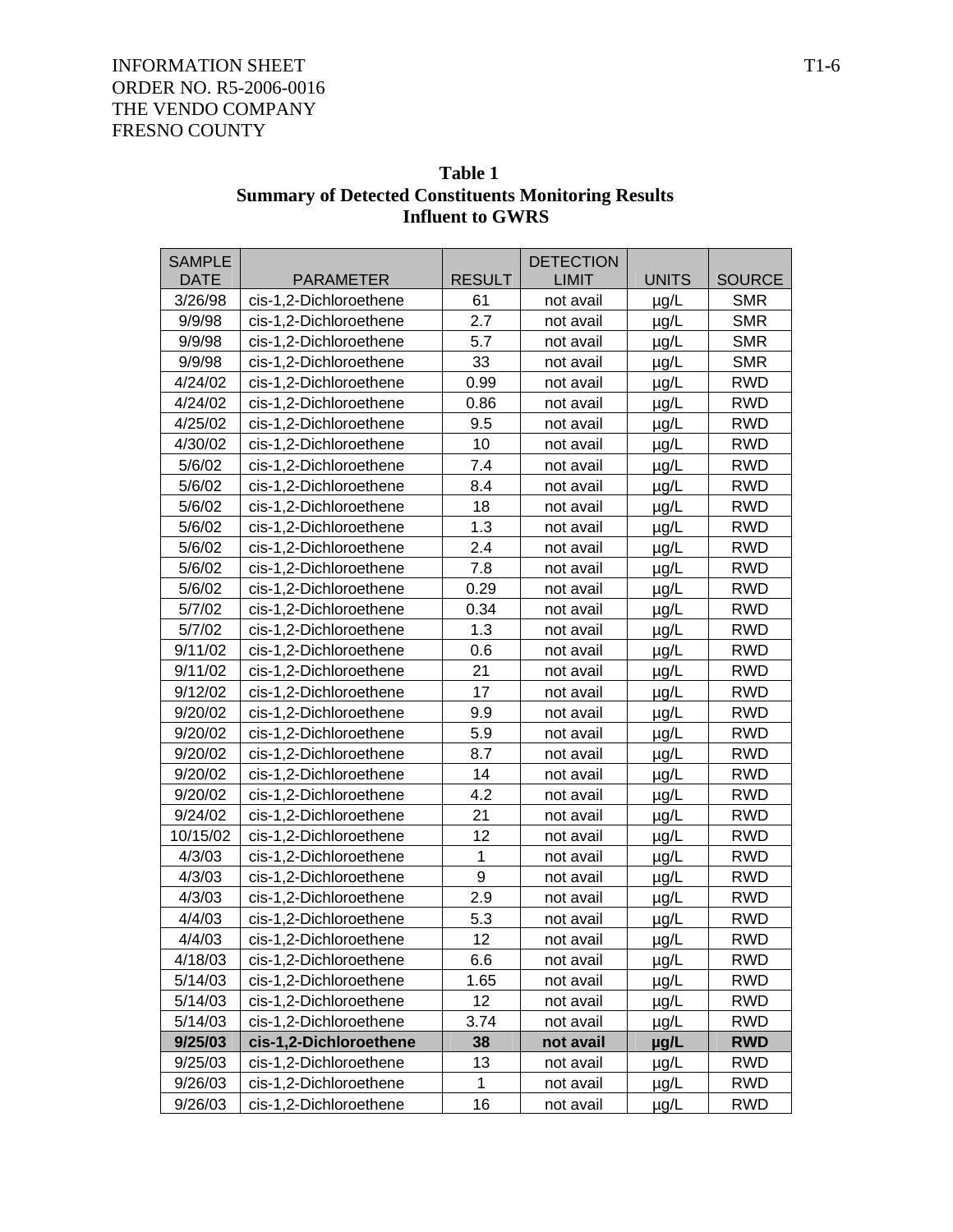| Table 1                                                    |
|------------------------------------------------------------|
| <b>Summary of Detected Constituents Monitoring Results</b> |
| <b>Influent to GWRS</b>                                    |

| <b>SAMPLE</b> |                         |                | <b>DETECTION</b> |              |               |
|---------------|-------------------------|----------------|------------------|--------------|---------------|
| <b>DATE</b>   | <b>PARAMETER</b>        | <b>RESULT</b>  | <b>LIMIT</b>     | <b>UNITS</b> | <b>SOURCE</b> |
| 9/26/03       | cis-1,2-Dichloroethene  | 1.8            | not avail        | $\mu$ g/L    | <b>RWD</b>    |
| 1/15/04       | cis-1,2-Dichloroethene  | 1.5            | 0.5              | $\mu$ g/L    | <b>SMR</b>    |
| 1/21/04       | cis-1,2-Dichloroethene  | 2.7            | 0.5              | µg/L         | <b>SMR</b>    |
| 2/23/04       | cis-1,2-Dichloroethene  | 3.2            | 0.5              | µg/L         | <b>SMR</b>    |
| 3/9/04        | cis-1,2-Dichloroethene  | 3.7            | 0.5              | $\mu$ g/L    | <b>SMR</b>    |
| 4/7/04        | cis-1,2-Dichloroethene  | 3.8            | 0.5              | µg/L         | <b>SMR</b>    |
| 5/5/04        | cis-1,2-Dichloroethene  | 3.2            | 0.5              | µg/L         | <b>SMR</b>    |
| 6/1/04        | cis-1,2-Dichloroethene  | 3              | 0.5              | $\mu$ g/L    | <b>SMR</b>    |
| 7/1/04        | cis-1,2-Dichloroethene  | 3              | 0.5              | $\mu$ g/L    | <b>SMR</b>    |
| 8/9/04        | cis-1,2-Dichloroethene  | 2.6            | 0.5              | $\mu$ g/L    | <b>SMR</b>    |
| 9/16/04       | cis-1,2-Dichloroethene  | 2.3            | 0.5              | $\mu$ g/L    | <b>SMR</b>    |
| 10/6/04       | cis-1,2-Dichloroethene  | 2.2            | 0.5              | $\mu$ g/L    | <b>SMR</b>    |
| 11/5/04       | cis-1,2-Dichloroethene  | $\overline{2}$ | 0.5              | $\mu g/L$    | <b>SMR</b>    |
| 12/2/04       | cis-1,2-Dichloroethene  | 1.7            | 0.5              | µg/L         | <b>SMR</b>    |
| 1/5/05        | cis-1,2-Dichloroethene  | 1.5            | 0.5              | µg/L         | <b>SMR</b>    |
| 2/4/05        | cis-1,2-Dichloroethene  | 1.5            | 0.5              | µg/L         | <b>SMR</b>    |
| 2/23/05       | cis-1,2-Dichloroethene  | 4.5            | 0.5              | $\mu$ g/L    | <b>SMR</b>    |
|               | cis-1,2-Dichloroethene  | 3.58           | not avail        | $\mu$ g/L    | <b>RWD</b>    |
| 1/15/04       | <b>Copper</b>           | 14             | 5                | $\mu$ g/L    | <b>SMR</b>    |
| 5/5/04        | Copper                  | 7              | 5                | µg/L         | <b>SMR</b>    |
| 1/5/05        | Copper                  | 5              | 5                | $\mu$ g/L    | <b>SMR</b>    |
| 4/3/03        | Dichlorodifluoromethane | 0.65           | not avail        | ug/L         | <b>RWD</b>    |
| 5/14/03       | Dichlorodifluoromethane | 0.61           | not avail        | ug/L         | <b>RWD</b>    |
| 9/25/03       | Dichlorodifluoromethane | 1.2            | not avail        | ug/L         | <b>RWD</b>    |
| 2/23/04       | Hardness                | 160            | 1                | mg/L         | <b>SMR</b>    |
| 6/1/04        | Hardness                | 140            | 1                | mg/L         | <b>SMR</b>    |
| 10/6/04       | Hardness                | 140            | 1                | mg/L         | <b>SMR</b>    |
| 11/5/04       | Hardness                | 130            | 1                | mg/L         | <b>SMR</b>    |
| 12/2/04       | Hardness                | 120            | 1                | mg/L         | <b>SMR</b>    |
| 1/5/05        | Hardness                | 120            | 1                | mg/L         | <b>SMR</b>    |
| 2/4/05        | Hardness                | 120            | 1                | mg/L         | <b>SMR</b>    |
| 2/23/04       | pH                      | 7.8            | N/A              | Std. Unit    | <b>SMR</b>    |
| 10/6/04       | рH                      | 7.1            | N/A              | Std. Unit    | <b>SMR</b>    |
| 11/5/04       | pH                      | 7.6            | N/A              | Std. Unit    | <b>SMR</b>    |
| 12/2/04       | рH                      | 7.7            | N/A              | Std. Unit    | <b>SMR</b>    |
| 1/5/05        | рH                      | 7.7            | N/A              | Std. Unit    | <b>SMR</b>    |
| 2/4/05        | рH                      | 7.8            | N/A              | Std. Unit    | <b>SMR</b>    |
| 3/20/97       | Tetrachloroethene       | 4.2            | not avail        | $\mu$ g/L    | <b>SMR</b>    |
| 9/30/97       | Tetrachloroethene       | 1.5            | not avail        | $\mu$ g/L    | <b>SMR</b>    |
| 3/10/98       | Tetrachloroethene       | 0.56           | not avail        | $\mu$ g/L    | <b>SMR</b>    |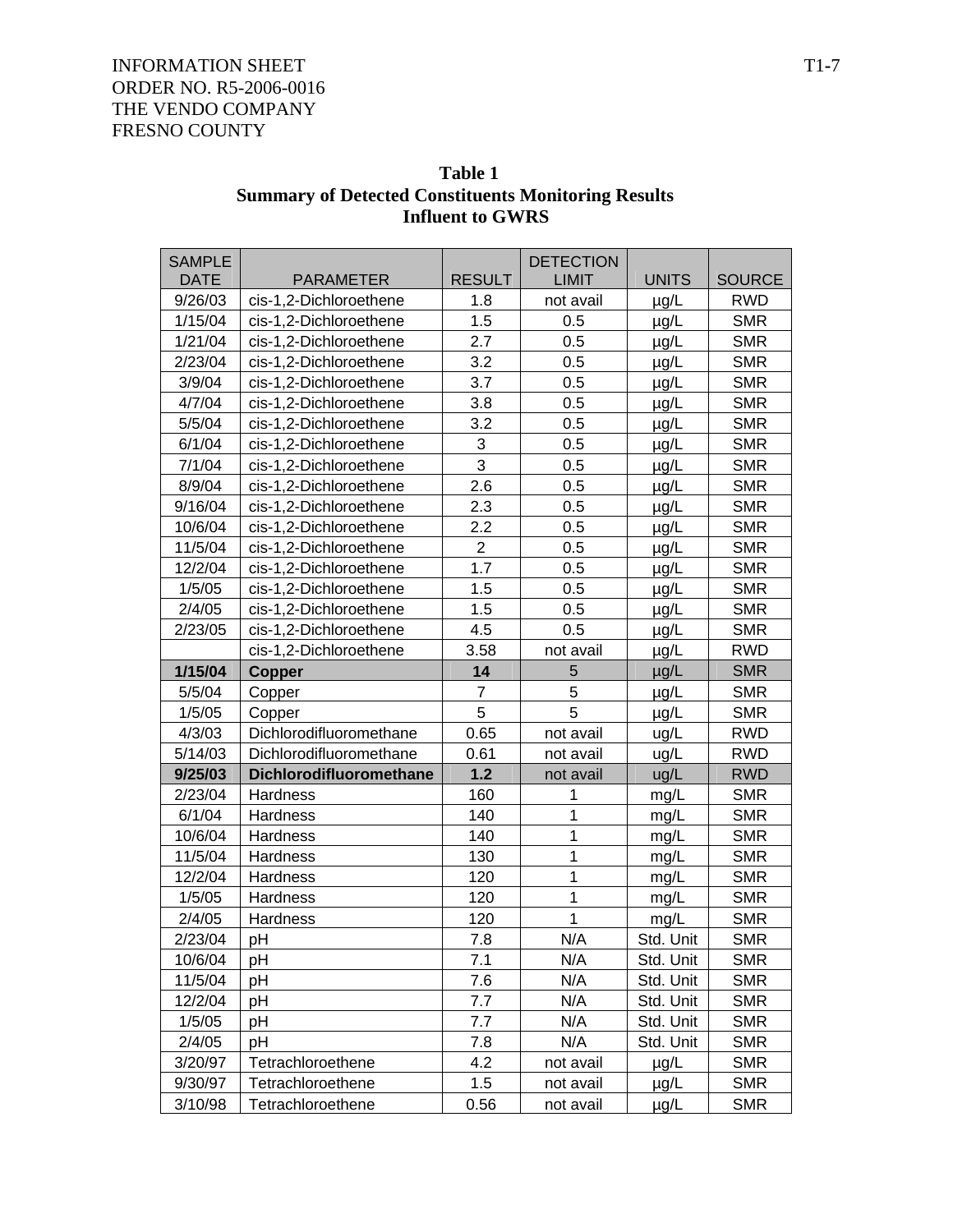| Table 1                                                    |
|------------------------------------------------------------|
| <b>Summary of Detected Constituents Monitoring Results</b> |
| <b>Influent to GWRS</b>                                    |

| <b>SAMPLE</b> |                          |                | <b>DETECTION</b> |              |               |
|---------------|--------------------------|----------------|------------------|--------------|---------------|
| <b>DATE</b>   | <b>PARAMETER</b>         | <b>RESULT</b>  | <b>LIMIT</b>     | <b>UNITS</b> | <b>SOURCE</b> |
| 3/10/98       | Tetrachloroethene        | 0.89           | not avail        | $\mu$ g/L    | <b>SMR</b>    |
| 3/16/98       | Tetrachloroethene        | 1.4            | not avail        | $\mu$ g/L    | <b>SMR</b>    |
| 3/26/98       | <b>Tetrachloroethene</b> | 540            | not avail        | µg/L         | <b>SMR</b>    |
| 9/9/98        | Tetrachloroethene        | 0.76           | not avail        | $\mu$ g/L    | <b>SMR</b>    |
| 9/9/98        | Tetrachloroethene        | 0.63           | not avail        | µg/L         | <b>SMR</b>    |
| 4/25/02       | Tetrachloroethene        | 1.2            | not avail        | µg/L         | <b>RWD</b>    |
| 4/30/02       | Tetrachloroethene        | 0.27           | not avail        | µg/L         | <b>RWD</b>    |
| 4/30/02       | Tetrachloroethene        | 0.56           | not avail        | $\mu$ g/L    | <b>RWD</b>    |
| 5/6/02        | Tetrachloroethene        | 2.1            | not avail        | $\mu$ g/L    | <b>RWD</b>    |
| 5/6/02        | Tetrachloroethene        | $\overline{2}$ | not avail        | µg/L         | <b>RWD</b>    |
| 5/6/02        | Tetrachloroethene        | 2.6            | not avail        | $\mu$ g/L    | <b>RWD</b>    |
| 5/6/02        | Tetrachloroethene        | 0.53           | not avail        | $\mu$ g/L    | <b>RWD</b>    |
| 5/6/02        | Tetrachloroethene        | 0.29           | not avail        | $\mu$ g/L    | <b>RWD</b>    |
| 9/11/02       | Tetrachloroethene        | 1.4            | not avail        | $\mu$ g/L    | <b>RWD</b>    |
| 9/12/02       | Tetrachloroethene        | 0.53           | not avail        | µg/L         | <b>RWD</b>    |
| 9/20/02       | Tetrachloroethene        | 2.9            | not avail        | $\mu$ g/L    | <b>RWD</b>    |
| 9/20/02       | Tetrachloroethene        | 2.1            | not avail        | $\mu$ g/L    | <b>RWD</b>    |
| 9/20/02       | Tetrachloroethene        | 0.36           | not avail        | $\mu$ g/L    | <b>RWD</b>    |
| 9/20/02       | Tetrachloroethene        | 0.52           | not avail        | $\mu$ g/L    | <b>RWD</b>    |
| 10/15/02      | Tetrachloroethene        | 4.2            | not avail        | µg/L         | <b>RWD</b>    |
| 4/4/03        | Tetrachloroethene        | 0.72           | not avail        | $\mu$ g/L    | <b>RWD</b>    |
| 5/14/03       | Tetrachloroethene        | 0.6            | not avail        | µg/L         | <b>RWD</b>    |
| 9/25/03       | Tetrachloroethene        | 0.78           | not avail        | $\mu$ g/L    | <b>RWD</b>    |
| 4/7/04        | <b>Toluene</b>           | 0.73           | 0.5              | $\mu$ g/L    | <b>SMR</b>    |
| 12/6/96       | Trichloroethene          |                |                  |              |               |
| 12/6/96       |                          | 3600           | not avail        | µg/L         | <b>SMR</b>    |
|               | Trichloroethene          | 5400           | not avail        | $\mu$ g/L    | <b>SMR</b>    |
| 12/6/96       | Trichloroethene          | 7800           | not avail        | $\mu$ g/L    | <b>SMR</b>    |
| 12/6/96       | Trichloroethene          | 7000           | not avail        | $\mu$ g/L    | <b>SMR</b>    |
| 12/6/96       | Trichloroethene          | 2000           | not avail        | $\mu$ g/L    | <b>SMR</b>    |
| 12/6/96       | Trichloroethene          | 630            | not avail        | $\mu$ g/L    | <b>SMR</b>    |
| 12/17/96      | Trichloroethene          | 270            | not avail        | $\mu$ g/L    | <b>SMR</b>    |
| 12/17/96      | Trichloroethene          | 2900           | not avail        | $\mu$ g/L    | <b>SMR</b>    |
| 3/4/97        | Trichloroethene          | 2400           | not avail        | $\mu$ g/L    | <b>SMR</b>    |
| 3/4/97        | Trichloroethene          | 4900           | not avail        | µg/L         | <b>SMR</b>    |
| 3/4/97        | Trichloroethene          | 9100           | not avail        | µg/L         | <b>SMR</b>    |
| 3/4/97        | Trichloroethene          | 2600           | not avail        | $\mu$ g/L    | <b>SMR</b>    |
| 3/4/97        | Trichloroethene          | 460            | not avail        | $\mu$ g/L    | <b>SMR</b>    |
| 3/17/97       | Trichloroethene          | 7.7            | not avail        | µg/L         | <b>SMR</b>    |
| 3/17/97       | Trichloroethene          | 5              | not avail        | µg/L         | <b>SMR</b>    |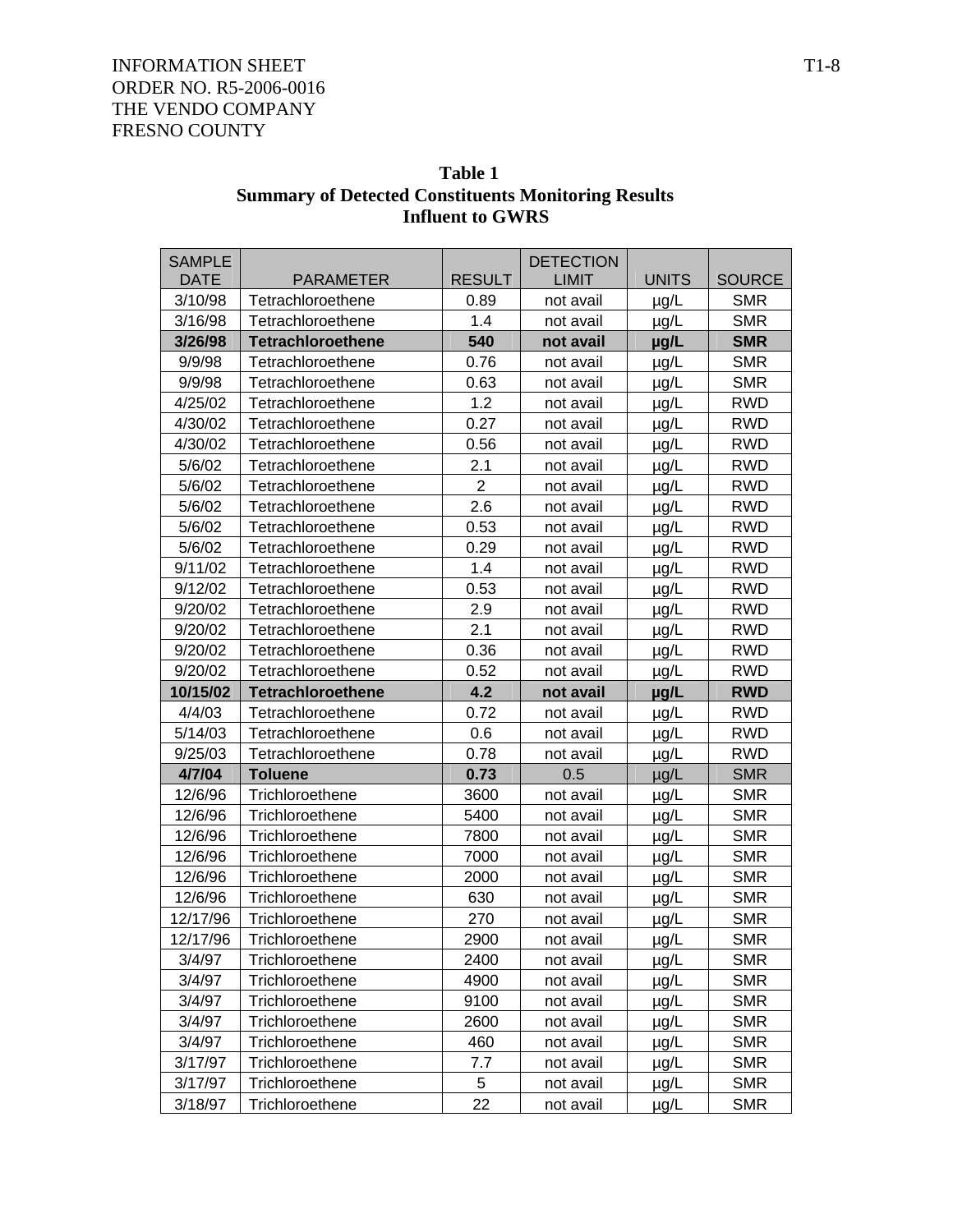| Table 1                                                    |
|------------------------------------------------------------|
| <b>Summary of Detected Constituents Monitoring Results</b> |
| <b>Influent to GWRS</b>                                    |

| <b>SAMPLE</b> |                  |                | <b>DETECTION</b> |              |               |
|---------------|------------------|----------------|------------------|--------------|---------------|
| <b>DATE</b>   | <b>PARAMETER</b> | <b>RESULT</b>  | <b>LIMIT</b>     | <b>UNITS</b> | <b>SOURCE</b> |
| 3/18/97       | Trichloroethene  | 380            | not avail        | $\mu$ g/L    | <b>SMR</b>    |
| 3/18/97       | Trichloroethene  | 10             | not avail        | $\mu$ g/L    | <b>SMR</b>    |
| 3/18/97       | Trichloroethene  | 6.4            | not avail        | $\mu$ g/L    | <b>SMR</b>    |
| 3/18/97       | Trichloroethene  | 60             | not avail        | $\mu$ g/L    | <b>SMR</b>    |
| 3/19/97       | Trichloroethene  | 5800           | not avail        | $\mu$ g/L    | <b>SMR</b>    |
| 3/19/97       | Trichloroethene  | 330            | not avail        | µg/L         | <b>SMR</b>    |
| 3/19/97       | Trichloroethene  | 1400           | not avail        | $\mu$ g/L    | <b>SMR</b>    |
| 3/19/97       | Trichloroethene  | 230            | not avail        | $\mu$ g/L    | <b>SMR</b>    |
| 3/19/97       | Trichloroethene  | 410            | not avail        | $\mu$ g/L    | <b>SMR</b>    |
| 3/19/97       | Trichloroethene  | 39             | not avail        | $\mu$ g/L    | <b>SMR</b>    |
| 3/20/97       | Trichloroethene  | 920            | not avail        | µg/L         | <b>SMR</b>    |
| 3/21/97       | Trichloroethene  | 120            | not avail        | $\mu$ g/L    | <b>SMR</b>    |
| 7/16/97       | Trichloroethene  | 3000           | not avail        | $\mu$ g/L    | <b>SMR</b>    |
| 7/16/97       | Trichloroethene  | 3000           | not avail        | $\mu$ g/L    | <b>SMR</b>    |
| 7/16/97       | Trichloroethene  | 570            | not avail        | $\mu$ g/L    | <b>SMR</b>    |
| 7/16/97       | Trichloroethene  | 3500           | not avail        | µg/L         | <b>SMR</b>    |
| 7/16/97       | Trichloroethene  | 6500           | not avail        | $\mu$ g/L    | <b>SMR</b>    |
| 7/16/97       | Trichloroethene  | 13000          | not avail        | $\mu$ g/L    | <b>SMR</b>    |
| 9/3/97        | Trichloroethene  | 6800           | not avail        | $\mu$ g/L    | <b>SMR</b>    |
| 9/3/97        | Trichloroethene  | 3000           | not avail        | $\mu$ g/L    | <b>SMR</b>    |
| 9/3/97        | Trichloroethene  | 3000           | not avail        | $\mu$ g/L    | <b>SMR</b>    |
| 9/3/97        | Trichloroethene  | 13000          | not avail        | µg/L         | <b>SMR</b>    |
| 9/3/97        | Trichloroethene  | 1700           | not avail        | $\mu$ g/L    | <b>SMR</b>    |
| 9/3/97        | Trichloroethene  | 470            | not avail        | $\mu$ g/L    | <b>SMR</b>    |
| 9/30/97       | Trichloroethene  | 8.1            | not avail        | $\mu$ g/L    | <b>SMR</b>    |
| 9/30/97       | Trichloroethene  | 290            | not avail        | $\mu$ g/L    | <b>SMR</b>    |
| 9/30/97       | Trichloroethene  | $\overline{2}$ | not avail        | $\mu$ g/L    | <b>SMR</b>    |
| 9/30/97       | Trichloroethene  | 5.9            | not avail        | $\mu$ g/L    | <b>SMR</b>    |
| 9/30/97       | Trichloroethene  | 58             | not avail        | $\mu$ g/L    | <b>SMR</b>    |
| 10/1/97       | Trichloroethene  | 4900           | not avail        | $\mu$ g/L    | <b>SMR</b>    |
| 10/1/97       | Trichloroethene  | 260            | not avail        | $\mu$ g/L    | <b>SMR</b>    |
| 10/1/97       | Trichloroethene  | 3500           | not avail        | $\mu$ g/L    | <b>SMR</b>    |
| 10/1/97       | Trichloroethene  | 69             | not avail        | $\mu$ g/L    | <b>SMR</b>    |
| 10/1/97       | Trichloroethene  | 300            | not avail        | $\mu$ g/L    | <b>SMR</b>    |
| 10/2/97       | Trichloroethene  | 6              | not avail        | $\mu$ g/L    | <b>SMR</b>    |
| 10/2/97       | Trichloroethene  | 14             | not avail        | $\mu$ g/L    | <b>SMR</b>    |
| 10/2/97       | Trichloroethene  | 0.9            | not avail        | $\mu$ g/L    | <b>SMR</b>    |
| 10/9/97       | Trichloroethene  | 510            | not avail        | µg/L         | <b>SMR</b>    |
| 10/9/97       | Trichloroethene  | 8600           | not avail        | µg/L         | <b>SMR</b>    |
| 10/9/97       | Trichloroethene  | 300            | not avail        | µg/L         | <b>SMR</b>    |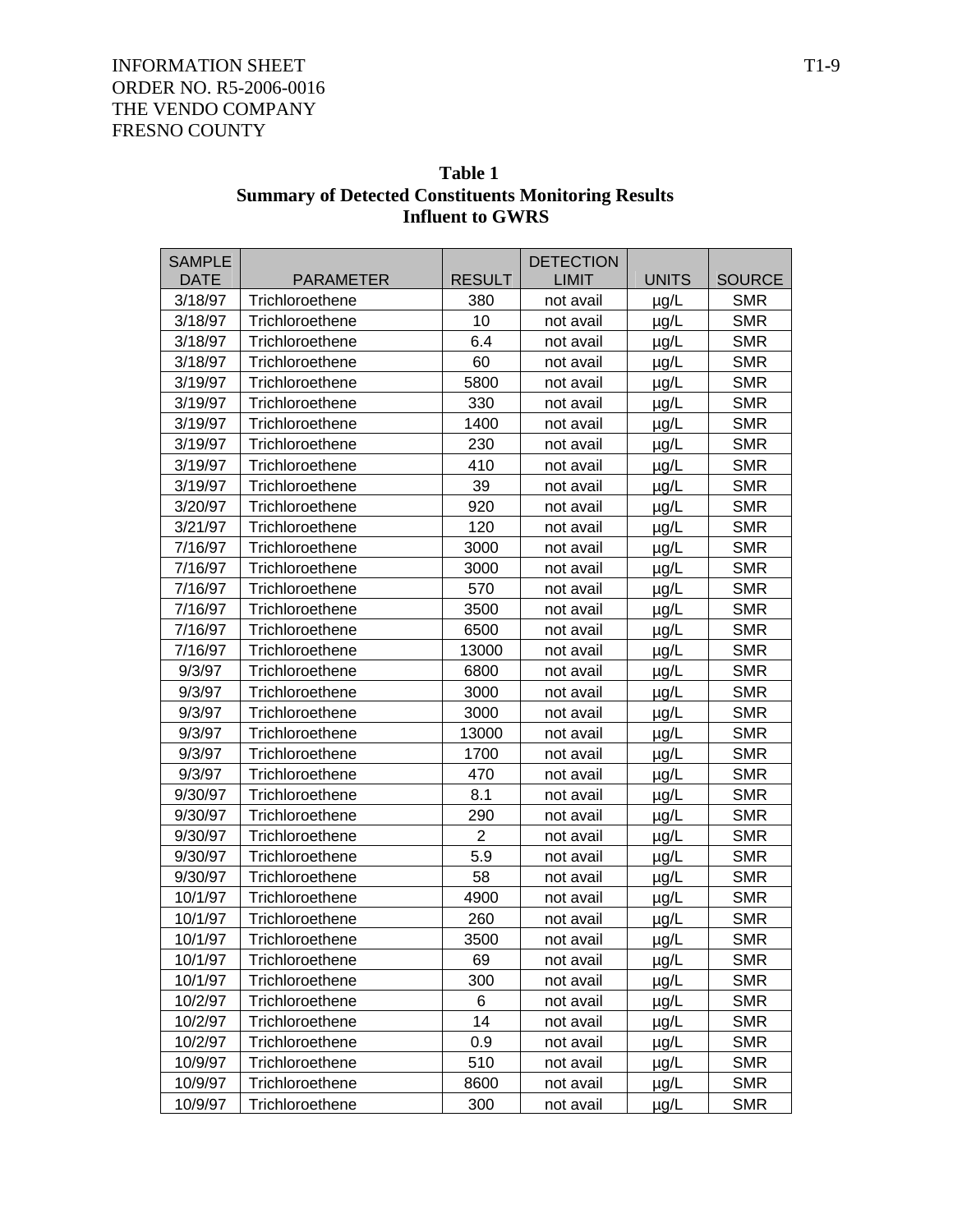| Table 1                                                    |
|------------------------------------------------------------|
| <b>Summary of Detected Constituents Monitoring Results</b> |
| <b>Influent to GWRS</b>                                    |

| <b>SAMPLE</b> |                        |               | <b>DETECTION</b> |              |               |
|---------------|------------------------|---------------|------------------|--------------|---------------|
| <b>DATE</b>   | <b>PARAMETER</b>       | <b>RESULT</b> | <b>LIMIT</b>     | <b>UNITS</b> | <b>SOURCE</b> |
| 10/9/97       | Trichloroethene        | 1400          | not avail        | $\mu$ g/L    | <b>SMR</b>    |
| 12/8/97       | Trichloroethene        | 8800          | not avail        | $\mu$ g/L    | <b>SMR</b>    |
| 12/8/97       | Trichloroethene        | 3000          | not avail        | $\mu$ g/L    | <b>SMR</b>    |
| 12/8/97       | Trichloroethene        | 3900          | not avail        | $\mu$ g/L    | <b>SMR</b>    |
| 12/8/97       | <b>Trichloroethene</b> | 14000         | not avail        | $\mu$ g/L    | <b>SMR</b>    |
| 12/8/97       | Trichloroethene        | 2200          | not avail        | µg/L         | <b>SMR</b>    |
| 12/8/97       | Trichloroethene        | 620           | not avail        | µg/L         | <b>SMR</b>    |
| 3/10/98       | Trichloroethene        | 5.2           | not avail        | $\mu$ g/L    | <b>SMR</b>    |
| 3/10/98       | Trichloroethene        | 15            | not avail        | $\mu$ g/L    | <b>SMR</b>    |
| 3/10/98       | Trichloroethene        | 5.4           | not avail        | $\mu$ g/L    | <b>SMR</b>    |
| 3/11/98       | Trichloroethene        | 4.1           | not avail        | µg/L         | <b>SMR</b>    |
| 3/11/98       | Trichloroethene        | 9.7           | not avail        | µg/L         | <b>SMR</b>    |
| 3/12/98       | Trichloroethene        | 6600          | not avail        | $\mu$ g/L    | <b>SMR</b>    |
| 3/12/98       | Trichloroethene        | 2300          | not avail        | µg/L         | <b>SMR</b>    |
| 3/12/98       | Trichloroethene        | 3200          | not avail        | $\mu$ g/L    | <b>SMR</b>    |
| 3/12/98       | Trichloroethene        | 1800          | not avail        | µg/L         | <b>SMR</b>    |
| 3/12/98       | Trichloroethene        | 4400          | not avail        | $\mu$ g/L    | <b>SMR</b>    |
| 3/12/98       | Trichloroethene        | 16            | not avail        | $\mu$ g/L    | <b>SMR</b>    |
| 3/12/98       | Trichloroethene        | 1.5           | not avail        | µg/L         | <b>SMR</b>    |
| 3/12/98       | Trichloroethene        | 4.4           | not avail        | µg/L         | <b>SMR</b>    |
| 3/12/98       | Trichloroethene        | 3.6           | not avail        | µg/L         | <b>SMR</b>    |
| 3/12/98       | Trichloroethene        | 2.3           | not avail        | $\mu$ g/L    | <b>SMR</b>    |
| 3/13/98       | Trichloroethene        | 9600          | not avail        | $\mu$ g/L    | <b>SMR</b>    |
| 3/13/98       | Trichloroethene        | 8.8           | not avail        | µg/L         | <b>SMR</b>    |
| 3/13/98       | Trichloroethene        | 130           | not avail        | µg/L         | <b>SMR</b>    |
| 3/13/98       | Trichloroethene        | 8.3           | not avail        | µg/L         | <b>SMR</b>    |
| 3/16/98       | Trichloroethene        | 45            | not avail        | $\mu$ g/L    | <b>SMR</b>    |
| 3/17/98       | Trichloroethene        | 230           | not avail        | $\mu$ g/L    | <b>SMR</b>    |
| 3/17/98       | Trichloroethene        | 380           | not avail        | $\mu$ g/L    | <b>SMR</b>    |
| 3/17/98       | Trichloroethene        | 19            | not avail        | $\mu$ g/L    | <b>SMR</b>    |
| 3/17/98       | Trichloroethene        | 32            | not avail        | µg/L         | <b>SMR</b>    |
| 3/17/98       | Trichloroethene        | 4.5           | not avail        | $\mu$ g/L    | <b>SMR</b>    |
| 3/17/98       | Trichloroethene        | 140           | not avail        | $\mu$ g/L    | <b>SMR</b>    |
| 3/18/98       | Trichloroethene        | 2500          | not avail        | µg/L         | <b>SMR</b>    |
| 3/18/98       | Trichloroethene        | 320           | not avail        | µg/L         | <b>SMR</b>    |
| 3/18/98       | Trichloroethene        | 5.9           | not avail        | $\mu$ g/L    | <b>SMR</b>    |
| 3/18/98       | Trichloroethene        | 71            | not avail        | $\mu$ g/L    | <b>SMR</b>    |
| 3/18/98       | Trichloroethene        | 1300          | not avail        | µg/L         | <b>SMR</b>    |
| 3/18/98       | Trichloroethene        | 69            | not avail        | µg/L         | <b>SMR</b>    |
| 3/20/98       | Trichloroethene        | 5600          | not avail        | $\mu$ g/L    | <b>SMR</b>    |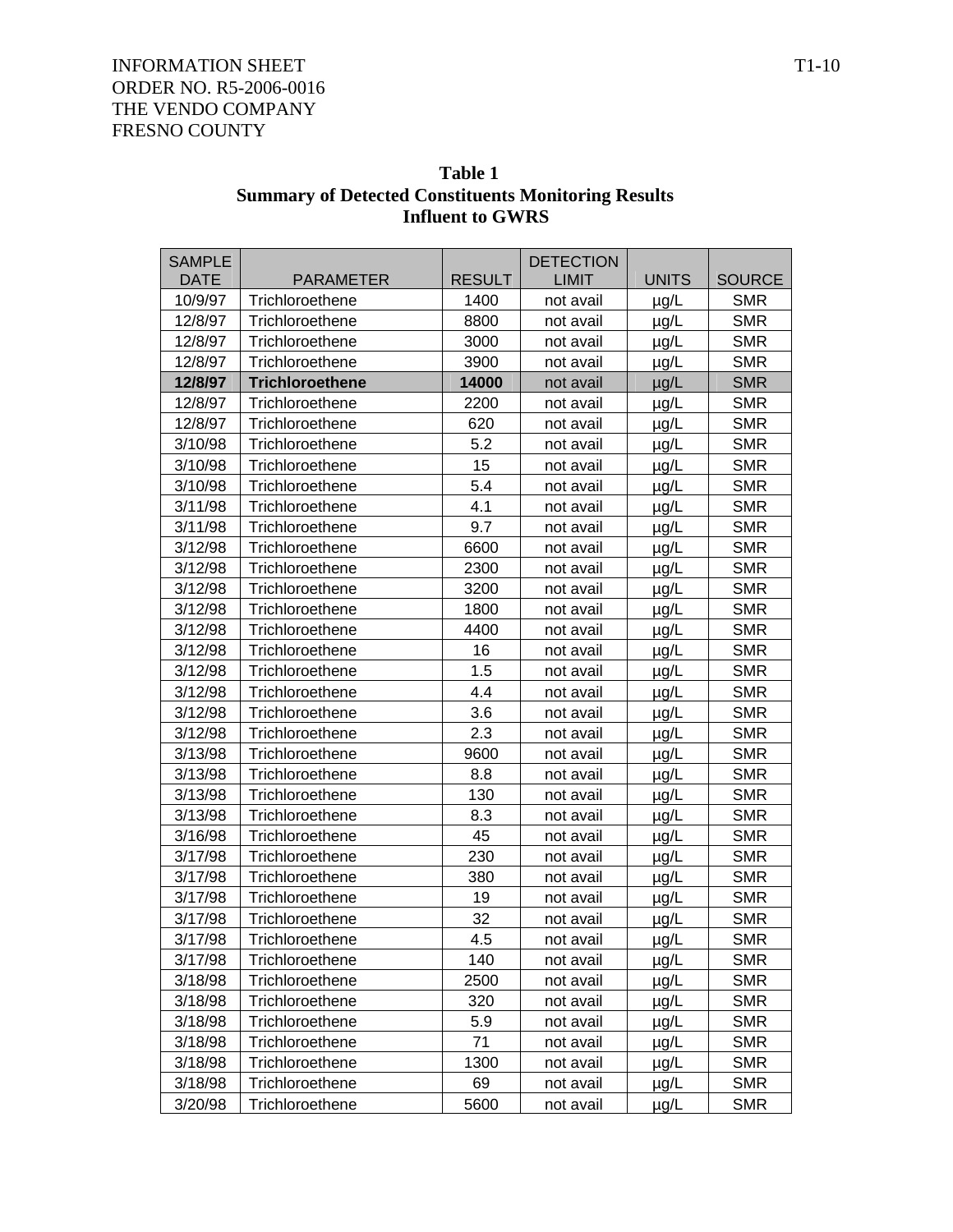| Table 1                                                    |
|------------------------------------------------------------|
| <b>Summary of Detected Constituents Monitoring Results</b> |
| <b>Influent to GWRS</b>                                    |

| <b>SAMPLE</b> |                  |               | <b>DETECTION</b> |              |               |
|---------------|------------------|---------------|------------------|--------------|---------------|
| <b>DATE</b>   | <b>PARAMETER</b> | <b>RESULT</b> | <b>LIMIT</b>     | <b>UNITS</b> | <b>SOURCE</b> |
| 3/24/98       | Trichloroethene  | 83            | not avail        | $\mu$ g/L    | <b>SMR</b>    |
| 3/26/98       | Trichloroethene  | 2900          | not avail        | $\mu$ g/L    | <b>SMR</b>    |
| 3/26/98       | Trichloroethene  | 6100          | not avail        | $\mu$ g/L    | <b>SMR</b>    |
| 3/26/98       | Trichloroethene  | 430           | not avail        | $\mu$ g/L    | <b>SMR</b>    |
| 3/26/98       | Trichloroethene  | 1500          | not avail        | $\mu$ g/L    | <b>SMR</b>    |
| 3/26/98       | Trichloroethene  | 2400          | not avail        | $\mu$ g/L    | <b>SMR</b>    |
| 3/26/98       | Trichloroethene  | 29            | not avail        | $\mu$ g/L    | <b>SMR</b>    |
| 6/24/98       | Trichloroethene  | 2400          | not avail        | $\mu$ g/L    | <b>SMR</b>    |
| 6/24/98       | Trichloroethene  | 990           | not avail        | $\mu$ g/L    | <b>SMR</b>    |
| 6/24/98       | Trichloroethene  | 3100          | not avail        | µg/L         | <b>SMR</b>    |
| 6/24/98       | Trichloroethene  | 7000          | not avail        | $\mu$ g/L    | <b>SMR</b>    |
| 6/24/98       | Trichloroethene  | 1000          | not avail        | $\mu$ g/L    | <b>SMR</b>    |
| 8/14/98       | Trichloroethene  | 3600          | not avail        | $\mu$ g/L    | <b>SMR</b>    |
| 8/18/98       | Trichloroethene  | 1600          | not avail        | $\mu$ g/L    | <b>SMR</b>    |
| 8/18/98       | Trichloroethene  | 180           | not avail        | $\mu$ g/L    | <b>SMR</b>    |
| 8/18/98       | Trichloroethene  | 1900          | not avail        | µg/L         | <b>SMR</b>    |
| 8/19/98       | Trichloroethene  | 250           | not avail        | $\mu$ g/L    | <b>SMR</b>    |
| 8/20/98       | Trichloroethene  | 170           | not avail        | $\mu$ g/L    | <b>SMR</b>    |
| 9/8/98        | Trichloroethene  | 2.6           | not avail        | $\mu$ g/L    | <b>SMR</b>    |
| 9/9/98        | Trichloroethene  | 2.5           | not avail        | $\mu$ g/L    | <b>SMR</b>    |
| 9/9/98        | Trichloroethene  | 14            | not avail        | $\mu$ g/L    | <b>SMR</b>    |
| 9/9/98        | Trichloroethene  | 6.4           | not avail        | $\mu$ g/L    | <b>SMR</b>    |
| 9/9/98        | Trichloroethene  | 31            | not avail        | $\mu$ g/L    | <b>SMR</b>    |
| 9/23/98       | Trichloroethene  | 1200          | not avail        | µg/L         | <b>SMR</b>    |
| 9/23/98       | Trichloroethene  | 640           | not avail        | µg/L         | <b>SMR</b>    |
| 9/23/98       | Trichloroethene  | 370           | not avail        | $\mu$ g/L    | <b>SMR</b>    |
| 9/23/98       | Trichloroethene  | 3200          | not avail        | $\mu$ g/L    | <b>SMR</b>    |
| 9/23/98       | Trichloroethene  | 900           | not avail        | $\mu$ g/L    | <b>SMR</b>    |
| 12/16/99      | Trichloroethene  | 1800          | not avail        | $\mu$ g/L    | <b>SMR</b>    |
| 12/16/99      | Trichloroethene  | 1900          | not avail        | $\mu$ g/L    | <b>SMR</b>    |
| 12/16/99      | Trichloroethene  | 520           | not avail        | $\mu$ g/L    | <b>SMR</b>    |
| 4/24/02       | Trichloroethene  | 12            | not avail        | $\mu$ g/L    | <b>RWD</b>    |
| 4/24/02       | Trichloroethene  | 0.36          | not avail        | $\mu$ g/L    | <b>RWD</b>    |
| 4/25/02       | Trichloroethene  | 660           | not avail        | µg/L         | <b>RWD</b>    |
| 4/30/02       | Trichloroethene  | 110           | not avail        | $\mu$ g/L    | <b>RWD</b>    |
| 4/30/02       | Trichloroethene  | 12            | not avail        | $\mu$ g/L    | <b>RWD</b>    |
| 4/30/02       | Trichloroethene  | 2.2           | not avail        | $\mu$ g/L    | <b>RWD</b>    |
| 5/6/02        | Trichloroethene  | 820           | not avail        | $\mu$ g/L    | <b>RWD</b>    |
| 5/6/02        | Trichloroethene  | 1200          | not avail        | µg/L         | <b>RWD</b>    |
| 5/6/02        | Trichloroethene  | 1600          | not avail        | $\mu$ g/L    | <b>RWD</b>    |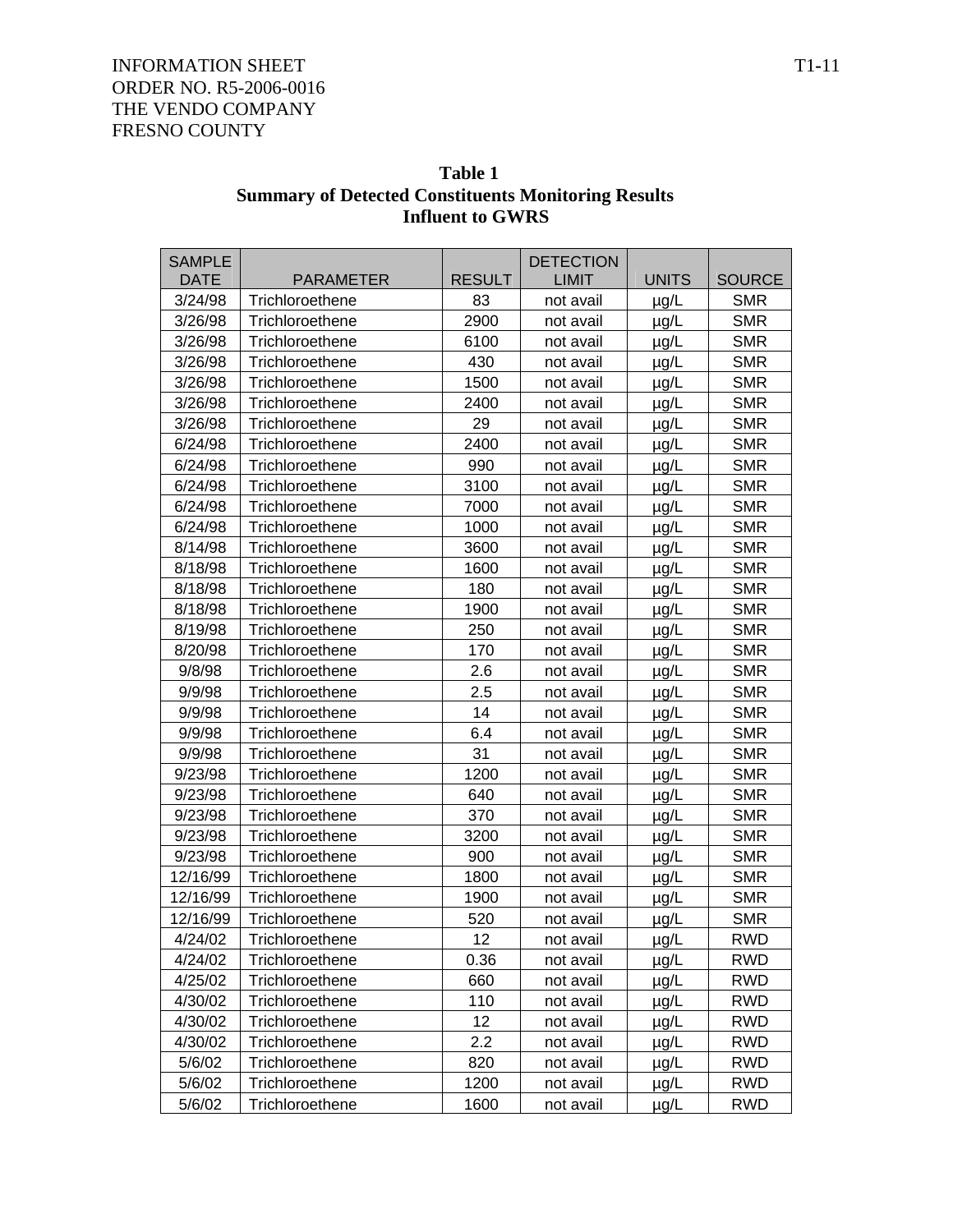| Table 1                                                    |
|------------------------------------------------------------|
| <b>Summary of Detected Constituents Monitoring Results</b> |
| <b>Influent to GWRS</b>                                    |

| <b>SAMPLE</b> |                        |               | <b>DETECTION</b> |              |               |
|---------------|------------------------|---------------|------------------|--------------|---------------|
| <b>DATE</b>   | <b>PARAMETER</b>       | <b>RESULT</b> | <b>LIMIT</b>     | <b>UNITS</b> | <b>SOURCE</b> |
| 5/6/02        | Trichloroethene        | 0.42          | not avail        | $\mu$ g/L    | <b>RWD</b>    |
| 5/6/02        | Trichloroethene        | 42            | not avail        | $\mu$ g/L    | <b>RWD</b>    |
| 5/6/02        | Trichloroethene        | 4             | not avail        | $\mu$ g/L    | <b>RWD</b>    |
| 5/6/02        | Trichloroethene        | 8.6           | not avail        | µg/L         | <b>RWD</b>    |
| 5/6/02        | Trichloroethene        | 460           | not avail        | $\mu$ g/L    | <b>RWD</b>    |
| 5/6/02        | Trichloroethene        | 16            | not avail        | µg/L         | <b>RWD</b>    |
| 5/7/02        | Trichloroethene        | 21            | not avail        | $\mu$ g/L    | <b>RWD</b>    |
| 5/7/02        | Trichloroethene        | 26            | not avail        | $\mu$ g/L    | <b>RWD</b>    |
| 9/11/02       | Trichloroethene        | 6.5           | not avail        | $\mu$ g/L    | <b>RWD</b>    |
| 9/11/02       | Trichloroethene        | 290           | not avail        | $\mu$ g/L    | <b>RWD</b>    |
| 9/12/02       | Trichloroethene        | 15            | not avail        | µg/L         | <b>RWD</b>    |
| 9/12/02       | Trichloroethene        | 1.3           | not avail        | $\mu$ g/L    | <b>RWD</b>    |
| 9/20/02       | <b>Trichloroethene</b> | 2300          | not avail        | µg/L         | <b>RWD</b>    |
| 9/20/02       | Trichloroethene        | 1200          | not avail        | µg/L         | <b>RWD</b>    |
| 9/20/02       | Trichloroethene        | 200           | not avail        | $\mu$ g/L    | <b>RWD</b>    |
| 9/20/02       | Trichloroethene        | 430           | not avail        | µg/L         | <b>RWD</b>    |
| 9/20/02       | Trichloroethene        | 40            | not avail        | $\mu$ g/L    | <b>RWD</b>    |
| 9/24/02       | Trichloroethene        | 21            | not avail        | $\mu$ g/L    | <b>RWD</b>    |
| 10/15/02      | Trichloroethene        | 2300          | not avail        | $\mu$ g/L    | <b>RWD</b>    |
| 4/3/03        | Trichloroethene        | 17            | not avail        | $\mu$ g/L    | <b>RWD</b>    |
| 4/3/03        | Trichloroethene        | 2.62          | not avail        | $\mu$ g/L    | <b>RWD</b>    |
| 4/3/03        | Trichloroethene        | 26            | not avail        | $\mu$ g/L    | <b>RWD</b>    |
| 4/3/03        | Trichloroethene        | 160           | not avail        | $\mu$ g/L    | <b>RWD</b>    |
| 4/3/03        | Trichloroethene        | 1.65          | not avail        | µg/L         | <b>RWD</b>    |
| 4/3/03        | Trichloroethene        | 0.98          | not avail        | µg/L         | <b>RWD</b>    |
| 4/4/03        | Trichloroethene        | 440           | not avail        | $\mu$ g/L    | <b>RWD</b>    |
| 4/4/03        | Trichloroethene        | 11            | not avail        | $\mu$ g/L    | <b>RWD</b>    |
| 4/18/03       | Trichloroethene        | 35            | not avail        | $\mu$ g/L    | <b>RWD</b>    |
| 4/18/03       | Trichloroethene        | 0.56          | not avail        | $\mu$ g/L    | <b>RWD</b>    |
| 4/18/03       | Trichloroethene        | 13            | not avail        | $\mu$ g/L    | <b>RWD</b>    |
| 4/18/03       | Trichloroethene        | 1.56          | not avail        | $\mu$ g/L    | <b>RWD</b>    |
| 4/18/03       | Trichloroethene        | 38            | not avail        | $\mu$ g/L    | <b>RWD</b>    |
| 5/14/03       | Trichloroethene        | 86            | not avail        | µg/L         | <b>RWD</b>    |
| 5/14/03       | Trichloroethene        | 2.9           | not avail        | µg/L         | <b>RWD</b>    |
| 5/14/03       | Trichloroethene        | 19            | not avail        | µg/L         | <b>RWD</b>    |
| 5/14/03       | Trichloroethene        | 150           | not avail        | $\mu$ g/L    | <b>RWD</b>    |
| 5/14/03       | Trichloroethene        | 19            | not avail        | $\mu$ g/L    | <b>RWD</b>    |
| 5/14/03       | Trichloroethene        | 1.14          | not avail        | µg/L         | <b>RWD</b>    |
| 9/25/03       | Trichloroethene        | 8.2           | not avail        | µg/L         | <b>RWD</b>    |
| 9/25/03       | Trichloroethene        | 1.3           | not avail        | µg/L         | <b>RWD</b>    |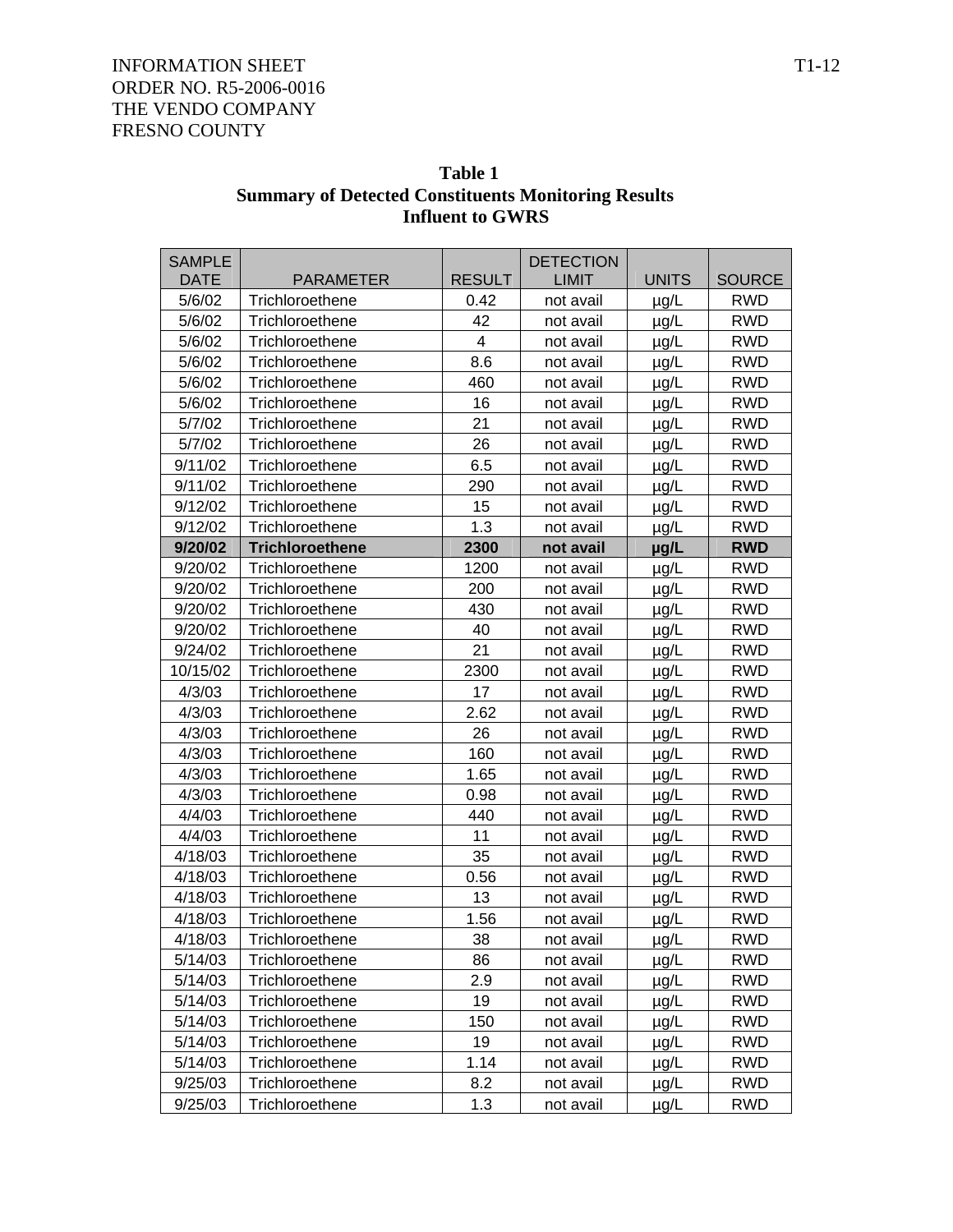| Table 1                                                    |
|------------------------------------------------------------|
| <b>Summary of Detected Constituents Monitoring Results</b> |
| <b>Influent to GWRS</b>                                    |

| <b>SAMPLE</b> |                        |               | <b>DETECTION</b> |              |               |
|---------------|------------------------|---------------|------------------|--------------|---------------|
| <b>DATE</b>   | <b>PARAMETER</b>       | <b>RESULT</b> | <b>LIMIT</b>     | <b>UNITS</b> | <b>SOURCE</b> |
| 9/25/03       | Trichloroethene        | 64            | not avail        | $\mu$ g/L    | <b>RWD</b>    |
| 9/25/03       | Trichloroethene        | 100           | not avail        | µg/L         | <b>RWD</b>    |
| 9/25/03       | Trichloroethene        | 1.1           | not avail        | $\mu$ g/L    | <b>RWD</b>    |
| 9/26/03       | Trichloroethene        | 51            | not avail        | $\mu$ g/L    | <b>RWD</b>    |
| 9/26/03       | Trichloroethene        | 190           | not avail        | $\mu$ g/L    | <b>RWD</b>    |
| 9/26/03       | Trichloroethene        | 100           | not avail        | µg/L         | <b>RWD</b>    |
| 1/15/04       | Trichloroethene        | 7.8           | 0.5              | $\mu$ g/L    | <b>SMR</b>    |
| 1/21/04       | Trichloroethene        | 14            | 0.5              | µg/L         | <b>SMR</b>    |
| 2/23/04       | Trichloroethene        | 66            | 1                | µg/L         | <b>SMR</b>    |
| 3/9/04        | Trichloroethene        | 48            | 0.5              | $\mu$ g/L    | <b>SMR</b>    |
| 4/7/04        | Trichloroethene        | 32            | 0.5              | µg/L         | <b>SMR</b>    |
| 5/5/04        | Trichloroethene        | 26            | 0.5              | $\mu$ g/L    | <b>SMR</b>    |
| 6/1/04        | Trichloroethene        | 26            | 0.5              | µg/L         | <b>SMR</b>    |
| 7/1/04        | Trichloroethene        | 25            | 0.5              | µg/L         | <b>SMR</b>    |
| 8/9/04        | Trichloroethene        | 23            | 0.5              | µg/L         | <b>SMR</b>    |
| 9/16/04       | Trichloroethene        | 22            | 0.5              | µg/L         | <b>SMR</b>    |
| 10/6/04       | Trichloroethene        | 22            | 0.5              | µg/L         | <b>SMR</b>    |
| 11/5/04       | Trichloroethene        | 18            | 0.5              | µg/L         | <b>SMR</b>    |
| 12/2/04       | Trichloroethene        | 16            | 0.5              | $\mu$ g/L    | <b>SMR</b>    |
| 1/5/05        | Trichloroethene        | 14            | 0.5              | $\mu$ g/L    | <b>SMR</b>    |
| 2/4/05        | Trichloroethene        | 11            | 0.5              | $\mu$ g/L    | <b>SMR</b>    |
| 2/23/05       | Trichloroethene        | 67            | 0.5              | $\mu$ g/L    | <b>SMR</b>    |
| 3/18/97       | Trichlorofluoromethane | 1.6           | not avail        | $\mu$ g/L    | <b>SMR</b>    |
| 9/30/97       | Trichlorofluoromethane | 1.6           | not avail        | µg/L         | <b>SMR</b>    |
| 4/25/02       | Trichlorofluoromethane | 0.59          | not avail        | $\mu$ g/L    | <b>RWD</b>    |
| 4/30/02       | Trichlorofluoromethane | 2.9           | not avail        | µg/L         | <b>RWD</b>    |
| 5/6/02        | Trichlorofluoromethane | 0.31          | not avail        | $\mu$ g/L    | <b>RWD</b>    |
| 5/6/02        | Trichlorofluoromethane | 0.27          | not avail        | $\mu$ g/L    | <b>RWD</b>    |
| 5/6/02        | Trichlorofluoromethane | 0.25          | not avail        | $\mu$ g/L    | <b>RWD</b>    |
| 5/7/02        | Trichlorofluoromethane | 0.29          | not avail        | $\mu$ g/L    | <b>RWD</b>    |
| 9/11/02       | Trichlorofluoromethane | 0.49          | not avail        | µg/L         | <b>RWD</b>    |
| 9/20/02       | Trichlorofluoromethane | 0.43          | not avail        | µg/L         | <b>RWD</b>    |
| 4/3/03        | Trichlorofluoromethane | 1.45          | not avail        | $\mu$ g/L    | <b>RWD</b>    |
| 9/25/03       | Trichlorofluoromethane | 3.5           | not avail        | $\mu$ g/L    | <b>RWD</b>    |
| 1/15/04       | <b>Zinc</b>            | 130           | 50               | $\mu$ g/L    | <b>SMR</b>    |
| 5/5/04        | Zinc                   | 90            | 50               | µg/L         | <b>SMR</b>    |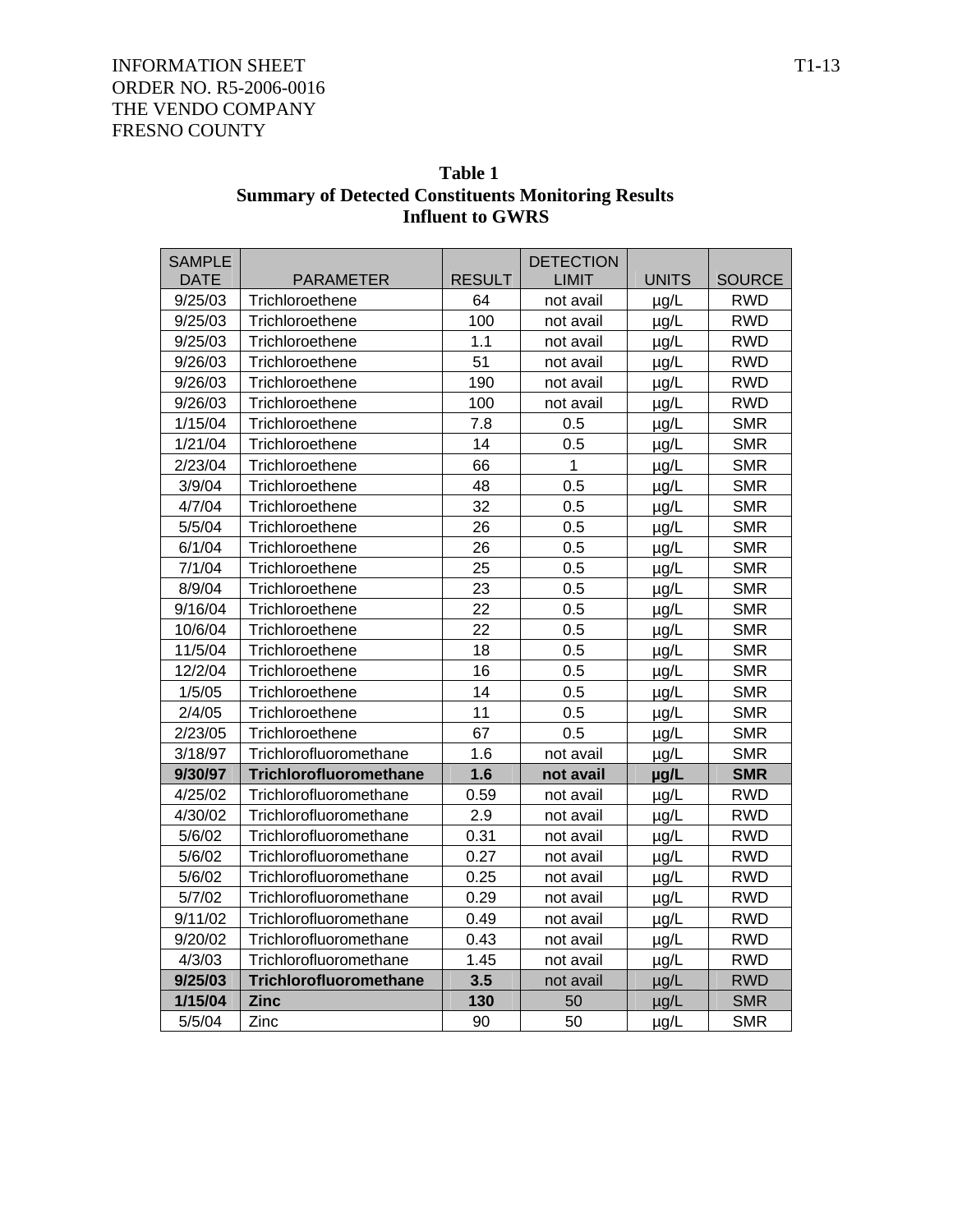| Table 2                              |
|--------------------------------------|
| <b>Summary of Monitoring Results</b> |
| <b>Effluent from the GWRS</b>        |

| <b>SAMPLE</b>       |                           |         |               | <b>DETECTION</b> |              |               |
|---------------------|---------------------------|---------|---------------|------------------|--------------|---------------|
| <b>DATE</b>         | PARAMETER                 |         | <b>RESULT</b> | <b>LIMIT</b>     | <b>UNITS</b> | <b>SOURCE</b> |
| 1/13/04             | 1,1,1,2-Tetrachloroethane | $\,<\,$ | 0.5           | 0.5              | $\mu$ g/L    | <b>SMR</b>    |
| 2/9/04              | 1,1,1,2-Tetrachloroethane | $\prec$ | 0.5           | 0.5              | $\mu$ g/L    | <b>SMR</b>    |
| 3/9/04              | 1,1,1,2-Tetrachloroethane | $\,<$   | 0.5           | 0.5              | µg/L         | <b>SMR</b>    |
| 4/7/04              | 1,1,1,2-Tetrachloroethane | $\,<\,$ | 0.5           | 0.5              | µg/L         | <b>SMR</b>    |
| 5/5/04              | 1,1,1,2-Tetrachloroethane | $\,<\,$ | 0.5           | 0.5              | $\mu$ g/L    | <b>SMR</b>    |
| 5/11/04             | 1,1,1,2-Tetrachloroethane | $\,<\,$ | 0.5           | 0.5              | $\mu$ g/L    | <b>SMR</b>    |
| 6/1/04              | 1,1,1,2-Tetrachloroethane | $\,<$   | 0.5           | 0.5              | µg/L         | <b>SMR</b>    |
| 7/1/04              | 1,1,1,2-Tetrachloroethane | $\,<$   | 0.5           | 0.5              | $\mu$ g/L    | <b>SMR</b>    |
| 8/9/04              | 1,1,1,2-Tetrachloroethane | $\,<\,$ | 0.5           | 0.5              | $\mu$ g/L    | <b>SMR</b>    |
| 8/23/04             | 1,1,1,2-Tetrachloroethane | $\,<$   | 0.5           | 0.5              | µg/L         | <b>SMR</b>    |
| 9/16/04             | 1,1,1,2-Tetrachloroethane | $\,<$   | 0.5           | 0.5              | µg/L         | <b>SMR</b>    |
| 10/6/04             | 1,1,1,2-Tetrachloroethane | $\,<\,$ | 0.5           | 0.5              | $\mu$ g/L    | <b>SMR</b>    |
| 10/6/04             | 1,1,1,2-Tetrachloroethane | $\,<$   | 0.5           | 0.5              | $\mu$ g/L    | <b>SMR</b>    |
| 11/5/04             | 1,1,1,2-Tetrachloroethane | $\,<$   | 0.5           | 0.5              | µg/L         | <b>SMR</b>    |
| 12/2/04             | 1,1,1,2-Tetrachloroethane | $\,<\,$ | 0.5           | 0.5              | $\mu$ g/L    | <b>SMR</b>    |
| 1/5/05              | 1,1,1,2-Tetrachloroethane | $\,<\,$ | 0.5           | 0.5              | $\mu$ g/L    | <b>SMR</b>    |
| 2/4/05              | 1,1,1,2-Tetrachloroethane | $\,<$   | 0.5           | 0.5              | µg/L         | <b>SMR</b>    |
| 2/23/05             | 1,1,1,2-Tetrachloroethane | $\,<$   | 0.5           | 0.5              | $\mu$ g/L    | <b>SMR</b>    |
| 1/13/04             | 1,1,1-Trichloroethane     | $\,<\,$ | 0.5           | 0.5              | $\mu$ g/L    | <b>SMR</b>    |
| 2/9/04              | 1,1,1-Trichloroethane     | $\,<$   | 0.5           | 0.5              | $\mu$ g/L    | <b>SMR</b>    |
| 3/9/04              | 1,1,1-Trichloroethane     | $\,<$   | 0.5           | 0.5              | µg/L         | <b>SMR</b>    |
| 4/7/04              | 1,1,1-Trichloroethane     | $\,<$   | 0.5           | 0.5              | $\mu$ g/L    | <b>SMR</b>    |
| 5/5/04              | 1,1,1-Trichloroethane     | $\,<$   | 0.5           | 0.5              | $\mu$ g/L    | <b>SMR</b>    |
| 5/11/04             | 1,1,1-Trichloroethane     | $\,<$   | 0.5           | 0.5              | $\mu$ g/L    | <b>SMR</b>    |
| 6/1/04              | 1,1,1-Trichloroethane     | $\,<$   | 0.5           | 0.5              | $\mu$ g/L    | <b>SMR</b>    |
| 7/1/04              | 1,1,1-Trichloroethane     | $\,<$   | 0.5           | 0.5              | $\mu$ g/L    | <b>SMR</b>    |
| 8/9/04              | 1,1,1-Trichloroethane     | $\,<$   | 0.5           | 0.5              | $\mu$ g/L    | <b>SMR</b>    |
| 8/23/04             | 1,1,1-Trichloroethane     | $\,<$   | 0.5           | 0.5              | $\mu$ g/L    | <b>SMR</b>    |
| $\frac{1}{9/16/04}$ | 1,1,1-Trichloroethane     | $\,<$   | 0.5           | 0.5              | $\mu$ g/L    | <b>SMR</b>    |
| 10/6/04             | 1,1,1-Trichloroethane     | $\,<$   | 0.5           | 0.5              | $\mu$ g/L    | <b>SMR</b>    |
| 10/6/04             | 1,1,1-Trichloroethane     | $\,<$   | 0.5           | 0.5              | $\mu$ g/L    | <b>SMR</b>    |
| 11/5/04             | 1,1,1-Trichloroethane     | $\,<$   | 0.5           | 0.5              | µg/L         | <b>SMR</b>    |
| 12/2/04             | 1,1,1-Trichloroethane     | $\,<$   | 0.5           | 0.5              | $\mu$ g/L    | <b>SMR</b>    |
| 1/5/05              | 1,1,1-Trichloroethane     | $\,<$   | 0.5           | 0.5              | $\mu$ g/L    | <b>SMR</b>    |
| 2/4/05              | 1,1,1-Trichloroethane     | $\prec$ | 0.5           | 0.5              | $\mu$ g/L    | <b>SMR</b>    |
| 2/23/05             | 1,1,1-Trichloroethane     | $\,<\,$ | 0.5           | 0.5              | µg/L         | <b>SMR</b>    |
| 1/13/04             | 1,1,2,2-Tetrachloroethane | $\,<\,$ | 0.5           | 0.5              | $\mu$ g/L    | <b>SMR</b>    |
| 2/9/04              | 1,1,2,2-Tetrachloroethane | $\,<\,$ | 0.5           | 0.5              | $\mu$ g/L    | <b>SMR</b>    |
| 3/9/04              | 1,1,2,2-Tetrachloroethane | $\,<\,$ | 0.5           | 0.5              | $\mu$ g/L    | <b>SMR</b>    |
| 4/7/04              | 1,1,2,2-Tetrachloroethane | $\,<\,$ | 0.5           | 0.5              | $\mu$ g/L    | <b>SMR</b>    |
| 5/5/04              | 1,1,2,2-Tetrachloroethane | $\,<\,$ | 0.5           | 0.5              | $\mu$ g/L    | <b>SMR</b>    |
| 5/11/04             | 1,1,2,2-Tetrachloroethane | $\,<\,$ | 0.5           | 0.5              | $\mu$ g/L    | <b>SMR</b>    |
| 6/1/04              | 1,1,2,2-Tetrachloroethane | $\,<\,$ | 0.5           | 0.5              | $\mu$ g/L    | <b>SMR</b>    |
| 7/1/04              | 1,1,2,2-Tetrachloroethane | $\,<\,$ | 0.5           | 0.5              | $\mu$ g/L    | <b>SMR</b>    |
| 8/9/04              | 1,1,2,2-Tetrachloroethane | $\,<$   | 0.5           | 0.5              | $\mu$ g/L    | <b>SMR</b>    |
| 8/23/04             | 1,1,2,2-Tetrachloroethane | $\,<\,$ | 0.5           | 0.5              | $\mu$ g/L    | <b>SMR</b>    |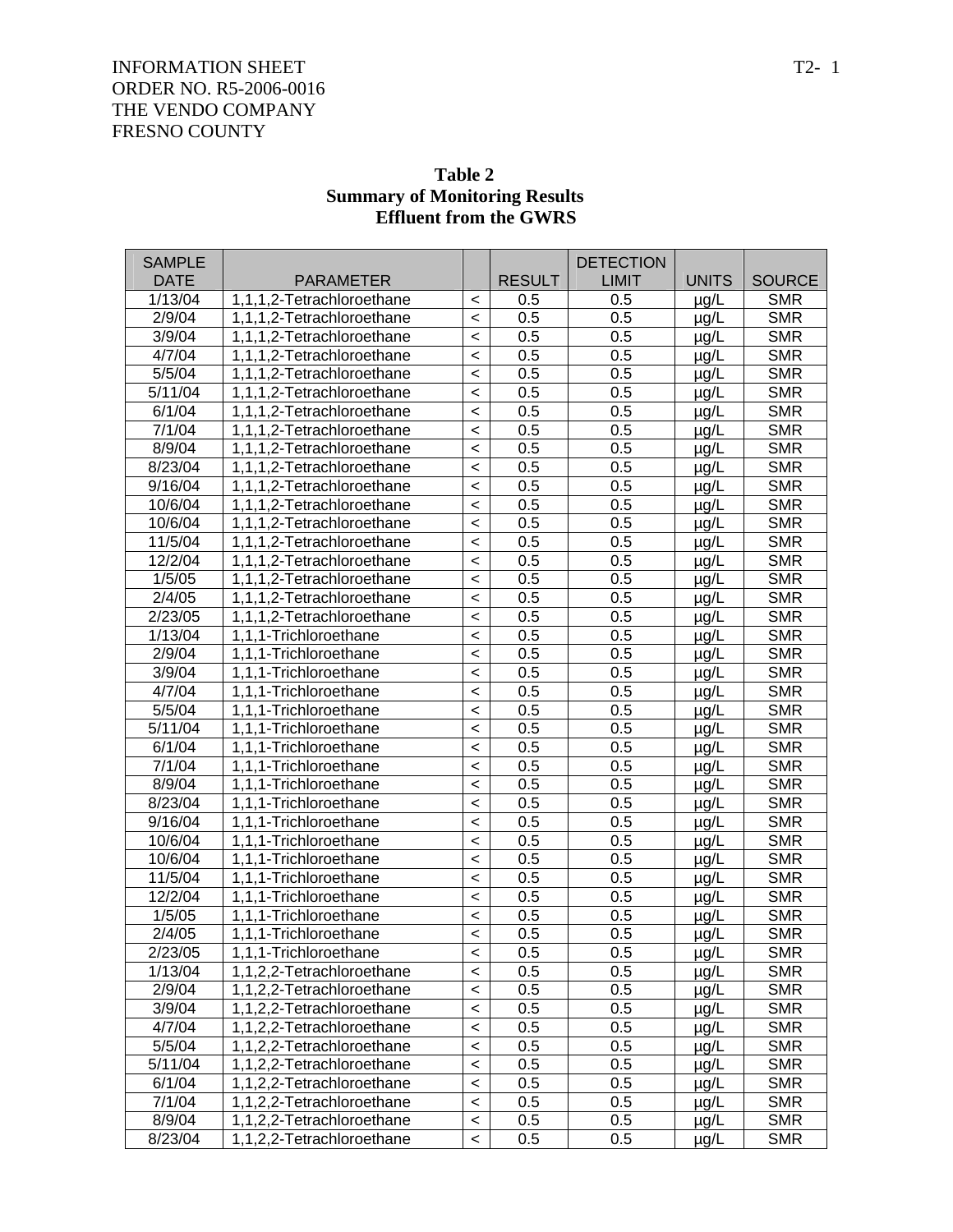|               |                           |         | <b>Effluent from the GWRS</b> |                  |              |               |
|---------------|---------------------------|---------|-------------------------------|------------------|--------------|---------------|
| <b>SAMPLE</b> |                           |         |                               | <b>DETECTION</b> |              |               |
| <b>DATE</b>   | <b>PARAMETER</b>          |         | <b>RESULT</b>                 | <b>LIMIT</b>     | <b>UNITS</b> | <b>SOURCE</b> |
| 9/16/04       | 1,1,2,2-Tetrachloroethane | $\,<\,$ | 0.5                           | 0.5              | $\mu$ g/L    | <b>SMR</b>    |
| 10/6/04       | 1,1,2,2-Tetrachloroethane | $\,<$   | 0.5                           | 0.5              | $\mu$ g/L    | <b>SMR</b>    |
| 10/6/04       | 1,1,2,2-Tetrachloroethane | $\,<$   | 0.5                           | 0.5              | $\mu$ g/L    | <b>SMR</b>    |
| 11/5/04       | 1,1,2,2-Tetrachloroethane | $\,<$   | 0.5                           | 0.5              | µg/L         | <b>SMR</b>    |
| 12/2/04       | 1,1,2,2-Tetrachloroethane | $\,<$   | 0.5                           | 0.5              | µg/L         | <b>SMR</b>    |
| 1/5/05        | 1,1,2,2-Tetrachloroethane | $\,<$   | 0.5                           | 0.5              | $\mu$ g/L    | <b>SMR</b>    |
| 2/4/05        | 1,1,2,2-Tetrachloroethane | $\,<$   | 0.5                           | 0.5              | $\mu$ g/L    | <b>SMR</b>    |
| 2/23/05       | 1,1,2,2-Tetrachloroethane | $\,<$   | 0.5                           | 0.5              | $\mu$ g/L    | <b>SMR</b>    |
| 1/13/04       | 1,1,2-Trichloroethane     | $\,<$   | 0.5                           | 0.5              | $\mu$ g/L    | <b>SMR</b>    |
| 2/9/04        | 1,1,2-Trichloroethane     | $\,<$   | 0.5                           | 0.5              | $\mu$ g/L    | <b>SMR</b>    |
| 3/9/04        | 1,1,2-Trichloroethane     | $\,<$   | 0.5                           | 0.5              | $\mu$ g/L    | <b>SMR</b>    |
| 4/7/04        | 1,1,2-Trichloroethane     | $\,<$   | 0.5                           | 0.5              | $\mu$ g/L    | <b>SMR</b>    |
| 5/5/04        | 1,1,2-Trichloroethane     | $\,<$   | 0.5                           | 0.5              | $\mu$ g/L    | <b>SMR</b>    |
| 5/11/04       | 1,1,2-Trichloroethane     | $\,<$   | 0.5                           | 0.5              | $\mu$ g/L    | <b>SMR</b>    |
| 6/1/04        | 1,1,2-Trichloroethane     | $\,<$   | 0.5                           | 0.5              | $\mu$ g/L    | <b>SMR</b>    |
| 7/1/04        | 1,1,2-Trichloroethane     | $\,<$   | 0.5                           | 0.5              | $\mu$ g/L    | <b>SMR</b>    |
| 8/9/04        | 1,1,2-Trichloroethane     | $\,<$   | 0.5                           | 0.5              | $\mu$ g/L    | <b>SMR</b>    |
| 8/23/04       | 1,1,2-Trichloroethane     | $\,<$   | 0.5                           | 0.5              | $\mu$ g/L    | <b>SMR</b>    |
| 9/16/04       | 1,1,2-Trichloroethane     | $\,<$   | 0.5                           | 0.5              | $\mu$ g/L    | <b>SMR</b>    |
| 10/6/04       | 1,1,2-Trichloroethane     | $\,<$   | 0.5                           | 0.5              | $\mu$ g/L    | <b>SMR</b>    |
| 10/6/04       | 1,1,2-Trichloroethane     | $\,<$   | 0.5                           | 0.5              | µg/L         | <b>SMR</b>    |
| 11/5/04       | 1,1,2-Trichloroethane     | $\,<$   | 0.5                           | 0.5              | µg/L         | <b>SMR</b>    |
| 12/2/04       | 1,1,2-Trichloroethane     | $\,<$   | 0.5                           | 0.5              | $\mu$ g/L    | <b>SMR</b>    |
| 1/5/05        | 1,1,2-Trichloroethane     | $\,<$   | 0.5                           | 0.5              | $\mu$ g/L    | <b>SMR</b>    |
| 2/4/05        | 1,1,2-Trichloroethane     | $\,<$   | 0.5                           | 0.5              | $\mu$ g/L    | <b>SMR</b>    |
| 2/23/05       | 1,1,2-Trichloroethane     | $\,<$   | 0.5                           | 0.5              | $\mu$ g/L    | <b>SMR</b>    |
| 12/6/96       | 1,1-Dichloroethane        | $\,<$   | 0.5                           | not avail        | $\mu$ g/L    | <b>SMR</b>    |
| 3/4/97        | 1,1-Dichloroethane        | $\,<$   | 0.5                           | not avail        | $\mu$ g/L    | <b>SMR</b>    |
| 7/16/97       | 1,1-Dichloroethane        | $\,<$   | 0.5                           | not avail        | µg/L         | <b>SMR</b>    |
| 8/29/97       | 1,1-Dichloroethane        | $\,<$   | 1                             | not avail        | µg/L         | <b>SMR</b>    |
| 9/3/97        | 1,1-Dichloroethane        | $\,<$   | 1                             | not avail        | µg/L         | <b>SMR</b>    |
| 12/8/97       | 1,1-Dichloroethane        | $\,<$   | 1                             | not avail        | µg/L         | <b>SMR</b>    |
| 1/21/98       | 1.1-Dichloroethane        | $\,<$   | 1                             | not avail        | $\mu$ g/L    | <b>SMR</b>    |
| 3/12/98       | 1,1-Dichloroethane        | $\,<\,$ | 0.5                           | not avail        | µg/L         | <b>SMR</b>    |
| 6/18/98       | 1,1-Dichloroethane        | $\,<$   | 0.5                           | not avail        | µg/L         | <b>SMR</b>    |
| 9/2/98        | 1,1-Dichloroethane        | $\prec$ | 0.5                           | not avail        | µg/L         | <b>SMR</b>    |
| 1/13/04       | 1,1-Dichloroethane        | $\prec$ |                               |                  | µg/L         | <b>SMR</b>    |
| 2/9/04        | 1,1-Dichloroethane        | $\prec$ |                               | 1                | µg/L         | <b>SMR</b>    |
| 3/9/04        | 1,1-Dichloroethane        | $\prec$ | 1                             | 1                | µg/L         | <b>SMR</b>    |
| 4/7/04        | 1,1-Dichloroethane        | $\prec$ | 1                             | 1                | µg/L         | <b>SMR</b>    |
| 5/5/04        | 1,1-Dichloroethane        | $\prec$ | 1                             | 1                | µg/L         | <b>SMR</b>    |
| 5/11/04       | 1,1-Dichloroethane        | $\prec$ | 1                             | 1                | µg/L         | <b>SMR</b>    |
| 6/1/04        | 1,1-Dichloroethane        | $\prec$ | 1                             | 1                | µg/L         | <b>SMR</b>    |
| 7/1/04        | 1,1-Dichloroethane        | $\,<$   | 1                             | 1                | µg/L         | <b>SMR</b>    |
| 8/9/04        | 1,1-Dichloroethane        | $\prec$ | 1                             | 1                | $\mu$ g/L    | <b>SMR</b>    |
| 8/23/04       | 1,1-Dichloroethane        | $\,<$   | 1                             | 1                | µg/L         | <b>SMR</b>    |

# **Table 2 Summary of Monitoring Results**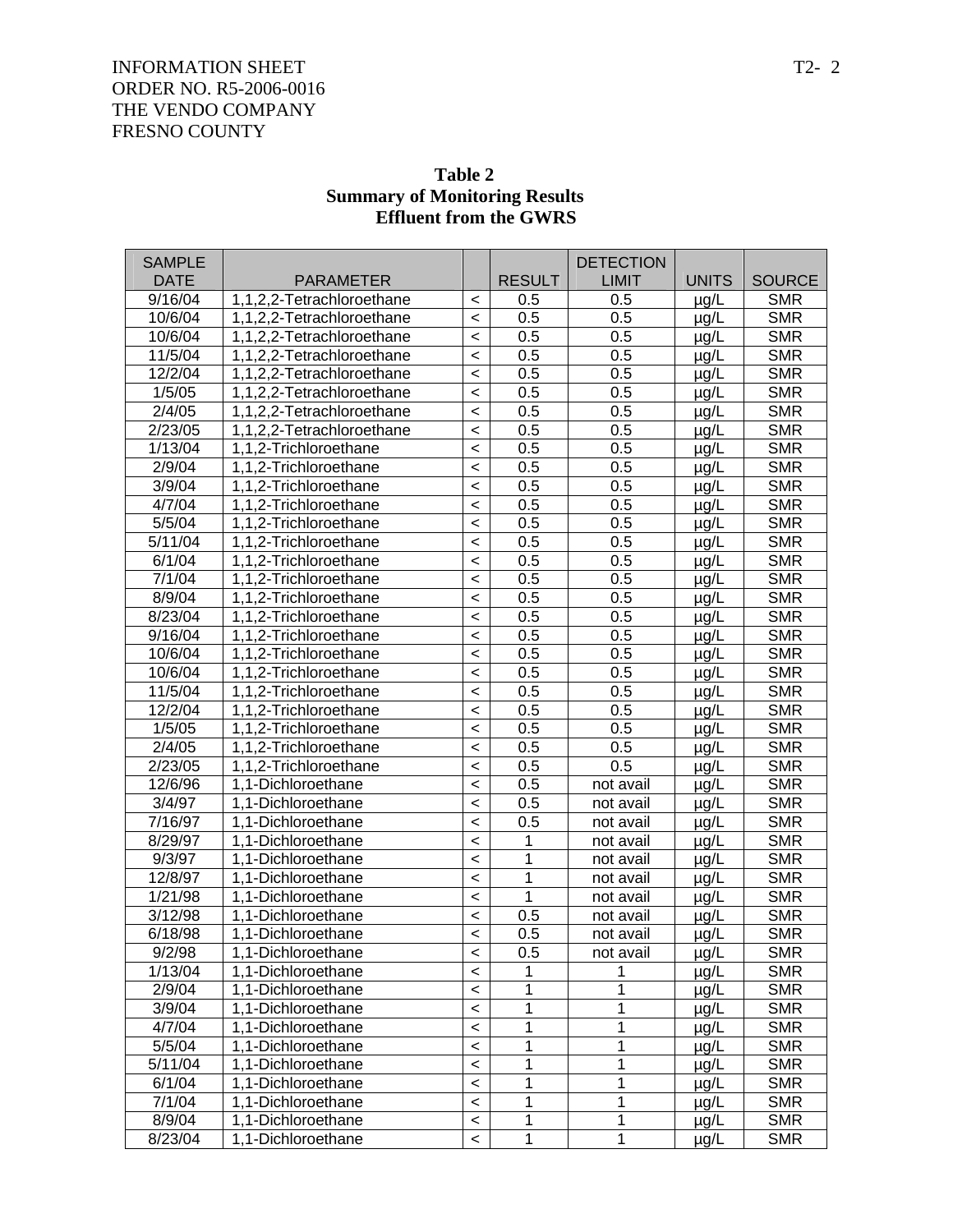| <b>SAMPLE</b> |                     |                          |               | <b>DETECTION</b> |              |               |
|---------------|---------------------|--------------------------|---------------|------------------|--------------|---------------|
| <b>DATE</b>   | <b>PARAMETER</b>    |                          | <b>RESULT</b> | <b>LIMIT</b>     | <b>UNITS</b> | <b>SOURCE</b> |
| 9/16/04       | 1,1-Dichloroethane  | $\,<\,$                  | 1             | 1                | $\mu$ g/L    | <b>SMR</b>    |
| 10/6/04       | 1,1-Dichloroethane  | $\,<$                    | 1             | 1                | µg/L         | <b>SMR</b>    |
| 10/6/04       | 1.1-Dichloroethane  | $\,<$                    | 1             | 1                | $\mu$ g/L    | <b>SMR</b>    |
| 11/5/04       | 1.1-Dichloroethane  | $\,<$                    | 1             | 1                | $\mu$ g/L    | <b>SMR</b>    |
| 12/2/04       | 1,1-Dichloroethane  | $\,<\,$                  | 1             | 1                | $\mu$ g/L    | <b>SMR</b>    |
| 1/5/05        | 1,1-Dichloroethane  | $\,<$                    | 1             | 1                | $\mu$ g/L    | <b>SMR</b>    |
| 2/4/05        | 1.1-Dichloroethane  | $\,<$                    | 1             | 1                | $\mu$ g/L    | <b>SMR</b>    |
| 2/23/05       | 1,1-Dichloroethane  | $\,<\,$                  | 1             | 1                | $\mu$ g/L    | <b>SMR</b>    |
| 12/6/96       | 1.1-Dichloroethene  | $\,<$                    | 0.5           | not avail        | $\mu$ g/L    | <b>SMR</b>    |
| 3/4/97        | 1,1-Dichloroethene  | $\,<$                    | 0.5           | not avail        | $\mu$ g/L    | <b>SMR</b>    |
| 7/16/97       | 1,1-Dichloroethene  | $\,<$                    | 0.5           | not avail        | $\mu$ g/L    | <b>SMR</b>    |
| 8/29/97       | 1.1-Dichloroethene  | $\,<$                    | 0.5           | not avail        | $\mu$ g/L    | <b>SMR</b>    |
| 9/3/97        | 1,1-Dichloroethene  | $\,<$                    | 0.5           | not avail        | $\mu$ g/L    | <b>SMR</b>    |
| 12/8/97       | 1.1-Dichloroethene  | $\,<$                    | 0.5           | not avail        | µg/L         | <b>SMR</b>    |
| 1/21/98       | 1.1-Dichloroethene  | $\,<$                    | 0.5           | not avail        | $\mu$ g/L    | <b>SMR</b>    |
| 3/12/98       | 1,1-Dichloroethene  | $\,<$                    | 0.5           | not avail        | µg/L         | <b>SMR</b>    |
| 6/18/98       | 1.1-Dichloroethene  | $\,<$                    | 0.5           | not avail        | $\mu$ g/L    | <b>SMR</b>    |
| 9/2/98        | 1,1-Dichloroethene  | $\,<$                    | 0.5           | not avail        | $\mu$ g/L    | <b>SMR</b>    |
| 1/13/04       | 1,1-Dichloroethene  | $\,<$                    | 0.5           | 0.5              | $\mu$ g/L    | <b>SMR</b>    |
| 2/9/04        | 1.1-Dichloroethene  | $\,<$                    | 0.5           | 0.5              | $\mu$ g/L    | <b>SMR</b>    |
| 3/9/04        | 1,1-Dichloroethene  | $\,<$                    | 0.5           | 0.5              | $\mu$ g/L    | <b>SMR</b>    |
| 4/7/04        | 1,1-Dichloroethene  | $\,<$                    | 0.5           | 0.5              | $\mu$ g/L    | <b>SMR</b>    |
| 5/5/04        | 1.1-Dichloroethene  | $\,<$                    | 0.5           | 0.5              | $\mu$ g/L    | <b>SMR</b>    |
| 5/11/04       | 1,1-Dichloroethene  | $\,<$                    | 0.5           | 0.5              | $\mu$ g/L    | <b>SMR</b>    |
| 6/1/04        | 1.1-Dichloroethene  | $\,<$                    | 0.5           | 0.5              | $\mu$ g/L    | <b>SMR</b>    |
| 7/1/04        | 1.1-Dichloroethene  | $\,<$                    | 0.5           | 0.5              | $\mu$ g/L    | <b>SMR</b>    |
| 8/9/04        | 1,1-Dichloroethene  | $\,<$                    | 0.5           | 0.5              | $\mu$ g/L    | <b>SMR</b>    |
| 8/23/04       | 1.1-Dichloroethene  | $\,<$                    | 0.5           | 0.5              | $\mu$ g/L    | <b>SMR</b>    |
| 9/16/04       | 1,1-Dichloroethene  | $\,<$                    | 0.5           | 0.5              | $\mu$ g/L    | <b>SMR</b>    |
| 10/6/04       | 1,1-Dichloroethene  | $\,<$                    | 0.5           | 0.5              | $\mu$ g/L    | <b>SMR</b>    |
| 10/6/04       | 1.1-Dichloroethene  | $\,<$                    | 0.5           | 0.5              | $\mu$ g/L    | <b>SMR</b>    |
| 11/5/04       | 1,1-Dichloroethene  | $\,<$                    | 0.5           | 0.5              | $\mu$ g/L    | <b>SMR</b>    |
| 12/2/04       | 1,1-Dichloroethene  | $\,<$                    | 0.5           | 0.5              | $\mu$ g/L    | <b>SMR</b>    |
| 1/5/05        | 1,1-Dichloroethene  | $\,<$                    | 0.5           | 0.5              | $\mu$ g/L    | <b>SMR</b>    |
| 2/4/05        | 1,1-Dichloroethene  | $\overline{\phantom{a}}$ | 0.5           | 0.5              | µg/L         | <b>SMR</b>    |
| 2/23/05       | 1,1-Dichloroethene  | $\,<\,$                  | 0.5           | 0.5              | $\mu$ g/L    | <b>SMR</b>    |
| 1/13/04       | 1,2-Dichlorobenzene | $\,<\,$                  | 0.5           | 0.5              | $\mu$ g/L    | <b>SMR</b>    |
| 2/9/04        | 1,2-Dichlorobenzene | $\,<\,$                  | 0.5           | 0.5              | $\mu$ g/L    | <b>SMR</b>    |
| 3/9/04        | 1,2-Dichlorobenzene | $\,<$                    | 0.5           | 0.5              | µg/L         | <b>SMR</b>    |
| 4/7/04        | 1,2-Dichlorobenzene | $\,<$                    | 0.5           | 0.5              | $\mu$ g/L    | <b>SMR</b>    |
| 5/5/04        | 1,2-Dichlorobenzene | $\,<\,$                  | 0.5           | 0.5              | µg/L         | <b>SMR</b>    |
| 5/11/04       | 1,2-Dichlorobenzene | $\,<$                    | 0.5           | 0.5              | µg/L         | <b>SMR</b>    |
| 6/1/04        | 1,2-Dichlorobenzene | $\,<\,$                  | 0.5           | 0.5              | $\mu$ g/L    | <b>SMR</b>    |
| 7/1/04        | 1,2-Dichlorobenzene | $\,<\,$                  | 0.5           | 0.5              | µg/L         | <b>SMR</b>    |
| 8/9/04        | 1,2-Dichlorobenzene | $\,<$                    | 0.5           | 0.5              | µg/L         | <b>SMR</b>    |
| 8/23/04       | 1,2-Dichlorobenzene | $\,<$                    | 0.5           | 0.5              | $\mu$ g/L    | <b>SMR</b>    |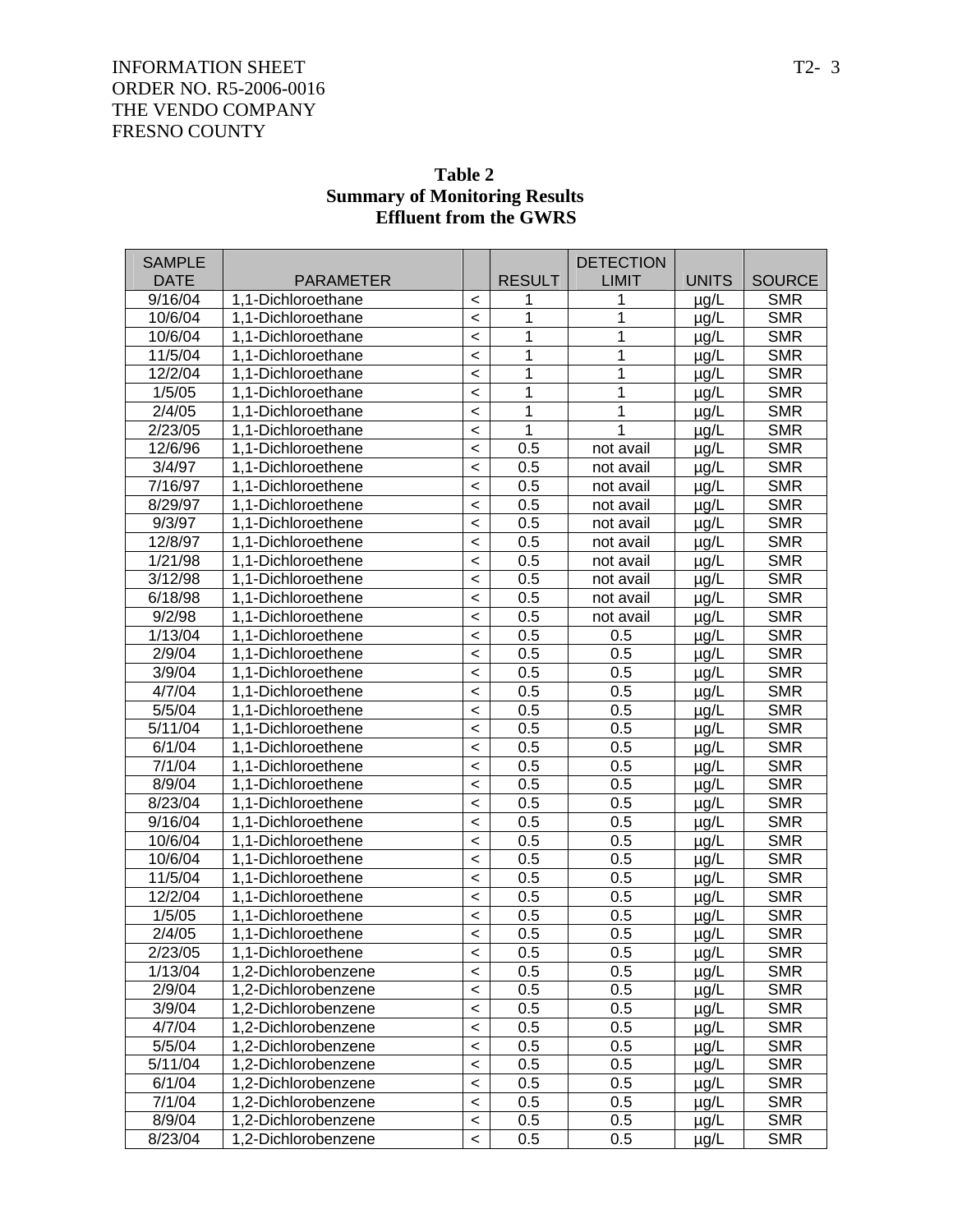| <b>SAMPLE</b> |                     |         |               | <b>DETECTION</b> |              |               |
|---------------|---------------------|---------|---------------|------------------|--------------|---------------|
| <b>DATE</b>   | <b>PARAMETER</b>    |         | <b>RESULT</b> | <b>LIMIT</b>     | <b>UNITS</b> | <b>SOURCE</b> |
| 9/16/04       | 1,2-Dichlorobenzene | $\,<\,$ | 0.5           | 0.5              | $\mu g/L$    | <b>SMR</b>    |
| 10/6/04       | 1,2-Dichlorobenzene | $\,<$   | 0.5           | 0.5              | $\mu$ g/L    | <b>SMR</b>    |
| 10/6/04       | 1,2-Dichlorobenzene | $\,<$   | 0.5           | 0.5              | $\mu$ g/L    | <b>SMR</b>    |
| 11/5/04       | 1,2-Dichlorobenzene | $\,<$   | 0.5           | 0.5              | $\mu$ g/L    | <b>SMR</b>    |
| 12/2/04       | 1,2-Dichlorobenzene | $\,<$   | 0.5           | 0.5              | µg/L         | <b>SMR</b>    |
| 1/5/05        | 1,2-Dichlorobenzene | $\prec$ | 0.5           | 0.5              | µg/L         | <b>SMR</b>    |
| 2/4/05        | 1,2-Dichlorobenzene | $\prec$ | 0.5           | 0.5              | $\mu$ g/L    | <b>SMR</b>    |
| 2/23/05       | 1,2-Dichlorobenzene | $\,<$   | 0.5           | 0.5              | $\mu$ g/L    | <b>SMR</b>    |
| 1/13/04       | 1,2-Dichloroethane  | $\,<$   | 0.5           | 0.5              | $\mu$ g/L    | <b>SMR</b>    |
| 2/9/04        | 1,2-Dichloroethane  | $\,<$   | 0.5           | 0.5              | µg/L         | <b>SMR</b>    |
| 3/9/04        | 1,2-Dichloroethane  | $\,<$   | 0.5           | 0.5              | $\mu$ g/L    | <b>SMR</b>    |
| 4/7/04        | 1,2-Dichloroethane  | $\,<$   | 0.5           | 0.5              | $\mu$ g/L    | <b>SMR</b>    |
| 5/5/04        | 1,2-Dichloroethane  | $\,<$   | 0.5           | 0.5              | $\mu$ g/L    | <b>SMR</b>    |
| 5/11/04       | 1,2-Dichloroethane  | $\,<$   | 0.5           | 0.5              | µg/L         | <b>SMR</b>    |
| 6/1/04        | 1,2-Dichloroethane  | $\,<$   | 0.5           | 0.5              | µg/L         | <b>SMR</b>    |
| 7/1/04        | 1,2-Dichloroethane  | $\,<$   | 0.5           | 0.5              | $\mu$ g/L    | <b>SMR</b>    |
| 8/9/04        | 1,2-Dichloroethane  | $\,<$   | 0.5           | 0.5              | $\mu$ g/L    | <b>SMR</b>    |
| 8/23/04       | 1,2-Dichloroethane  | $\,<$   | 0.5           | 0.5              | $\mu$ g/L    | <b>SMR</b>    |
| 9/16/04       | 1,2-Dichloroethane  | $\,<$   | 0.5           | 0.5              | µg/L         | <b>SMR</b>    |
| 10/6/04       | 1,2-Dichloroethane  | $\,<$   | 0.5           | 0.5              | $\mu$ g/L    | <b>SMR</b>    |
| 10/6/04       | 1,2-Dichloroethane  | $\,<$   | 0.5           | 0.5              | $\mu$ g/L    | <b>SMR</b>    |
| 11/5/04       | 1,2-Dichloroethane  | $\,<$   | 0.5           | 0.5              | $\mu$ g/L    | <b>SMR</b>    |
| 12/2/04       | 1,2-Dichloroethane  | $\,<$   | 0.5           | 0.5              | $\mu$ g/L    | <b>SMR</b>    |
| 1/5/05        | 1,2-Dichloroethane  | $\,<$   | 0.5           | 0.5              | µg/L         | <b>SMR</b>    |
| 2/4/05        | 1,2-Dichloroethane  | $\,<$   | 0.5           | 0.5              | $\mu$ g/L    | <b>SMR</b>    |
| 2/23/05       | 1,2-Dichloroethane  | $\,<$   | 0.5           | 0.5              | $\mu$ g/L    | <b>SMR</b>    |
| 1/13/04       | 1,2-Dichloropropane | $\,<$   | 0.5           | 0.5              | $\mu$ g/L    | <b>SMR</b>    |
| 2/9/04        | 1,2-Dichloropropane | $\,<$   | 0.5           | 0.5              | $\mu$ g/L    | <b>SMR</b>    |
| 3/9/04        | 1,2-Dichloropropane | $\,<$   | 0.5           | 0.5              | $\mu$ g/L    | <b>SMR</b>    |
| 4/7/04        | 1,2-Dichloropropane | $\,<$   | 0.5           | 0.5              | $\mu$ g/L    | <b>SMR</b>    |
| 5/5/04        | 1,2-Dichloropropane | $\,<$   | 0.5           | 0.5              | $\mu$ g/L    | <b>SMR</b>    |
| 5/11/04       | 1,2-Dichloropropane | $\,<$   | 0.5           | 0.5              | $\mu$ g/L    | <b>SMR</b>    |
| 6/1/04        | 1,2-Dichloropropane | $\,<$   | 0.5           | 0.5              | µg/L         | <b>SMR</b>    |
| 7/1/04        | 1,2-Dichloropropane | $\prec$ | 0.5           | 0.5              | $\mu$ g/L    | <b>SMR</b>    |
| 8/9/04        | 1.2-Dichloropropane | $\prec$ | 0.5           | 0.5              | $\mu$ g/L    | <b>SMR</b>    |
| 8/23/04       | 1,2-Dichloropropane | $\prec$ | 0.5           | 0.5              | $\mu$ g/L    | <b>SMR</b>    |
| 9/16/04       | 1,2-Dichloropropane | $\prec$ | 0.5           | 0.5              | $\mu$ g/L    | <b>SMR</b>    |
| 10/6/04       | 1,2-Dichloropropane | $\prec$ | 0.5           | 0.5              | µg/L         | <b>SMR</b>    |
| 10/6/04       | 1,2-Dichloropropane | $\prec$ | 0.5           | 0.5              | µg/L         | <b>SMR</b>    |
| 11/5/04       | 1,2-Dichloropropane | $\prec$ | 0.5           | 0.5              | $\mu$ g/L    | <b>SMR</b>    |
| 12/2/04       | 1,2-Dichloropropane | $\prec$ | 0.5           | 0.5              | $\mu$ g/L    | <b>SMR</b>    |
| 1/5/05        | 1,2-Dichloropropane | $\prec$ | 0.5           | 0.5              | $\mu$ g/L    | <b>SMR</b>    |
| 2/4/05        | 1,2-Dichloropropane | $\prec$ | 0.5           | 0.5              | $\mu$ g/L    | <b>SMR</b>    |
| 2/23/05       | 1,2-Dichloropropane | $\prec$ | 0.5           | 0.5              | $\mu$ g/L    | <b>SMR</b>    |
| 1/13/04       | 1,3-Dichlorobenzene | $\prec$ | 0.5           | 0.5              | $\mu$ g/L    | <b>SMR</b>    |
| 2/9/04        | 1,3-Dichlorobenzene | $\,<$   | 0.5           | 0.5              | $\mu$ g/L    | <b>SMR</b>    |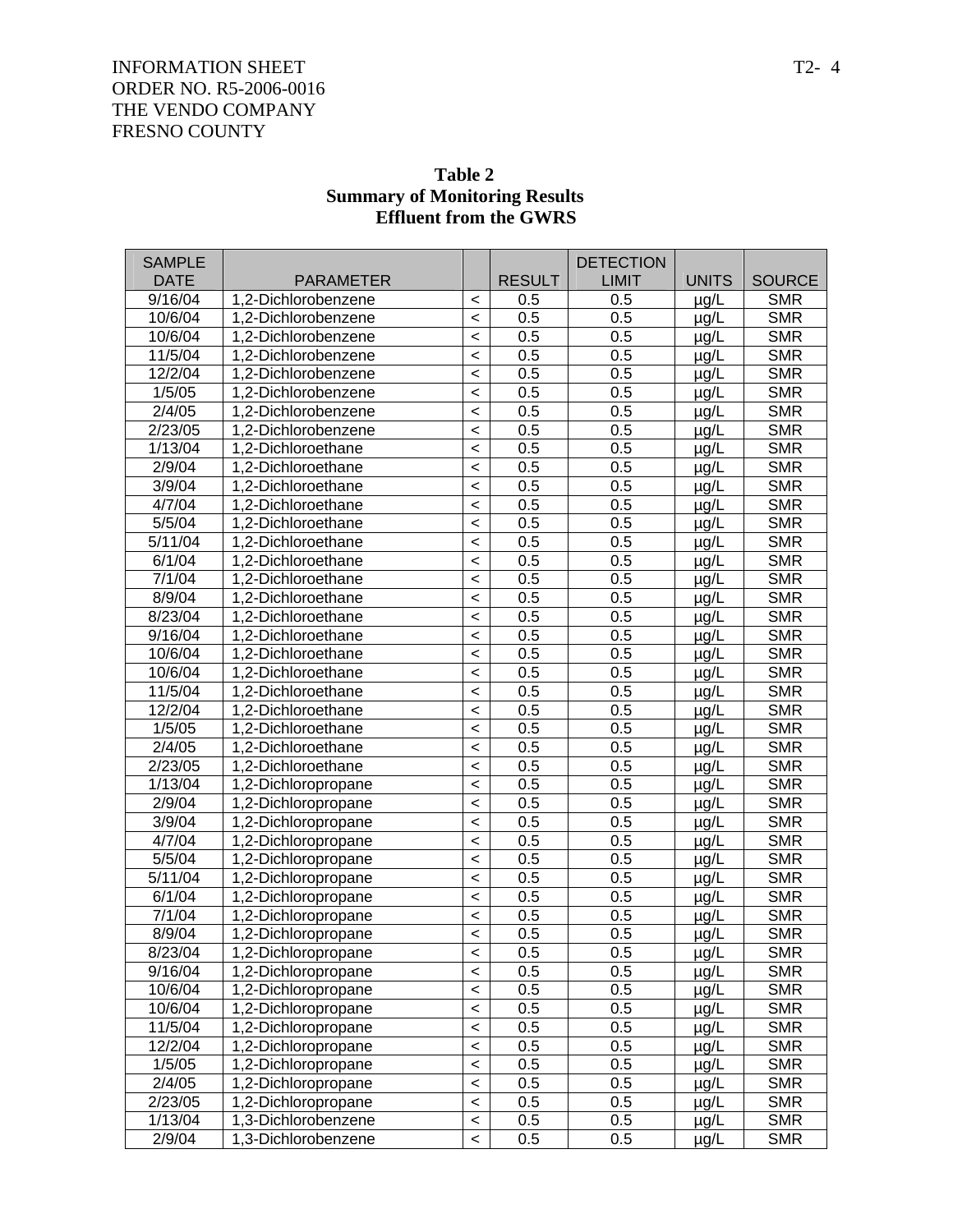| <b>SAMPLE</b><br><b>DATE</b> | <b>PARAMETER</b>                           |                    | <b>RESULT</b> | <b>DETECTION</b><br><b>LIMIT</b> | <b>UNITS</b>           | <b>SOURCE</b> |
|------------------------------|--------------------------------------------|--------------------|---------------|----------------------------------|------------------------|---------------|
| 3/9/04                       | 1,3-Dichlorobenzene                        |                    | 0.5           | 0.5                              |                        | <b>SMR</b>    |
| 4/7/04                       | 1,3-Dichlorobenzene                        | $\,<\,$<br>$\prec$ | 0.5           | 0.5                              | $\mu$ g/L<br>$\mu$ g/L | <b>SMR</b>    |
| 5/5/04                       | 1,3-Dichlorobenzene                        | $\prec$            | 0.5           | 0.5                              | $\mu$ g/L              | <b>SMR</b>    |
| 5/11/04                      | 1,3-Dichlorobenzene                        | $\,<$              | 0.5           | 0.5                              | $\mu$ g/L              | <b>SMR</b>    |
| 6/1/04                       | 1,3-Dichlorobenzene                        | $\,<$              | 0.5           | 0.5                              | $\mu$ g/L              | <b>SMR</b>    |
| 7/1/04                       | 1,3-Dichlorobenzene                        | $\,<$              | 0.5           | 0.5                              | $\mu$ g/L              | <b>SMR</b>    |
| 8/9/04                       | 1,3-Dichlorobenzene                        | $\,<$              | 0.5           | 0.5                              | $\mu$ g/L              | <b>SMR</b>    |
| 8/23/04                      | 1,3-Dichlorobenzene                        | $\,<$              | 0.5           | 0.5                              | $\mu$ g/L              | <b>SMR</b>    |
| 9/16/04                      | 1,3-Dichlorobenzene                        | $\,<$              | 0.5           | 0.5                              | $\mu$ g/L              | <b>SMR</b>    |
| 10/6/04                      | 1,3-Dichlorobenzene                        | $\,<$              | 0.5           | 0.5                              | $\mu$ g/L              | <b>SMR</b>    |
| 10/6/04                      | 1,3-Dichlorobenzene                        | $\,<$              | 0.5           | 0.5                              | $\mu$ g/L              | <b>SMR</b>    |
| 11/5/04                      | 1,3-Dichlorobenzene                        | $\,<$              | 0.5           | 0.5                              | $\mu$ g/L              | <b>SMR</b>    |
| 12/2/04                      | 1,3-Dichlorobenzene                        | $\,<$              | 0.5           | 0.5                              | $\mu$ g/L              | <b>SMR</b>    |
| 1/5/05                       | 1,3-Dichlorobenzene                        | $\,<$              | 0.5           | 0.5                              | $\mu$ g/L              | <b>SMR</b>    |
| 2/4/05                       | 1,3-Dichlorobenzene                        | $\,<$              | 0.5           | 0.5                              | $\mu$ g/L              | <b>SMR</b>    |
| 2/23/05                      | 1,3-Dichlorobenzene                        | $\,<$              | 0.5           | 0.5                              | $\mu$ g/L              | <b>SMR</b>    |
| 1/13/04                      | 1.4-Dichlorobenzene                        | $\,<$              | 0.5           | 0.5                              |                        | <b>SMR</b>    |
| 2/9/04                       | 1,4-Dichlorobenzene                        | $\,<$              | 0.5           | 0.5                              | $\mu$ g/L<br>$\mu$ g/L | <b>SMR</b>    |
| 3/9/04                       | 1.4-Dichlorobenzene                        | $\,<$              | 0.5           | 0.5                              | $\mu$ g/L              | <b>SMR</b>    |
| 4/7/04                       | 1,4-Dichlorobenzene                        |                    | 0.5           | 0.5                              |                        | <b>SMR</b>    |
| 5/5/04                       | 1,4-Dichlorobenzene                        | $\,<$              | 0.5           | 0.5                              | $\mu$ g/L              | <b>SMR</b>    |
| 5/11/04                      | 1.4-Dichlorobenzene                        | $\,<$              | 0.5           | 0.5                              | $\mu$ g/L              | <b>SMR</b>    |
| 6/1/04                       |                                            | $\,<$              | 0.5           | 0.5                              | $\mu$ g/L              | <b>SMR</b>    |
| 7/1/04                       | 1,4-Dichlorobenzene                        | $\,<$              | 0.5           | 0.5                              | $\mu$ g/L              | <b>SMR</b>    |
| 8/9/04                       | 1,4-Dichlorobenzene<br>1.4-Dichlorobenzene | $\,<$              | 0.5           | 0.5                              | $\mu$ g/L              | <b>SMR</b>    |
| 8/23/04                      | 1.4-Dichlorobenzene                        | $\,<$              | 0.5           | 0.5                              | $\mu$ g/L              | <b>SMR</b>    |
| 9/16/04                      | 1.4-Dichlorobenzene                        | $\,<$              | 0.5           | 0.5                              | $\mu$ g/L              | <b>SMR</b>    |
| 10/6/04                      |                                            | $\,<$              | 0.5           | 0.5                              | $\mu$ g/L              | <b>SMR</b>    |
| 10/6/04                      | 1,4-Dichlorobenzene<br>1.4-Dichlorobenzene | $\,<$              | 0.5           | 0.5                              | $\mu$ g/L              | <b>SMR</b>    |
| 11/5/04                      | 1.4-Dichlorobenzene                        | $\,<$              | 0.5           | 0.5                              | $\mu$ g/L              | <b>SMR</b>    |
| 12/2/04                      | 1.4-Dichlorobenzene                        | $\,<$              | 0.5           | 0.5                              | $\mu$ g/L              | <b>SMR</b>    |
|                              | 1.4-Dichlorobenzene                        | $\,<$              | 0.5           | 0.5                              | $\mu$ g/L              | <b>SMR</b>    |
| 1/5/05<br>2/4/05             | 1.4-Dichlorobenzene                        | $\,<$              | 0.5           | 0.5                              | $\mu$ g/L              | <b>SMR</b>    |
| 2/23/05                      | 1.4-Dichlorobenzene                        | $\,<$              | 0.5           | 0.5                              | $\mu$ g/L              | <b>SMR</b>    |
| 1/13/04                      |                                            | $\,<$              | 0.5           | 0.5                              | $\mu$ g/L              | <b>SMR</b>    |
| 2/9/04                       | Benzene                                    | $\prec$            |               |                                  | $\mu$ g/L              | <b>SMR</b>    |
| 3/9/04                       | Benzene                                    | $\,<\,$            | 0.5           | 0.5                              | $\mu$ g/L              | <b>SMR</b>    |
|                              | Benzene                                    | $\,<\,$            | 0.5           | 0.5                              | $\mu$ g/L              |               |
| 4/7/04                       | Benzene                                    | $\,<\,$            | 0.5           | 0.5                              | $\mu$ g/L              | <b>SMR</b>    |
| 5/5/04                       | Benzene                                    | $\,<\,$            | 0.5           | 0.5                              | $\mu$ g/L              | <b>SMR</b>    |
| 5/11/04                      | Benzene                                    | $\,<\,$            | 0.5           | 0.5                              | $\mu$ g/L              | <b>SMR</b>    |
| 6/1/04                       | Benzene                                    | $\,<\,$            | 0.5           | 0.5                              | $\mu$ g/L              | <b>SMR</b>    |
| 7/1/04                       | <b>Benzene</b>                             | $\,<\,$            | 0.5           | 0.5                              | $\mu$ g/L              | <b>SMR</b>    |
| 8/9/04                       | Benzene                                    | $\,<\,$            | 0.5           | 0.5                              | $\mu$ g/L              | <b>SMR</b>    |
| 8/23/04                      | Benzene                                    | $\,<\,$            | 0.5           | 0.5                              | $\mu$ g/L              | <b>SMR</b>    |
| 9/16/04                      | Benzene                                    | $\,<\,$            | 0.5           | 0.5                              | µg/L                   | <b>SMR</b>    |
| 10/6/04                      | Benzene                                    | $\,<\,$            | 0.5           | 0.5                              | $\mu$ g/L              | <b>SMR</b>    |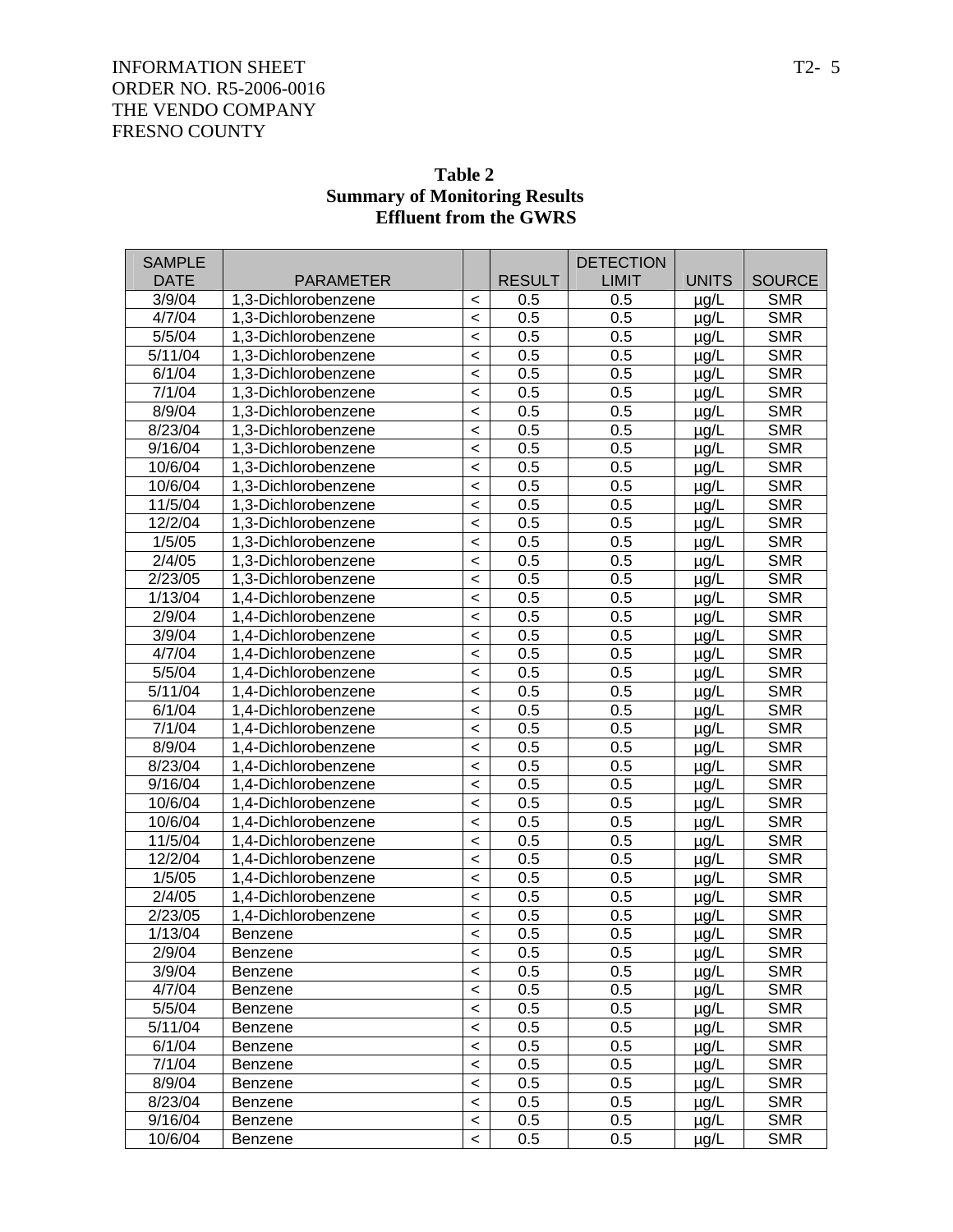| <b>SAMPLE</b>                   |                                      |         |                            | <b>DETECTION</b>  |                        |                          |
|---------------------------------|--------------------------------------|---------|----------------------------|-------------------|------------------------|--------------------------|
| <b>DATE</b>                     | <b>PARAMETER</b>                     |         | <b>RESULT</b>              | LIMIT             | <b>UNITS</b>           | <b>SOURCE</b>            |
| 10/6/04<br>11/5/04              | <b>Benzene</b>                       | $\,<\,$ | 0.5                        | 0.5<br>0.5        | $\mu$ g/L              | <b>SMR</b><br><b>SMR</b> |
| 12/2/04                         | Benzene                              | $\,<\,$ | 0.5                        | 0.5               | $\mu$ g/L              | <b>SMR</b>               |
|                                 | Benzene                              | $\,<$   | 0.5<br>0.5                 | 0.5               | $\mu$ g/L              | <b>SMR</b>               |
| 1/5/05<br>2/4/05                | <b>Benzene</b>                       | $\,<$   |                            | 0.5               | $\mu$ g/L              | <b>SMR</b>               |
| 2/23/05                         | <b>Benzene</b>                       | $\,<$   | 0.5<br>0.5                 | 0.5               | $\mu$ g/L              | <b>SMR</b>               |
| 1/13/04                         | <b>Benzene</b>                       | $\,<\,$ | 0.5                        | 0.5               | $\mu$ g/L              | <b>SMR</b>               |
| 2/9/04                          | Bromobenzene                         | $\,<$   |                            | 0.5               | $\mu$ g/L              | <b>SMR</b>               |
| 3/9/04                          | Bromobenzene                         | $\,<$   | 0.5<br>0.5                 | 0.5               | $\mu$ g/L              | <b>SMR</b>               |
| 4/7/04                          | Bromobenzene<br>Bromobenzene         | $\,<$   | 0.5                        | 0.5               | $\mu$ g/L              | <b>SMR</b>               |
| 5/5/04                          | <b>Bromobenzene</b>                  | $\,<\,$ | 0.5                        | 0.5               | $\mu$ g/L              | <b>SMR</b>               |
| 5/11/04                         | <b>Bromobenzene</b>                  | $\,<$   | 0.5                        | 0.5               | $\mu$ g/L              | <b>SMR</b>               |
| 6/1/04                          | Bromobenzene                         | $\,<$   | 0.5                        | 0.5               | $\mu$ g/L              | <b>SMR</b>               |
| 7/1/04                          |                                      | $\,<$   | 0.5                        | 0.5               | $\mu$ g/L              | <b>SMR</b>               |
| 8/9/04                          | Bromobenzene                         | $\,<$   | 0.5                        | 0.5               | $\mu$ g/L              | <b>SMR</b>               |
| 8/23/04                         | Bromobenzene<br><b>Bromobenzene</b>  | $\,<\,$ | 0.5                        | 0.5               | $\mu$ g/L              | <b>SMR</b>               |
| 9/16/04                         |                                      | $\,<$   | 0.5                        | 0.5               | $\mu$ g/L              | <b>SMR</b>               |
| 10/6/04                         | Bromobenzene<br>Bromobenzene         | $\,<$   | 0.5                        | 0.5               | $\mu$ g/L              | <b>SMR</b>               |
| 10/6/04                         |                                      | $\,<$   | 0.5                        | 0.5               | $\mu$ g/L              | <b>SMR</b>               |
| 11/5/04                         | Bromobenzene                         | $\,<$   | 0.5                        | 0.5               | $\mu$ g/L              | <b>SMR</b>               |
| 12/2/04                         | Bromobenzene                         | $\,<\,$ | 0.5                        | 0.5               | $\mu$ g/L              | <b>SMR</b>               |
| 1/5/05                          | Bromobenzene                         | $\,<$   |                            | 0.5               | $\mu$ g/L              | <b>SMR</b>               |
| 2/4/05                          | Bromobenzene                         | $\,<$   | 0.5<br>0.5                 | 0.5               | $\mu$ g/L              | <b>SMR</b>               |
| 2/23/05                         | Bromobenzene                         | $\,<$   |                            | 0.5               | $\mu$ g/L              | <b>SMR</b>               |
| 1/13/04                         | <b>Bromobenzene</b>                  | $\,<\,$ | 0.5<br>0.5                 | 0.5               | $\mu$ g/L              | <b>SMR</b>               |
| 2/9/04                          | <b>Bromoform</b>                     | $\,<\,$ |                            | 0.5               | $\mu$ g/L              | <b>SMR</b>               |
| 3/9/04                          | <b>Bromoform</b>                     | $\,<$   | 0.5                        | 0.5               | $\mu$ g/L              | <b>SMR</b>               |
| 4/7/04                          | <b>Bromoform</b>                     | $\,<$   | 0.5<br>0.5                 |                   | $\mu$ g/L              |                          |
| 5/5/04                          | <b>Bromoform</b>                     | $\,<$   | 0.5                        | 0.5<br>0.5        | $\mu$ g/L              | <b>SMR</b><br><b>SMR</b> |
| 5/11/04                         | <b>Bromoform</b><br><b>Bromoform</b> | $\,<\,$ | 0.5                        | 0.5               | $\mu$ g/L              | <b>SMR</b>               |
| 6/1/04                          | <b>Bromoform</b>                     | $\,<\,$ | 0.5                        | 0.5               | $\mu$ g/L              | <b>SMR</b>               |
| 7/1/04                          | <b>Bromoform</b>                     | $\,<$   | 0.5                        | 0.5               | $\mu$ g/L              | <b>SMR</b>               |
| 8/9/04                          | <b>Bromoform</b>                     | $\,<$   | 0.5                        | 0.5               | $\mu$ g/L              | <b>SMR</b>               |
| 8/23/04                         | <b>Bromoform</b>                     | $\,<\,$ | 0.5                        | 0.5               | $\mu$ g/L              | <b>SMR</b>               |
| 9/16/04                         |                                      | $\,<\,$ | 0.5                        | 0.5               | $\mu$ g/L<br>$\mu$ q/L | <b>SMR</b>               |
| 10/6/04                         | <b>Bromoform</b>                     | $\,<$   |                            | 0.5               |                        | <b>SMR</b>               |
| 10/6/04                         | <b>Bromoform</b><br><b>Bromoform</b> | $\,<$   | 0.5<br>0.5                 |                   | $\mu$ g/L              | <b>SMR</b>               |
| 11/5/04                         |                                      | $\,<$   |                            | 0.5               | $\mu$ g/L              |                          |
| 12/2/04                         | <b>Bromoform</b>                     | $\,<$   | 0.5                        | 0.5               | µg/L                   | <b>SMR</b>               |
| 1/5/05                          | <b>Bromoform</b>                     | $\,<$   | 0.5                        | 0.5               | $\mu$ g/L              | <b>SMR</b>               |
|                                 | <b>Bromoform</b>                     | $\,<$   | 0.5                        | 0.5               | $\mu$ g/L              | <b>SMR</b>               |
| 2/4/05                          | <b>Bromoform</b>                     | $\,<$   | 0.5                        | 0.5               | $\mu$ g/L              | <b>SMR</b>               |
| $\overline{2}/23/05$<br>1/13/04 | <b>Bromoform</b>                     | $\,<$   | 0.5                        | 0.5               | $\mu$ g/L              | <b>SMR</b>               |
| 2/9/04                          | Bromomethane                         | $\,<$   | $\mathbf 1$<br>$\mathbf 1$ | $\mathbf{1}$<br>1 | $\mu$ g/L              | <b>SMR</b>               |
| 3/9/04                          | <b>Bromomethane</b>                  | $\,<$   | 1                          | 1                 | $\mu$ g/L              | <b>SMR</b>               |
|                                 | <b>Bromomethane</b>                  | $\,<$   |                            |                   | $\mu$ g/L              | <b>SMR</b>               |
| 4/7/04                          | Bromomethane                         | $\,<$   | $\mathbf 1$                | 1                 | $\mu$ g/L              | <b>SMR</b>               |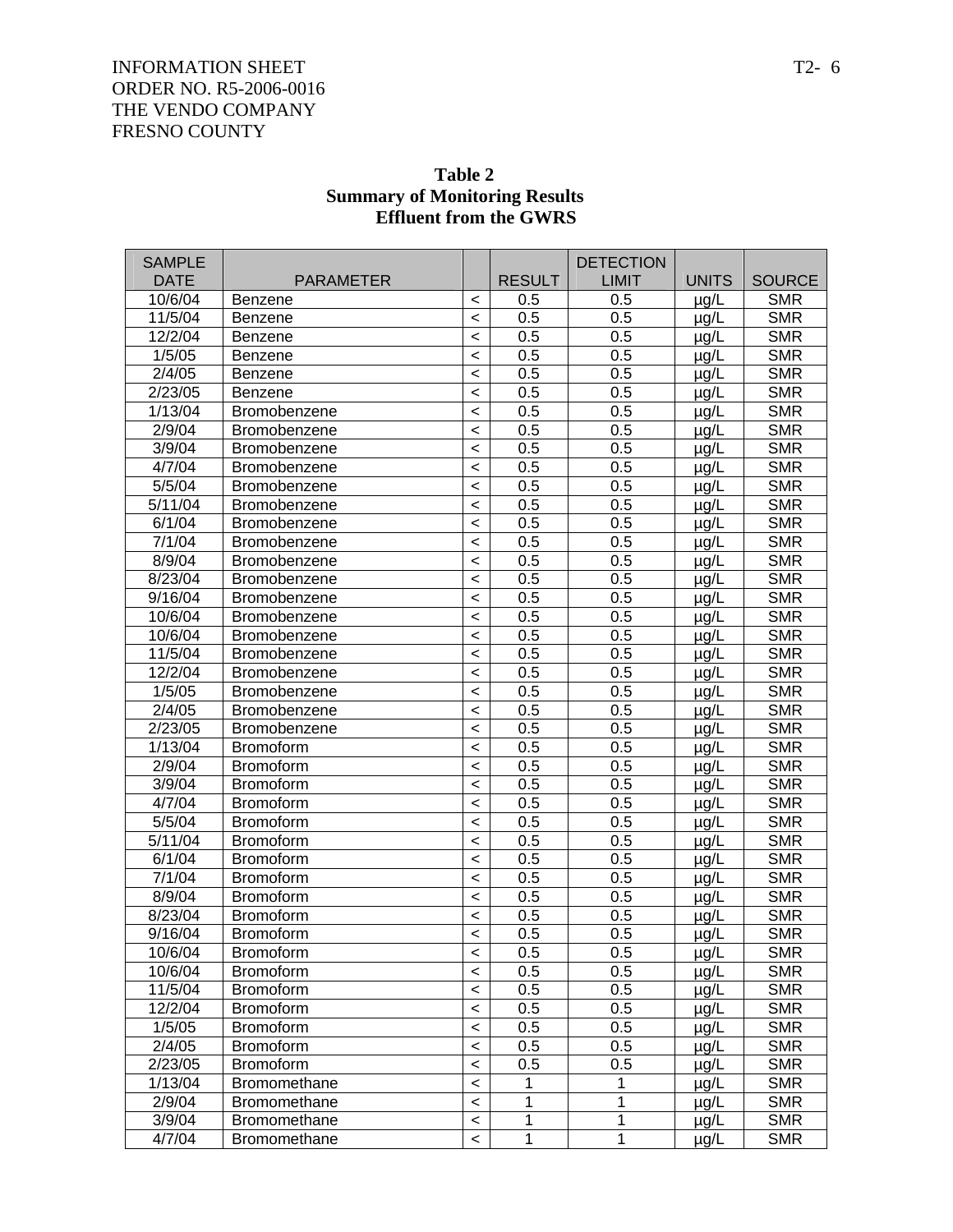| Table 2                              |
|--------------------------------------|
| <b>Summary of Monitoring Results</b> |
| <b>Effluent from the GWRS</b>        |

| <b>SAMPLE</b> |                     |                          |               | <b>DETECTION</b> |              |               |
|---------------|---------------------|--------------------------|---------------|------------------|--------------|---------------|
| <b>DATE</b>   | <b>PARAMETER</b>    |                          | <b>RESULT</b> | <b>LIMIT</b>     | <b>UNITS</b> | <b>SOURCE</b> |
| 5/5/04        | <b>Bromomethane</b> | $\,<\,$                  | 1             | 1                | $\mu$ g/L    | <b>SMR</b>    |
| 5/11/04       | <b>Bromomethane</b> | $\,<$                    | 1             | 1                | $\mu$ g/L    | <b>SMR</b>    |
| 6/1/04        | <b>Bromomethane</b> | $\,<$                    | 1             | 1                | $\mu$ g/L    | <b>SMR</b>    |
| 7/1/04        | <b>Bromomethane</b> | $\,<$                    | 1             | 1                | $\mu$ g/L    | <b>SMR</b>    |
| 8/9/04        | Bromomethane        | $\,<$                    | 1             | 1                | $\mu$ g/L    | <b>SMR</b>    |
| 8/23/04       | Bromomethane        | $\,<$                    | 1             | 1                | $\mu$ g/L    | <b>SMR</b>    |
| 9/16/04       | Bromomethane        | $\,<$                    | 1             | 1                | $\mu$ g/L    | <b>SMR</b>    |
| 10/6/04       | Bromomethane        | $\,<$                    | 1             | 1                | $\mu$ g/L    | <b>SMR</b>    |
| 10/6/04       | <b>Bromomethane</b> | $\,<$                    | 1             | 1                | $\mu$ g/L    | <b>SMR</b>    |
| 11/5/04       | Bromomethane        | $\,<$                    | 1             | 1                | $\mu$ g/L    | <b>SMR</b>    |
| 12/2/04       | Bromomethane        | $\,<$                    | 1             | 1                | $\mu$ g/L    | <b>SMR</b>    |
| 1/5/05        | <b>Bromomethane</b> | $\,<$                    | 1             | 1                | $\mu$ g/L    | <b>SMR</b>    |
| 2/4/05        | Bromomethane        | $\,<$                    | 1             | 1                | $\mu$ g/L    | <b>SMR</b>    |
| 2/23/05       | Bromomethane        | $\,<$                    | 1             | 1                | $\mu$ g/L    | <b>SMR</b>    |
| 1/13/04       | Carbontetrachloride | $\,<$                    | 0.5           | 0.5              | $\mu$ g/L    | <b>SMR</b>    |
| 2/9/04        | Carbontetrachloride | $\,<$                    | 0.5           | 0.5              | $\mu$ g/L    | <b>SMR</b>    |
| 3/9/04        | Carbontetrachloride | $\,<$                    | 0.5           | 0.5              | $\mu$ g/L    | <b>SMR</b>    |
| 4/7/04        | Carbontetrachloride | $\,<$                    | 0.5           | 0.5              | $\mu$ g/L    | <b>SMR</b>    |
| 5/5/04        | Carbontetrachloride | $\,<$                    | 0.5           | 0.5              | $\mu$ g/L    | <b>SMR</b>    |
| 5/11/04       | Carbontetrachloride | $\,<$                    | 0.5           | 0.5              | µg/L         | <b>SMR</b>    |
| 6/1/04        | Carbontetrachloride | $\,<$                    | 0.5           | 0.5              | $\mu$ g/L    | <b>SMR</b>    |
| 7/1/04        | Carbontetrachloride | $\,<$                    | 0.5           | 0.5              | $\mu$ g/L    | <b>SMR</b>    |
| 8/9/04        | Carbontetrachloride | $\,<$                    | 0.5           | 0.5              | $\mu$ g/L    | <b>SMR</b>    |
| 8/23/04       | Carbontetrachloride | $\,<$                    | 0.5           | 0.5              | $\mu$ g/L    | <b>SMR</b>    |
| 9/16/04       | Carbontetrachloride | $\,<$                    | 0.5           | 0.5              | $\mu$ g/L    | <b>SMR</b>    |
| 10/6/04       | Carbontetrachloride | $\,<$                    | 0.5           | 0.5              | $\mu$ g/L    | <b>SMR</b>    |
| 10/6/04       | Carbontetrachloride | $\,<$                    | 0.5           | 0.5              | $\mu$ g/L    | <b>SMR</b>    |
| 11/5/04       | Carbontetrachloride | $\,<$                    | 0.5           | 0.5              | $\mu$ g/L    | <b>SMR</b>    |
| 12/2/04       | Carbontetrachloride | $\,<$                    | 0.5           | 0.5              | $\mu$ g/L    | <b>SMR</b>    |
| 1/5/05        | Carbontetrachloride | $\,<$                    | 0.5           | 0.5              | $\mu$ g/L    | <b>SMR</b>    |
| 2/4/05        | Carbontetrachloride | $\,<$                    | 0.5           | 0.5              | $\mu$ g/L    | <b>SMR</b>    |
| 2/23/05       | Carbontetrachloride | $\,<$                    | 0.5           | 0.5              | $\mu$ g/L    | <b>SMR</b>    |
| 1/13/04       | Chlorobenzene       | $\,<$                    | 0.5           | 0.5              | $\mu$ g/L    | <b>SMR</b>    |
| 2/9/04        | Chlorobenzene       | $\,<$                    | 0.5           | 0.5              | $\mu$ g/L    | <b>SMR</b>    |
| 3/9/04        | Chlorobenzene       | $\prec$                  | 0.5           | 0.5              | µg/L         | <b>SMR</b>    |
| 4/7/04        | Chlorobenzene       | $\overline{\phantom{0}}$ | 0.5           | 0.5              | $\mu$ g/L    | <b>SMR</b>    |
| 5/5/04        | Chlorobenzene       | $\,<\,$                  | 0.5           | 0.5              | $\mu$ g/L    | <b>SMR</b>    |
| 5/11/04       | Chlorobenzene       | $\,<\,$                  | 0.5           | 0.5              | $\mu$ g/L    | <b>SMR</b>    |
| 6/1/04        | Chlorobenzene       | $\,<\,$                  | 0.5           | 0.5              | µg/L         | <b>SMR</b>    |
| 7/1/04        | Chlorobenzene       | $\,<\,$                  | 0.5           | 0.5              | µg/L         | <b>SMR</b>    |
| 8/9/04        | Chlorobenzene       | $\,<\,$                  | 0.5           | 0.5              | µg/L         | <b>SMR</b>    |
| 8/23/04       | Chlorobenzene       | $\,<\,$                  | 0.5           | 0.5              | µg/L         | <b>SMR</b>    |
| 9/16/04       | Chlorobenzene       | $\,<\,$                  | 0.5           | 0.5              | µg/L         | <b>SMR</b>    |
| 10/6/04       | Chlorobenzene       | $\,<\,$                  | 0.5           | 0.5              | µg/L         | <b>SMR</b>    |
| 10/6/04       | Chlorobenzene       | $\,<$                    | 0.5           | 0.5              | µg/L         | <b>SMR</b>    |
| 11/5/04       | Chlorobenzene       | $\,<\,$                  | 0.5           | 0.5              | µg/L         | <b>SMR</b>    |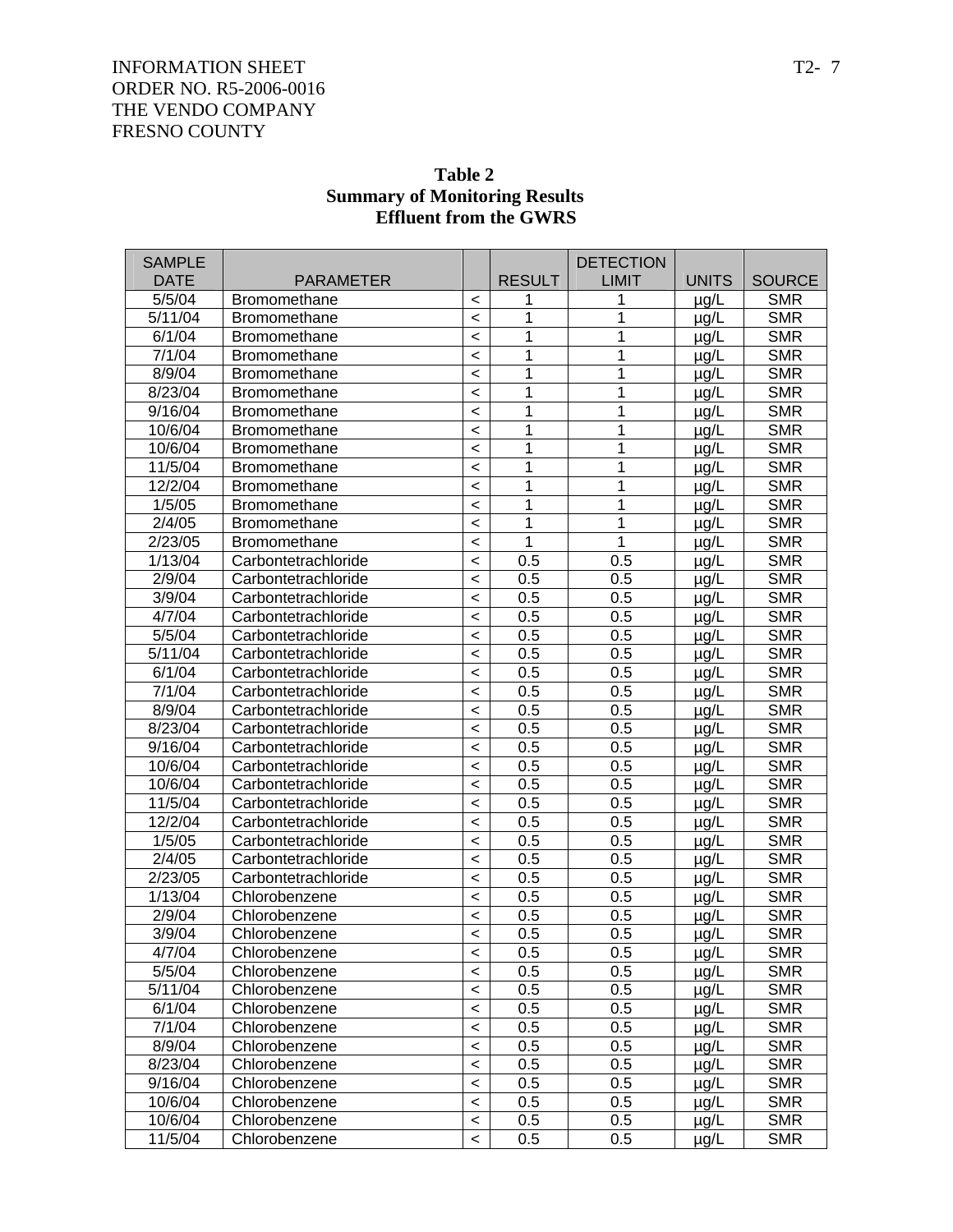| <b>SAMPLE</b> |                  |                          |               | <b>DETECTION</b> |              |               |
|---------------|------------------|--------------------------|---------------|------------------|--------------|---------------|
| <b>DATE</b>   | <b>PARAMETER</b> |                          | <b>RESULT</b> | <b>LIMIT</b>     | <b>UNITS</b> | <b>SOURCE</b> |
| 12/2/04       | Chlorobenzene    | $\,<\,$                  | 0.5           | 0.5              | $\mu$ g/L    | <b>SMR</b>    |
| 1/5/05        | Chlorobenzene    | $\,<$                    | 0.5           | 0.5              | $\mu$ g/L    | <b>SMR</b>    |
| 2/4/05        | Chlorobenzene    | $\,<$                    | 0.5           | 0.5              | $\mu$ g/L    | <b>SMR</b>    |
| 2/23/05       | Chlorobenzene    | $\,<$                    | 0.5           | 0.5              | $\mu$ g/L    | <b>SMR</b>    |
| 1/13/04       | Chloroethane     | $\,<\,$                  | 0.5           | 0.5              | $\mu$ g/L    | <b>SMR</b>    |
| 2/9/04        | Chloroethane     | $\prec$                  | 0.5           | 0.5              | $\mu$ g/L    | <b>SMR</b>    |
| 3/9/04        | Chloroethane     | $\prec$                  | 0.5           | 0.5              | $\mu$ g/L    | <b>SMR</b>    |
| 4/7/04        | Chloroethane     | $\,<$                    | 0.5           | 0.5              | $\mu$ g/L    | <b>SMR</b>    |
| 5/5/04        | Chloroethane     | $\,<$                    | 0.5           | 0.5              | $\mu$ g/L    | <b>SMR</b>    |
| 5/11/04       | Chloroethane     | $\,<\,$                  | 0.5           | 0.5              | $\mu$ g/L    | <b>SMR</b>    |
| 6/1/04        | Chloroethane     | $\,<\,$                  | 0.5           | 0.5              | $\mu$ g/L    | <b>SMR</b>    |
| 7/1/04        | Chloroethane     | $\prec$                  | 0.5           | 0.5              | $\mu$ g/L    | <b>SMR</b>    |
| 8/9/04        | Chloroethane     | $\prec$                  | 0.5           | 0.5              | $\mu$ g/L    | <b>SMR</b>    |
| 8/23/04       | Chloroethane     | $\,<$                    | 0.5           | 0.5              | $\mu$ g/L    | <b>SMR</b>    |
| 9/16/04       | Chloroethane     | $\prec$                  | 0.5           | 0.5              | $\mu$ g/L    | <b>SMR</b>    |
| 10/6/04       | Chloroethane     | $\,<\,$                  | 0.5           | 0.5              | $\mu$ g/L    | <b>SMR</b>    |
| 10/6/04       | Chloroethane     | $\prec$                  | 0.5           | 0.5              | $\mu$ g/L    | <b>SMR</b>    |
| 11/5/04       | Chloroethane     | $\prec$                  | 0.5           | 0.5              | $\mu$ g/L    | <b>SMR</b>    |
| 12/2/04       | Chloroethane     | $\,<$                    | 0.5           | 0.5              | $\mu$ g/L    | <b>SMR</b>    |
| 1/5/05        | Chloroethane     | $\,<$                    | 0.5           | 0.5              | $\mu$ g/L    | <b>SMR</b>    |
| 2/4/05        | Chloroethane     | $\,<\,$                  | 0.5           | 0.5              | $\mu$ g/L    | <b>SMR</b>    |
| 2/23/05       | Chloroethane     | $\prec$                  | 0.5           | 0.5              | $\mu$ g/L    | <b>SMR</b>    |
| 1/13/04       | Chloroform       | $\prec$                  | 0.5           | 0.5              | $\mu$ g/L    | <b>SMR</b>    |
| 2/9/04        | Chloroform       | $\prec$                  | 0.5           | 0.5              | $\mu$ g/L    | <b>SMR</b>    |
| 3/9/04        | Chloroform       | $\,<$                    | 0.5           | 0.5              | $\mu$ g/L    | <b>SMR</b>    |
| 4/7/04        | Chloroform       | $\,<\,$                  | 0.5           | 0.5              | $\mu$ g/L    | <b>SMR</b>    |
| 5/5/04        | Chloroform       | $\,<\,$                  | 0.5           | 0.5              | $\mu$ g/L    | <b>SMR</b>    |
| 5/11/04       | Chloroform       | $\prec$                  | 0.5           | 0.5              | $\mu$ g/L    | <b>SMR</b>    |
| 6/1/04        | Chloroform       | $\prec$                  | 0.5           | 0.5              | $\mu$ g/L    | <b>SMR</b>    |
| 7/1/04        | Chloroform       | $\,<$                    | 0.5           | 0.5              | $\mu$ g/L    | <b>SMR</b>    |
| 8/9/04        | Chloroform       | $\prec$                  | 0.5           | 0.5              | $\mu$ g/L    | <b>SMR</b>    |
| 8/23/04       | Chloroform       | $\,<\,$                  | 0.5           | 0.5              | $\mu$ g/L    | <b>SMR</b>    |
| 9/16/04       | Chloroform       | $\,<\,$                  | 0.5           | 0.5              | $\mu$ g/L    | <b>SMR</b>    |
| 10/6/04       | Chloroform       | $\prec$                  | 0.5           | 0.5              | µg/L         | <b>SMR</b>    |
| 10/6/04       | Chloroform       | $\,<$                    | 0.5           | 0.5              | $\mu$ g/L    | <b>SMR</b>    |
| 11/5/04       | Chloroform       | $\,<\,$                  | 0.5           | 0.5              | $\mu$ g/L    | <b>SMR</b>    |
| 12/2/04       | Chloroform       | $\,<$                    | 0.5           | 0.5              | $\mu$ g/L    | <b>SMR</b>    |
| 1/5/05        | Chloroform       | $\,<$                    | 0.5           | 0.5              | $\mu$ g/L    | <b>SMR</b>    |
| 2/4/05        | Chloroform       | $\,<$                    | 0.5           | 0.5              | $\mu$ g/L    | <b>SMR</b>    |
| 2/23/05       | Chloroform       | $\,<$                    | 0.5           | 0.5              | µg/L         | <b>SMR</b>    |
| 1/13/04       | Chloromethane    | $\overline{\phantom{0}}$ | 0.5           | 0.5              | $\mu$ g/L    | <b>SMR</b>    |
| 2/9/04        | Chloromethane    | $\,<\,$                  | 1             | 1                | $\mu$ g/L    | <b>SMR</b>    |
| 3/9/04        | Chloromethane    | $\,<$                    | 0.5           | 0.5              | $\mu$ g/L    | <b>SMR</b>    |
| 4/7/04        | Chloromethane    | $\,<$                    | 0.5           | 0.5              | $\mu$ g/L    | <b>SMR</b>    |
| 5/5/04        | Chloromethane    | $\,<$                    | 0.5           | 0.5              | $\mu$ g/L    | <b>SMR</b>    |
| 5/11/04       | Chloromethane    | $\,<\,$                  | 0.5           | 0.5              | $\mu$ g/L    | <b>SMR</b>    |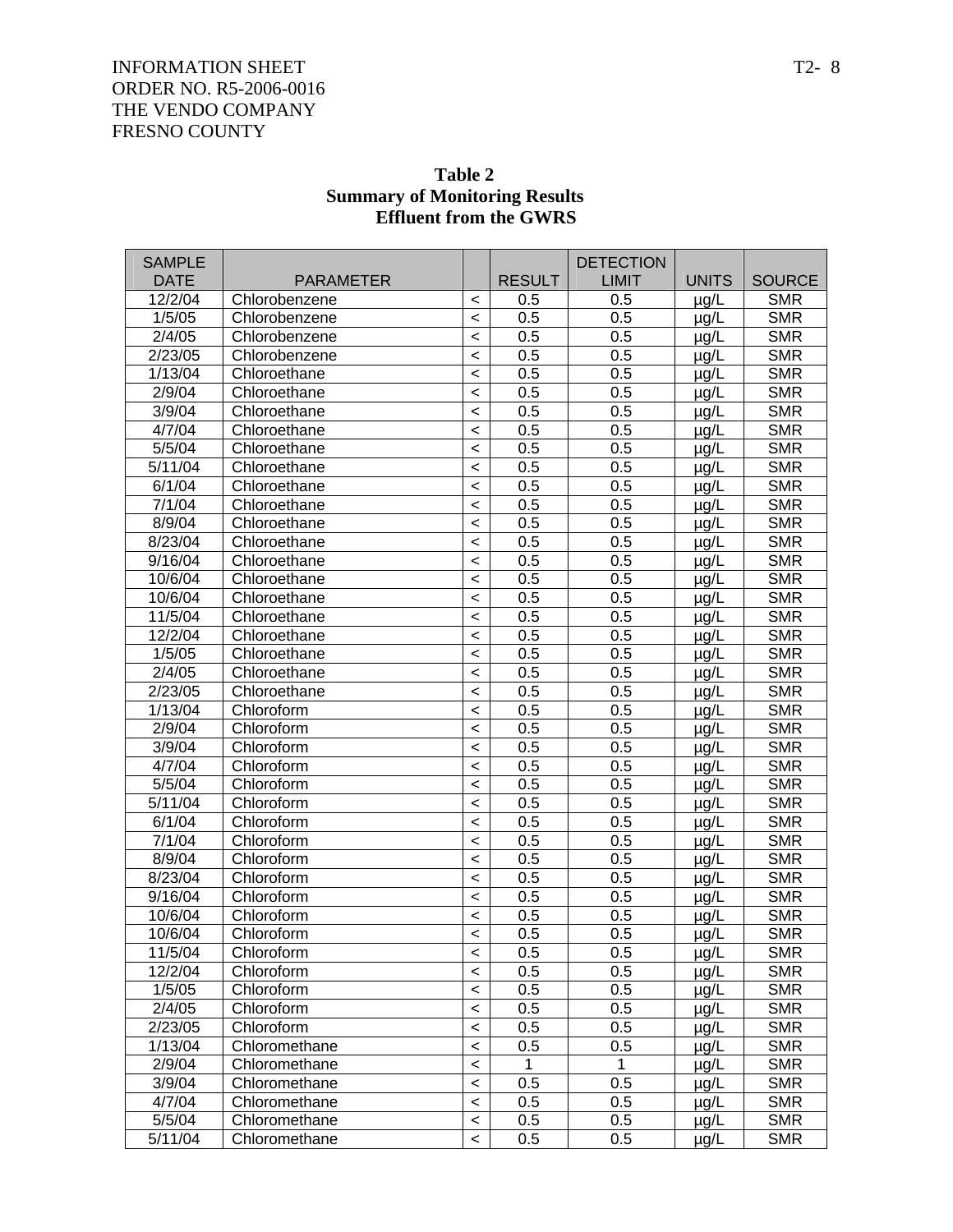| <b>SAMPLE</b> |                        |                          |                         | <b>DETECTION</b> |              |               |
|---------------|------------------------|--------------------------|-------------------------|------------------|--------------|---------------|
| <b>DATE</b>   | <b>PARAMETER</b>       |                          | <b>RESULT</b>           | <b>LIMIT</b>     | <b>UNITS</b> | <b>SOURCE</b> |
| 6/1/04        | Chloromethane          | $\,<\,$                  | 0.5                     | 0.5              | $\mu$ g/L    | <b>SMR</b>    |
| 7/1/04        | Chloromethane          | $\overline{\phantom{a}}$ | 0.5                     | 0.5              | $\mu$ g/L    | <b>SMR</b>    |
| 8/9/04        | Chloromethane          | $\prec$                  | 0.5                     | 0.5              | $\mu$ g/L    | <b>SMR</b>    |
| 8/23/04       | Chloromethane          | $\prec$                  | 0.5                     | 0.5              | $\mu$ g/L    | <b>SMR</b>    |
| 9/16/04       | Chloromethane          | $\prec$                  | 1                       | 1                | µg/L         | <b>SMR</b>    |
| 10/6/04       | Chloromethane          | $\prec$                  | 0.5                     | 0.5              | µg/L         | <b>SMR</b>    |
| 10/6/04       | Chloromethane          | $\prec$                  | 0.5                     | 0.5              | $\mu$ g/L    | <b>SMR</b>    |
| 11/5/04       | Chloromethane          | $\prec$                  | 0.5                     | 0.5              | $\mu$ g/L    | <b>SMR</b>    |
| 12/2/04       | Chloromethane          | $\prec$                  | 0.5                     | 0.5              | $\mu$ g/L    | <b>SMR</b>    |
| 1/5/05        | Chloromethane          | $\prec$                  | 0.5                     | 0.5              | µg/L         | <b>SMR</b>    |
| 2/4/05        | Chloromethane          | $\prec$                  | 0.5                     | 0.5              | $\mu$ g/L    | <b>SMR</b>    |
| 2/23/05       | Chloromethane          | $\prec$                  | 0.5                     | 0.5              | $\mu$ g/L    | <b>SMR</b>    |
| 12/6/96       | Chromium               | $\prec$                  | 10                      | filtered         | $\mu$ g/L    | <b>SMR</b>    |
| 3/4/97        | Chromium               | $\prec$                  | 10                      | unfiltered       | µg/L         | <b>SMR</b>    |
| 7/16/97       | Chromium               | $\,<\,$                  | 10                      | unfiltered       | µg/L         | <b>SMR</b>    |
| 9/3/97        | Chromium               | $\,<\,$                  | 10                      | unfiltered       | $\mu$ g/L    | <b>SMR</b>    |
| 12/8/97       | Chromium               | $\,<\,$                  | 10                      | unfiltered       | $\mu$ g/L    | <b>SMR</b>    |
| 1/21/98       | Chromium               | $\prec$                  | 10                      | unfiltered       | $\mu$ g/L    | <b>SMR</b>    |
| 3/12/98       | Chromium               | $\prec$                  | 10                      | filtered         | µg/L         | <b>SMR</b>    |
| 6/18/98       | Chromium               | $\,<\,$                  | 10                      | filtered         | µg/L         | <b>SMR</b>    |
| 9/2/98        | Chromium               | $\overline{\phantom{0}}$ | 10                      | filtered         | $\mu$ g/L    | <b>SMR</b>    |
| 1/13/04       | Chromium               |                          | 4                       | 1                | $\mu$ g/L    | <b>SMR</b>    |
| 2/9/04        | Chromium               |                          | $\overline{2}$          | 1                | $\mu$ g/L    | <b>SMR</b>    |
| 3/9/04        | Chromium               |                          | $\overline{\mathbf{4}}$ | 1                | µg/L         | <b>SMR</b>    |
| 3/9/04        | Chromium               |                          | $\overline{2}$          | 1                | $\mu$ g/L    | <b>SMR</b>    |
| 4/7/04        | Chromium               |                          | $\overline{3}$          | 1                | $\mu$ g/L    | <b>SMR</b>    |
| 5/5/04        | Chromium               |                          | $\overline{3}$          | 1                | $\mu$ g/L    | <b>SMR</b>    |
| 6/1/04        | <b>Chromium</b>        | $\prec$                  | 50                      | 50               | $\mu$ g/L    | <b>SMR</b>    |
| 7/1/04        | Chromium               | $\prec$                  | 10                      | 10               | µg/L         | <b>SMR</b>    |
| 8/9/04        | Chromium               | $\,<\,$                  | 10                      | 10               | $\mu$ g/L    | <b>SMR</b>    |
| 9/16/04       | Chromium               | $\,<\,$                  | 10                      | 10               | $\mu$ g/L    | <b>SMR</b>    |
| 10/6/04       | Chromium               | $\,<\,$                  | 50                      | 50               | $\mu$ g/L    | <b>SMR</b>    |
| 10/6/04       | Chromium               | $\prec$                  | 50                      | 50               | µg/L         | <b>SMR</b>    |
| 11/5/04       | Chromium               | $\,<\,$                  | 50                      | 50               | µg/L         | <b>SMR</b>    |
| 12/2/04       | Chromium               | $\,<\,$                  | 50                      | 50               | µg/L         | <b>SMR</b>    |
| 1/5/05        | Chromium               | $\,<\,$                  | 10                      | 10               | $\mu$ g/L    | <b>SMR</b>    |
| 2/4/05        | Chromium               | $\,<$                    | 50                      | 50               | $\mu$ g/L    | <b>SMR</b>    |
| 12/6/96       | cis-1,2-Dichloroethene | $\,<$                    | 0.5                     | not avail        | µg/L         | <b>SMR</b>    |
| 3/4/97        | cis-1,2-Dichloroethene | $\,<\,$                  | 0.5                     | not avail        | µg/L         | <b>SMR</b>    |
| 7/16/97       | cis-1,2-Dichloroethene | $\,<\,$                  | 0.5                     | not avail        | µg/L         | <b>SMR</b>    |
| 8/29/97       | cis-1,2-Dichloroethene | $\,<\,$                  | 0.5                     | not avail        | µg/L         | <b>SMR</b>    |
| 9/3/97        | cis-1,2-Dichloroethene | $\,<\,$                  | 0.5                     | not avail        | µg/L         | <b>SMR</b>    |
| 12/8/97       | cis-1,2-Dichloroethene | $\,<\,$                  | 0.5                     | not avail        | µg/L         | <b>SMR</b>    |
| 1/21/98       | cis-1,2-Dichloroethene | $\,<\,$                  | 0.5                     | not avail        | µg/L         | <b>SMR</b>    |
| 3/12/98       | cis-1,2-Dichloroethene | $\,<\,$                  | 0.5                     | not avail        | µg/L         | <b>SMR</b>    |
| 6/18/98       | cis-1,2-Dichloroethene | $\prec$                  | 0.5                     | not avail        | µg/L         | <b>SMR</b>    |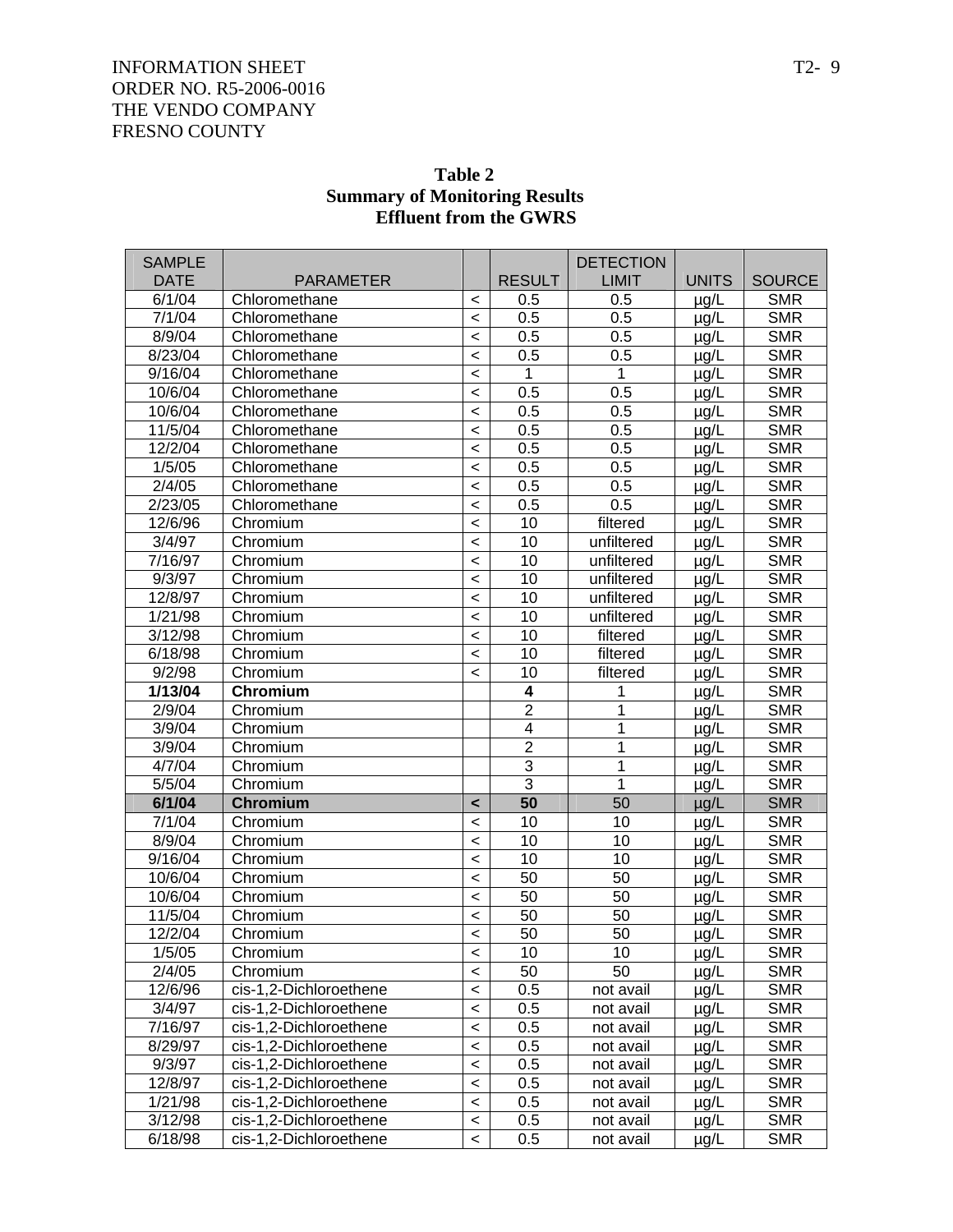| <b>Effluent from the GWRS</b> |                         |         |               |                  |              |               |  |
|-------------------------------|-------------------------|---------|---------------|------------------|--------------|---------------|--|
| <b>SAMPLE</b>                 |                         |         |               | <b>DETECTION</b> |              |               |  |
| <b>DATE</b>                   | <b>PARAMETER</b>        |         | <b>RESULT</b> | <b>LIMIT</b>     | <b>UNITS</b> | <b>SOURCE</b> |  |
| 9/2/98                        | cis-1,2-Dichloroethene  | $\,<\,$ | 0.5           | not avail        | $\mu$ g/L    | <b>SMR</b>    |  |
| 1/13/04                       | cis-1,2-Dichloroethene  | $\,<$   | 0.5           | 0.5              | $\mu$ g/L    | <b>SMR</b>    |  |
| 2/9/04                        | cis-1,2-Dichloroethene  | $\,<$   | 0.5           | 0.5              | $\mu$ g/L    | <b>SMR</b>    |  |
| 3/9/04                        | cis-1,2-Dichloroethene  | $\,<$   | 0.5           | 0.5              | $\mu$ g/L    | <b>SMR</b>    |  |
| 4/7/04                        | cis-1,2-Dichloroethene  | $\,<$   | 0.5           | 0.5              | $\mu$ g/L    | <b>SMR</b>    |  |
| 5/5/04                        | cis-1,2-Dichloroethene  | $\,<$   | 0.5           | 0.5              | $\mu$ g/L    | <b>SMR</b>    |  |
| 5/11/04                       | cis-1,2-Dichloroethene  | $\,<$   | 0.5           | 0.5              | $\mu$ g/L    | <b>SMR</b>    |  |
| 6/1/04                        | cis-1,2-Dichloroethene  | $\,<$   | 0.5           | 0.5              | $\mu$ g/L    | <b>SMR</b>    |  |
| 7/1/04                        | cis-1,2-Dichloroethene  |         | 1.6           | 0.5              | $\mu$ g/L    | <b>SMR</b>    |  |
| 8/9/04                        | cis-1,2-Dichloroethene  |         | 2.9           | 0.5              | $\mu$ g/L    | <b>SMR</b>    |  |
| 8/23/04                       | cis-1,2-Dichloroethene  |         | 3.4           | 0.5              | $\mu$ g/L    | <b>SMR</b>    |  |
| 9/16/04                       | cis-1,2-Dichloroethene  | $\,<\,$ | 0.5           | 0.5              | $\mu$ g/L    | <b>SMR</b>    |  |
| 10/6/04                       | cis-1,2-Dichloroethene  | $\,<$   | 0.5           | 0.5              | $\mu$ g/L    | <b>SMR</b>    |  |
| 10/6/04                       | cis-1,2-Dichloroethene  | $\,<$   | 0.5           | 0.5              | $\mu$ g/L    | <b>SMR</b>    |  |
| 11/5/04                       | cis-1,2-Dichloroethene  | $\,<$   | 0.5           | 0.5              | $\mu$ g/L    | <b>SMR</b>    |  |
| 12/2/04                       | cis-1,2-Dichloroethene  | $\,<$   | 0.5           | 0.5              | $\mu$ g/L    | <b>SMR</b>    |  |
| 1/5/05                        | cis-1,2-Dichloroethene  | $\,<$   | 0.5           | 0.5              | $\mu$ g/L    | <b>SMR</b>    |  |
| 2/4/05                        | cis-1,2-Dichloroethene  | $\,<$   | 0.5           | 0.5              | $\mu$ g/L    | <b>SMR</b>    |  |
| 2/23/05                       | cis-1,2-Dichloroethene  | $\,<$   | 0.5           | 0.5              | $\mu$ g/L    | <b>SMR</b>    |  |
| 1/13/04                       | cis-1,3-Dichloropropene | $\,<$   | 0.5           | 0.5              | $\mu$ g/L    | <b>SMR</b>    |  |
| 2/9/04                        | cis-1,3-Dichloropropene | $\,<$   | 0.5           | 0.5              | $\mu$ g/L    | <b>SMR</b>    |  |
| 3/9/04                        | cis-1,3-Dichloropropene | $\,<$   | 0.5           | 0.5              | $\mu$ g/L    | <b>SMR</b>    |  |
| 4/7/04                        | cis-1,3-Dichloropropene | $\,<$   | 0.5           | 0.5              | $\mu$ g/L    | <b>SMR</b>    |  |
| 5/5/04                        | cis-1,3-Dichloropropene | $\,<$   | 0.5           | 0.5              | $\mu$ g/L    | <b>SMR</b>    |  |
| 5/11/04                       | cis-1,3-Dichloropropene | $\,<$   | 0.5           | 0.5              | $\mu$ g/L    | <b>SMR</b>    |  |
| 6/1/04                        | cis-1,3-Dichloropropene | $\,<$   | 0.5           | 0.5              | $\mu$ g/L    | <b>SMR</b>    |  |
| 7/1/04                        | cis-1,3-Dichloropropene | $\,<$   | 0.5           | 0.5              | $\mu$ g/L    | <b>SMR</b>    |  |
| 8/9/04                        | cis-1,3-Dichloropropene | $\,<$   | 0.5           | 0.5              | $\mu$ g/L    | <b>SMR</b>    |  |
| 8/23/04                       | cis-1,3-Dichloropropene | $\,<$   | 0.5           | 0.5              | $\mu$ g/L    | <b>SMR</b>    |  |
| 9/16/04                       | cis-1,3-Dichloropropene | $\,<$   | 0.5           | 0.5              | $\mu$ g/L    | <b>SMR</b>    |  |
| 10/6/04                       | cis-1,3-Dichloropropene | $\,<$   | 0.5           | 0.5              | $\mu$ g/L    | <b>SMR</b>    |  |
| 10/6/04                       | cis-1,3-Dichloropropene | $\,<\,$ | 0.5           | 0.5              | $\mu$ g/L    | <b>SMR</b>    |  |
| 11/5/04                       | cis-1,3-Dichloropropene | $\,<$   | 0.5           | 0.5              | $\mu$ g/L    | <b>SMR</b>    |  |
| 12/2/04                       | cis-1,3-Dichloropropene | $\,<\,$ | 0.5           | 0.5              | $\mu$ g/L    | <b>SMR</b>    |  |
| 1/5/05                        | cis-1,3-Dichloropropene | $\,<\,$ | 0.5           | 0.5              | $\mu$ g/L    | <b>SMR</b>    |  |
| 2/4/05                        | cis-1,3-Dichloropropene | $\,<\,$ | 0.5           | 0.5              | $\mu$ g/L    | <b>SMR</b>    |  |
| 2/23/05                       | cis-1,3-Dichloropropene | $\,<\,$ | 0.5           | 0.5              | $\mu$ g/L    | <b>SMR</b>    |  |
| 1/13/04                       | Copper                  | $\,<\,$ | 5             | $\,$ 5 $\,$      | $\mu$ g/L    | <b>SMR</b>    |  |
| 2/9/04                        | Copper                  | $\,<\,$ | 5             | $\mathbf 5$      | $\mu$ g/L    | <b>SMR</b>    |  |
| 3/9/04                        | Copper                  | $\,<\,$ | 5             | $\mathbf 5$      | $\mu$ g/L    | <b>SMR</b>    |  |
| 4/7/04                        | Copper                  | $\,<\,$ | 5             | $\mathbf 5$      | $\mu$ g/L    | <b>SMR</b>    |  |
| 5/5/04                        | Copper                  | $\,<\,$ | 5             | 5                | $\mu$ g/L    | <b>SMR</b>    |  |
| 6/1/04                        | <b>Copper</b>           | $\prec$ | 50            | 50               | ug/L         | <b>SMR</b>    |  |
| 7/1/04                        | Copper                  | $\,<\,$ | 5             | 5                | $\mu$ g/L    | <b>SMR</b>    |  |

8/9/04 Copper < 5 5 µg/L SMR 9/16/04 Copper < 5 5 µg/L SMR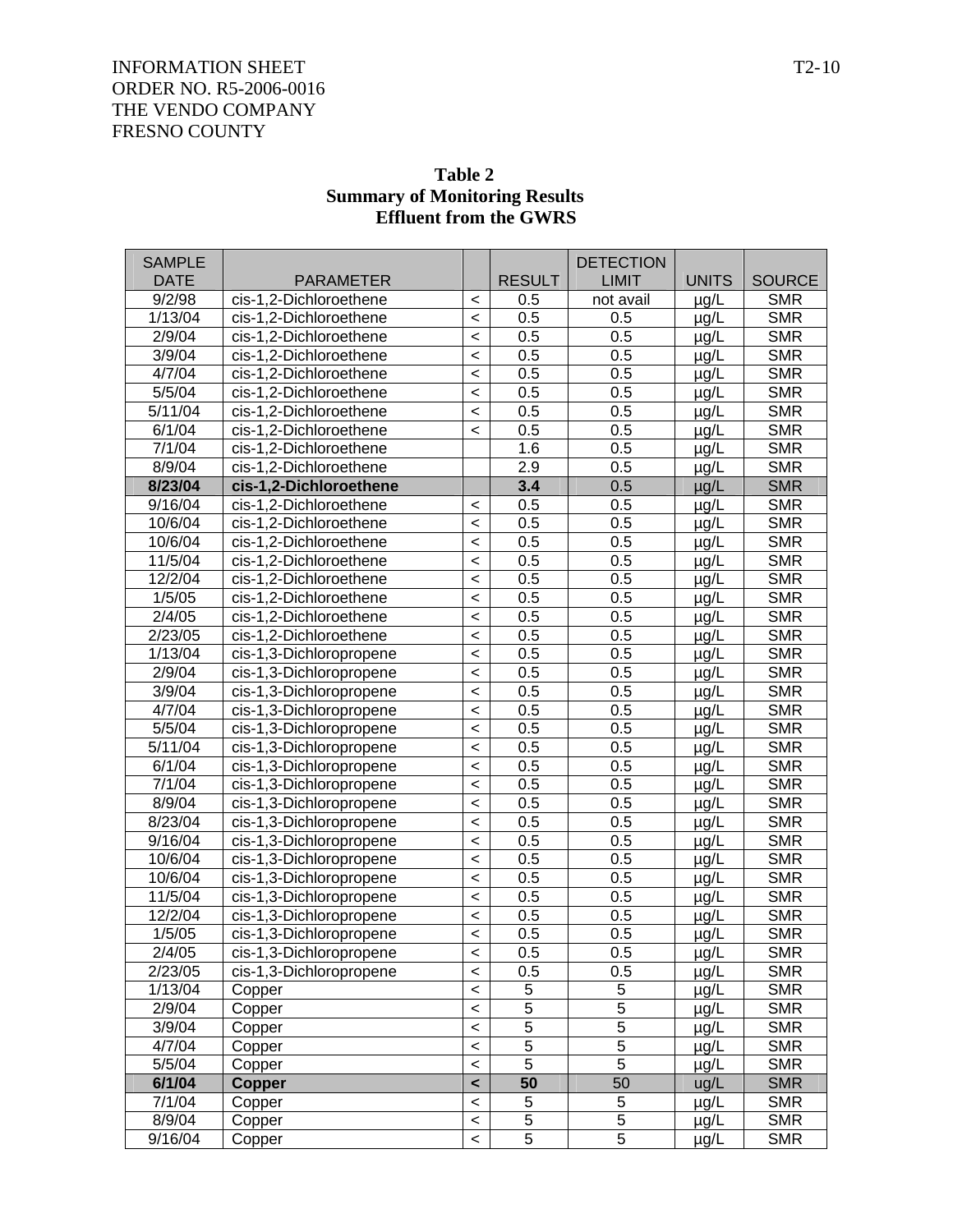| Table 2                              |
|--------------------------------------|
| <b>Summary of Monitoring Results</b> |
| <b>Effluent from the GWRS</b>        |

| <b>SAMPLE</b> |                      |         |               | <b>DETECTION</b> |              |               |
|---------------|----------------------|---------|---------------|------------------|--------------|---------------|
| <b>DATE</b>   | <b>PARAMETER</b>     |         | <b>RESULT</b> | <b>LIMIT</b>     | <b>UNITS</b> | <b>SOURCE</b> |
| 10/6/04       | Copper               | $\,<$   | 50            | 50               | ug/L         | <b>SMR</b>    |
| 10/6/04       | Copper               | $\prec$ | 50            | 50               | ug/L         | <b>SMR</b>    |
| 11/5/04       | Copper               | $\prec$ | 50            | 50               | ug/L         | <b>SMR</b>    |
| 1/5/05        | Copper               | $\,<\,$ | 5             | 5                | $\mu$ g/L    | <b>SMR</b>    |
| 2/4/05        | Copper               | $\prec$ | 50            | $\overline{50}$  | ug/L         | <b>SMR</b>    |
| 1/13/04       | Dibromochloromethane | $\prec$ | 0.5           | 0.5              | µg/L         | <b>SMR</b>    |
| 2/9/04        | Dibromochloromethane | $\,<$   | 0.5           | 0.5              | µg/L         | <b>SMR</b>    |
| 3/9/04        | Dibromochloromethane | $\,<$   | 0.5           | 0.5              | µg/L         | <b>SMR</b>    |
| 4/7/04        | Dibromochloromethane | $\prec$ | 0.5           | 0.5              | µg/L         | <b>SMR</b>    |
| 5/5/04        | Dibromochloromethane | $\,<$   | 0.5           | 0.5              | µg/L         | <b>SMR</b>    |
| 5/11/04       | Dibromochloromethane | $\prec$ | 0.5           | 0.5              | $\mu$ g/L    | <b>SMR</b>    |
| 6/1/04        | Dibromochloromethane | $\,<$   | 0.5           | 0.5              | µg/L         | <b>SMR</b>    |
| 7/1/04        | Dibromochloromethane | $\,<$   | 0.5           | 0.5              | µg/L         | <b>SMR</b>    |
| 8/9/04        | Dibromochloromethane | $\prec$ | 0.5           | 0.5              | µg/L         | <b>SMR</b>    |
| 8/23/04       | Dibromochloromethane | $\,<$   | 0.5           | 0.5              | µg/L         | <b>SMR</b>    |
| 9/16/04       | Dibromochloromethane | $\prec$ | 0.5           | 0.5              | $\mu$ g/L    | <b>SMR</b>    |
| 10/6/04       | Dibromochloromethane | $\prec$ | 0.5           | 0.5              | µg/L         | <b>SMR</b>    |
| 10/6/04       | Dibromochloromethane | $\,<$   | 0.5           | 0.5              | µg/L         | <b>SMR</b>    |
| 11/5/04       | Dibromochloromethane | $\prec$ | 0.5           | 0.5              | $\mu$ g/L    | <b>SMR</b>    |
| 12/2/04       | Dibromochloromethane | $\prec$ | 0.5           | 0.5              | µg/L         | <b>SMR</b>    |
| 1/5/05        | Dibromochloromethane | $\prec$ | 0.5           | 0.5              | µg/L         | <b>SMR</b>    |
| 2/4/05        | Dibromochloromethane | $\prec$ | 0.5           | 0.5              | µg/L         | <b>SMR</b>    |
| 2/23/05       | Dibromochloromethane | $\,<$   | 0.5           | 0.5              | µg/L         | <b>SMR</b>    |
| 1/13/04       | Dibromomethane       | $\prec$ | 0.5           | 0.5              | µg/L         | <b>SMR</b>    |
| 2/9/04        | Dibromomethane       | $\prec$ | 0.5           | 0.5              | µg/L         | <b>SMR</b>    |
| 3/9/04        | Dibromomethane       | $\,<$   | 0.5           | 0.5              | µg/L         | <b>SMR</b>    |
| 4/7/04        | Dibromomethane       | $\prec$ | 0.5           | 0.5              | $\mu$ g/L    | <b>SMR</b>    |
| 5/5/04        | Dibromomethane       | $\,<$   | 0.5           | 0.5              | µg/L         | <b>SMR</b>    |
| 5/11/04       | Dibromomethane       | $\,<$   | 0.5           | 0.5              | µg/L         | <b>SMR</b>    |
| 6/1/04        | Dibromomethane       | $\prec$ | 0.5           | 0.5              | µg/L         | <b>SMR</b>    |
| 7/1/04        | Dibromomethane       | $\,<\,$ | 0.5           | 0.5              | $\mu$ g/L    | <b>SMR</b>    |
| 8/9/04        | Dibromomethane       | $\,<$   | 0.5           | 0.5              | µg/L         | <b>SMR</b>    |
| 8/23/04       | Dibromomethane       | $\,<$   | 0.5           | 0.5              | µg/L         | <b>SMR</b>    |
| 9/16/04       | Dibromomethane       | $\,<\,$ | 0.5           | 0.5              | µg/L         | <b>SMR</b>    |
| 10/6/04       | Dibromomethane       | $\prec$ | 0.5           | 0.5              | µg/L         | <b>SMR</b>    |
| 10/6/04       | Dibromomethane       | $\lt$   | 0.5           | 0.5              | $\mu$ g/L    | <b>SMR</b>    |
| 11/5/04       | Dibromomethane       | $\,<$   | 0.5           | 0.5              | µg/L         | <b>SMR</b>    |
| 12/2/04       | Dibromomethane       | $\,<$   | 0.5           | 0.5              | µg/L         | <b>SMR</b>    |
| 1/5/05        | Dibromomethane       | $\,<\,$ | 0.5           | 0.5              | µg/L         | <b>SMR</b>    |
| 2/4/05        | Dibromomethane       | $\,<$   | 0.5           | 0.5              | µg/L         | <b>SMR</b>    |
| 2/23/05       | Dibromomethane       | $\,<\,$ | 0.5           | 0.5              | µg/L         | <b>SMR</b>    |
| 1/13/04       | Dichlorobromomethane | $\,<\,$ | 0.5           | 0.5              | ug/L         | <b>SMR</b>    |
| 2/9/04        | Dichlorobromomethane | $\,<\,$ | 0.5           | 0.5              | ug/L         | <b>SMR</b>    |
| 3/9/04        | Dichlorobromomethane | $\,<\,$ | 0.5           | 0.5              | ug/L         | <b>SMR</b>    |
| 4/7/04        | Dichlorobromomethane | $\,<\,$ | 0.5           | 0.5              | ug/L         | <b>SMR</b>    |
| 5/5/04        | Dichlorobromomethane | $\,<\,$ | 0.5           | 0.5              | ug/L         | <b>SMR</b>    |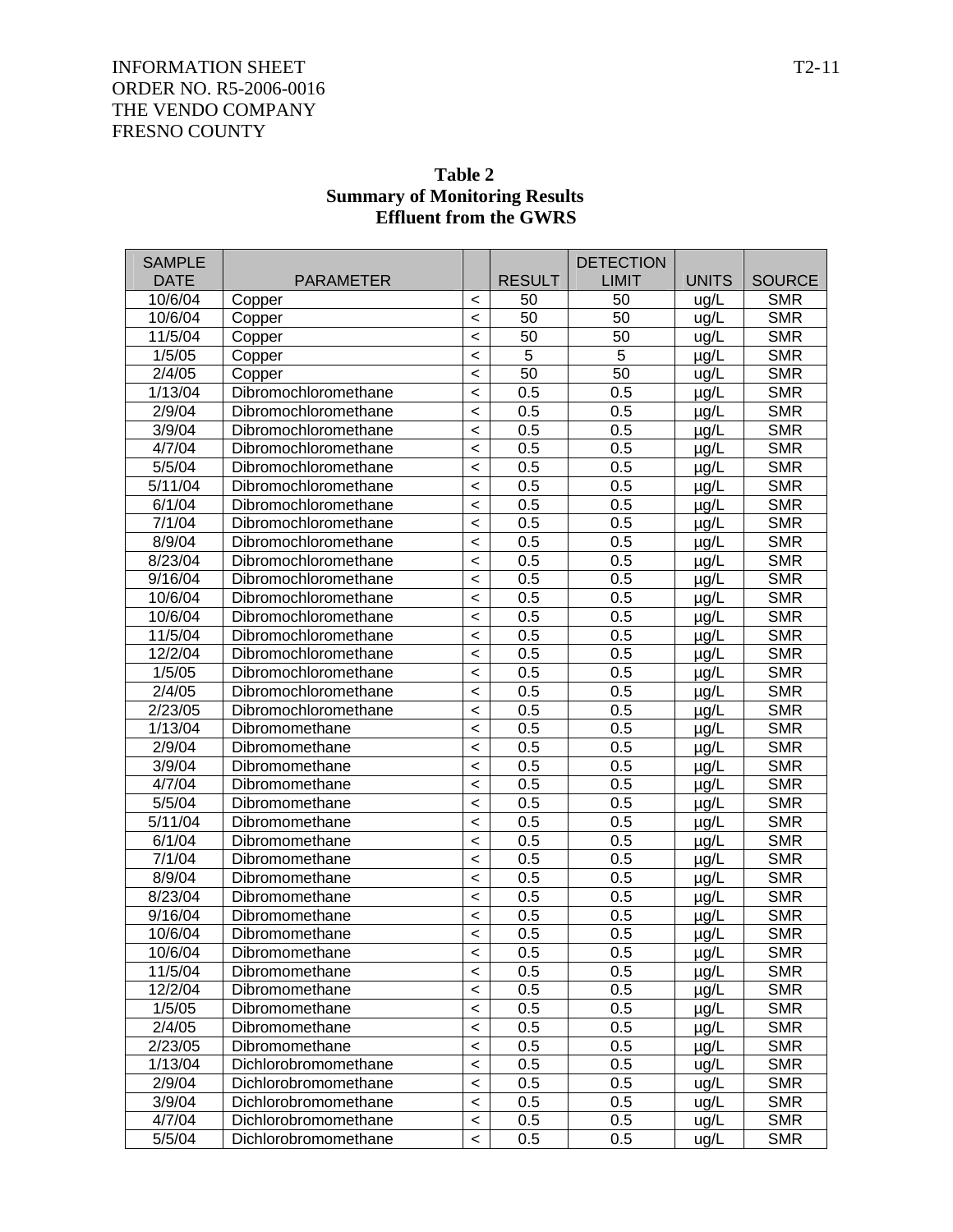| Table 2                              |
|--------------------------------------|
| <b>Summary of Monitoring Results</b> |
| <b>Effluent from the GWRS</b>        |

| <b>SAMPLE</b> |                         |         |               | <b>DETECTION</b> |              |               |
|---------------|-------------------------|---------|---------------|------------------|--------------|---------------|
| <b>DATE</b>   | <b>PARAMETER</b>        |         | <b>RESULT</b> | <b>LIMIT</b>     | <b>UNITS</b> | <b>SOURCE</b> |
| 5/11/04       | Dichlorobromomethane    | $\,<$   | 0.5           | 0.5              | ug/L         | <b>SMR</b>    |
| 6/1/04        | Dichlorobromomethane    | $\prec$ | 0.5           | 0.5              | ug/L         | <b>SMR</b>    |
| 7/1/04        | Dichlorobromomethane    | $\,<$   | 0.5           | 0.5              | ug/L         | <b>SMR</b>    |
| 8/9/04        | Dichlorobromomethane    | $\,<$   | 0.5           | 0.5              | ug/L         | <b>SMR</b>    |
| 8/23/04       | Dichlorobromomethane    | $\,<$   | 0.5           | 0.5              | ug/L         | <b>SMR</b>    |
| 9/16/04       | Dichlorobromomethane    | $\,<$   | 0.5           | 0.5              | ug/L         | <b>SMR</b>    |
| 10/6/04       | Dichlorobromomethane    | $\,<$   | 0.5           | 0.5              | ug/L         | <b>SMR</b>    |
| 10/6/04       | Dichlorobromomethane    | $\,<$   | 0.5           | 0.5              | ug/L         | <b>SMR</b>    |
| 11/5/04       | Dichlorobromomethane    | $\,<$   | 0.5           | 0.5              | ug/L         | <b>SMR</b>    |
| 12/2/04       | Dichlorobromomethane    | $\,<$   | 0.5           | 0.5              | ug/L         | <b>SMR</b>    |
| 1/5/05        | Dichlorobromomethane    | $\,<$   | 0.5           | 0.5              | ug/L         | <b>SMR</b>    |
| 2/4/05        | Dichlorobromomethane    | $\,<$   | 0.5           | 0.5              | ug/L         | <b>SMR</b>    |
| 2/23/05       | Dichlorobromomethane    | $\prec$ | 0.5           | 0.5              | ug/L         | <b>SMR</b>    |
| 12/6/96       | Dichlorodifluoromethane | $\,<$   | 0.5           | not avail        | $\mu$ g/L    | <b>SMR</b>    |
| 3/4/97        | Dichlorodifluoromethane | $\,<$   | 0.5           | not avail        | µg/L         | <b>SMR</b>    |
| 7/16/97       | Dichlorodifluoromethane | $\,<$   | 0.5           | not avail        | $\mu$ g/L    | <b>SMR</b>    |
| 8/29/97       | Dichlorodifluoromethane | $\,<$   | 0.5           | not avail        | µg/L         | <b>SMR</b>    |
| 9/3/97        | Dichlorodifluoromethane | $\,<$   | 0.5           | not avail        | $\mu$ g/L    | <b>SMR</b>    |
| 12/8/97       | Dichlorodifluoromethane | $\,<$   | 0.5           | not avail        | $\mu$ g/L    | <b>SMR</b>    |
| 1/21/98       | Dichlorodifluoromethane | $\,<$   | 0.5           | not avail        | $\mu$ g/L    | <b>SMR</b>    |
| 3/12/98       | Dichlorodifluoromethane | $\,<$   | 1             | not avail        | µg/L         | <b>SMR</b>    |
| 6/18/98       | Dichlorodifluoromethane | $\,<$   | 1             | not avail        | µg/L         | <b>SMR</b>    |
| 9/2/98        | Dichlorodifluoromethane | $\,<$   | 1             | not avail        | $\mu$ g/L    | <b>SMR</b>    |
| 1/13/04       | Dichlorodifluoromethane | $\,<$   | 1             | 1                | $\mu$ g/L    | <b>SMR</b>    |
| 2/9/04        | Dichlorodifluoromethane | $\,<$   | 1             | 1                | $\mu$ g/L    | <b>SMR</b>    |
| 3/9/04        | Dichlorodifluoromethane | $\,<$   | 1             | 1                | µg/L         | <b>SMR</b>    |
| 4/7/04        | Dichlorodifluoromethane | $\,<$   | 1             | 1                | µg/L         | <b>SMR</b>    |
| 5/5/04        | Dichlorodifluoromethane | $\,<$   | 1             | 1                | $\mu$ g/L    | <b>SMR</b>    |
| 5/11/04       | Dichlorodifluoromethane | $\,<$   | 1             | 1                | $\mu$ g/L    | <b>SMR</b>    |
| 6/1/04        | Dichlorodifluoromethane | $\,<$   | 1             | 1                | $\mu$ g/L    | <b>SMR</b>    |
| 7/1/04        | Dichlorodifluoromethane | $\,<$   | 1             | 1                | $\mu$ g/L    | <b>SMR</b>    |
| 8/9/04        | Dichlorodifluoromethane | $\,<$   | 1             | 1                | $\mu$ g/L    | <b>SMR</b>    |
| 8/23/04       | Dichlorodifluoromethane | $\,<$   | 1             | 1                | $\mu$ g/L    | <b>SMR</b>    |
| 9/16/04       | Dichlorodifluoromethane | $\,<$   | 1             | 1                | µg/L         | <b>SMR</b>    |
| 10/6/04       | Dichlorodifluoromethane | $\,<\,$ | 1             | 1                | µg/L         | <b>SMR</b>    |
| 10/6/04       | Dichlorodifluoromethane | $\,<\,$ | 1             | 1                | µg/L         | <b>SMR</b>    |
| 11/5/04       | Dichlorodifluoromethane | $\,<\,$ | 1             | 1                | $\mu$ g/L    | <b>SMR</b>    |
| 12/2/04       | Dichlorodifluoromethane | $\,<\,$ | 1             | 1                | µg/L         | <b>SMR</b>    |
| 1/5/05        | Dichlorodifluoromethane | $\,<\,$ | 1             | 1                | $\mu$ g/L    | <b>SMR</b>    |
| 2/4/05        | Dichlorodifluoromethane | $\,<\,$ | 1             | 1                | $\mu$ g/L    | <b>SMR</b>    |
| 2/23/05       | Dichlorodifluoromethane | $\,<\,$ | 1             | 1                | µg/L         | <b>SMR</b>    |
| 1/13/04       | Ethylbenzene            | $\,<\,$ | 0.5           | 0.5              | µg/L         | <b>SMR</b>    |
| 2/9/04        | Ethylbenzene            | $\,<\,$ | 0.5           | 0.5              | µg/L         | <b>SMR</b>    |
| 3/9/04        | Ethylbenzene            | $\,<$   | 0.5           | 0.5              | µg/L         | <b>SMR</b>    |
| 4/7/04        | Ethylbenzene            | $\,<$   | 0.5           | 0.5              | µg/L         | <b>SMR</b>    |
| 5/5/04        | Ethylbenzene            | $\,<\,$ | 0.5           | 0.5              | µg/L         | <b>SMR</b>    |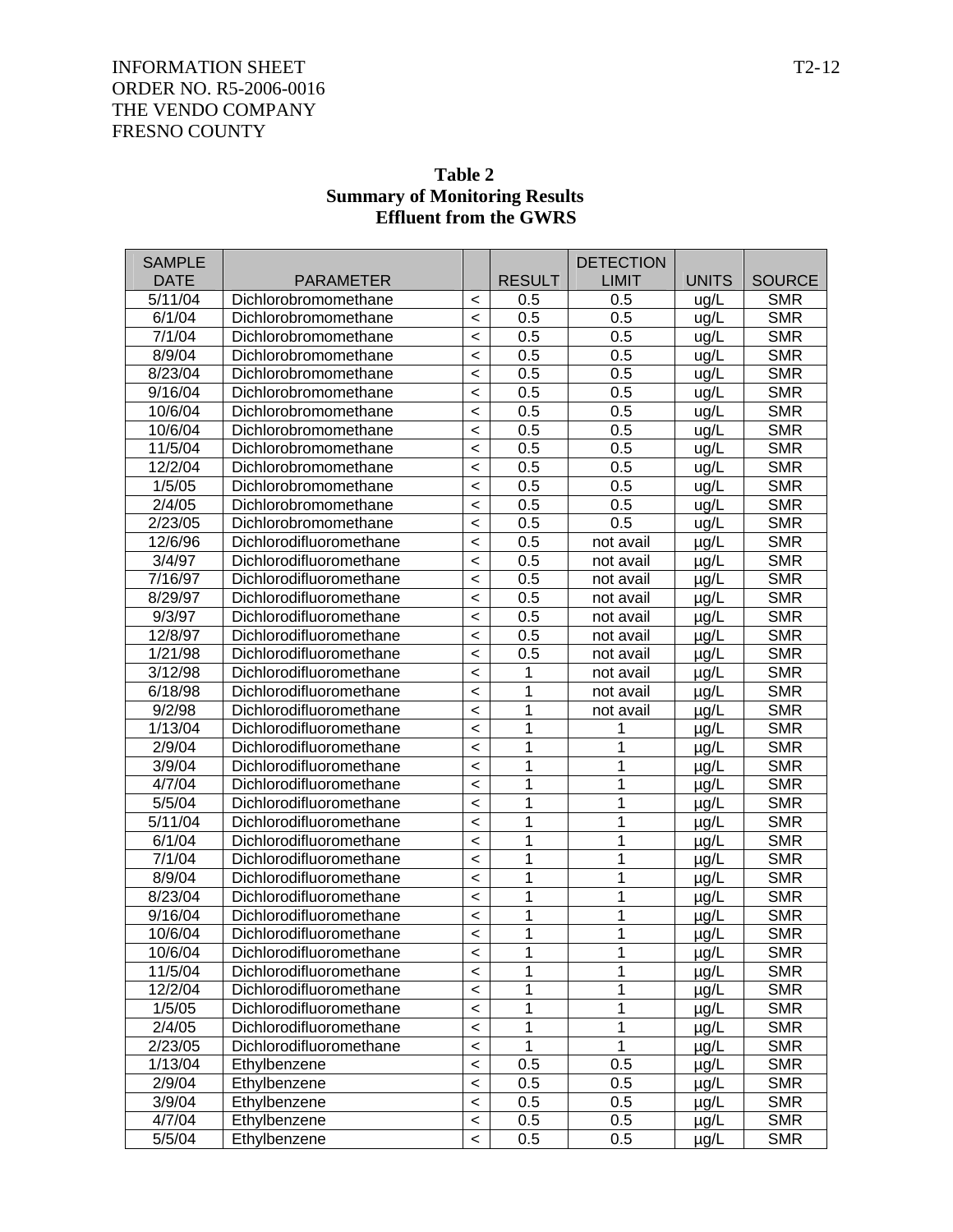| <b>SAMPLE</b>                      |                                  |                  |                      | <b>DETECTION</b>    |                   |                             |
|------------------------------------|----------------------------------|------------------|----------------------|---------------------|-------------------|-----------------------------|
| <b>DATE</b><br>$\frac{1}{5/11/04}$ | <b>PARAMETER</b><br>Ethylbenzene |                  | <b>RESULT</b><br>0.5 | <b>LIMIT</b><br>0.5 | <b>UNITS</b>      | <b>SOURCE</b><br><b>SMR</b> |
| 6/1/04                             | Ethylbenzene                     | $\,<\,$<br>$\,<$ | 0.5                  | 0.5                 | $\mu$ g/L         | <b>SMR</b>                  |
| 7/1/04                             | Ethylbenzene                     | $\,<$            | 0.5                  | 0.5                 | µg/L              | <b>SMR</b>                  |
| 8/9/04                             | Ethylbenzene                     | $\,<$            | 0.5                  | 0.5                 | µg/L              | <b>SMR</b>                  |
| 8/23/04                            | Ethylbenzene                     | $\,<$            | 0.5                  | 0.5                 | µg/L              | <b>SMR</b>                  |
| 9/16/04                            | Ethylbenzene                     | $\,<$            | 0.5                  | 0.5                 | µg/L<br>µg/L      | <b>SMR</b>                  |
| 10/6/04                            | Ethylbenzene                     | $\,<$            | 0.5                  | 0.5                 | µg/L              | <b>SMR</b>                  |
| 10/6/04                            | Ethylbenzene                     | $\,<$            | 0.5                  | 0.5                 |                   | <b>SMR</b>                  |
| 11/5/04                            | Ethylbenzene                     | $\,<$            | 0.5                  | 0.5                 | µg/L<br>µg/L      | <b>SMR</b>                  |
| 12/2/04                            | Ethylbenzene                     | $\,<$            | 0.5                  | 0.5                 | µg/L              | <b>SMR</b>                  |
| 1/5/05                             | Ethylbenzene                     | $\,<$            | 0.5                  | 0.5                 | µg/L              | <b>SMR</b>                  |
| 2/4/05                             | Ethylbenzene                     | $\,<$            | 0.5                  | 0.5                 | µg/L              | <b>SMR</b>                  |
| 2/23/05                            | Ethylbenzene                     | $\,<$            | 0.5                  | 0.5                 | µg/L              | <b>SMR</b>                  |
| 1/13/04                            | Freon 113                        | $\,<$            | 0.5                  | 0.5                 | µg/L              | <b>SMR</b>                  |
| 2/9/04                             | Freon 113                        | $\,<$            | 0.5                  | 0.5                 |                   | <b>SMR</b>                  |
| 3/9/04                             | Freon 113                        | $\,<$            | 0.5                  | 0.5                 | µg/L<br>µg/L      | <b>SMR</b>                  |
| $\frac{4}{7}$ /04                  | Freon 113                        | $\,<$            | 0.5                  | 0.5                 |                   | <b>SMR</b>                  |
| 5/5/04                             | Freon 113                        | $\,<$            | 0.5                  | 0.5                 | $\mu$ g/L         | <b>SMR</b>                  |
| 5/11/04                            | Freon 113                        | $\,<$            | 0.5                  | 0.5                 | µg/L              | <b>SMR</b>                  |
| 6/1/04                             | Freon 113                        | $\,<$            | 0.5                  | 0.5                 | µg/L              | <b>SMR</b>                  |
| 7/1/04                             | Freon 113                        | $\,<$            | 0.5                  | 0.5                 | µg/L              | <b>SMR</b>                  |
| 8/9/04                             | Freon 113                        | $\,<$            | 0.5                  | 0.5                 | µg/L              | <b>SMR</b>                  |
| 8/23/04                            | Freon 113                        | $\,<$            | 0.5                  | 0.5                 | µg/L              | <b>SMR</b>                  |
| 9/16/04                            | Freon 113                        | $\,<$            | 0.5                  | 0.5                 | µg/L              | <b>SMR</b>                  |
| 10/6/04                            | Freon 113                        | $\,<$            | 0.5                  | 0.5                 | µg/L              | <b>SMR</b>                  |
| 10/6/04                            | Freon 113                        | $\,<$            | 0.5                  | 0.5                 | µg/L              | <b>SMR</b>                  |
| 11/5/04                            | Freon 113                        | $\,<$            | 0.5                  | 0.5                 | µg/L              | <b>SMR</b>                  |
| 12/2/04                            | Freon 113                        | $\,<$            | 0.5                  | 0.5                 | µg/L              | <b>SMR</b>                  |
| 1/5/05                             | Freon 113                        | $\,<$            | 0.5                  | 0.5                 | µg/L              | <b>SMR</b>                  |
| 2/4/05                             | Freon 113                        | $\,<$            | 0.5                  | 0.5                 | µg/L<br>$\mu$ g/L | <b>SMR</b>                  |
| 2/23/05                            | Freon 113                        | $\,<$            | 0.5                  | 0.5                 |                   | <b>SMR</b>                  |
| 1/13/04                            | Hardness                         |                  | 160                  | 1                   | $\mu$ g/L<br>mg/L | <b>SMR</b>                  |
| 5/5/04                             | <b>Hardness</b>                  |                  | 130                  | 1                   | mg/L              | <b>SMR</b>                  |
| 6/1/04                             | Hardness                         |                  | 140                  | 1                   | mg/L              | <b>SMR</b>                  |
| 7/1/04                             | Hardness                         |                  | 140                  | 1                   | mq/L              | <b>SMR</b>                  |
| 8/9/04                             | Hardness                         |                  | 140                  | 1                   | mg/L              | <b>SMR</b>                  |
| 9/16/04                            | Hardness                         |                  | 140                  | 1                   | mg/L              | <b>SMR</b>                  |
| 10/6/04                            | <b>Hardness</b>                  |                  | 140                  | 1                   | mg/L              | <b>SMR</b>                  |
| 10/6/04                            | <b>Hardness</b>                  |                  | 140                  | 1                   | mg/L              | <b>SMR</b>                  |
| 11/5/04                            | <b>Hardness</b>                  |                  | 130                  | 1                   | mg/L              | <b>SMR</b>                  |
| 12/2/04                            | <b>Hardness</b>                  |                  | 120                  | 1                   | mg/L              | <b>SMR</b>                  |
| 1/5/05                             | <b>Hardness</b>                  |                  | 120                  | 1                   | mg/L              | <b>SMR</b>                  |
| 2/4/05                             | Hardness                         |                  | 110                  | 1                   | mg/L              | <b>SMR</b>                  |
| 2/9/04                             | Lead                             | $\,<$            | 5                    | $\overline{5}$      | $\mu$ g/L         | <b>SMR</b>                  |
| 1/13/04                            | meta- and para-Xylenes           | $\,<$            | 0.5                  | 0.5                 | µg/L              | <b>SMR</b>                  |
| 2/9/04                             | meta- and para-Xylenes           | $\,<$            | 0.5                  | 0.5                 | $\mu$ g/L         | <b>SMR</b>                  |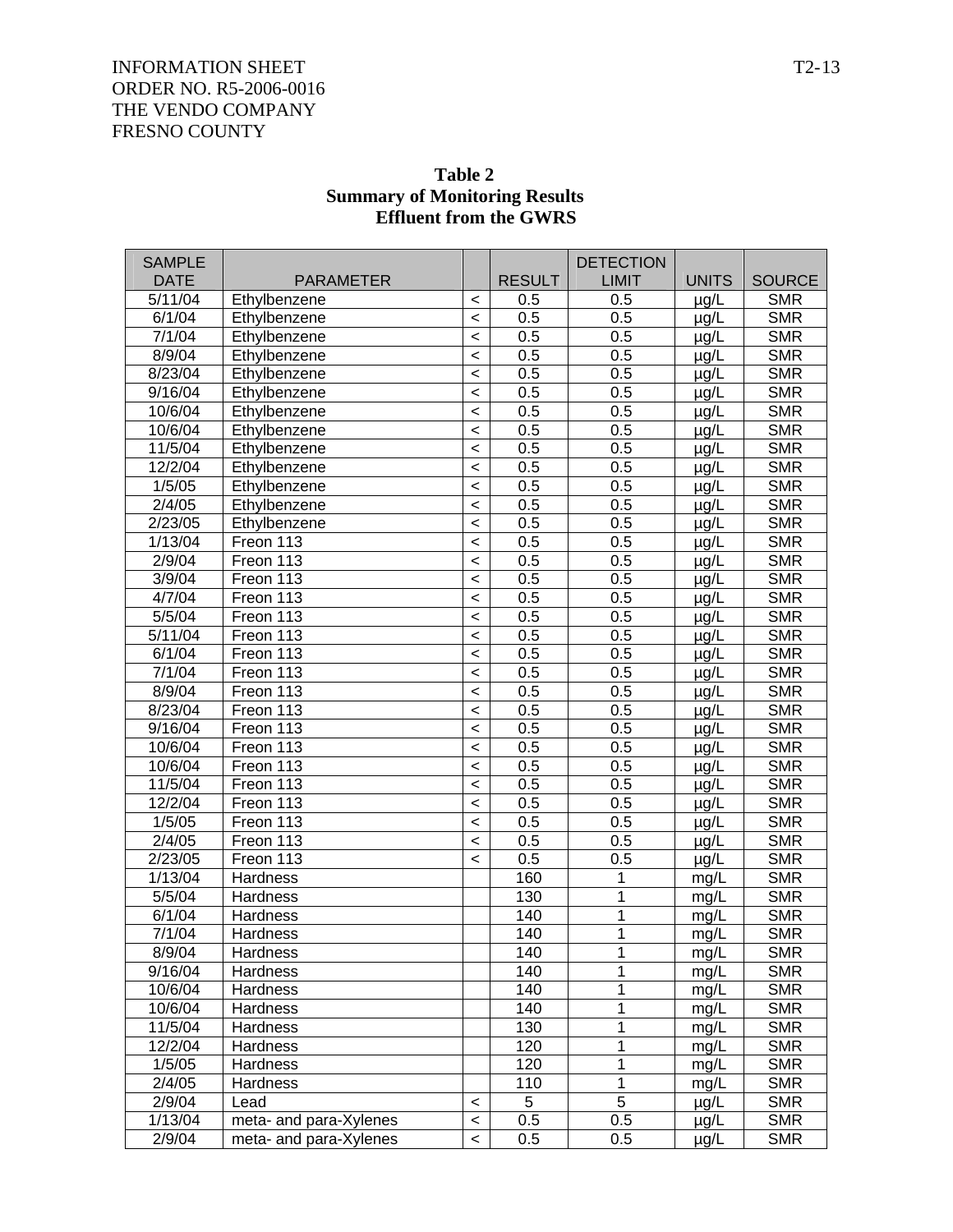| Table 2                              |
|--------------------------------------|
| <b>Summary of Monitoring Results</b> |
| <b>Effluent from the GWRS</b>        |

| <b>SAMPLE</b> |                        |                          |                  | <b>DETECTION</b> |              |               |
|---------------|------------------------|--------------------------|------------------|------------------|--------------|---------------|
| <b>DATE</b>   | <b>PARAMETER</b>       |                          | <b>RESULT</b>    | <b>LIMIT</b>     | <b>UNITS</b> | <b>SOURCE</b> |
| 3/9/04        | meta- and para-Xylenes | $\,<\,$                  | 0.5              | 0.5              | $\mu$ g/L    | <b>SMR</b>    |
| 4/7/04        | meta- and para-Xylenes | $\,<$                    | 0.5              | 0.5              | µg/L         | <b>SMR</b>    |
| 5/5/04        | meta- and para-Xylenes | $\,<$                    | 0.5              | 0.5              | µg/L         | <b>SMR</b>    |
| 5/11/04       | meta- and para-Xylenes | $\,<$                    | 0.5              | 0.5              | µg/L         | <b>SMR</b>    |
| 6/1/04        | meta- and para-Xylenes | $\,<$                    | 0.5              | 0.5              | µg/L         | <b>SMR</b>    |
| 7/1/04        | meta- and para-Xylenes | $\,<$                    | 0.5              | 0.5              | µg/L         | <b>SMR</b>    |
| 8/9/04        | meta- and para-Xylenes | $\,<$                    | 0.5              | 0.5              | µg/L         | <b>SMR</b>    |
| 8/23/04       | meta- and para-Xylenes | $\,<$                    | 0.5              | 0.5              | µg/L         | <b>SMR</b>    |
| 9/16/04       | meta- and para-Xylenes | $\,<$                    | 0.5              | 0.5              | µg/L         | <b>SMR</b>    |
| 10/6/04       | meta- and para-Xylenes | $\,<$                    | 1                | 1                | µg/L         | <b>SMR</b>    |
| 10/6/04       | meta- and para-Xylenes | $\,<$                    | $\mathbf{1}$     | $\mathbf{1}$     | $\mu$ g/L    | <b>SMR</b>    |
| 11/5/04       | meta- and para-Xylenes | $\,<$                    | 0.5              | 0.5              | µg/L         | <b>SMR</b>    |
| 12/2/04       | meta- and para-Xylenes | $\,<$                    | 0.5              | 0.5              | µg/L         | <b>SMR</b>    |
| 1/5/05        | meta- and para-Xylenes | $\,<$                    | 0.5              | 0.5              | µg/L         | <b>SMR</b>    |
| 2/4/05        | meta- and para-Xylenes | $\,<$                    | 0.5              | 0.5              | µg/L         | <b>SMR</b>    |
| 2/23/05       | meta- and para-Xylenes | $\,<$                    | $0.\overline{5}$ | 0.5              | µg/L         | <b>SMR</b>    |
| 12/6/96       | Methylene Chloride     | $\,<$                    | $\overline{2}$   | not avail        | µg/L         | <b>SMR</b>    |
| 3/4/97        | Methylene Chloride     | $\,<$                    | $\overline{2}$   | not avail        | µg/L         | <b>SMR</b>    |
| 7/16/97       | Methylene Chloride     | $\,<$                    | $\overline{2}$   | not avail        | $\mu$ g/L    | <b>SMR</b>    |
| 8/29/97       | Methylene Chloride     | $\,<$                    | $\overline{2}$   | not avail        | µg/L         | <b>SMR</b>    |
| 9/3/97        | Methylene Chloride     | $\,<$                    | $\overline{2}$   | not avail        | µg/L         | <b>SMR</b>    |
| 12/8/97       | Methylene Chloride     | $\,<$                    | $\overline{2}$   | not avail        | µg/L         | <b>SMR</b>    |
| 1/21/98       | Methylene Chloride     | $\,<$                    | $\overline{2}$   | not avail        | µg/L         | <b>SMR</b>    |
| 3/12/98       | Methylene Chloride     | $\,<$                    | $\overline{5}$   | not avail        | µg/L         | <b>SMR</b>    |
| 6/18/98       | Methylene Chloride     | $\,<$                    | $\overline{5}$   | not avail        | µg/L         | <b>SMR</b>    |
| 9/2/98        | Methylene Chloride     | $\,<$                    | $\overline{5}$   | not avail        | µg/L         | <b>SMR</b>    |
| 1/13/04       | Methylene Chloride     | $\,<$                    | 0.5              | 0.5              | $\mu$ g/L    | <b>SMR</b>    |
| 2/9/04        | Methylene Chloride     | $\,<$                    | 0.5              | 0.5              | µg/L         | <b>SMR</b>    |
| 3/9/04        | Methylene Chloride     | $\,<$                    | 0.5              | 0.5              | µg/L         | <b>SMR</b>    |
| 4/7/04        | Methylene Chloride     | $\,<$                    | 0.5              | 0.5              | µg/L         | <b>SMR</b>    |
| 5/5/04        | Methylene Chloride     | $\,<$                    | 0.5              | 0.5              | µg/L         | <b>SMR</b>    |
| 5/11/04       | Methylene Chloride     | $\,<$                    | 0.5              | 0.5              | µg/L         | <b>SMR</b>    |
| 6/1/04        | Methylene Chloride     | $\,<$                    | 0.5              | 0.5              | µg/L         | <b>SMR</b>    |
| 7/1/04        | Methylene Chloride     | $\,<$                    | 0.5              | 0.5              | µg/L         | <b>SMR</b>    |
| 8/9/04        | Methylene Chloride     | $\,<$                    | 0.5              | 0.5              | $\mu$ g/L    | <b>SMR</b>    |
| 8/23/04       | Methylene Chloride     | $\,<\,$                  | 0.5              | 0.5              | µg/L         | <b>SMR</b>    |
| 9/16/04       | Methylene Chloride     | $\,<$                    | 0.5              | 0.5              | $\mu$ g/L    | <b>SMR</b>    |
| 10/6/04       | Methylene Chloride     | $\,<\,$                  | 0.5              | 0.5              | $\mu$ g/L    | <b>SMR</b>    |
| 10/6/04       | Methylene Chloride     | $\,<\,$                  | 0.5              | 0.5              | µg/L         | <b>SMR</b>    |
| 11/5/04       | Methylene Chloride     | $\,<\,$                  | 0.5              | 0.5              | µg/L         | <b>SMR</b>    |
| 12/2/04       | Methylene Chloride     | $\,<\,$                  | 0.5              | 0.5              | µg/L         | <b>SMR</b>    |
| 1/5/05        | Methylene Chloride     | $\,<\,$                  | 0.5              | 0.5              | µg/L         | <b>SMR</b>    |
| 2/4/05        | Methylene Chloride     | $\,<\,$                  | 0.5              | 0.5              | $\mu$ g/L    | <b>SMR</b>    |
| 2/23/05       | Methylene Chloride     | $\,<\,$                  | 0.5              | 0.5              | µg/L         | <b>SMR</b>    |
| 1/13/04       | Methyl-tert-butylether | $\,<$                    | 0.5              | 0.5              | µg/L         | <b>SMR</b>    |
| 2/9/04        | Methyl-tert-butylether | $\overline{\phantom{0}}$ | 0.5              | 0.5              | µg/L         | <b>SMR</b>    |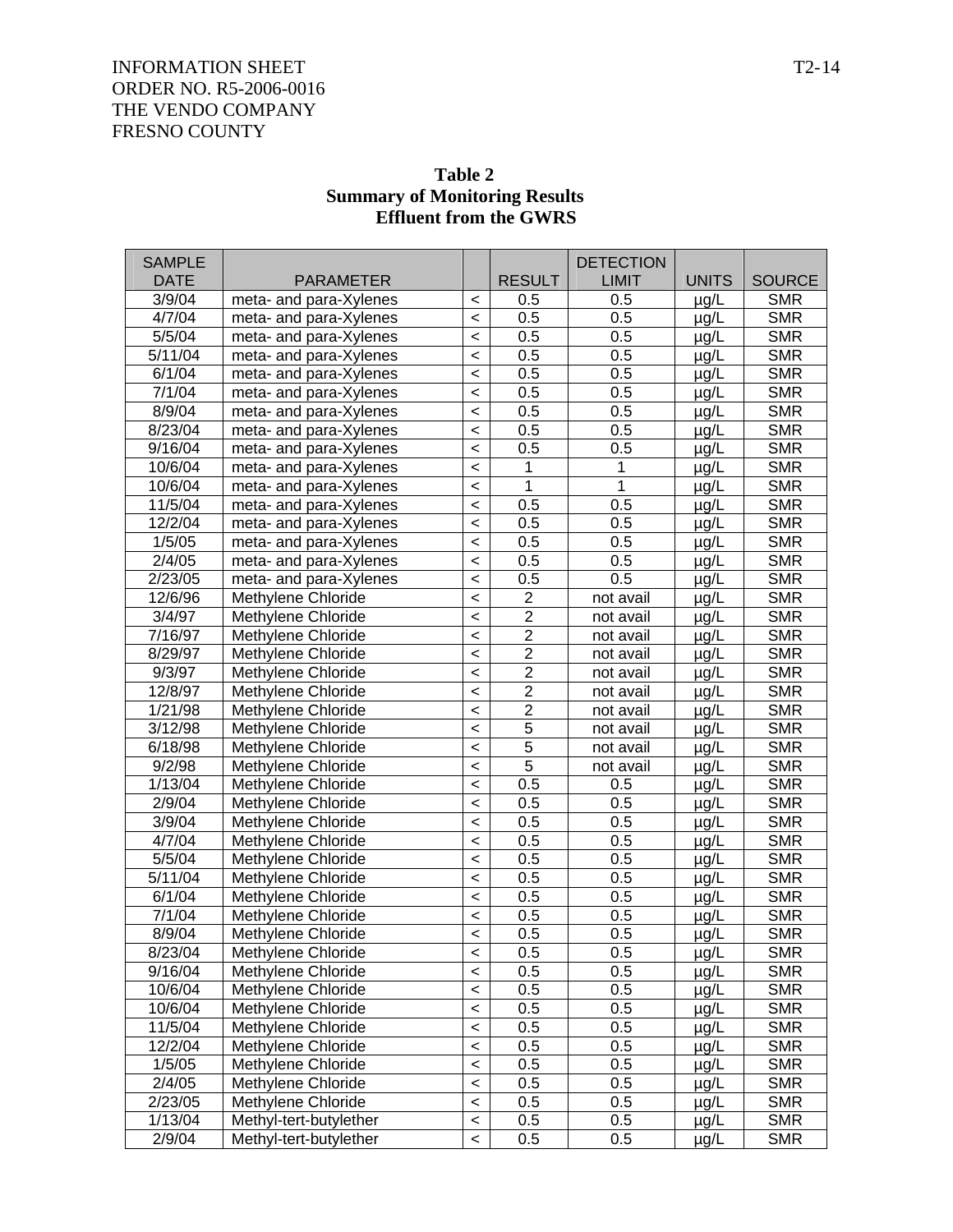| <b>EIIIUENI IFOM INE GWKS</b> |                              |                                                      |               |                  |                        |                          |  |  |  |
|-------------------------------|------------------------------|------------------------------------------------------|---------------|------------------|------------------------|--------------------------|--|--|--|
| <b>SAMPLE</b>                 |                              |                                                      |               | <b>DETECTION</b> |                        |                          |  |  |  |
| <b>DATE</b>                   | <b>PARAMETER</b>             |                                                      | <b>RESULT</b> | <b>LIMIT</b>     | <b>UNITS</b>           | <b>SOURCE</b>            |  |  |  |
| 3/9/04                        | Methyl-tert-butylether       | $\,<$                                                | 0.5           | 0.5              | $\mu$ g/L              | <b>SMR</b>               |  |  |  |
| 4/7/04                        | Methyl-tert-butylether       | $\prec$                                              | 0.5           | 0.5              | $\mu$ g/L              | <b>SMR</b>               |  |  |  |
| 5/5/04                        | Methyl-tert-butylether       | $\prec$                                              | 0.5           | 0.5              | $\mu$ g/L              | <b>SMR</b>               |  |  |  |
| $\sqrt{5}/11/04$              | Methyl-tert-butylether       | $\prec$                                              | 0.5           | 0.5              | $\mu$ g/L              | <b>SMR</b>               |  |  |  |
| 6/1/04                        | Methyl-tert-butylether       | $\prec$                                              | 0.5           | 0.5              | $\mu$ g/L              | <b>SMR</b>               |  |  |  |
| 7/1/04                        | Methyl-tert-butylether       | $\prec$                                              | 0.5           | 0.5              | $\mu$ g/L              | <b>SMR</b>               |  |  |  |
| 8/9/04                        | Methyl-tert-butylether       | $\prec$                                              | 0.5           | 0.5              | $\mu$ g/L              | <b>SMR</b>               |  |  |  |
| 8/23/04                       | Methyl-tert-butylether       | $\prec$                                              | 0.5           | 0.5              | $\mu$ g/L              | <b>SMR</b>               |  |  |  |
| 9/16/04                       | Methyl-tert-butylether       | $\prec$                                              | 0.5           | 0.5              | $\mu$ g/L              | <b>SMR</b>               |  |  |  |
| 10/6/04                       | Methyl-tert-butylether       | $\prec$                                              | 0.5           | 0.5              | $\mu$ g/L              | <b>SMR</b>               |  |  |  |
| 10/6/04                       | Methyl-tert-butylether       | $\prec$                                              | 0.5           | 0.5              | $\mu$ g/L              | <b>SMR</b>               |  |  |  |
| 11/5/04                       | Methyl-tert-butylether       | $\prec$                                              | 0.5           | 0.5              | $\mu$ g/L              | <b>SMR</b>               |  |  |  |
| 12/2/04                       | Methyl-tert-butylether       | $\prec$                                              | 0.5           | 0.5              | $\mu$ g/L              | <b>SMR</b>               |  |  |  |
| 1/5/05                        | Methyl-tert-butylether       | $\prec$                                              | 0.5           | 0.5              | $\mu$ g/L              | <b>SMR</b>               |  |  |  |
| 2/4/05                        | Methyl-tert-butylether       | $\prec$                                              | 0.5           | 0.5              | $\mu$ g/L              | <b>SMR</b>               |  |  |  |
| 2/23/05                       | Methyl-tert-butylether       | $\prec$                                              | 0.5           | 0.5              | $\mu$ g/L              | <b>SMR</b>               |  |  |  |
| 1/13/04                       | ortho-Xylene                 | $\overline{\phantom{a}}$                             | 0.5           | 0.5              | $\mu$ g/L              | <b>SMR</b>               |  |  |  |
| 2/9/04                        | ortho-Xylene                 | $\overline{\phantom{a}}$                             | 0.5           | 0.5              | $\mu$ g/L              | <b>SMR</b>               |  |  |  |
| 3/9/04                        | ortho-Xylene                 | $\overline{\phantom{a}}$                             | 0.5           | 0.5              | $\mu$ g/L              | <b>SMR</b>               |  |  |  |
| 4/7/04                        | ortho-Xylene                 | $\overline{\phantom{a}}$                             | 0.5           | 0.5              | $\mu$ g/L              | <b>SMR</b>               |  |  |  |
| 5/5/04                        | ortho-Xylene                 | $\overline{\phantom{a}}$                             | 0.5           | 0.5              | $\mu$ g/L              | <b>SMR</b>               |  |  |  |
| 5/11/04                       | ortho-Xylene                 | $\overline{\phantom{a}}$                             | 0.5           | 0.5              | $\mu$ g/L              | <b>SMR</b>               |  |  |  |
| 6/1/04                        | ortho-Xylene                 | $\overline{\phantom{a}}$                             | 0.5           | 0.5              | $\mu$ g/L              | <b>SMR</b>               |  |  |  |
| 7/1/04                        | ortho-Xylene                 | $\overline{\phantom{a}}$                             | 0.5<br>0.5    | 0.5<br>0.5       | $\mu$ g/L              | <b>SMR</b>               |  |  |  |
| 8/9/04<br>8/23/04             | ortho-Xylene                 | $\overline{\phantom{a}}$<br>$\overline{\phantom{a}}$ | 0.5           | 0.5              | $\mu$ g/L              | <b>SMR</b><br><b>SMR</b> |  |  |  |
| 9/16/04                       | ortho-Xylene<br>ortho-Xylene | $\overline{\phantom{a}}$                             | 0.5           | 0.5              | $\mu$ g/L<br>$\mu$ g/L | <b>SMR</b>               |  |  |  |
| 10/6/04                       | ortho-Xylene                 | $\overline{\phantom{a}}$                             | 0.5           | 0.5              | $\mu$ g/L              | <b>SMR</b>               |  |  |  |
| 10/6/04                       | ortho-Xylene                 | $\overline{\phantom{a}}$                             | 0.5           | 0.5              | $\mu$ g/L              | <b>SMR</b>               |  |  |  |
| 11/5/04                       | ortho-Xylene                 | $\overline{\phantom{a}}$                             | 0.5           | 0.5              | $\mu$ g/L              | <b>SMR</b>               |  |  |  |
| 12/2/04                       | ortho-Xylene                 | $\overline{\phantom{a}}$                             | 0.5           | 0.5              | $\mu$ g/L              | <b>SMR</b>               |  |  |  |
| 1/5/05                        | ortho-Xylene                 | $\overline{\phantom{a}}$                             | 0.5           | 0.5              | $\mu$ g/L              | <b>SMR</b>               |  |  |  |
| 2/4/05                        | ortho-Xylene                 | $\,<$                                                | 0.5           | 0.5              | $\mu$ g/L              | <b>SMR</b>               |  |  |  |
| 2/23/05                       | ortho-Xylene                 | $\,<\,$                                              | 0.5           | 0.5              | $\mu$ g/L              | <b>SMR</b>               |  |  |  |
|                               |                              |                                                      |               |                  | Std.                   |                          |  |  |  |
| 1/13/04                       | pH                           |                                                      | 8.8           | N/A              | Unit                   | <b>SMR</b>               |  |  |  |
| 4/7/04                        | pH                           |                                                      | 7.9           | N/A              | Std.<br>Unit           | <b>SMR</b>               |  |  |  |
|                               |                              |                                                      |               |                  | Std.                   |                          |  |  |  |
| 7/1/04                        | pH                           |                                                      | 7.8           | N/A              | Unit<br>Std.           | <b>SMR</b>               |  |  |  |
| 8/9/04                        | pH                           |                                                      | 7.8           | N/A              | Unit                   | <b>SMR</b>               |  |  |  |
|                               |                              |                                                      |               |                  | Std.                   |                          |  |  |  |
| 9/16/04                       | pH                           |                                                      | 7.8           | N/A              | Unit                   | <b>SMR</b>               |  |  |  |
|                               |                              |                                                      |               |                  | Std.                   |                          |  |  |  |

10/6/04 pH 7.1 N/A Unit SMR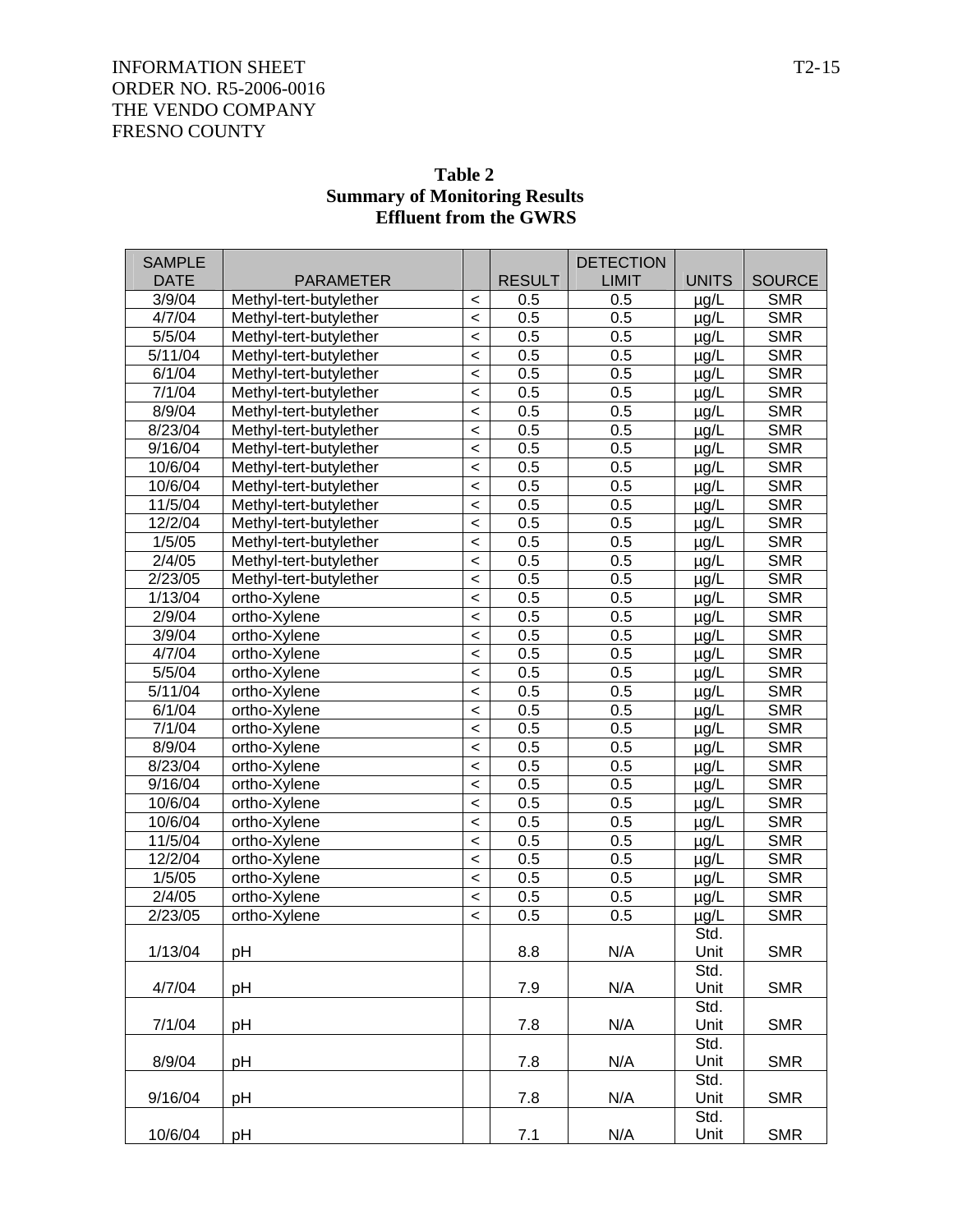| <b>SAMPLE</b><br><b>DATE</b> | <b>PARAMETER</b>  |         | <b>RESULT</b> | <b>DETECTION</b><br><b>LIMIT</b> | <b>UNITS</b> | <b>SOURCE</b> |
|------------------------------|-------------------|---------|---------------|----------------------------------|--------------|---------------|
|                              |                   |         |               |                                  | Std.         |               |
| 10/6/04                      | pH                |         | 7.1           | N/A                              | Unit         | <b>SMR</b>    |
|                              |                   |         |               |                                  | Std.         |               |
| 11/5/04                      | pH                |         | 7.7           | N/A                              | Unit         | <b>SMR</b>    |
|                              |                   |         |               |                                  | Std.         |               |
| 12/2/04                      | pH                |         | 7.4           | N/A                              | Unit         | <b>SMR</b>    |
|                              |                   |         |               |                                  | Std.         |               |
| 1/5/05                       | pH                |         | 7.7           | N/A                              | Unit         | <b>SMR</b>    |
|                              |                   |         |               |                                  | Std.         |               |
| 2/4/05                       | pH                |         | 7.7           | N/A                              | Unit         | <b>SMR</b>    |
| 2/9/04                       | Silver            | $\,<$   | 10            | 10                               | $\mu$ g/L    | <b>SMR</b>    |
| 12/6/96                      | Tetrachloroethene | $\,<$   | 0.5           | not avail                        | $\mu$ g/L    | <b>SMR</b>    |
| 3/4/97                       | Tetrachloroethene | $\,<$   | 0.5           | not avail                        | $\mu$ g/L    | <b>SMR</b>    |
| 7/16/97                      | Tetrachloroethene | $\,<$   | 0.5           | not avail                        | $\mu$ g/L    | <b>SMR</b>    |
| 8/29/97                      | Tetrachloroethene | $\,<$   | 0.5           | not avail                        | $\mu$ g/L    | <b>SMR</b>    |
| 9/3/97                       | Tetrachloroethene | $\,<$   | 0.5           | not avail                        | $\mu$ g/L    | <b>SMR</b>    |
| 12/8/97                      | Tetrachloroethene | $\,<$   | 0.5           | not avail                        | $\mu$ g/L    | <b>SMR</b>    |
| 1/21/98                      | Tetrachloroethene | $\,<$   | 0.5           | not avail                        | $\mu$ g/L    | <b>SMR</b>    |
| 3/12/98                      | Tetrachloroethene | $\,<$   | 0.5           | not avail                        | $\mu$ g/L    | <b>SMR</b>    |
| 6/18/98                      | Tetrachloroethene | $\,<$   | 0.5           | not avail                        | $\mu$ g/L    | <b>SMR</b>    |
| 9/2/98                       | Tetrachloroethene | $\,<$   | 0.5           | not avail                        | $\mu$ g/L    | <b>SMR</b>    |
| 1/13/04                      | Tetrachloroethene | $\,<$   | 0.5           | 0.5                              | $\mu$ g/L    | <b>SMR</b>    |
| 2/9/04                       | Tetrachloroethene | $\,<$   | 0.5           | 0.5                              | $\mu$ g/L    | <b>SMR</b>    |
| 3/9/04                       | Tetrachloroethene | $\,<$   | 0.5           | 0.5                              | $\mu$ g/L    | <b>SMR</b>    |
| 4/7/04                       | Tetrachloroethene | $\,<$   | 0.5           | 0.5                              | $\mu$ g/L    | <b>SMR</b>    |
| 5/5/04                       | Tetrachloroethene | $\,<$   | 0.5           | 0.5                              | $\mu$ g/L    | <b>SMR</b>    |
| 5/11/04                      | Tetrachloroethene | $\,<$   | 0.5           | 0.5                              | $\mu$ g/L    | <b>SMR</b>    |
| 6/1/04                       | Tetrachloroethene | $\,<$   | 0.5           | 0.5                              | $\mu$ g/L    | <b>SMR</b>    |
| 7/1/04                       | Tetrachloroethene | $\,<$   | 0.5           | 0.5                              | $\mu$ g/L    | <b>SMR</b>    |
| 8/9/04                       | Tetrachloroethene | $\,<$   | 0.5           | 0.5                              | $\mu$ g/L    | <b>SMR</b>    |
| 8/23/04                      | Tetrachloroethene | $\,<$   | 0.5           | 0.5                              | $\mu$ g/L    | <b>SMR</b>    |
| 9/16/04                      | Tetrachloroethene | $\,<$   | 0.5           | 0.5                              | $\mu$ g/L    | <b>SMR</b>    |
| 10/6/04                      | Tetrachloroethene | $\,<$   | 0.5           | 0.5                              | $\mu$ g/L    | <b>SMR</b>    |
| 10/6/04                      | Tetrachloroethene | $\,<$   | 0.5           | 0.5                              | $\mu$ g/L    | <b>SMR</b>    |
| 11/5/04                      | Tetrachloroethene | $\,<$   | 0.5           | 0.5                              | $\mu$ g/L    | <b>SMR</b>    |
| 12/2/04                      | Tetrachloroethene | $\,<\,$ | 0.5           | 0.5                              | µg/L         | <b>SMR</b>    |
| 1/5/05                       | Tetrachloroethene | $\,<$   | 0.5           | 0.5                              | $\mu$ g/L    | <b>SMR</b>    |
| 2/4/05                       | Tetrachloroethene | $\,<$   | 0.5           | 0.5                              | $\mu$ g/L    | <b>SMR</b>    |
| 2/23/05                      | Tetrachloroethene | $\,<$   | 0.5           | 0.5                              | $\mu$ g/L    | <b>SMR</b>    |
| 1/13/04                      | <b>Toluene</b>    | $\,<$   | 0.5           | 0.5                              | $\mu$ g/L    | <b>SMR</b>    |
| 2/9/04                       | Toluene           | $\,<$   | 0.5           | 0.5                              | $\mu$ g/L    | <b>SMR</b>    |
| 3/9/04                       | Toluene           | $\,<$   | 0.5           | 0.5                              | $\mu$ g/L    | <b>SMR</b>    |
| 4/7/04                       | Toluene           | $\,<$   | 0.5           | 0.5                              | $\mu$ g/L    | <b>SMR</b>    |
| 5/5/04                       | Toluene           | $\,<$   | 0.5           | 0.5                              | $\mu$ g/L    | <b>SMR</b>    |
| 5/11/04                      | Toluene           | $\,<$   | 0.5           | 0.5                              | $\mu$ g/L    | <b>SMR</b>    |
| 6/1/04                       | Toluene           | $\,<\,$ | 0.5           | 0.5                              | $\mu$ g/L    | <b>SMR</b>    |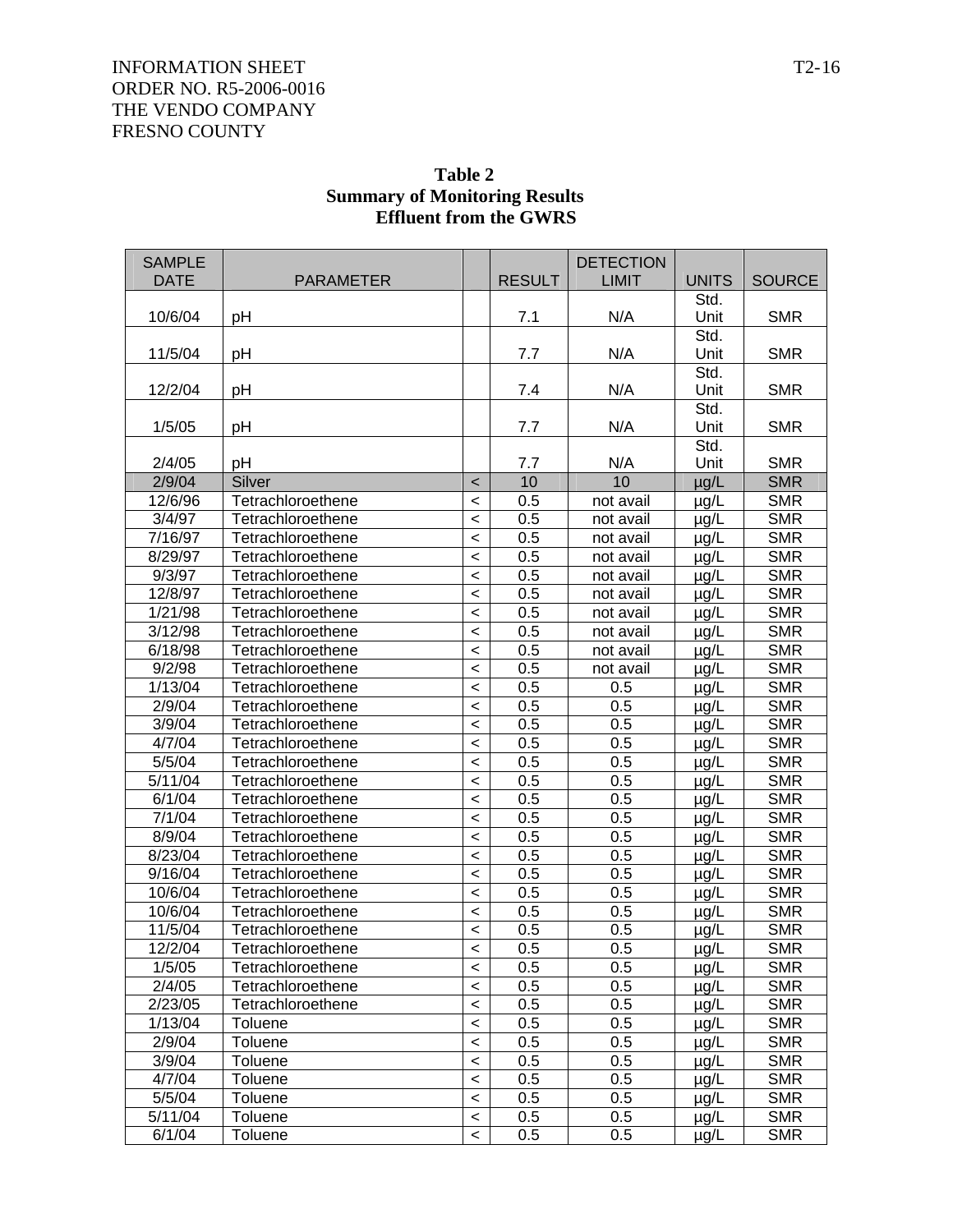| <b>SAMPLE</b><br><b>DATE</b> |                                                        |                    |                      | <b>DETECTION</b><br><b>LIMIT</b> |                        | <b>SOURCE</b>            |
|------------------------------|--------------------------------------------------------|--------------------|----------------------|----------------------------------|------------------------|--------------------------|
| 7/1/04                       | <b>PARAMETER</b><br>Toluene                            |                    | <b>RESULT</b><br>0.5 | 0.5                              | <b>UNITS</b>           | <b>SMR</b>               |
| 8/9/04                       | Toluene                                                | $\,<\,$<br>$\,<$   | 0.5                  | 0.5                              | $\mu$ g/L              | <b>SMR</b>               |
| 8/23/04                      | Toluene                                                | $\,<$              | 0.5                  | 0.5                              | $\mu$ g/L<br>$\mu$ g/L | <b>SMR</b>               |
| 9/16/04                      | Toluene                                                | $\,<$              | 0.5                  | 0.5                              | $\mu$ g/L              | <b>SMR</b>               |
| 10/6/04                      | Toluene                                                | $\,<$              | 0.5                  | 0.5                              |                        | <b>SMR</b>               |
| 10/6/04                      | Toluene                                                | $\,<$              | 0.5                  | 0.5                              | $\mu$ g/L              | <b>SMR</b>               |
| 11/5/04                      | Toluene                                                | $\,<$              | 0.5                  | 0.5                              | $\mu$ g/L              | <b>SMR</b>               |
| 12/2/04                      | Toluene                                                | $\,<$              | 0.5                  | 0.5                              | $\mu$ g/L<br>$\mu$ g/L | <b>SMR</b>               |
| 1/5/05                       | Toluene                                                | $\,<$              | 0.5                  | 0.5                              | $\mu$ g/L              | <b>SMR</b>               |
| 2/4/05                       | Toluene                                                | $\,<$              | 0.5                  | 0.5                              | $\mu$ g/L              | <b>SMR</b>               |
| 2/23/05                      | Toluene                                                | $\,<$              | 0.5                  | 0.5                              | $\mu$ g/L              | <b>SMR</b>               |
| 1/13/04                      | trans-1,2-Dichloroethene                               | $\prec$            | 0.5                  | 0.5                              | $\mu$ g/L              | <b>SMR</b>               |
| 2/9/04                       | trans-1,2-Dichloroethene                               | $\,<$              | 0.5                  | 0.5                              | $\mu$ g/L              | <b>SMR</b>               |
| 3/9/04                       | trans-1,2-Dichloroethene                               | $\prec$            | 0.5                  | 0.5                              | $\mu$ g/L              | <b>SMR</b>               |
| 4/7/04                       | trans-1,2-Dichloroethene                               | $\prec$            | 0.5                  | 0.5                              |                        | <b>SMR</b>               |
| 5/5/04                       | trans-1,2-Dichloroethene                               | $\prec$            | 0.5                  | 0.5                              | $\mu$ g/L              | <b>SMR</b>               |
| 5/11/04                      | trans-1,2-Dichloroethene                               | $\,<$              | 0.5                  | 0.5                              | $\mu$ g/L<br>$\mu$ g/L | <b>SMR</b>               |
| 6/1/04                       | trans-1,2-Dichloroethene                               | $\prec$            | 0.5                  | 0.5                              |                        | <b>SMR</b>               |
| 7/1/04                       | trans-1,2-Dichloroethene                               |                    | 0.5                  | 0.5                              | $\mu$ g/L              | <b>SMR</b>               |
| 8/9/04                       | trans-1,2-Dichloroethene                               | $\prec$<br>$\prec$ | 0.5                  | 0.5                              | $\mu$ g/L              | <b>SMR</b>               |
| 8/23/04                      | trans-1,2-Dichloroethene                               | $\,<$              | 0.5                  | 0.5                              | $\mu$ g/L              | <b>SMR</b>               |
| 9/16/04                      | trans-1,2-Dichloroethene                               | $\,<$              | 0.5                  | 0.5                              | $\mu$ g/L              | <b>SMR</b>               |
| 10/6/04                      | trans-1,2-Dichloroethene                               | $\prec$            | 0.5                  | 0.5                              | $\mu$ g/L              | <b>SMR</b>               |
| 10/6/04                      | trans-1,2-Dichloroethene                               | $\prec$            | 0.5                  | 0.5                              | $\mu$ g/L              | <b>SMR</b>               |
| 11/5/04                      | trans-1,2-Dichloroethene                               | $\,<$              | 0.5                  | 0.5                              | $\mu$ g/L              | <b>SMR</b>               |
| 12/2/04                      | trans-1,2-Dichloroethene                               | $\,<$              | 0.5                  | 0.5                              | $\mu$ g/L              | <b>SMR</b>               |
| 1/5/05                       | trans-1,2-Dichloroethene                               | $\prec$            | 0.5                  | 0.5                              | $\mu$ g/L              | <b>SMR</b>               |
| 2/4/05                       | trans-1,2-Dichloroethene                               | $\prec$            | 0.5                  | 0.5                              | $\mu$ g/L              | <b>SMR</b>               |
| 2/23/05                      | trans-1,2-Dichloroethene                               | $\,<$              | 0.5                  | 0.5                              | $\mu$ g/L              | <b>SMR</b>               |
| 1/13/04                      | trans-1,3-Dichloropropene                              | $\,<$              | 0.5                  | 0.5                              | $\mu$ g/L              | <b>SMR</b>               |
| 2/9/04                       | trans-1,3-Dichloropropene                              | $\,<$              | 0.5                  | 0.5                              | $\mu$ g/L              | <b>SMR</b>               |
| 3/9/04                       | trans-1,3-Dichloropropene                              | $\,<$              | 0.5                  | 0.5                              | $\mu$ g/L              | <b>SMR</b>               |
| 4/7/04                       | trans-1,3-Dichloropropene                              |                    | 0.5                  | 0.5                              | $\mu$ g/L              | <b>SMR</b>               |
| 5/5/04                       | trans-1,3-Dichloropropene                              | $\,<$              | 0.5                  | 0.5                              | $\mu$ g/L              | <b>SMR</b>               |
| 5/11/04                      |                                                        | $\,<$<br>$\prec$   | 0.5                  | 0.5                              | $\mu$ g/L              | <b>SMR</b>               |
| 6/1/04                       | trans-1,3-Dichloropropene                              |                    | 0.5                  | 0.5                              | $\mu$ g/L              | <b>SMR</b>               |
| 7/1/04                       | trans-1,3-Dichloropropene                              | $\,<$              |                      |                                  | $\mu$ g/L              | <b>SMR</b>               |
| 8/9/04                       | trans-1,3-Dichloropropene                              | $\prec$            | 0.5                  | 0.5                              | $\mu$ g/L              |                          |
| 8/23/04                      | trans-1,3-Dichloropropene                              | $\prec$            | 0.5                  | 0.5                              | $\mu$ g/L              | <b>SMR</b>               |
|                              | trans-1,3-Dichloropropene                              | $\prec$            | 0.5                  | 0.5                              | $\mu$ g/L              | <b>SMR</b>               |
| 9/16/04                      | trans-1,3-Dichloropropene                              | $\,<$              | 0.5                  | 0.5                              | $\mu$ g/L              | <b>SMR</b>               |
| 10/6/04                      | trans-1,3-Dichloropropene                              | $\prec$            | 0.5                  | 0.5                              | $\mu$ g/L              | <b>SMR</b>               |
| 10/6/04                      | trans-1,3-Dichloropropene                              | $\prec$            | 0.5                  | 0.5                              | $\mu$ g/L              | <b>SMR</b>               |
| 11/5/04<br>12/2/04           | trans-1,3-Dichloropropene                              | $\prec$            | 0.5                  | 0.5                              | $\mu$ g/L              | <b>SMR</b>               |
| 1/5/05                       | trans-1,3-Dichloropropene                              | $\prec$            | 0.5                  | 0.5                              | $\mu$ g/L              | <b>SMR</b><br><b>SMR</b> |
|                              | trans-1,3-Dichloropropene<br>trans-1,3-Dichloropropene | $\prec$            | 0.5                  | 0.5                              | $\mu$ g/L              |                          |
| 2/4/05                       |                                                        | $\,<$              | 0.5                  | 0.5                              | $\mu$ g/L              | <b>SMR</b>               |

### **Table 2 Summary of Monitoring Results Effluent from the GWRS**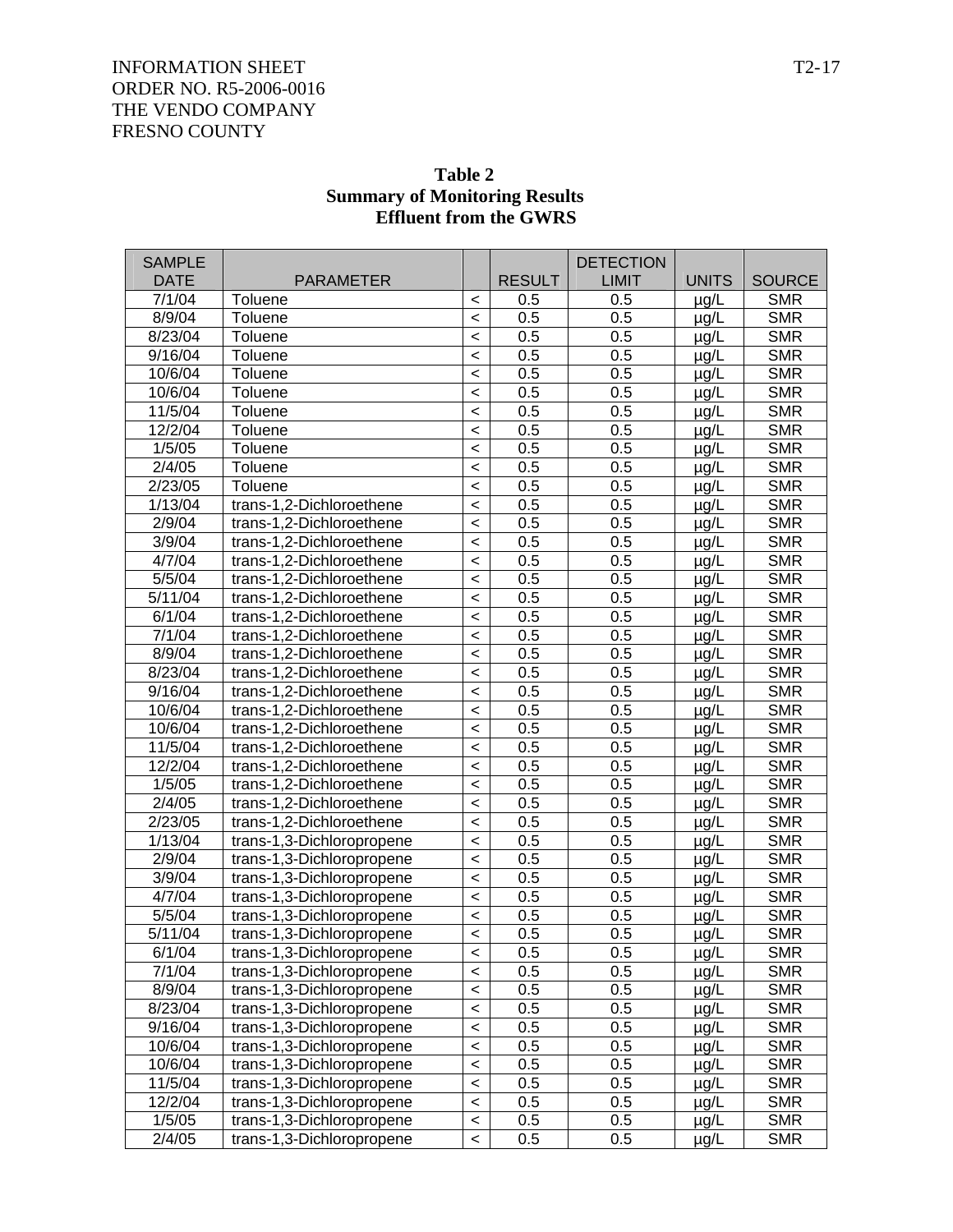| <b>SAMPLE</b>       |                           |                          |                | <b>DETECTION</b> |              |               |  |
|---------------------|---------------------------|--------------------------|----------------|------------------|--------------|---------------|--|
| <b>DATE</b>         | <b>PARAMETER</b>          |                          | <b>RESULT</b>  | <b>LIMIT</b>     | <b>UNITS</b> | <b>SOURCE</b> |  |
| 2/23/05             | trans-1,3-Dichloropropene | $\,<$                    | 0.5            | 0.5              | $\mu$ g/L    | <b>SMR</b>    |  |
| 12/6/96             | Trichloroethene           | $\,<\,$                  | 0.5            | not avail        | $\mu$ g/L    | <b>SMR</b>    |  |
| 3/4/97              | Trichloroethene           | $\prec$                  | 0.5            | not avail        | $\mu$ g/L    | <b>SMR</b>    |  |
| 7/16/97             | Trichloroethene           | $\,<$                    | 0.5            | not avail        | $\mu$ g/L    | <b>SMR</b>    |  |
| 8/29/97             | Trichloroethene           | $\,<$                    | 0.5            | not avail        | $\mu$ g/L    | <b>SMR</b>    |  |
| 9/3/97              | Trichloroethene           | $\,<$                    | 0.5            | not avail        | $\mu$ g/L    | <b>SMR</b>    |  |
| 12/8/97             | Trichloroethene           | $\,<$                    | 0.5            | not avail        | $\mu$ g/L    | <b>SMR</b>    |  |
| 1/21/98             | Trichloroethene           | $\,<$                    | 0.5            | not avail        | $\mu$ g/L    | <b>SMR</b>    |  |
| 3/12/98             | Trichloroethene           | $\,<$                    | 0.5            | not avail        | $\mu$ g/L    | <b>SMR</b>    |  |
| 6/18/98             | Trichloroethene           | $\,<$                    | 0.5            | not avail        | $\mu$ g/L    | <b>SMR</b>    |  |
| 9/2/98              | Trichloroethene           | $\,<$                    | 0.5            | not avail        | $\mu$ g/L    | <b>SMR</b>    |  |
| 1/13/04             | Trichloroethene           | $\,<$                    | 0.5            | 0.5              | $\mu$ g/L    | <b>SMR</b>    |  |
| 2/9/04              | Trichloroethene           | $\,<$                    | 0.5            | 0.5              | $\mu$ g/L    | <b>SMR</b>    |  |
| 3/9/04              | Trichloroethene           | $\,<$                    | 0.5            | 0.5              | $\mu$ g/L    | <b>SMR</b>    |  |
| 4/7/04              | Trichloroethene           | $\,<$                    | 0.5            | 0.5              | $\mu$ g/L    | <b>SMR</b>    |  |
| 5/5/04              | Trichloroethene           | $\,<$                    | 0.5            | 0.5              | $\mu$ g/L    | <b>SMR</b>    |  |
| 5/11/04             | Trichloroethene           | $\,<$                    | 0.5            | 0.5              | $\mu$ g/L    | <b>SMR</b>    |  |
| 6/1/04              | Trichloroethene           | $\,<$                    | 0.5            | 0.5              | $\mu$ g/L    | <b>SMR</b>    |  |
| 7/1/04              | Trichloroethene           | $\,<$                    | 0.5            | 0.5              | $\mu$ g/L    | <b>SMR</b>    |  |
| 8/9/04              | Trichloroethene           | $\prec$                  | 0.5            | 0.5              | $\mu$ g/L    | <b>SMR</b>    |  |
| 8/23/04             | <b>Trichloroethene</b>    |                          | 0.74           | 0.5              | $\mu$ g/L    | <b>SMR</b>    |  |
| 9/16/04             | Trichloroethene           | $\,<\,$                  | 0.5            | 0.5              | $\mu$ g/L    | <b>SMR</b>    |  |
| 10/6/04             | Trichloroethene           | $\,<$                    | 0.5            | 0.5              | $\mu$ g/L    | <b>SMR</b>    |  |
| 10/6/04             | Trichloroethene           | $\,<$                    | 0.5            | 0.5              | $\mu$ g/L    | <b>SMR</b>    |  |
| 11/5/04             | Trichloroethene           | $\,<\,$                  | 0.5            | 0.5              | $\mu$ g/L    | <b>SMR</b>    |  |
| 12/2/04             | Trichloroethene           | $\,<$                    | 0.5            | 0.5              | $\mu$ g/L    | <b>SMR</b>    |  |
| 1/5/05              | Trichloroethene           | $\,<$                    | 0.5            | 0.5              | $\mu$ g/L    | <b>SMR</b>    |  |
| 2/4/05              | Trichloroethene           | $\,<$                    | 0.5            | 0.5              | $\mu$ g/L    | <b>SMR</b>    |  |
| 2/23/05             | Trichloroethene           | $\,<$                    | 0.5            | 0.5              | $\mu$ g/L    | <b>SMR</b>    |  |
| 12/6/96             | Trichlorofluoromethane    | $\,<$                    | 0.5            | not avail        | $\mu$ g/L    | <b>SMR</b>    |  |
| 3/4/97              | Trichlorofluoromethane    | $\,<$                    | 0.5            | not avail        | $\mu$ g/L    | <b>SMR</b>    |  |
| $\frac{1}{7}$ 16/97 | Trichlorofluoromethane    | $\,<$                    | 0.5            | not avail        | $\mu$ g/L    | <b>SMR</b>    |  |
| 8/29/97             | Trichlorofluoromethane    | $\,<$                    | 0.5            | not avail        | $\mu$ g/L    | <b>SMR</b>    |  |
| 9/3/97              | Trichlorofluoromethane    | $\,<$                    | 0.5            | not avail        | $\mu$ g/L    | <b>SMR</b>    |  |
| 12/8/97             | Trichlorofluoromethane    | $\,<\,$                  | 0.5            | not avail        | µg/L         | <b>SMR</b>    |  |
| 1/21/98             | Trichlorofluoromethane    | $\,<\,$                  | 0.5            | not avail        | µg/L         | <b>SMR</b>    |  |
| 3/12/98             | Trichlorofluoromethane    | $\,<$                    | $\overline{2}$ | not avail        | µg/L         | <b>SMR</b>    |  |
| 6/18/98             | Trichlorofluoromethane    | $\,<$                    | $\overline{2}$ | not avail        | $\mu$ g/L    | <b>SMR</b>    |  |
| 9/2/98              | Trichlorofluoromethane    | $\,<\,$                  | $\overline{2}$ | not avail        | µg/L         | <b>SMR</b>    |  |
| 1/13/04             | Trichlorofluoromethane    | $\,<\,$                  | 0.5            | 0.5              | $\mu$ g/L    | <b>SMR</b>    |  |
| 2/9/04              | Trichlorofluoromethane    | $\,<$                    | 0.5            | 0.5              | µg/L         | <b>SMR</b>    |  |
| 3/9/04              | Trichlorofluoromethane    | $\,<$                    | 0.5            | 0.5              | $\mu$ g/L    | <b>SMR</b>    |  |
| 4/7/04              | Trichlorofluoromethane    | $\,<\,$                  | 0.5            | 0.5              | $\mu$ g/L    | <b>SMR</b>    |  |
| 5/5/04              | Trichlorofluoromethane    | $\,<\,$                  | 0.5            | 0.5              | $\mu$ g/L    | <b>SMR</b>    |  |
| 5/11/04             | Trichlorofluoromethane    | $\,<$                    | 0.5            | 0.5              | $\mu$ g/L    | <b>SMR</b>    |  |
| 6/1/04              | Trichlorofluoromethane    | $\overline{\phantom{a}}$ | 0.5            | 0.5              | µg/L         | <b>SMR</b>    |  |

### **Table 2 Summary of Monitoring Results Effluent from the GWRS**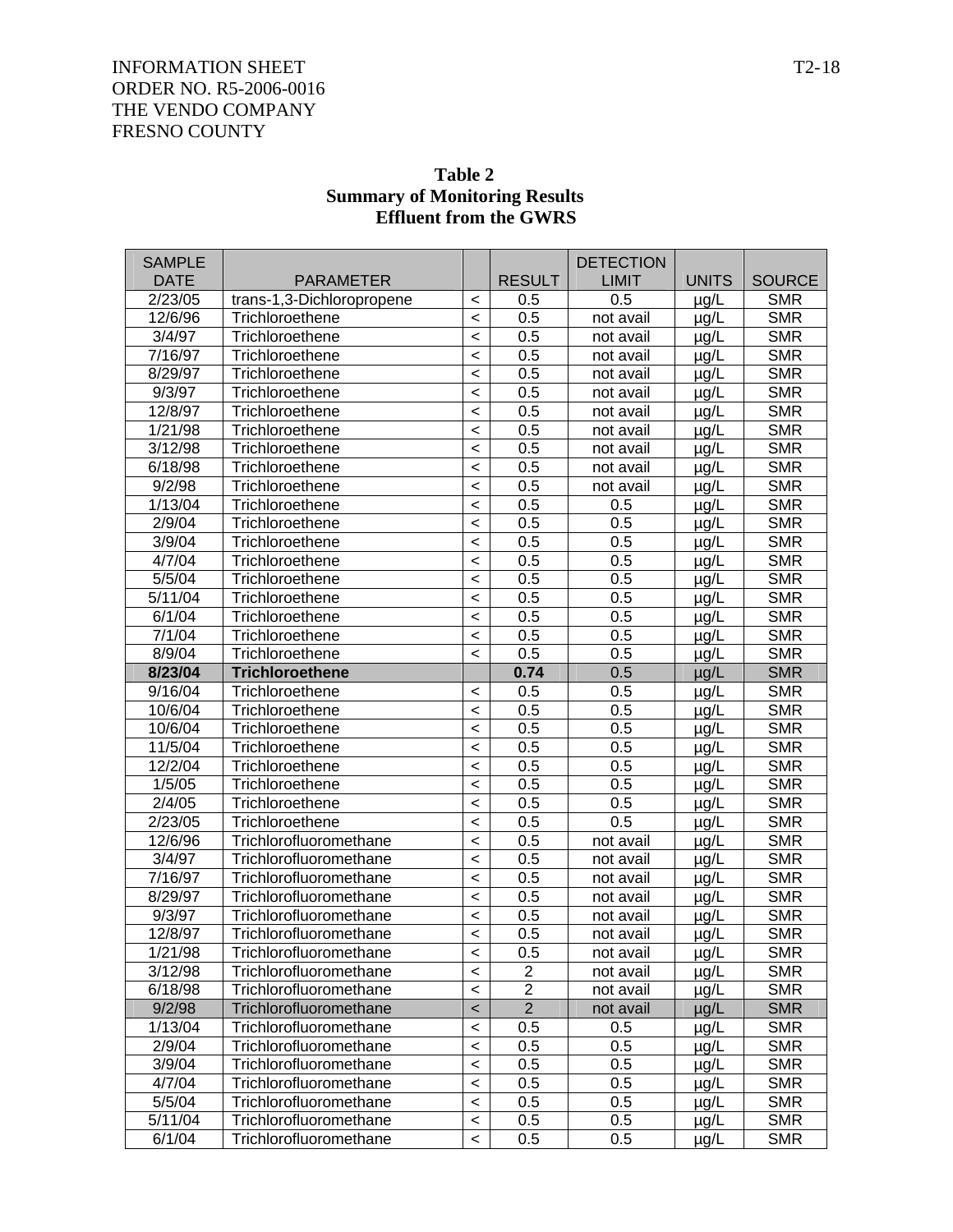| Table 2                              |
|--------------------------------------|
| <b>Summary of Monitoring Results</b> |
| <b>Effluent from the GWRS</b>        |

| <b>SAMPLE</b>     |                              |                          |               | <b>DETECTION</b> |              |               |
|-------------------|------------------------------|--------------------------|---------------|------------------|--------------|---------------|
| <b>DATE</b>       | <b>PARAMETER</b>             |                          | <b>RESULT</b> | <b>LIMIT</b>     | <b>UNITS</b> | <b>SOURCE</b> |
| 7/1/04            | Trichlorofluoromethane       | $\,<\,$                  | 0.5           | 0.5              | $\mu$ g/L    | <b>SMR</b>    |
| 8/9/04            | Trichlorofluoromethane       | $\overline{\phantom{a}}$ | 0.5           | 0.5              | µg/L         | <b>SMR</b>    |
| 8/23/04           | Trichlorofluoromethane       | $\overline{\phantom{a}}$ | 0.5           | 0.5              | µg/L         | <b>SMR</b>    |
| 9/16/04           | Trichlorofluoromethane       |                          | 0.5           | 0.5              | µg/L         | <b>SMR</b>    |
| 10/6/04           | Trichlorofluoromethane       | $\prec$                  | 0.5           | 0.5              | µg/L         | <b>SMR</b>    |
| 10/6/04           | Trichlorofluoromethane       | $\prec$                  | 0.5           | 0.5              | µg/L         | <b>SMR</b>    |
| 11/5/04           | Trichlorofluoromethane       | $\prec$                  | 0.5           | 0.5              | µg/L         | <b>SMR</b>    |
| 12/2/04           | Trichlorofluoromethane       | $\overline{\phantom{a}}$ | 0.5           | 0.5              | µg/L         | <b>SMR</b>    |
| $\frac{1}{5}$ /05 | Trichlorofluoromethane       | $\prec$                  | 0.5           | 0.5              | µg/L         | <b>SMR</b>    |
| 2/4/05            | Trichlorofluoromethane       | $\prec$                  | 0.5           | 0.5              | µg/L         | <b>SMR</b>    |
| 2/23/05           | Trichlorofluoromethane       | $\prec$                  | 0.5           | 0.5              | µg/L         | <b>SMR</b>    |
| 4/7/04            | <b>Turbidity Screen Prep</b> | $\prec$                  | 0.1           | 0.1              | <b>NTU</b>   | <b>SMR</b>    |
| 1/13/04           | Vinyl chloride               | $\overline{\phantom{0}}$ | 0.5           | 0.5              | $\mu$ g/L    | <b>SMR</b>    |
| 2/9/04            | Vinyl chloride               | $\prec$                  | 0.5           | 0.5              | µg/L         | <b>SMR</b>    |
| 3/9/04            | Vinyl chloride               | $\prec$                  | 0.5           | 0.5              | µg/L         | <b>SMR</b>    |
| 4/7/04            | Vinyl chloride               | $\prec$                  | 0.5           | 0.5              | µg/L         | <b>SMR</b>    |
| 5/5/04            | Vinyl chloride               | $\overline{\phantom{0}}$ | 0.5           | 0.5              | µg/L         | <b>SMR</b>    |
| 5/11/04           | Vinyl chloride               | $\overline{\phantom{0}}$ | 0.5           | 0.5              | µg/L         | <b>SMR</b>    |
| 6/1/04            | Vinyl chloride               | $\prec$                  | 0.5           | 0.5              | µg/L         | <b>SMR</b>    |
| 7/1/04            | Vinyl chloride               | $\prec$                  | 0.5           | 0.5              | µg/L         | <b>SMR</b>    |
| 8/9/04            | Vinyl chloride               | $\prec$                  | 0.5           | 0.5              | µg/L         | <b>SMR</b>    |
| 8/23/04           | Vinyl chloride               | $\overline{\phantom{0}}$ | 0.5           | 0.5              | µg/L         | <b>SMR</b>    |
| 9/16/04           | Vinyl chloride               | $\prec$                  | 0.5           | 0.5              | µg/L         | <b>SMR</b>    |
| 10/6/04           | Vinyl chloride               | $\prec$                  | 0.5           | 0.5              | µg/L         | <b>SMR</b>    |
| 10/6/04           | Vinyl chloride               | $\prec$                  | 0.5           | 0.5              | µg/L         | <b>SMR</b>    |
| 11/5/04           | Vinyl chloride               | $\prec$                  | 0.5           | 0.5              | µg/L         | <b>SMR</b>    |
| 12/2/04           | Vinyl chloride               | $\overline{\phantom{0}}$ | 0.5           | 0.5              | µg/L         | <b>SMR</b>    |
| 1/5/05            | Vinyl chloride               | $\prec$                  | 0.5           | 0.5              | µg/L         | <b>SMR</b>    |
| 2/4/05            | Vinyl chloride               | $\prec$                  | 0.5           | 0.5              | µg/L         | <b>SMR</b>    |
| 2/23/05           | Vinyl chloride               | $\prec$                  | 0.5           | 0.5              | µg/L         | <b>SMR</b>    |
| 1/13/04           | Xylenes (Total)              | $\overline{\phantom{0}}$ | 0.5           | 0.5              | µg/L         | <b>SMR</b>    |
| 2/9/04            | Xylenes (Total)              | $\overline{\phantom{0}}$ | 0.5           | 0.5              | µg/L         | <b>SMR</b>    |
| 3/9/04            | Xylenes (Total)              | $\prec$                  | 0.5           | 0.5              | µg/L         | <b>SMR</b>    |
| 4/7/04            | Xylenes (Total)              | $\prec$                  | 0.5           | 0.5              | µg/L         | <b>SMR</b>    |
| 5/5/04            | Xylenes (Total)              | $\overline{\phantom{a}}$ | 0.5           | 0.5              | $\mu$ g/L    | <b>SMR</b>    |
| 5/11/04           | Xylenes (Total)              | $\,<\,$                  | 0.5           | 0.5              | $\mu$ g/L    | <b>SMR</b>    |
| 6/1/04            | Xylenes (Total)              | $\overline{\phantom{0}}$ | 0.5           | 0.5              | µg/L         | <b>SMR</b>    |
| 7/1/04            | Xylenes (Total)              | $\,<\,$                  | 0.5           | 0.5              | µg/L         | <b>SMR</b>    |
| 8/9/04            | Xylenes (Total)              | $\,<$                    | 0.5           | 0.5              | µg/L         | <b>SMR</b>    |
| 8/23/04           | Xylenes (Total)              | $\,<$                    | 0.5           | 0.5              | µg/L         | <b>SMR</b>    |
| 9/16/04           | Xylenes (Total)              | $\,<\,$                  | 0.5           | 0.5              | µg/L         | <b>SMR</b>    |
| $\frac{10}{6}/04$ | Xylenes (Total)              | $\,<\,$                  | 0.5           | 0.5              | µg/L         | <b>SMR</b>    |
| 10/6/04           | Xylenes (Total)              | $\,<\,$                  | 0.5           | 0.5              | µg/L         | <b>SMR</b>    |
| 11/5/04           | Xylenes (Total)              | $\overline{\phantom{0}}$ | 0.5           | 0.5              | $\mu$ g/L    | <b>SMR</b>    |
| 12/2/04           | Xylenes (Total)              | $\,<$                    | 0.5           | 0.5              | µg/L         | <b>SMR</b>    |
| 1/5/05            | Xylenes (Total)              | $\overline{\phantom{0}}$ | 0.5           | 0.5              | µg/L         | <b>SMR</b>    |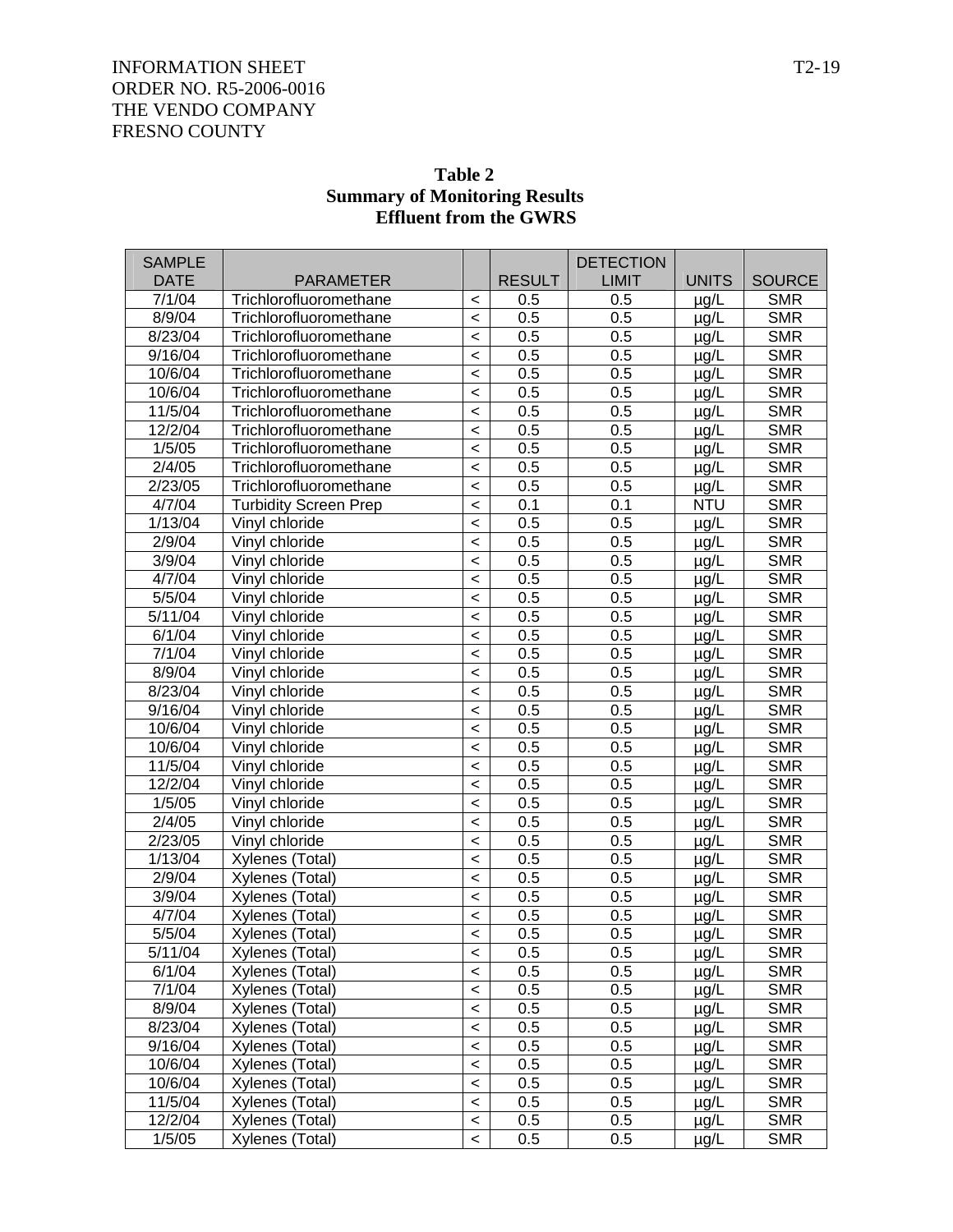| Table 2                              |
|--------------------------------------|
| <b>Summary of Monitoring Results</b> |
| <b>Effluent from the GWRS</b>        |

| <b>SAMPLE</b><br><b>DATE</b> | PARAMETER       |         | <b>RESULT</b> | <b>DETECTION</b><br>LIMIT | <b>UNITS</b> | <b>SOURCE</b> |
|------------------------------|-----------------|---------|---------------|---------------------------|--------------|---------------|
| 2/4/05                       | Xylenes (Total) | $\,<\,$ | 0.5           | 0.5                       | $\mu$ g/L    | <b>SMR</b>    |
| 2/23/05                      | Xylenes (Total) | <       | 0.5           | 0.5                       | $\mu$ g/L    | <b>SMR</b>    |
| 1/13/04                      | <b>Zinc</b>     | $\prec$ | 50            | 50                        | $\mu$ g/L    | <b>SMR</b>    |
| 2/9/04                       | Zinc            | $\,<\,$ | 50            | 50                        | $\mu$ g/L    | <b>SMR</b>    |
| 3/9/04                       | Zinc            | $\,<\,$ | 50            | 50                        | $\mu$ g/L    | <b>SMR</b>    |
| 4/7/04                       | Zinc            | $\,<\,$ | 50            | 50                        | $\mu$ g/L    | <b>SMR</b>    |
| 5/5/04                       | Zinc            | $\,<\,$ | 50            | 50                        | $\mu$ g/L    | <b>SMR</b>    |
| 6/1/04                       | Zinc            | $\,<\,$ | 50            | 50                        | ug/L         | <b>SMR</b>    |
| 7/1/04                       | Zinc            | $\,<\,$ | 50            | 50                        | $\mu$ g/L    | <b>SMR</b>    |
| 8/9/04                       | Zinc            | $\,<\,$ | 50            | 50                        | µg/L         | <b>SMR</b>    |
| 9/16/04                      | Zinc            | $\,<\,$ | 50            | 50                        | $\mu$ g/L    | <b>SMR</b>    |
| 10/6/04                      | Zinc            | $\,<\,$ | 50            | 50                        | ug/L         | <b>SMR</b>    |
| 10/6/04                      | Zinc            | $\,<\,$ | 50            | 50                        | ug/L         | <b>SMR</b>    |
| 11/5/04                      | Zinc            | $\,<\,$ | 50            | 50                        | ug/L         | <b>SMR</b>    |
| 12/2/04                      | Zinc            | $\,<\,$ | 50            | 50                        | ug/L         | <b>SMR</b>    |
| 1/5/05                       | Zinc            | $\,<\,$ | 50            | 50                        | $\mu$ g/L    | <b>SMR</b>    |
| 2/4/05                       | Zinc            | $\,<\,$ | 50            | 50                        | ug/L         | <b>SMR</b>    |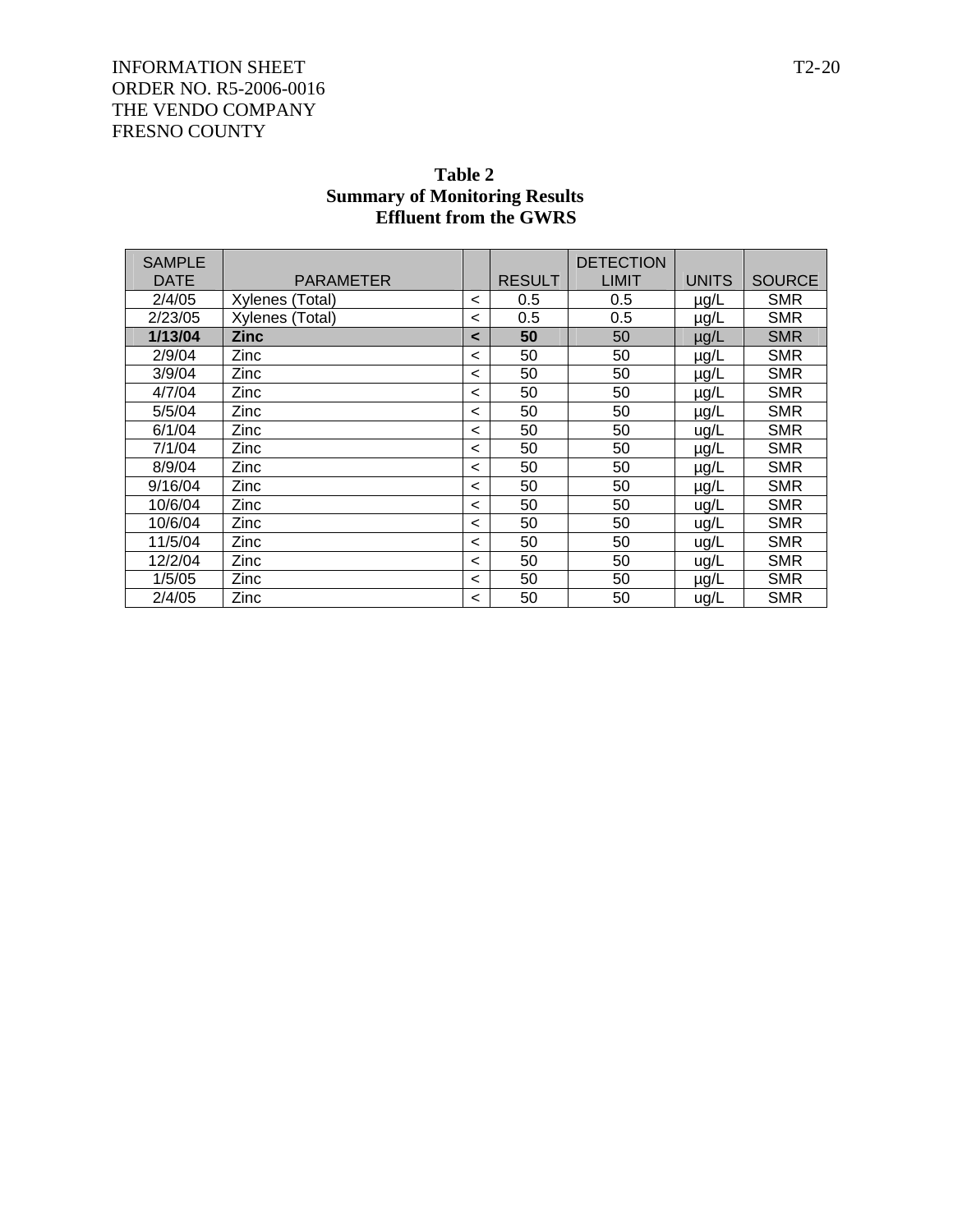### **Table 3 Summary of RPA**

| <b>Parameter</b>           | <b>Criterion Source</b>                                             | <b>Beneficial Use Being</b><br><b>Addressed</b>                                                                                                                                                                                                                                                                                                                                                                                                                                                                                                                                                                                                                                         | Limit | <b>Units</b> | <b>MEC</b> | RP?          |
|----------------------------|---------------------------------------------------------------------|-----------------------------------------------------------------------------------------------------------------------------------------------------------------------------------------------------------------------------------------------------------------------------------------------------------------------------------------------------------------------------------------------------------------------------------------------------------------------------------------------------------------------------------------------------------------------------------------------------------------------------------------------------------------------------------------|-------|--------------|------------|--------------|
| Benzene                    | California Primary MCL                                              | <b>Chemical Constituents</b>                                                                                                                                                                                                                                                                                                                                                                                                                                                                                                                                                                                                                                                            | 1     | ug/L         | 0.66       | N            |
|                            | Tastes and Odors                                                    |                                                                                                                                                                                                                                                                                                                                                                                                                                                                                                                                                                                                                                                                                         |       |              |            |              |
|                            |                                                                     |                                                                                                                                                                                                                                                                                                                                                                                                                                                                                                                                                                                                                                                                                         |       |              |            |              |
|                            | Californa Toxics Rule (USEPA) for sources of drinking water         | CTR - Human Health                                                                                                                                                                                                                                                                                                                                                                                                                                                                                                                                                                                                                                                                      | 1.2   | ug/L         |            |              |
| Chromium (III) (5A)        | <b>USEPA IRIS Reference Dose</b>                                    |                                                                                                                                                                                                                                                                                                                                                                                                                                                                                                                                                                                                                                                                                         |       |              | not        |              |
|                            | National Toxics Rule (USEPA) aquatic                                | NTR - acute                                                                                                                                                                                                                                                                                                                                                                                                                                                                                                                                                                                                                                                                             | 237   |              |            |              |
|                            | National Toxics Rule (USEPA) aquatic                                |                                                                                                                                                                                                                                                                                                                                                                                                                                                                                                                                                                                                                                                                                         | 28    |              |            |              |
|                            |                                                                     |                                                                                                                                                                                                                                                                                                                                                                                                                                                                                                                                                                                                                                                                                         |       |              | not        |              |
| Chromium (VI) (5B)         | Water Quality for Agriculture                                       | Agriculture                                                                                                                                                                                                                                                                                                                                                                                                                                                                                                                                                                                                                                                                             | 100   | uq/L         | reported   |              |
|                            | <b>USEPA IRIS Reference Dose</b>                                    | Toxicity - humans                                                                                                                                                                                                                                                                                                                                                                                                                                                                                                                                                                                                                                                                       | 21    | ug/L         |            |              |
|                            | Californa Toxics Rule (USEPA) aquatic                               | Odor threshold<br>170<br>ug/L<br><b>Toxicity Humans</b><br>10,500<br>ug/L<br>reported<br>ug/L<br>NTR - chronic<br>ug/L<br>11<br>CTR - chronic<br>ug/L<br>CTR - acute<br>16<br>ug/L<br><b>Chemical Constituents</b><br>Y<br>660<br>50<br>ug/L<br>Y<br><b>Toxicity - humans</b><br>0.19<br>$1.2$<br>ug/L<br>3.5<br>Y<br>0.19<br><b>Toxicity - humans</b><br>ug/L<br>Y<br><b>Chemical Constituents</b><br>5<br>32<br>ug/L<br>6.1<br>Toxicity - humans<br>ug/L<br><b>Chemical Constituents</b><br>6<br>ug/L<br>Odor threshold<br>1500<br>ug/L<br>Y<br>25<br>NTR - human health<br>0.057<br>ug/L<br>Y<br><b>Chemical Constituents</b><br>6<br>360<br>ug/L<br>Toxicity - humans<br>70<br>ug/L |       |              |            |              |
|                            | Californa Toxics Rule (USEPA) aquatic                               |                                                                                                                                                                                                                                                                                                                                                                                                                                                                                                                                                                                                                                                                                         |       |              |            |              |
| Chromium (total)           | <b>California Primary MCL</b>                                       |                                                                                                                                                                                                                                                                                                                                                                                                                                                                                                                                                                                                                                                                                         |       |              |            |              |
| Dichlorodifluoromethane    | USEPA National Ambient WQ Criteria for sources of drinking<br>water |                                                                                                                                                                                                                                                                                                                                                                                                                                                                                                                                                                                                                                                                                         |       |              |            |              |
| Trichlorofluoromethane     | USEPA National Ambient WQ Criteria for sources of drinking<br>water |                                                                                                                                                                                                                                                                                                                                                                                                                                                                                                                                                                                                                                                                                         |       |              |            |              |
| 1,1-Dichloroethane (28)    | <b>California Primary MCL</b>                                       |                                                                                                                                                                                                                                                                                                                                                                                                                                                                                                                                                                                                                                                                                         |       |              |            |              |
| $((1, 1-DCA))$             | Cal/EPA Cancer Potency Factor                                       |                                                                                                                                                                                                                                                                                                                                                                                                                                                                                                                                                                                                                                                                                         |       |              |            |              |
| 1,1-Dichloroethylene       | California Primary MCL                                              |                                                                                                                                                                                                                                                                                                                                                                                                                                                                                                                                                                                                                                                                                         |       |              |            |              |
| $(1,1-DCE)$                | <b>Tastes and Odors</b>                                             |                                                                                                                                                                                                                                                                                                                                                                                                                                                                                                                                                                                                                                                                                         |       |              |            |              |
|                            |                                                                     |                                                                                                                                                                                                                                                                                                                                                                                                                                                                                                                                                                                                                                                                                         |       |              |            |              |
|                            | National Toxics Rule (USEPA) for sources of drinking water          |                                                                                                                                                                                                                                                                                                                                                                                                                                                                                                                                                                                                                                                                                         |       |              |            |              |
| cis-1,2-Dichloroethylene   | <b>California Primary MCL</b>                                       |                                                                                                                                                                                                                                                                                                                                                                                                                                                                                                                                                                                                                                                                                         |       |              |            |              |
|                            | <b>USEPA MCL Goal</b>                                               |                                                                                                                                                                                                                                                                                                                                                                                                                                                                                                                                                                                                                                                                                         |       |              |            |              |
| trans-1,2-Dichloroethylene | California Primary MCL                                              | <b>Chemical Constituents</b>                                                                                                                                                                                                                                                                                                                                                                                                                                                                                                                                                                                                                                                            | 10    | ug/L         | <b>ND</b>  | $\mathsf{N}$ |
|                            | <b>Tastes and Odors</b>                                             | Odor threshold                                                                                                                                                                                                                                                                                                                                                                                                                                                                                                                                                                                                                                                                          | 260   | ug/L         |            |              |
|                            | Californa Toxics Rule (USEPA) for sources of drinking water         | CTR - Human Health                                                                                                                                                                                                                                                                                                                                                                                                                                                                                                                                                                                                                                                                      | 700   | ug/L         |            |              |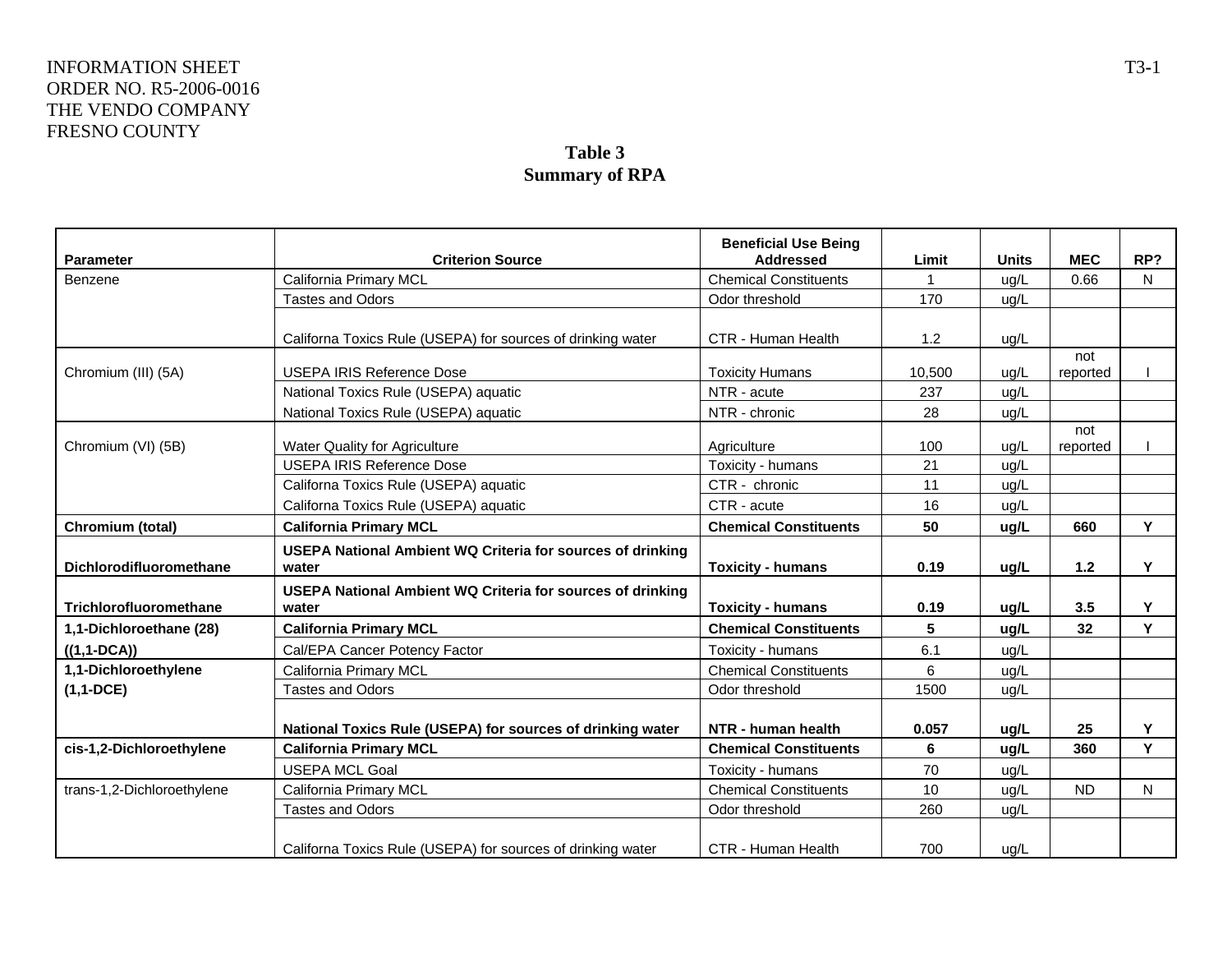#### **Table 3 Summary of RPA**

| <b>Parameter</b>           | <b>Criterion Source</b>                                          | <b>Beneficial Use Being</b><br><b>Addressed</b> | Limit  | <b>Units</b> | <b>MEC</b>                      | RP? |
|----------------------------|------------------------------------------------------------------|-------------------------------------------------|--------|--------------|---------------------------------|-----|
| 1,2-Dichloropropane        | California Primary MCL                                           | <b>Chemical Constituents</b>                    | 5      | ug/L         |                                 |     |
|                            | <b>Tastes and Odors</b>                                          | Odor threshold                                  | 10     | ug/L         |                                 |     |
|                            | Toxicity - aquatic life                                          | Toxicity - acute                                | 23,000 | ug/L         |                                 |     |
|                            | Toxicity - aquatic life                                          | Toxicity - chronic                              | 5,700  | ug/L         |                                 |     |
|                            |                                                                  |                                                 |        |              |                                 |     |
|                            | Californa Toxics Rule (USEPA) for sources of drinking water      | CTR - Human Health                              | 0.52   | ug/L         | <b>ND</b>                       | N   |
| Tetrachloroethylene (38)   | California Primary MCL                                           | <b>Chemical Constituents</b>                    | 5      | ug/L         |                                 |     |
| (PCE)                      | <b>Tastes and Odors</b>                                          | Odor threshold                                  | 170    | ug/L         |                                 |     |
|                            | <b>USEPA National Ambient W Q Criteria</b>                       | Toxicity - acute                                | 5280   | ug/L         |                                 |     |
|                            | <b>USEPA National Ambient W Q Criteria</b>                       | Toxicity - chronic                              | 840    | ug/L         |                                 |     |
|                            | NTR (USEPA) sources of drinking water                            | NTR - human health                              | 0.8    | ug/L         | 540                             | Y   |
| Toluene                    | California Primary MCL                                           | <b>Chemical Constituents</b>                    | 150    | ug/L         |                                 |     |
|                            | Taste & Odor Threshold                                           | <b>Tastes and Odors</b>                         | 42     | ug/L         | 0.73                            | N   |
|                            | CTR for sources of drinking water                                | CTR - Human Health                              | 6,800  | ug/L         |                                 |     |
| 1,1,1-Trichloroethane (41) | California Primary MCL                                           | <b>Chemical Constituents</b>                    | 200    | ug/L         | 0.85                            | N   |
| $((1,1,1-TCA))$            | <b>Tastes and Odors</b>                                          | Odor threshold                                  | 970    | ug/L         |                                 |     |
|                            | Toxicity - humans                                                | <b>USEPA MCL Goal</b>                           | 200    | ug/L         |                                 |     |
| Trichloroethylene (43)     | California Primary MCL                                           | <b>Chemical Constituents</b>                    | 5      | ug/L         |                                 |     |
| (TCE)                      | <b>Tastes and Odors</b>                                          | Odor threshold                                  | 310    | ug/L         |                                 |     |
|                            |                                                                  |                                                 |        |              |                                 |     |
|                            | <b>USEPA National Water Quality Aquatic Toxicity Information</b> | Toxicity - acute                                | 45,000 | ug/L         |                                 |     |
|                            | CTR - for sources of drinking water                              | <b>CTR - Human Health</b>                       | 2.7    | ug/L         | 14000<br><b>ND</b><br><b>ND</b> | Y   |
| Dichloromethane (36)       | CTR - sources of drinking water                                  | CTR - Human Health                              | 4.7    | ug/L         |                                 |     |
| ((Methylene Chloride))     | Cal/EPA Cancer Potency Factor                                    | Toxicity - humans                               | 2.5    | ug/L         |                                 |     |
| Chloroform                 | CA Primary MCL (total trihalomethanes)                           | <b>Chemical Constituents</b>                    | 100    | ug/L         |                                 |     |
|                            |                                                                  |                                                 |        |              |                                 |     |
|                            | USEPA Primary MCL (total trihalomethanes)                        | <b>Chemical Constituents</b>                    | 80     | ug/L         |                                 |     |
|                            | <b>Tastes and Odors</b>                                          | Odor threshold                                  | 2,400  | ug/L         |                                 |     |
|                            | Cal/EPA Cancer Potency Factor                                    | Toxicity - humans                               | 1.1    | ug/L         |                                 | N   |
|                            | USEPA National Ambient W Q Criteria                              | Toxicity - acute                                | 28,900 | ug/L         |                                 |     |
|                            | <b>USEPA National Ambient W Q Criteria</b>                       | Toxicity - chronic                              | 1,240  | ug/L         |                                 |     |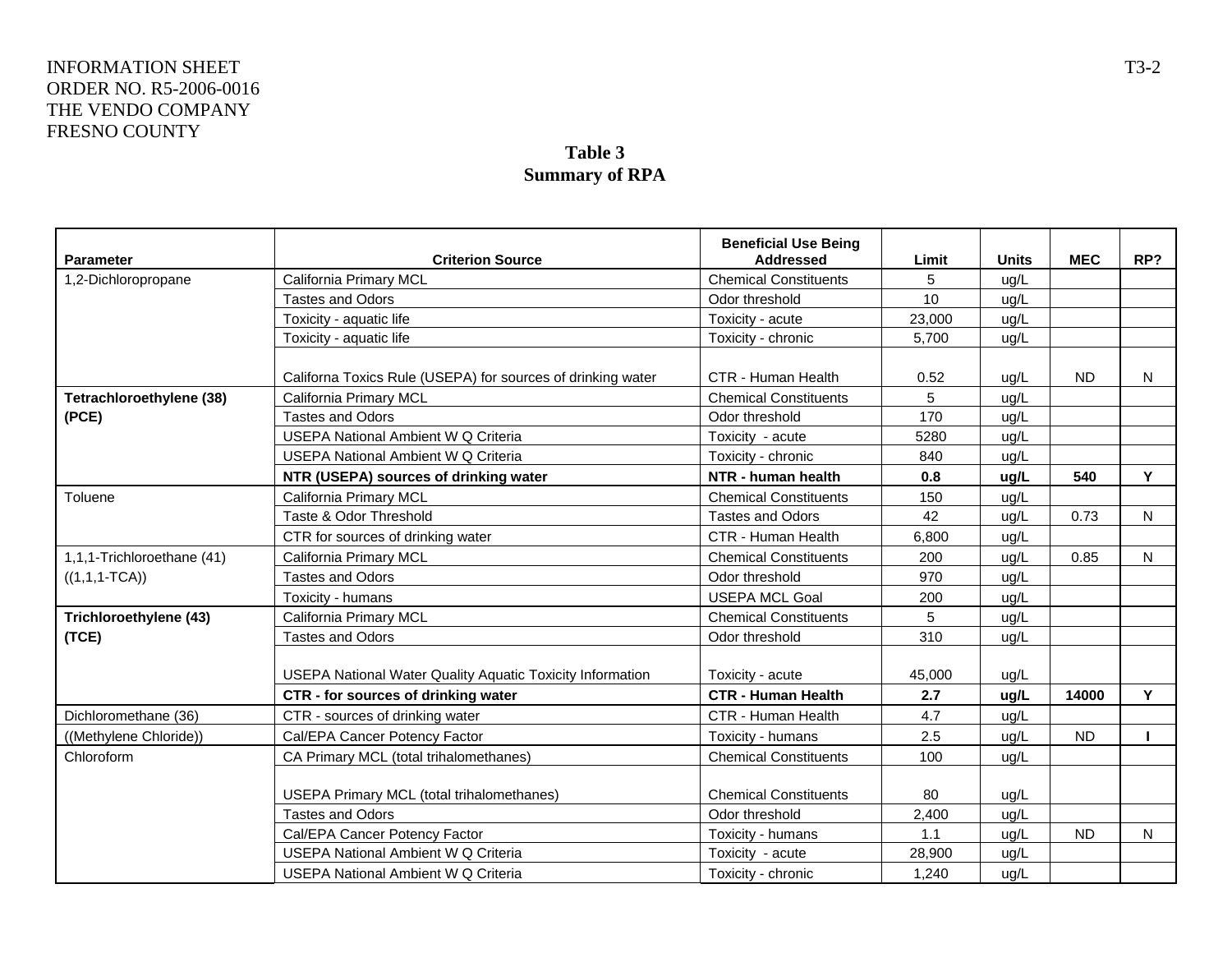# **Table 3 Summary of RPA**

| <b>Parameter</b> | <b>Criterion Source</b>          | <b>Beneficial Use Being</b><br>Addressed | Limit | <b>Units</b> | <b>MEC</b> | RP? |
|------------------|----------------------------------|------------------------------------------|-------|--------------|------------|-----|
| Copper           | California Primary MCL           | <b>Chemical Constituents</b>             | 1300  | ug/L         |            |     |
|                  | California Secondary MCL         | <b>Chemical Constituents</b>             | 1000  | ug/L         |            |     |
|                  | Water Quality for Agriculture    | Agriculture                              | 200   | ug/L         |            |     |
|                  | California Secondary MCL         | <b>Tastes and Odors</b>                  | 1000  | ug/L         |            |     |
|                  | CTR - sources of drinking water  | CTR - Human Health                       | 1300  | ug/L         |            |     |
|                  | CTR - aquatic life               | CTR - acute                              | 1.4   | ug/L         |            |     |
|                  | <b>CTR - aquatic life</b>        | <b>CTR - chronic</b>                     | 1.2   | ug/L         | 14         |     |
| <b>Zinc</b>      | California Secondary MCL         | <b>Chemical Constituents</b>             | 5000  | ug/L         |            |     |
|                  | Water Quality for Agriculture    | Agriculture                              | 2000  | ug/L         |            |     |
|                  | California Secondary MCL         | <b>Tastes and Odors</b>                  | 5000  | ug/L         |            |     |
|                  | <b>USEPA IRIS Reference Dose</b> | Toxicity - humans                        | 2100  | ug/L         |            |     |
|                  | <b>CTR - aquatic life</b>        | CTR - acute                              | 15.3  | ug/L         | 130        | v   |
|                  | CTR - aquatic life               | CTR - chronic                            | 15.3  | ug/L         |            |     |
| Silver           | California Secondary MCL         | <b>Chemical Constituents</b>             | 100   | ug/L         |            |     |
|                  | California Secondary MCL         | <b>Tastes and Odors</b><br>100           | ug/L  |              |            |     |
|                  | USEPA IRIS Reference Dose        | Toxicity - humans                        | 35    | ug/L         |            |     |
|                  | CTR - aquatic life               | CTR - acute                              | 0.1   | ug/L         | <b>ND</b>  |     |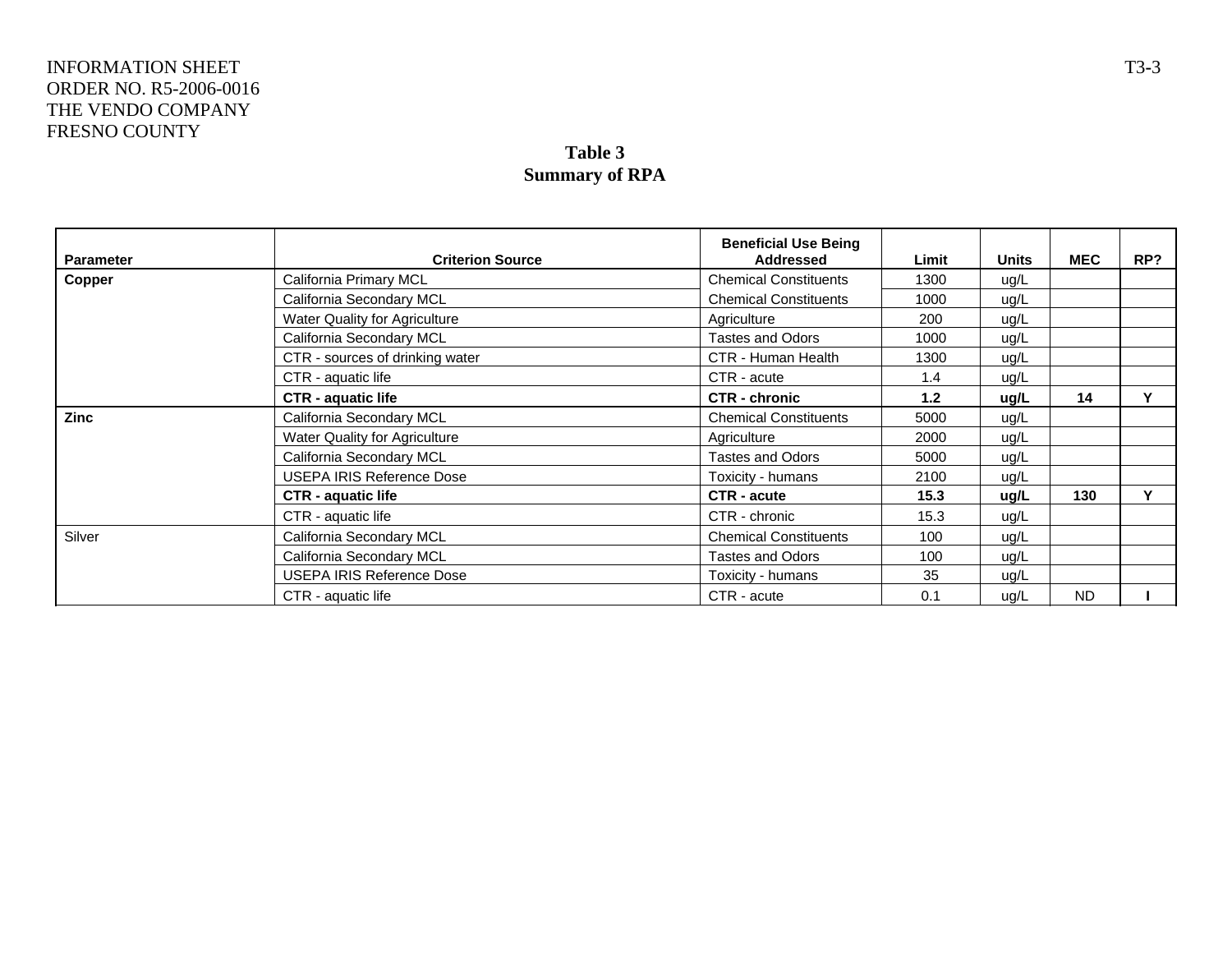### **Table 4 Summary of Effluent Limits Calculations and Comparison<sup>8</sup>**

|                                       |              | <b>Applicable Criteria</b> |                |                        | <b>Effluent Limits based</b><br>on Human Health |                                           |                                       | <b>Effluent Limits based on Aquatic Life</b> |                               |                   |                                       |                                           |
|---------------------------------------|--------------|----------------------------|----------------|------------------------|-------------------------------------------------|-------------------------------------------|---------------------------------------|----------------------------------------------|-------------------------------|-------------------|---------------------------------------|-------------------------------------------|
|                                       | <b>Units</b> | Acute                      | <b>Chronic</b> | Human<br><b>Health</b> | ECA <sup>1</sup>                                | Average<br>Monthly <sup>2</sup><br>(ug/L) | <b>Maximum</b><br>Daily $3$<br>(ug/L) | LTA <sub>a</sub> <sup>4</sup>                | LTA <sub>c</sub> <sup>5</sup> | Min<br><b>LTA</b> | <b>Maximum</b><br>Daily $6$<br>(ug/L) | Average<br>Monthly <sup>7</sup><br>(ug/L) |
| <b>CTR CONSTITUENTS</b>               |              |                            |                |                        |                                                 |                                           |                                       |                                              |                               |                   |                                       |                                           |
| Methylene chloride                    | ug/L         | n/a                        | n/a            | 2.5                    | 2.5                                             | 2.5                                       | 5.0                                   | n/a                                          | n/a                           | n/a               | n/a                                   | n/a                                       |
| <b>TCE</b>                            | ug/L         | 45000                      | n/a            | 2.7                    | 2.7                                             | 2.7                                       | 5.4                                   | 14445                                        | n/a                           | 14445             | 44924                                 | 22390                                     |
| <b>PCE</b>                            | ug/L         | 5280                       | 840            | 0.8                    | 0.8                                             | 0.8                                       | 1.6                                   | 1695                                         | 443                           | 443               | 1377                                  | 686                                       |
| Chloroform                            | ug/L         | 28900                      | 1240           | 1.1                    | 1.1                                             | 1.1                                       | 2.2                                   | 9277                                         | 653                           | 653               | 2032                                  | 1013                                      |
| $1, 1, 1$ -TCA                        | ug/L         | n/a                        | n/a            | 200                    | 200                                             | 200                                       | 402                                   | n/a                                          | n/a                           | n/a               | n/a                                   | n/a                                       |
| Trans-1,2-DCE                         | ug/L         | n/a                        | n/a            | 10                     | 10                                              | 10                                        | 20                                    | n/a                                          | n/a                           | n/a               | n/a                                   | n/a                                       |
| $1,1-DCA$                             | ug/L         | n/a                        | n/a            | 5                      | 5                                               | 5                                         | 10                                    | n/a                                          | n/a                           | n/a               | n/a                                   | n/a                                       |
| $1,2-DCP$                             | ug/L         | 23000                      | 5700           | 0.52                   | 0.52                                            | 0.52                                      | 1.0                                   | 7383                                         | 3004                          | 3004              | 9342                                  | 4656                                      |
| Chromium VI                           | ug/L         | 16                         | 11             | 21                     | 21                                              | 21                                        | 42                                    | 5.14                                         | 5.80                          | 5.14              | 16                                    | 8                                         |
| $1,1-DCE$                             | ug/L         | N/A                        | N/A            | 0.057                  | 0.057                                           | 0.06                                      | 0.11                                  | n/a                                          | n/a                           | n/a               | n/a                                   | n/a                                       |
| Copper <sup>9</sup>                   | ug/L         | 1.4                        | 1.2            | 200                    | 200                                             | 200                                       | 402                                   | 0.46                                         | 0.62                          | 0.46              | 1.4                                   | 0.7                                       |
| Chromium $III^9$                      | ug/L         | 237                        | 28             | 10500                  | 10500                                           | 10500                                     | 21105                                 | 76                                           | 15                            | 15                | 46                                    | 23                                        |
| Zinc <sup>9</sup>                     | ug/L         | 15.3                       | 15.3           | 2000                   | 2000                                            | 2000                                      | 4020                                  | 4.9                                          | 8.1                           | 4.9               | 15.3                                  | 7.6                                       |
| <b>NON-CTR</b><br><b>CONSTITUENTS</b> |              |                            |                |                        |                                                 |                                           |                                       |                                              |                               |                   |                                       |                                           |
| Dischlorodifluoromethane              | ug/L         | n/a                        | n/a            | 0.19                   | 0.19                                            | 0.19                                      | 0.38                                  | n/a                                          | n/a                           | n/a               | n/a                                   | n/a                                       |
| Trichlorofluoromethane                | ug/L         | n/a                        | n/a            | 0.19                   | 0.19                                            | 0.19                                      | 0.38                                  | n/a                                          | n/a                           | n/a               | n/a                                   | n/a                                       |
| Cis-1,2-DCE                           | ug/L         | n/a                        | n/a            | 6                      | 6                                               | 6.0                                       | 12.1                                  | n/a                                          | n/a                           | n/a               | n/a                                   | n/a                                       |

ECA = Effluent Concentration Allowance = Most stringent water quality objective (WQO) or criteria when dilution is not considered

2For Human Health the Average Monthly Effluent Limit (AMEL) =  $ECA<sub>HH</sub>$ 3

For Human Health the Maximum Daily Effluent Limit (MDEL) = AMEL \* (multiplier) for this Order the multiplier is 2.01 using a default CV=0.6

4 $LTA<sub>acute</sub> = ECA<sub>acute</sub> * (multiplier) for this Order the multiplier is 0.321$ 

5 $LTA_{\text{chronic}} = ECA_{\text{chronic}} * (multiplier)$  for this Order the multiplier is 0.527 6

For Aquatic Life the Maximum Daily Effluent Limit (MDEL)= Minimum LTA \* (multiplier) for this Order the Multiplier is 3.11 assuming default n=4 and CV=0.6 7

For Aquatic Life the Average Monthly Effluent Limit (AMEL) = Minimum LTA \* (multiplier) for this Order the Multiplier is 1.55 assuming default n=4 and CV=0.6 8

SIP, Section 1.4 Effluent Limit Calculation Equations and definitions provided on page two of this table.

9Criteria developed using a minimum receiving water hardness concentration of 8.8 mg/L as CaCO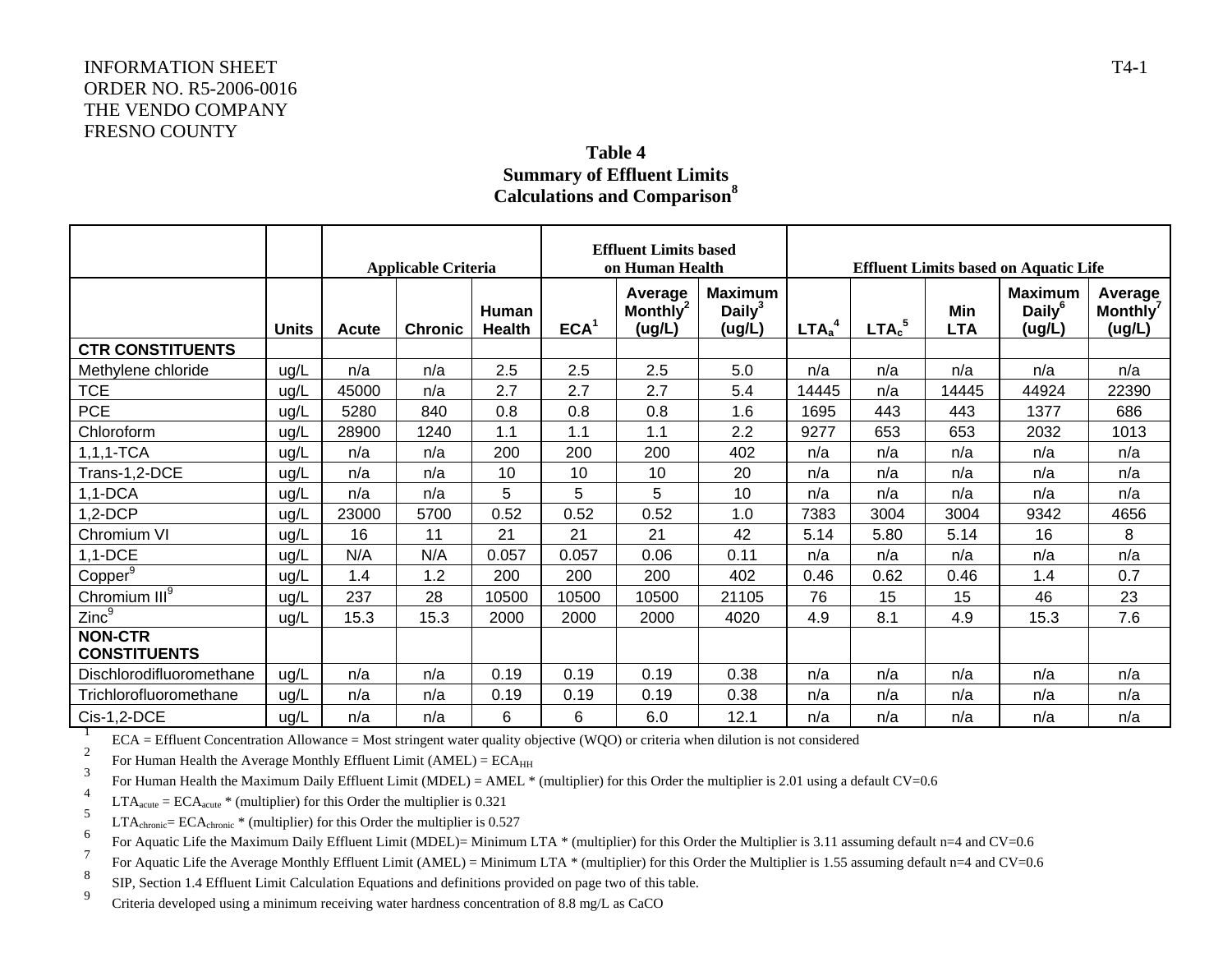## **Table 4 Summary of Effluent Limits Calculations and Comparison<sup>8</sup>**

Section 1.4 of the SIP equations for determining Effluent Limitations:

 $ECA = C + D (C - B)$  when  $C > B$ , and  $ECA = C$  when  $C \le B$ 

Where:

ECA – Effluent concentration allowance  $C =$  the priority pollutant criterion/objective or WQO/WQC;  $D =$  the dilution credit (for this analysis  $D=0$ ); and  $B =$  the ambient background concentration

 $AMEL$ <sub>human health</sub>  $= ECA$ MDELhuman health = ECA \* MDEL/AMEL multiplier (from Table 2)  $LTA<sub>acute</sub> = ECA<sub>acute</sub> * ECA$  multiplieracute 99 (from Table 1)  $LTA_{chronic} = ECA_{chronic} * ECA$  multiplierchronic99 (from Table 1) AMEL<sub>aquatic life</sub> = LTA  $*$  AMEL multiplier95 (from Table 2) utilizing most stringent LTA MDEL<sub>aquatic life</sub> = LTA  $*$  MDEL multiplier99 (from Table 2) utilizing most stringent LTA

Where: LTA=Long Term Average AMEL= Average Monthly Effluent Limitation MDEL=Maximum Daily Effluent Limitation